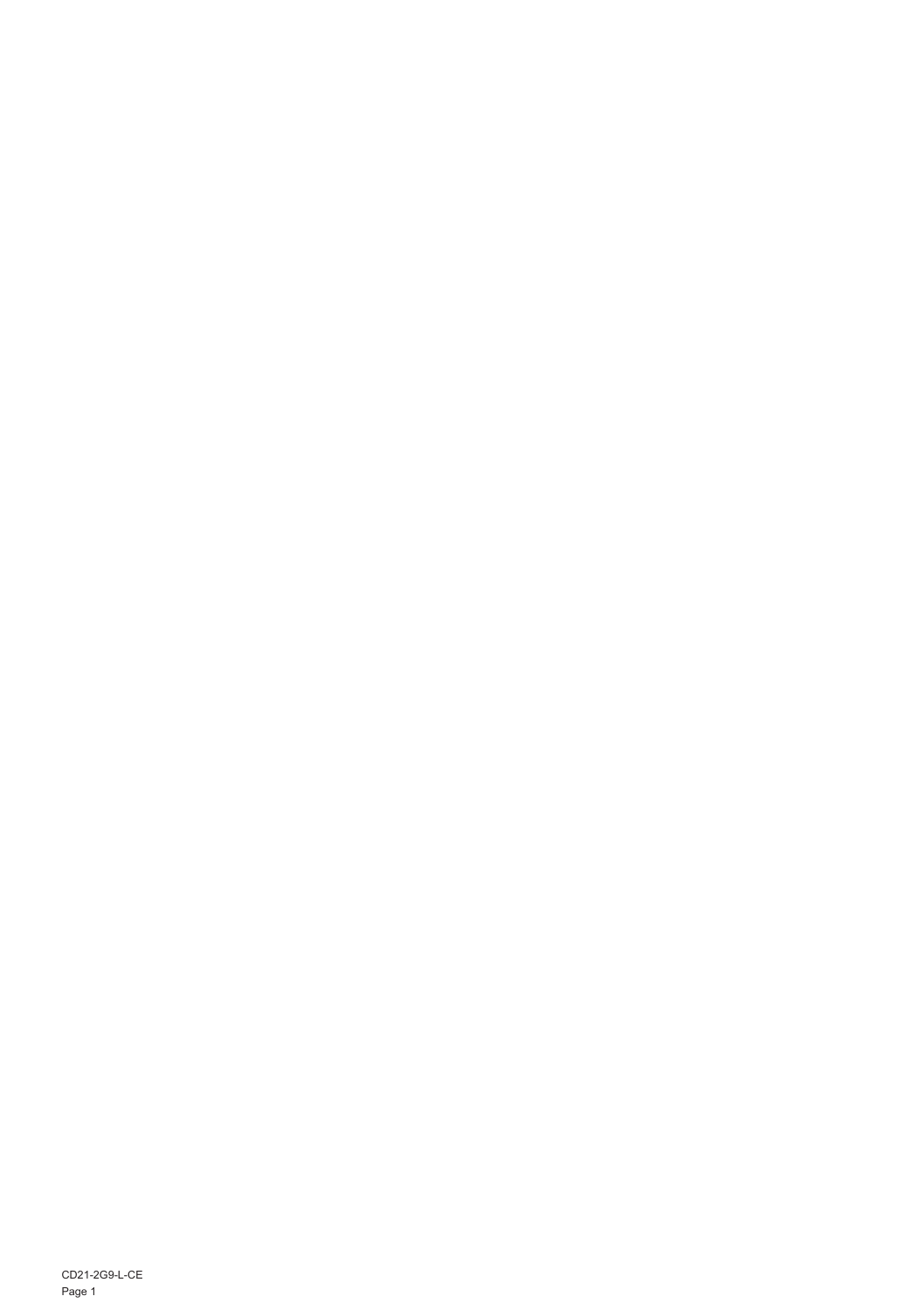# <span id="page-2-0"></span>**NovocastraTM Liquid Mouse Monoclonal Antibody CD21**

## **Product Code: NCL-L-CD21-2G9**

## **Intended Use**

#### *For in vitro diagnostic use.*

NCL-L-CD21-2G9 is intended for the qualitative identification by light microscopy of CD21 molecules in paraffin sections. The clinical interpretation of any staining or its absence should be complemented by morphological studies using proper controls and should be evaluated within the context of the patient's clinical history and other diagnostic tests by a qualified pathologist.

## **Principle of Procedure**

Immunohistochemical (IHC) staining techniques allow for the visualization of antigens via the sequential application of a specific antibody to the antigen (primary antibody), a secondary antibody to the primary antibody and an enzyme complex with a chromogenic substrate with interposed washing steps. The enzymatic activation of the chromogen results in a visible reaction product at the antigen site. The specimen may then be counterstained and coverslipped. Results are interpreted using a light microscope and aid in the differential diagnosis of pathophysiological processes, which may or may not be associated with a particular antigen.

#### **Clone**

2G<sub>9</sub>

## **Immunogen**

Prokaryotic recombinant protein corresponding to the external domain of the human CD21 molecule.

#### **Specificity**

Human CD21 molecule.

#### **Reagent Composition**

NCL-L-CD21-2G9 is a liquid tissue culture supernatant containing sodium azide as a preservative.

## **Ig Class**

IgG2a

## **Total Protein Concentration Total Protein**

Refer to vial label for lot specific total protein concentration.

## **Antibody Concentration**

Greater than or equal to 326 mg/L as determined by ELISA. Refer to vial label for batch specific Ig concentration.

## **Recommendations On Use**

Immunohistochemistry on paraffin sections.

**Heat Induced Epitope Retrieval (HIER):** Please follow the instructions for use in Novocastra Epitope Retrieval Solution pH 6. **Suggested dilution:** 1:80 for 30 minutes at 25 °C. This is provided as a guide and users should determine their own optimal working dilutions.

**Visualization:** Please follow the instructions for use in the Novolink™ Polymer Detection Systems. For further product information or support, contact your local distributor or regional office of Leica Biosystems, or alternatively, visit the Leica Biosystems Web site, www.LeicaBiosystems.com

The performance of this antibody should be validated when utilized with other manual staining systems or automated platforms.

## **Storage and Stability**

Store at 2–8 ℃. Do not freeze. Return to 2–8 ℃ immediately after use. Do not use after expiration date indicated on the vial label. Storage conditions other than those specified above must be verified by the user.

## **Specimen Preparation**

The recommended fixative is 10% neutral-buffered formalin for paraffin-embedded tissue sections.

#### **Warnings and Precautions**

This reagent has been prepared from the supernatant of cell culture. As it is a biological product, reasonable care should be taken when handling it.

This reagent contains sodium azide. A Material Safety Data Sheet is available upon request or available from www.LeicaBiosystems.com Consult federal, state or local regulations for disposal of any potentially toxic components.

Specimens, before and after fixation, and all materials exposed to them, should be handled as if capable of transmitting infection and disposed of with proper precautions.1 Never pipette reagents by mouth and avoid contacting the skin and mucous membranes with reagents and specimens. If reagents or specimens come in contact with sensitive areas, wash with copious amounts of water. Seek medical advice.

Minimize microbial contamination of reagents or an increase in non-specific staining may occur.

Incubation times or temperatures, other than those specified, may give erroneous results. Any such changes must be validated by the user.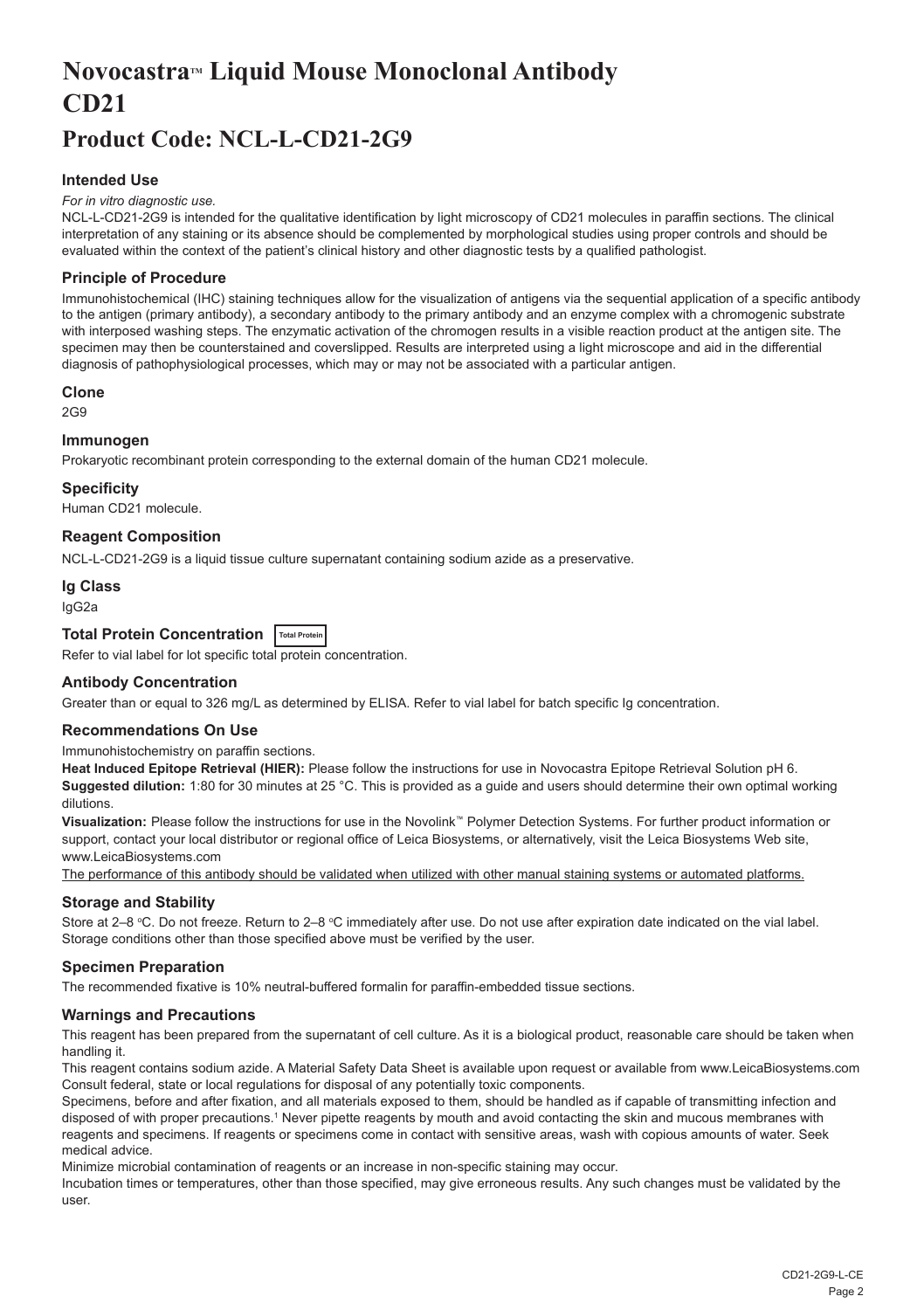## **Quality Control**

Differences in tissue processing and technical procedures in the user's laboratory may produce significant variability in results, necessitating regular performance of in-house controls in addition to the following procedures.

Controls should be fresh autopsy/biopsy/surgical specimens, formalin-fixed, processed and paraffin wax-embedded as soon as possible in the same manner as the patient sample(s).

## **Positive Tissue Control**

Used to indicate correctly prepared tissues and proper staining techniques.

One positive tissue control should be included for each set of test conditions in each staining run.

A tissue with weak positive staining is more suitable than a tissue with strong positive staining for optimal quality control and to detect minor levels of reagent degradation.<sup>2</sup>

Recommended positive control tissue is tonsil.

If the positive tissue control fails to demonstrate positive staining, results with the test specimens should be considered invalid.

## **Negative Tissue Control**

Should be examined after the positive tissue control to verify the specificity of the labeling of the target antigen by the primary antibody. Recommended negative control tissue is cerebellum.

Alternatively, the variety of different cell types present in most tissue sections frequently offers negative control sites, but this should be verified by the user.

Non-specific staining, if present, usually has a diffuse appearance. Sporadic staining of connective tissue may also be observed in sections from excessively formalin-fixed tissues. Use intact cells for interpretation of staining results. Necrotic or degenerated cells often stain non-specifically.<sup>3</sup> False-positive results may be seen due to non-immunological binding of proteins or substrate reaction products. They may also be caused by endogenous enzymes such as pseudoperoxidase (erythrocytes), endogenous peroxidase

(cytochrome C), or endogenous biotin (eg. liver, breast, brain, kidney) depending on the type of immunostain used. To differentiate endogenous enzyme activity or non-specific binding of enzymes from specific immunoreactivity, additional patient tissues may be stained exclusively with substrate chromogen or enzyme complexes (avidin-biotin, streptavidin, labeled polymer) and substrate-chromogen, respectively. If specific staining occurs in the negative tissue control, results with the patient specimens should be considered invalid.

## **Negative Reagent Control**

Use a non-specific negative reagent control in place of the primary antibody with a section of each patient specimen to evaluate non-specific staining and allow better interpretation of specific staining at the antigen site.

## **Patient Tissue**

Examine patient specimens stained with NCL-L-CD21-2G9 last. Positive staining intensity should be assessed within the context of any non-specific background staining of the negative reagent control. As with any immunohistochemical test, a negative result means that the antigen was not detected, not that the antigen was absent in the cells/tissue assayed. If necessary, use a panel of antibodies to identify false-negative reactions.

## **Results Expected**

## Normal Tissues

Clone 2G9 stained the CD21 protein in the membrane of follicular dendritic cells (FDCs) of lymphoid tissue and mature B cells. FDC's in tonsil stained strongly, with a dense meshed network in the light zone and a more loosely arranged and weaker intensity in the dark zone. Staining was also seen in the FDC's of lymph node and spleen (Total number of normal tissues evaluated = 98).

## Abnormal Tissues

Clone 2G9 stained 1/44 diffuse B-cell lymphomas and 1/4 follicular non-Hodgkin's lymphomas. Except for FDCs (where present), no staining was seen in, 0/7 nodular diffuse B-cell lymphomas, 0/2 B-cell mucosa-associated lymphomas, 0/1 Burkitt-like lymphoma, 0/2 lymphocytic plasmacytoid lymphoma, 0/1 mantle cell lymphoma, 0/2 T-cell lymphomas, 0/1 diffuse clear cell T-cell lymphoma, 0/1 Lennert lymphoma, 0/5 anaplastic large cell lymphomas, 0/7 mixed cellularity Hodgkin's lymphomas, 0/1 nodular sclerosis Hodgkin's lymphoma, 0/2 lymphocyte predominent type Hodgkin's lymphomas, 0/3 astrocytomas, 0/3 squamous cell carcinomas of the esophagus, 0/3 adenocarcinomas of the stomach, 0/3 adenocarcinomas of the colon, 0/3 adenocarcinomas of the lung, 0/3 adenocarcinomas of the pancreas, 0/3 renal clear cell carcinomas, 0/3 transitional cell carcinomas of the bladder, 0/2 papillary carcinomas of the thyroid, 0/3 invasive ductal carcinomas of the breast, 0/3 squamous cell carcinomas of the cervix, 0/2 adenocarcinomas of the prostate and 0/5 adenocarcinomas of the gallbladder (Total number of abnormal tissue evaluated=119).

**NCL-L-CD21-2G9 is recommended for the detection of human CD21 protein in normal and neoplastic tissues, as an adjunct to conventional histopathology using non-immunologic histochemical stains.**

## **General Limitations**

Immunohistochemistry is a multistep diagnostic process that consists of specialized training in the selection of the appropriate reagents; tissue selection, fixation, and processing; preparation of the IHC slide; and interpretation of the staining results.

Tissue staining is dependent on the handling and processing of the tissue prior to staining. Improper fixation, freezing, thawing, washing, drying, heating, sectioning or contamination with other tissues or fluids may produce artifacts, antibody trapping, or false negative results. Inconsistent results may be due to variations in fixation and embedding methods, or to inherent irregularities within the tissue.<sup>4</sup> Excessive or incomplete counterstaining may compromise proper interpretation of results.

The clinical interpretation of any staining or its absence should be complemented by morphological studies using proper controls and should be evaluated within the context of the patient's clinical history and other diagnostic tests by a qualified pathologist.

Antibodies from Leica Biosystems Newcastle Ltd are for use, as indicated, on either frozen or paraffin-embedded sections with specific fixation requirements. Unexpected antigen expression may occur, especially in neoplasms. The clinical interpretation of any stained tissue section must include morphological analysis and the evaluation of appropriate controls.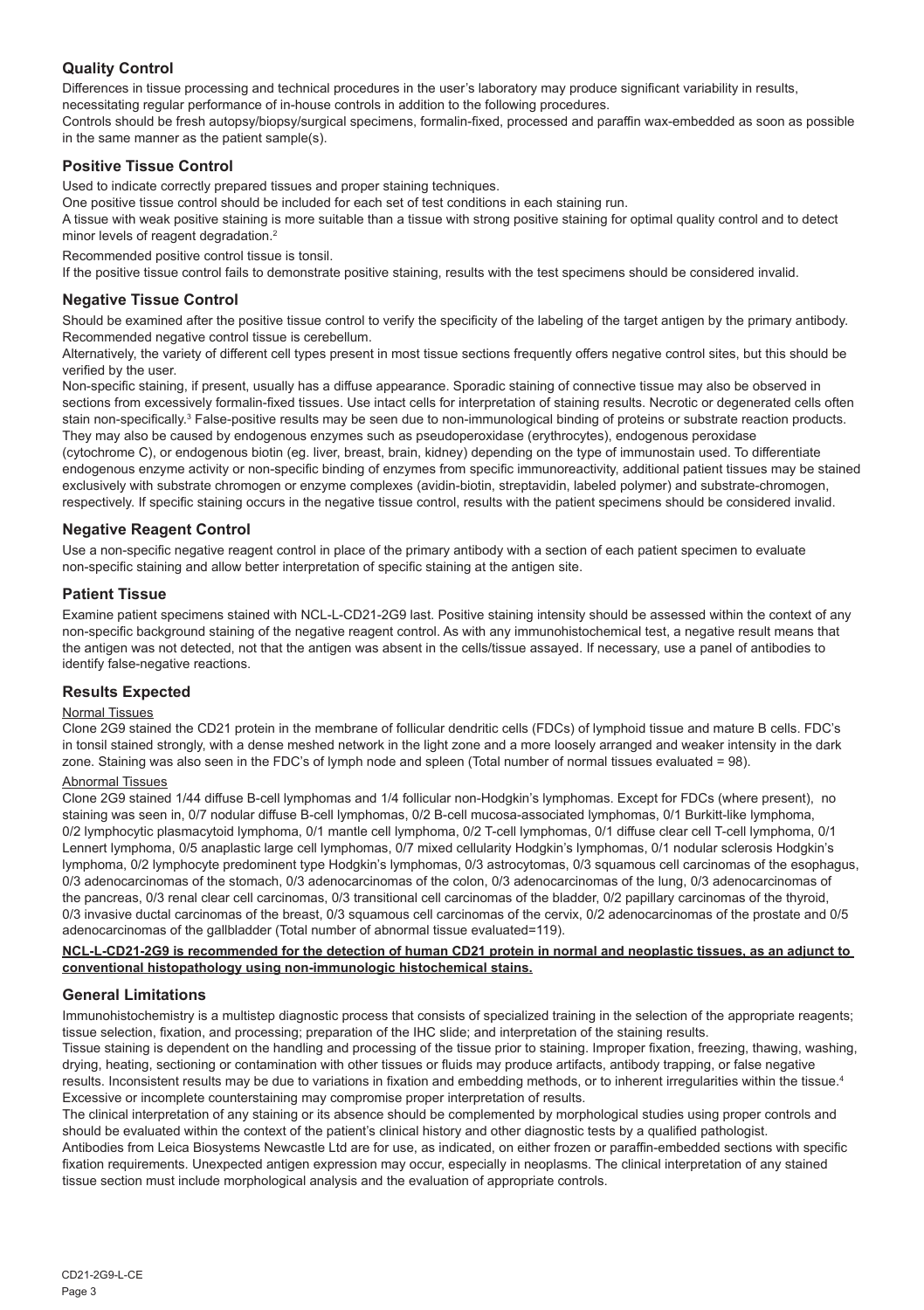## **Bibliography - General**

- 1. National Committee for Clinical Laboratory Standards (NCCLS). Protection of laboratory workers from infectious diseases transmitted by blood and tissue; proposed guideline. Villanova, P.A. 1991; 7(9). Order code M29-P.
- 2. Battifora H. Diagnostic uses of antibodies to keratins: a review and immunohistochemical comparison of seven monoclonal and three polyclonal antibodies. Progress in Surgical Pathology. 6:1–15. eds. Fenoglio-Preiser C, Wolff CM, Rilke F. Field & Wood, Inc., Philadelphia.
- 3. Nadji M, Morales AR. Immunoperoxidase, part I: the techniques and pitfalls. Laboratory Medicine. 1983; 14:767.
- 4. Omata M, Liew CT, Ashcavai M, Peters RL. Nonimmunologic binding of horseradish peroxidase to hepatitis B surface antigen: a possible source of error in immunohistochemistry. American Journal of Clinical Pathology. 1980; 73:626.
- 5. Dupin N, Fisher C, Kellam P et al. Distribution of human herpesvirus-8 latently infected cells in Kaposi's sarcoma, multicentric Castleman's disease, and primary effusion lymphoma. Proceedings of the National Academy of Sciences USA. 1999; 96(8); 4546–4551.

## **Amendments to Previous Issue**

Reagent Composition, Total Protein Concentration, Recommendations on Use, Warnings and Precautions, Results Expected.

## **Date of Issue**

01 May 2019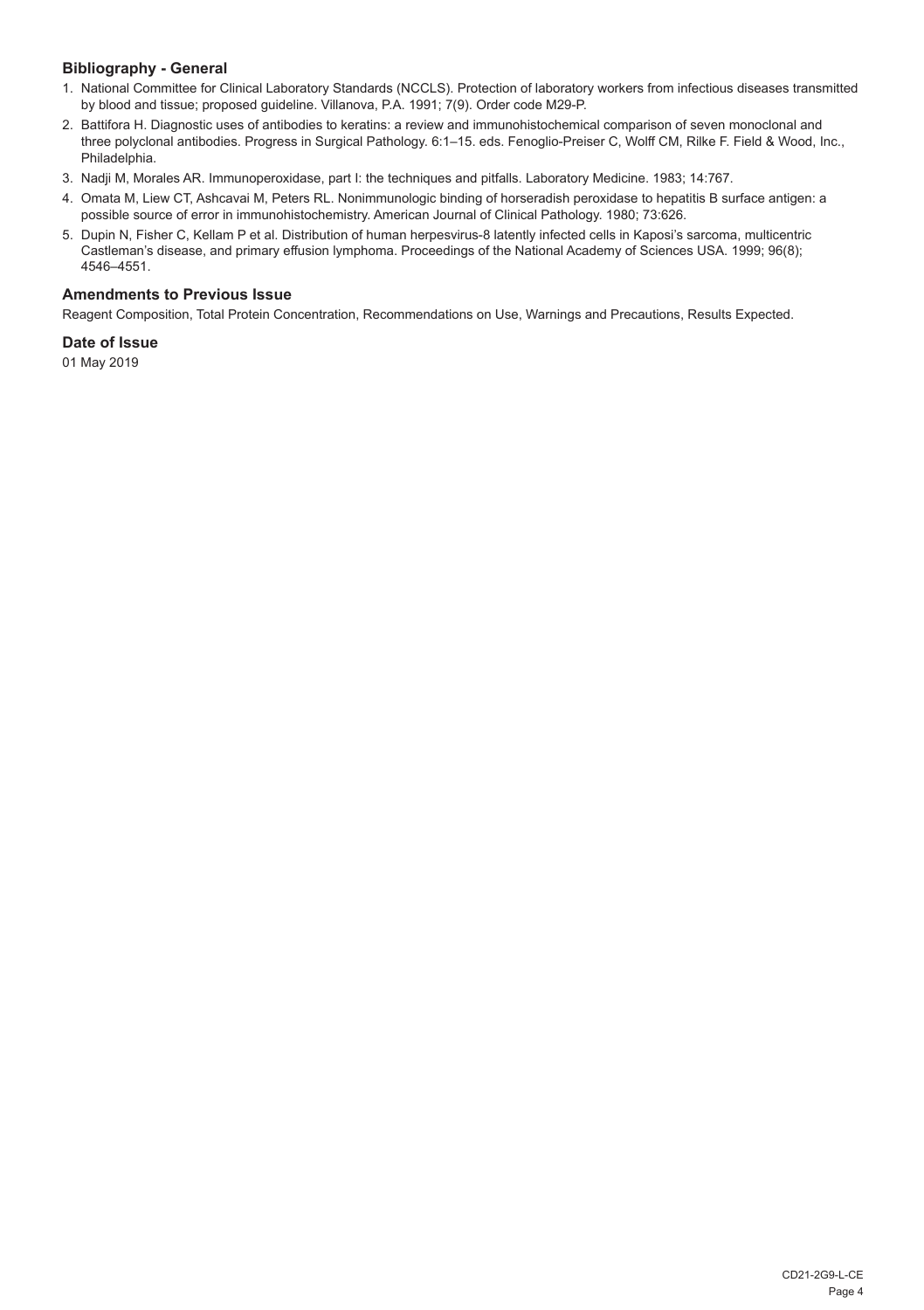# <span id="page-5-0"></span>**NovocastraTM Anticorps Monoclonal liquide de Souris CD21 Référence du Produit: NCL-L-CD21-2G9**

## **Utilisation Prévue**

#### *Diagnostic in vitro*.

Le NCL-L-CD21-2G9 est destiné à l'identification qualitative par microscopie optique de la molécules CD21 sur des coupes en paraffine. L'interprétation clinique de tout marquage, ou absence de marquage, doit être complétée par des études morphologiques utilisant des contrôles appropriés et doit être évaluée par un pathologiste qualifié à la lumière des antécédents cliniques du patient et d'autres analyses diagnostiques.

## **Principe de la Procédure**

Les techniques de marquage immunohistochimique (IHC) permettent la visualisation des antigènes via l'application séquentielle d'un anticorps spécifique sur un antigène (anticorps primaire), d'un anticorps secondaire sur l'anticorps primaire et d'un complexe enzymatique comportant un substrat chromogène, avec des étapes de lavage intercalées. L'activation enzymatique du chromogène se traduit par la présence d'un produit de réaction visible au niveau du site de l'antigène. Le spécimen peut ensuite faire l'objet d'une coloration de contraste et être placé sous une lamelle. Les résultats sont interprétés à l'aide d'un microscope optique et participent au diagnostic différentiel des processus physiopathologiques, susceptibles, ou non, d'être associés à un antigène particulier.

#### **Clone**

 $2C9$ 

## **Immunogène**

Protéine procaryote recombinante correspondant au domaine externe de la molécule de CD21 humain.

## **Spécificité**

Molécule de CD21 humain

## **Composition du Réactif**

Le NCL-L-CD21-2G9 est un surnageant de culture tissulaire liquide contenant une solution azoture de sodium comme conservateur.

## **Classe d'Ig**

IgG2a

## **Concentration Totale en Protéines Total Protein**

La concentration totale en protéines, spécifique au lot, figure sur l'étiquette du flacon.

## **Concentration en Anticorps**

Supérieure ou égale à 326 mg/L, déterminée par la méthode ELISA. La concentration totale en Ig, spécifique du lot, figure sur l'étiquette du flacon.

## **Recommandations d'utilisation**

Immunohistochimie sur coupes en paraffine.

**Récupération d'épitopes induites par la chaleur (HIER) :** S'il vous plaît suivreles instructions pour utilisation dans Novocastra Epitope Retrieval Solution pH6.

**Dilution préconisée :** 1:80 durant 30 minutes à 25 °C. Ceci n'est donné qu'à titre indicatif et les utilisateurs doivent déterminer leurs propres dilutions de travail optimales.

**Visualisation :** Veuillez respecter le mode d'emploi des Novolink™ Polymer Detection Systems. Pour obtenir davantage d'informations sur le produit ou une assistance, veuillez contacter votre distributeur local ou le bureau régional de Leica Biosystems. Vous pouvez également consulter le site Internet de Leica Biosystems, www.LeicaBiosystems.com

Les performances de cet anticorps doivent être validées lorsqu'il est utilisé avec d'autres systèmes de coloration manuels ou plateformes automatisées.

#### **Conservation et Stabilité**

Conserver à 2–8 °C. Ne pas congeler. Remettre immédiatement à 2–8 °C après utilisation. Ne pas utiliser après la date de péremption indiquée sur l'étiquette du récipient. Les conditions de conservation autres que celles qui sont spécifiées ci-dessus doivent faire l'objet d'une vérification par l'utilisateur.

## **Préparation des Spécimens**

Le fixateur recommandé est le formol à 10%, tamponné, neutre, pour coupes tissulaires incluses en paraffine.

## **Mises en Garde et Précautions**

Ce réactif a été préparé à partir du surnageant d'une culture cellulaire. Du fait de sa nature de produit biologique, sa manipulation doit faire l'obiet du plus grand soin.

Ce réactif contient de l'azoture de sodium. Une Fiche de données de sécurité est disponible sur demande ou sur le site www.LeicaBiosystems.com

Consulter les réglementations nationales, régionales ou locales en vigueur relatives à l'élimination de tous les éléments potentiellement toxiques.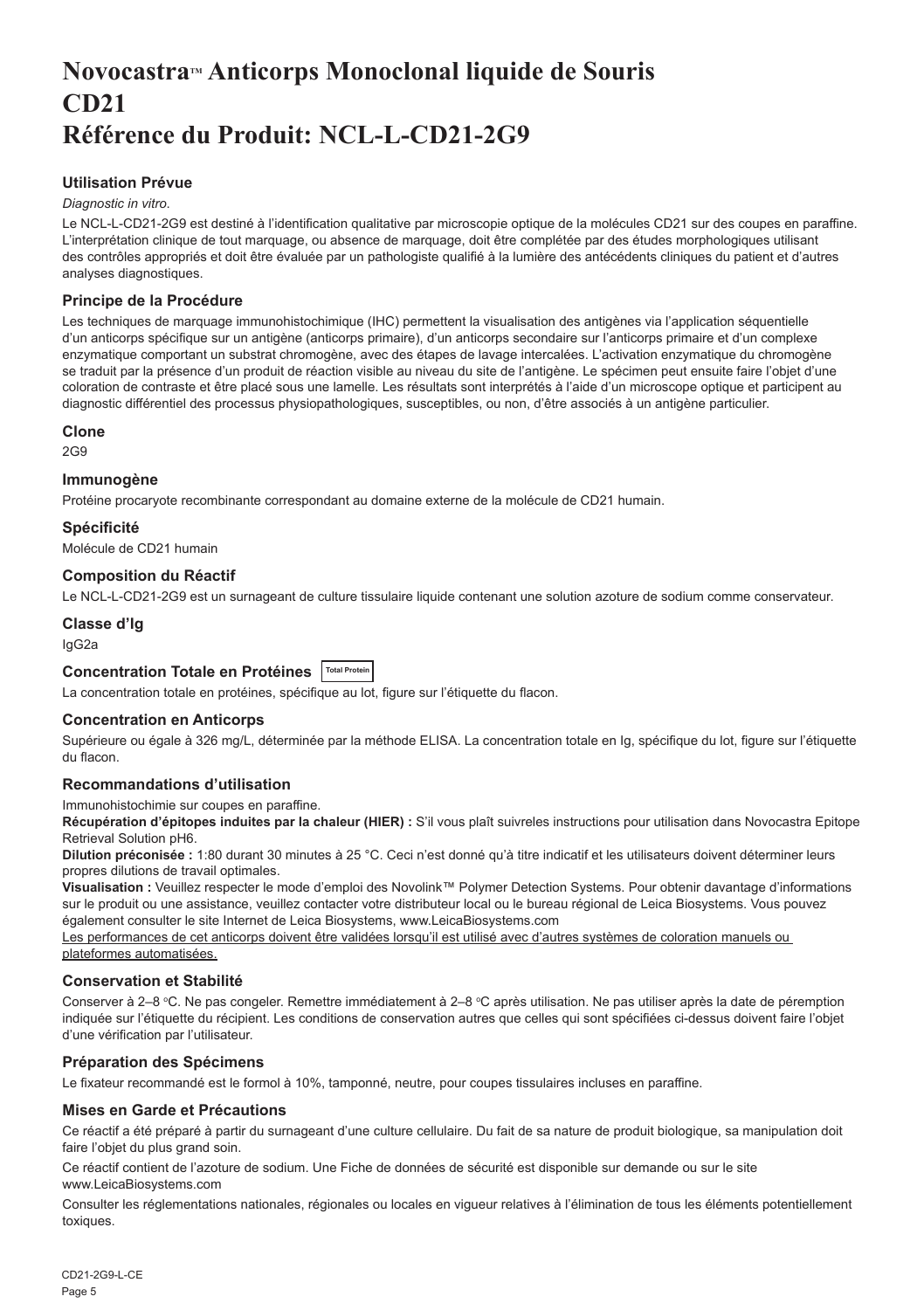Les spécimens, avant et après fixation, ainsi que toutes les matières ayant été en contact avec eux, doivent être manipulés comme s'ils étaient susceptibles de transmettre une infection et être éliminés en respectant les précautions appropriées<sup>1</sup>. Ne jamais pipeter les réactifs avec la bouche et éviter tout contact des réactifs et des spécimens avec la peau et les membranes muqueuses. Rincer avec de grandes quantités d'eau en cas de contact des réactifs ou des spécimens avec des zones sensibles. Consulter un médecin.

Minimiser la contamination microbienne des réactifs sinon un accroissement du marquage non spécifique est susceptible de se produire. Des durées et des températures d'incubation différentes de celles qui ont été spécifiées sont susceptibles de conduire à des résultats erronés. Toutes les modifications doivent être validées par l'utilisateur.

## **Contrôle de Qualité**

Des différences de traitement des tissus et de procédures techniques du laboratoire de l'utilisateur sont susceptibles de conduire à une variabilité significative des résultats, ce qui rend nécessaire la mise en œuvre de contrôles en interne en plus des procédures suivantes.

Les contrôles doivent être des spécimens frais provenant d'autopsies, de biopsies ou d'interventions chirurgicales, fixés au formol, traités et inclus en cire de paraffine dès que possible, de la même façon que le(s) échantillon(s) de patient.

## **Tissu de Contrôle Positif**

Il est utilisé pour indiquer que les tissus ont été préparés correctement et que les techniques de marquage étaient appropriées. Un contrôle tissulaire positif doit être inclus dans toute opération de marquage pour chaque ensemble de conditions d'analyse. Un tissu présentant un marquage faiblement positif est plus adapté à un contrôle de qualité optimal qu'un tissu présentant un marquage fortement positif et il permet de détecter de moindres niveaux de dégradation du réactif.<sup>2</sup>

Le tissu de contrôle positif recommandé est les amygdales.

Si le tissu de contrôle positif ne présente pas de marquage positif, les résultats des spécimens analysés doivent être considérés comme invalides.

## **Tissu de Contrôle Négatif**

Il doit être examiné après le tissu de contrôle positif afin de vérifier la spécificité du marquage de l'antigène cible par l'anticorps primaire. Le cervelet constitue le tissu de contrôle négatif recommandé.

Sinon, la diversité des types cellulaires présents dans la plupart des tissus permet de disposer fréquemment de sites de contrôle négatif, mais ils doivent être vérifiés par l'utilisateur.

S'il est présent, le marquage non spécifique prend habituellement une apparence diffuse. Un marquage sporadique du tissu conjonctif peut également être observé sur des coupes de tissus qui ont été fixées par un excès de formol. Utiliser des cellules intactes pour l'interprétation des résultats du marquage. Les cellules nécrotiques ou dégénérées sont souvent marquées de façon non spécifique.<sup>3</sup> Des résultats faussement positifs peuvent être observés en raison d'une liaison non immunologique à des protéines ou à des produits de réaction du substrat. Ils peuvent également être provoqués par des enzymes endogènes comme la pseudoperoxydase (érythrocytes), la peroxydase endogène (cytochrome C), ou la biotine endogène (foie, sein, cerveau, rein, par exemple) selon le type d'immunomarquage utilisé. Pour différencier l'activité des enzymes endogènes ou la liaison non spécifique d'enzymes de l'immunoréactivité spécifique, des tissus supplémentaires du patient peuvent être marqués exclusivement avec le substrat chromogène ou par des complexes enzymatiques (avidine-biotine, streptavidine, polymère marqué) et le substrat chromogène respectivement. Si un marquage spécifique se produit dans le tissu de contrôle négatif, les résultats des spécimens du patient doivent être considérés comme invalides.

## **Réactif de Contrôle Négatif**

Utiliser un réactif de contrôle négatif non spécifique à la place de l'anticorps primaire avec une coupe de chaque spécimen du patient afin d'évaluer le marquage non spécifique et de permettre une meilleure interprétation du marquage spécifique au niveau du site antigénique.

## **Tissu du Patient**

Examiner les échantillons du patient marqués au NCL-L-CD21-2G9 en dernier lieu. L'intensité du marquage positif doit être évaluée à la lumière du bruit de fond du marquage non spécifique du réactif de contrôle négatif. Comme pour toutes les analyses immunohistochimiques, un résultat négatif signifie que l'antigène n'a pas été détecté mais ne signifie pas qu'il est absent des cellules/ tissus testés. Si nécessaire, employer un panel d'anticorps pour identifier les réactions faussement négatives.

## **Résultats Attendus**

#### Tissus normaux

Le clone 2G9 a coloré la protéine CD21 dans la membrane des cellules dendritiques folliculaires (CDF) du tissu lymphoïde et des cellules B matures. Les CDF d'amygdale ont présenté une forte coloration, avec un réseau maillé dense dans la zone claire et un arrangement moins ordonné et une intensité plus faible dans la zone sombre. Une coloration a également été observée dans les CDF des ganglions lymphatiques et de la rate (nombre total de tissus normaux évalués = 98).

## Tissus tumoraux

Le clone 2G9 a coloré 1/44 lymphomes diffus à cellules B et 1/4 lymphomes folliculaires non-hodgkiniens. À l'exception des CDF (si présents), aucune coloration n'a été observée dans 0/7 lymphomes nodulaires diffus à cellules B, 0/2 lymphomes à cellules B associé aux muqueuses, 0/1 lymphome de type Burkitt, 0/2 lymphomes lymphocytaires plasmacytoïdes, 0/1 lymphome à cellules du manteau, 0/2 lymphome des lymphocytes T, 0/1 lymphome diffus à cellules claires des lymphocytes T, 0/1 lymphome de Lennert, 0/5 lymphomes anaplasiques à grandes cellules, 0/7 lymphomes de Hodgkin à cellularité mixte, 0/1 lymphome hodgkinien à sclérose nodulaire, 0/2 lymphomes de Hodgkin de type prédominant des lymphocytes, 0/3 astrocytomes, 0/3 carcinomes de l'œsophage à cellules squameuses, 0/3 adénocarcinomes de l'estomac, 0/3 adénocarcinomes du colon, 0/3 adénocarcinomes du poumon, 0/3 adénocarcinomes du pancréas, 0/3 carcinomes du rein à cellules claires, 0/3 carcinomes à cellules transitionnelles de la vessie, 0/2 carcinomes papillaires de la thyroïde, 0/3 carcinomes canalaires invasifs du sein, 0/3 carcinomes squameux du col de l'utérus, 0/2 adénocarcinomes de la prostate et 0/5 adénocarcinomes de la vésicule biliaire (nombre total de tissus anormaux évalués = 119).

**NCL-L-CD21-2G9 est recommandé pour la détection de la protéine CD21 humaine dans les tissus normaux et néoplasiques. en complément de l'histopathologie conventionnelle à base de colorations histochimiques non-immunologiques.**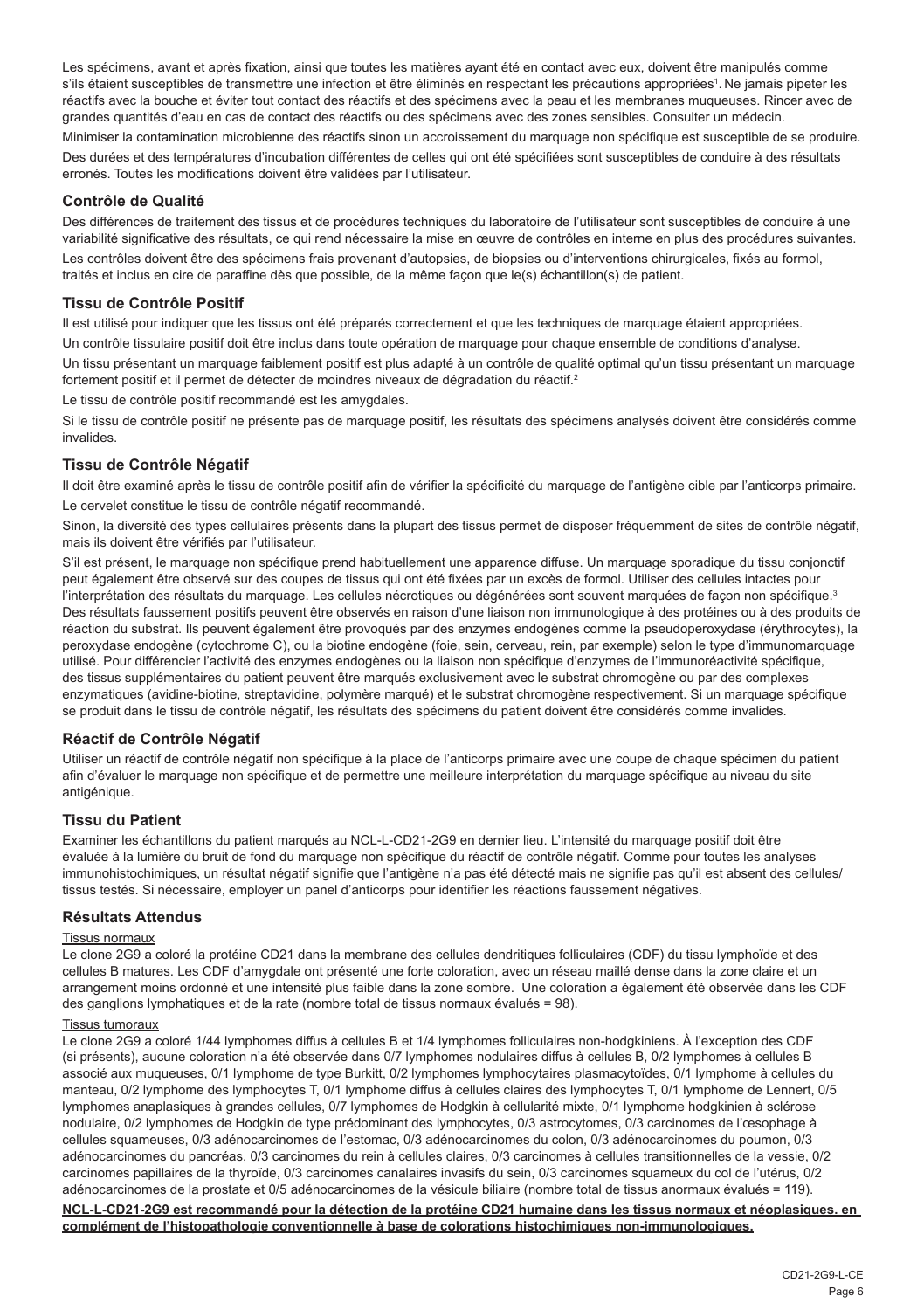## **Limites Générales**

L'immunohistochimie est un processus diagnostique constitué de plusieurs étapes qui nécessite une formation spécialisée relative au choix des réactifs appropriés ; au choix, à la fixation et au traitement des tissus ; à la préparation des lames IHC ; et à l'interprétation des résultats du marquage.

Le marquage des tissus dépend de leur manipulation et de leur traitement avant le marquage. Une fixation, une congélation, une décongélation, un lavage, un séchage, un chauffage, une coupe, incorrects ou une contamination par d'autres tissus ou d'autres liquides sont susceptibles de conduire à la production d'artefacts, au piégeage de l'anticorps ou à des résultats faussement négatifs. Des variations dans les méthodes de fixation et d'inclusion, ainsi que des irrégularités propres au tissu, peuvent conduire à des résultats incohérents<sup>4</sup>

Une coloration de contraste excessive ou incomplète peut gêner l'interprétation correcte des résultats.

L'interprétation clinique de tout marquage, ou absence de marquage, doit être complétée par des études morphologiques utilisant des contrôles appropriés et doit être évaluée par un pathologiste qualifié à la lumière des antécédents cliniques du patient et d'autres analyses diagnostiques.

Les anticorps de Leica Biosystems Newcastle Ltd sont destinés, selon les besoins, à être utilisés sur des coupes incluses en paraffine ou des coupes congelées, et conformément à des exigences particulières en matière de fixation. Une expression antigénique inattendue est susceptible de se produire, en particulier au niveau des néoplasmes. L'interprétation clinique de toute coupe tissulaire marquée doit comporter une analyse morphologique et l'évaluation des contrôles appropriés.

#### **Bibliographie Générale**

- 1. National Committee for Clinical Laboratory Standards (NCCLS). Protection of laboratory workers from infectious diseases transmitted by blood and tissue; proposed guideline. Villanova, P.A. 1991; 7(9). Order code M29-P.
- 2. Battifora H. Diagnostic uses of antibodies to keratins: a review and immunohistochemical comparison of seven monoclonal and three polyclonal antibodies. Progress in Surgical Pathology. 6:1–15. eds. Fenoglio-Preiser C, Wolff CM, Rilke F. Field & Wood, Inc., Philadelphia.
- 3. Nadji M, Morales AR. Immunoperoxidase, part I: the techniques and pitfalls. Laboratory Medicine. 1983; 14:767.
- 4. Omata M, Liew CT, Ashcavai M, Peters RL. Nonimmunologic binding of horseradish peroxidase to hepatitis B surface antigen: a possible source of error in immunohistochemistry. American Journal of Clinical Pathology. 1980; 73:626.
- 5. Dupin N, Fisher C, Kellam P et al. Distribution of human herpesvirus-8 latently infected cells in Kaposi's sarcoma, multicentric Castleman's disease, and primary effusion lymphoma. Proceedings of the National Academy of Sciences USA. 1999; 96(8); 4546–4551.

## **Amendements Apportés à la Version Précédente**

Composition du réactif, Concentration totale en protéines, Recommandations d'usage, Avertissements et Précautions, Résultats attendus.

## **Date de Publication**

01 mai 2019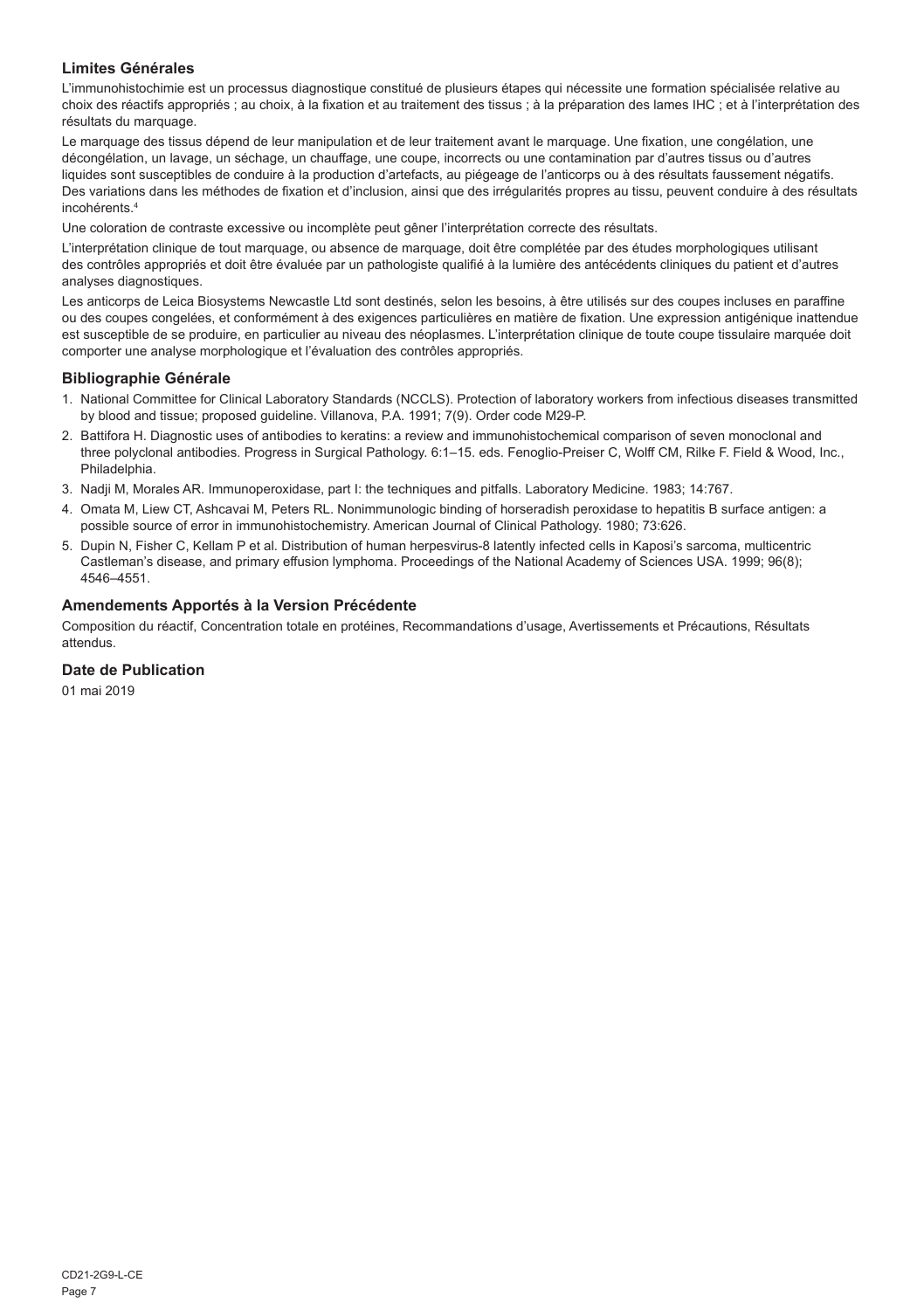# <span id="page-8-0"></span>Novocastra<sup>™</sup> Anticorpo Monoclonale Murino Liquido **CD21 Codice Del Prodotto: NCL-L-CD21-2G9**

## **Uso Previsto**

#### *Per uso diagnostico in vitro*.

NCL-L-CD21-2G9 è destinato all'identificazione qualitativa in microscopia ottica della molecole CD21, in sezioni incluse in paraffina. L'interpretazione clinica di ogni colorazione o della sua assenza va integrata da studi morfologici che utilizzino i controlli appropriati e deve essere valutata da un patologo qualificato, nel contesto della storia clinica del paziente e delle altre metodiche diagnostiche adoperate.

## **Principio Della Procedura**

Le tecniche di colorazione immunoistochimica (IHC) consentono la visualizzazione degli antigeni mediante l'applicazione sequenziale di un anticorpo specifico per l'antigene (anticorpo primario), di un anticorpo secondario che lega l'anticorpo primario e di un complesso enzimatico con un substrato cromogeno; l'applicazione dei tre reagenti è intervallata da fasi di lavaggio. L'attivazione enzimatica del cromogeno produce una reazione visibile in corrispondenza del sito antigenico. Il campione biologico può, quindi, essere controcolorato e montato. I risultati vengono interpretati mediante un microscopio ottico e sono utili nella diagnosi differenziale di processi fisiopatologici, che possono essere più o meno associati ad un particolare antigene.

#### **Clone**

 $2C9$ 

## **Immunogeno**

Proteina ricombinante procariotica, corrispondente al dominio esterno della molecola CD21 umana.

## **Specificità**

Molecola CD21 umana.

#### **Composizione Del Reagente**

NCL-L-CD21-2G9 è un supernatante liquido di coltura tissutale, contenente sodio azide come conservante.

## **Classe Ig**

IgG2a

## **Concentrazione Proteica Totale Total Protein**

Consultare l'etichetta del flaconcino per la concentrazione proteica totale specifica del lotto.

## **Concentrazione Anticorpale**

Superiore o uguale a 326 mg/L, come determinato mediante test ELISA. Consultare l'etichetta del flacone per la concentrazione di Ig specifica del lotto.

## **Raccomandazioni Per L'uso**

Immunoistochimica su sezioni in paraffina.

**Smascheramento termoindotto dell'epitopo (HIER):** si raccomanda di seguire le istruzioni per l'uso di Novocastra Epitope Retrieval Solution pH 6.

**Diluizione consigliata:** 1:80 per 30 minuti a 25 °C. Queste raccomandazioni costituiscono delle semplici linee guida; spetta al singolo utilizzatore stabilire le diluizioni di lavoro ottimali.

**Visualizzazione:** seguire le istruzioni per l'uso nei Novolink™ Polymer Detection Systems. Per ulteriori informazioni sul prodotto o supporto, rivolgersi al distributore di zona o all'ufficio regionale di Leica Biosystems. In alternativa, visitare il sito Web di Leica Biosystems, www.LeicaBiosystems.com

Quando questo anticorpo viene utilizzato con altri sistemi di colorazione manuale o piattaforme automatizzate, le prestazioni dell'anticorpo devono essere verificate.

#### **Conservazione E Stabilità**

Conservare a 2–8 °C. Non congelare. Immediatamente dopo l'uso, raffreddare di nuovo a 2–8 °C. Non usare dopo la data di scadenza, indicata sull'etichetta del flacone. Condizioni di conservazione diverse da quelle sopra specificate vanno verificate dall'utente.

## **Preparazione Del Campione Biologico**

Il fissativo raccomandato è la formalina tamponata neutra al 10% per sezioni tissutali incluse in paraffina.

## **Avvertenze E Precauzioni**

Questo reagente è stato preparato dal supernatante di coltura cellulare. Trattandosi di un prodotto biologico, va maneggiato con cautela.

Questo reagente contiene azoturo di sodio. È disponibile su richiesta una scheda di sicurezza oppure sul sito www.LeicaBiosystems.com Fare riferimento alla normativa federale, statale o locale per lo smaltimento dei componenti potenzialmente tossici.

Prima e dopo la fissazione, i campioni biologici e tutti i materiali ad essi esposti vanno trattati come potenzialmente infettanti e smaltiti con le appropriate precauzioni.<sup>1</sup> Non pipettare i reagenti con la bocca ed evitare il contatto dei reagenti e dei campioni biologici con la pelle e con le mucose. Se i reagenti o i campioni biologici vengono a contatto con zone sensibili, sciacquare abbondantemente le parti interessate. Consultare il medico.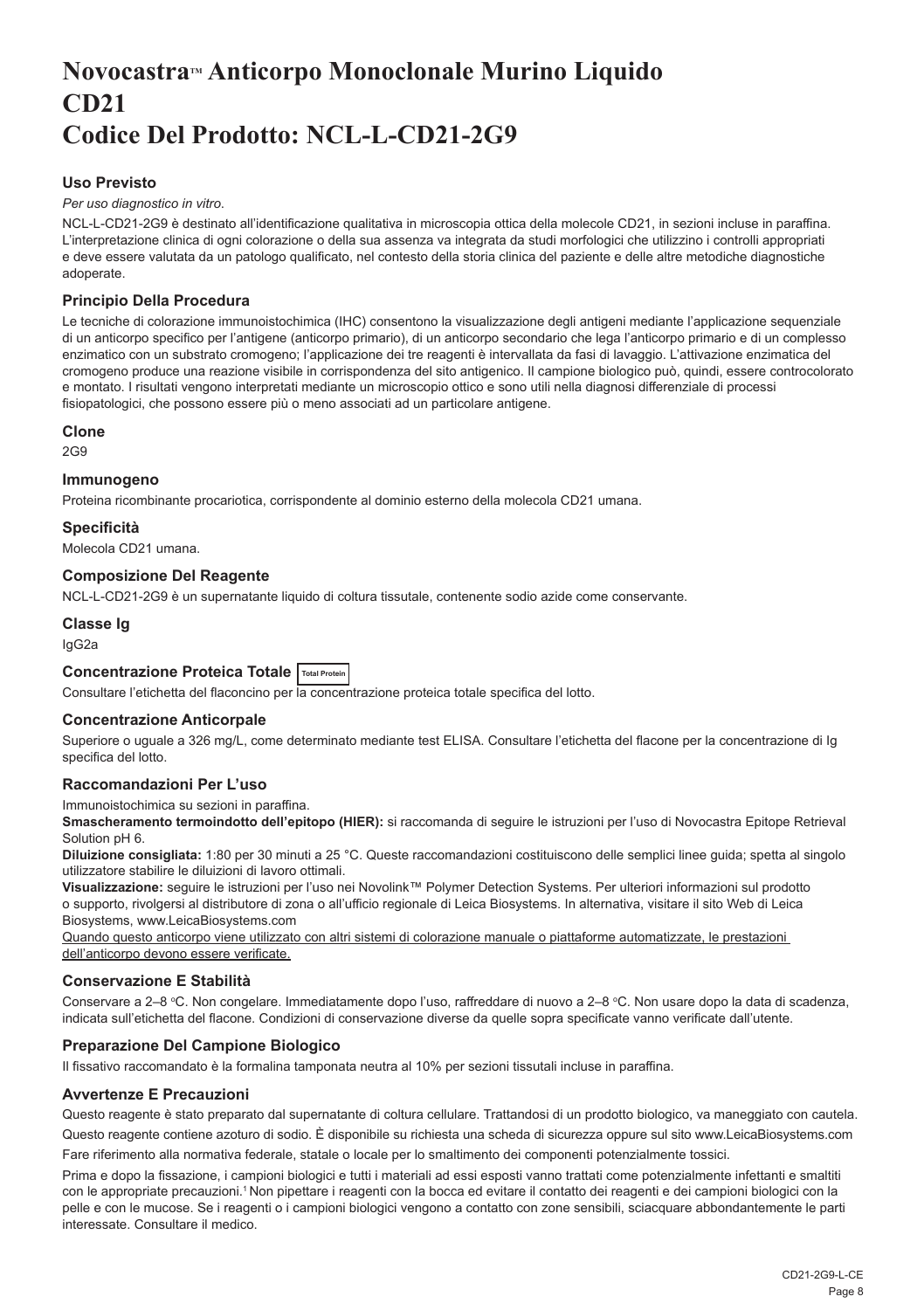Ridurre al minimo la contaminazione microbica dei reagenti, allo scopo di evitare un aumento di colorazione aspecifica. Tempi o temperature d'incubazione diversi da quelli specificati possono condurre a risultati non veritieri. Tali variazioni devono essere convalidate dall'utente.

## **Controllo Qualità**

Differenze nella processazione del tessuto e nelle tecniche in uso presso il laboratorio dell'utente possono produrre una discrepanza significativa nei risultati, rendendo necessaria la regolare esecuzione di controlli interni, in aggiunta alle procedure descritte di seguito. I controlli devono essere costituiti da campioni biologici freschi autoptici/bioptici/chirurgici e devono essere il più rapidamente possibile fissati in formalina, processati ed inclusi in paraffina, allo stesso modo dei campioni biologici ottenuti dal paziente.

## **Controllo Positivo Del Tessuto**

È usato per indicare tessuti correttamente preparati e tecniche di colorazione appropriate.

Per ogni gruppo di condizioni del test e ogni volta che viene eseguita la colorazione, deve essere incluso un controllo positivo del tessuto.

Un tessuto a debole colorazione positiva è più adatto di uno a colorazione positiva intensa per un ottimale controllo qualità e per mettere in evidenza anche minimi livelli di degradazione del reagente.<sup>2</sup>

Il tessuto raccomandato per il controllo positivo è la tonsilla.

Se il controllo positivo del tessuto non dimostra colorazione positiva, i risultati con i campioni biologici del test vanno considerati non validi.

## **Controllo Negativo Del Tessuto**

Va esaminato dopo il controllo positivo, per verificare la specificità nei confronti dell'antigene bersaglio da parte dell'anticorpo primario. Il tessuto raccomandato per il controllo negativo è il cervelletto.

In alternativa, la varietà dei tipi cellulari presenti nella maggior parte delle sezioni tissutali offre spesso siti di controllo negativo, ma questo va verificato dall'utente.

La colorazione aspecifica, se presente, assume di solito aspetto diffuso. La colorazione sporadica del tessuto connettivo può anche manifestarsi in seguito ad iperfissazione di sezioni di tessuto in formalina. Per l'interpretazione dei risultati della colorazione, usare cellule intatte. Le cellule necrotiche o degenerate si colorano spesso in maniera aspecifica<sup>3</sup>. Si possono osservare risultati falsamente positivi, dovuti a legame non immunologico delle proteine o a prodotti di reazione del substrato. Tali falsi positivi possono essere anche causati da enzimi endogeni quali la pseudoperossidasi (eritrociti), la perossidasi endogena (citocromo C) o la biotina endogena (es. fegato, mammella, cervello, rene), a seconda del tipo di immunocolorazione usato. Per differenziare l'attività enzimatica endogena o il legame enzimatico aspecifico dall'immunoreattività specifica, possono essere colorati ulteriori tessuti del paziente esclusivamente con substrato cromogeno o con complessi enzimatici (avidina-biotina, streptavidina, polimero marcato) e substrato cromogeno. Se nel controllo negativo del tessuto compare una colorazione specifica, i risultati sui campioni biologici ottenuti dal paziente devono essere considerati non validi.

## **Controllo Negativo Del Reagente**

Usare un controllo negativo aspecifico del reagente in luogo dell'anticorpo primario, con una sezione di ogni campione biologico del paziente, per valutare la colorazione aspecifica e per consentire una migliore interpretazione della colorazione specifica in corrispondenza del sito antigenico.

#### **Tessuto Del Paziente**

Successivamente, esaminare i campioni biologici del paziente colorati con NCL-L-CD21-2G9. L'intensità della colorazione positiva va analizzata nel contesto di qualsiasi colorazione aspecifica di fondo del controllo negativo del reagente. Come per tutti gli altri test immunoistochimici, un risultato negativo significa che l'antigene non è stato determinato, ma non necessariamente che fosse assente dalle cellule o dal tessuto esaminato. Se necessario, usare un pannello di anticorpi per identificare reazioni falsamente negative.

## **Risultati Attesi**

#### Tessuti normali

Il clone 2G9 ha colorato la proteina CD21 nella membrana delle cellule dendritiche follicolari (FDC) del tessuto linfoide e delle cellule B mature. Le FDC nella tonsilla hanno mostrato una forte colorazione, con una densa rete a maglia nella zona chiara e una disposizione più rada e a più debole intensità nella zona scura. È stata inoltre osservata colorazione nelle FDC del linfonodo e della milza (numero totale di tessuti normali esaminati = 98).

## Tessuti tumorali

Il clone 2G9 ha colorato 1 di 44 linfomi diffusi a cellule B e 1 di 4 linfomi follicolari non-Hodgkin. Ad eccezione delle FDC (laddove presenti), non è stata osservata colorazione in 0 di 7 linfomi nodulari diffusi a cellule B, 0 di 2 linfomi a cellule B associati alle mucose, 0 di 1 linfoma simil-Burkitt, 0 di 2 linfomi linfocitico-plasmocitoidi, 0 di 1 linfoma a cellule mantellari, 0 di 2 linfomi a cellule T, 0 di 1 linfoma diffuso a cellule T a cellule chiare, 0 di 1 linfoma di Lennert, 0 di 5 linfomi anaplastici a grandi cellule, 0 di 7 linfomi di Hodgkin a cellularità mista, 0 di 1 linfoma di Hodgkin a sclerosi nodulare, 0 di 2 linfomi di Hodgkin nodulari a predominanza linfocitaria, 0 di 3 astrocitomi, 0 di 3 carcinomi a cellule squamose dell'esofago, 0 di 3 adenocarcinomi dello stomaco, 0 di 3 adenocarcinomi del colon, 0 di 3 adenocarcinomi del polmone, 0 di 3 adenocarcinomi del pancreas, 0 di 3 carcinomi renali a cellule chiare, 0 di 3 carcinomi a cellule transizionali della vescica, 0 di 2 carcinomi papillari della tiroide, 0 di 3 carcinomi duttali invasivi della mammella, 0 di 3 carcinomi a cellule squamose della cervice, 0 di 2 adenocarcinomi della prostata e 0 di 5 adenocarcinomi della cistifellea (numero totale di tessuti anomali esaminati = 119).

**L'uso di NCL-L-CD21-2G9 è consigliato per il rilevamento della proteina umana CD21 nei tessuti normali e neoplastici, in aggiunta all'istopatologia convenzionale che si avvale di colorazioni istochimiche non immunologiche.**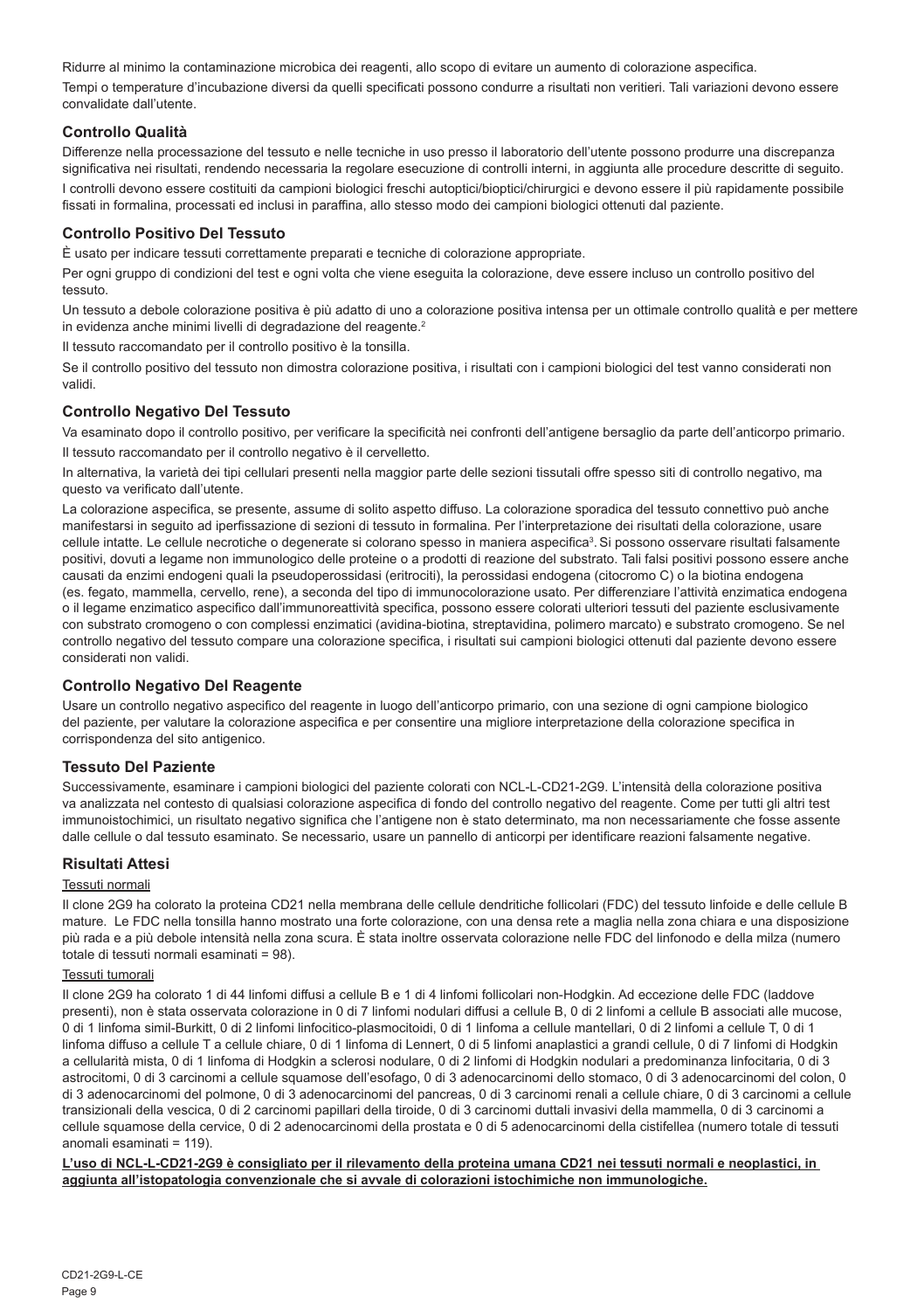## **Limitazioni Generali**

L'immunoistochimica è un procedimento diagnostico a più passi (multistep) che richiede un'esperienza specifica nella selezione dei reagenti appropriati, nella selezione, fissazione e processazione dei tessuti, nella preparazione di vetrini IHC e nell'interpretazione dei risultati della colorazione.

La colorazione del tessuto dipende dalle modalità di manipolazione e di processazione del tessuto stesso, adottate prima della colorazione. La fissazione, il congelamento, lo scongelamento, il lavaggio, l'asciugatura, il riscaldamento o la sezione condotti in modo non corretto, o la contaminazione con altri tessuti o liquidi, possono produrre artefatti, intrappolamento (trapping) anticorpale o risultati falsi negativi. Risultati incompatibili possono essere dovuti a modifiche dei metodi di fissazione e di inclusione o ad irregolarità intrinseche al tessuto.4

Una controcolorazione eccessiva o incompleta può compromettere la corretta interpretazione dei risultati.

L'interpretazione clinica di ogni colorazione o della sua assenza va integrata da studi morfologici che utilizzino i controlli appropriati e deve essere valutata da un patologo qualificato, nel contesto della storia clinica del paziente e delle altre metodiche diagnostiche adoperate.

Gli anticorpi di Leica Biosystems Newcastle Ltd. sono destinati all'uso, quando indicato, su sezioni congelate o incluse in paraffina, con specifici requisiti di fissazione. Un'espressione antigenica inattesa può manifestarsi in particolare nelle neoplasie. L'interpretazione clinica di ogni sezione tissutale colorata deve includere l'analisi morfologica e la valutazione dei controlli appropriati.

## **Riferimenti Bibliografici Di Base**

- 1. National Committee for Clinical Laboratory Standards (NCCLS). Protection of laboratory workers from infectious diseases transmitted by blood and tissue; proposed guideline. Villanova, P.A. 1991; 7(9). Order code M29-P.
- 2. Battifora H. Diagnostic uses of antibodies to keratins: a review and immunohistochemical comparison of seven monoclonal and three polyclonal antibodies. Progress in Surgical Pathology. 6:1–15. eds. Fenoglio-Preiser C, Wolff CM, Rilke F. Field & Wood, Inc., Philadelphia.
- 3. Nadji M, Morales AR. Immunoperoxidase, part I: the techniques and pitfalls. Laboratory Medicine. 1983; 14:767.
- 4. Omata M, Liew CT, Ashcavai M, Peters RL. Nonimmunologic binding of horseradish peroxidase to hepatitis B surface antigen: a possible source of error in immunohistochemistry. American Journal of Clinical Pathology. 1980; 73:626.
- 5. Dupin N, Fisher C, Kellam P et al. Distribution of human herpesvirus-8 latently infected cells in Kaposi's sarcoma, multicentric Castleman's disease, and primary effusion lymphoma. Proceedings of the National Academy of Sciences USA. 1999; 96(8); 4546–4551.

## **Modifiche Alla Pubblicazione Precedente**

Composizione del reagente, Concentrazione proteica totale, Raccomandazioni per l'uso, Avvertenze e precauzioni, Risultati attesi.

## **Data Di Pubblicazione**

01 maggio 2019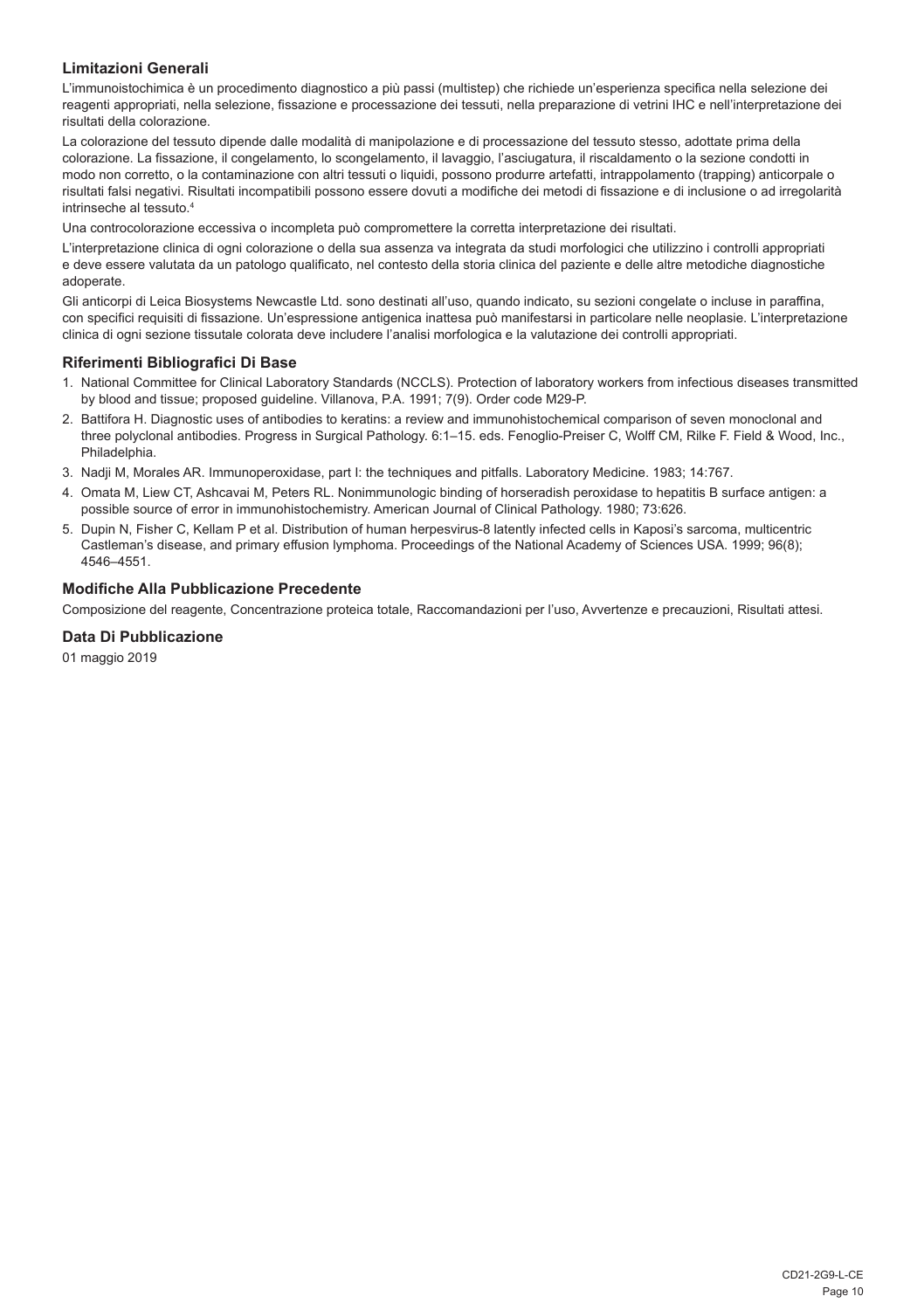# <span id="page-11-0"></span>Novocastra™ Flüssiger Monoklonaler Maus-Antikörper **CD21 Produkt-Nr.: NCL-L-CD21-2G9**

## **Verwendungszweck**

#### *Für in-vitro-Diagnostik*.

NCL-L-CD21-2G9 ist für den qualitativen Nachweis der CD21-Moleküle in Paraffinschnitten mittels Lichtmikroskopie gedacht. Die klinische Bewertung einer vorliegenden bzw. fehlenden Färbung sollte durch morphologische Studien mit entsprechenden Kontrollen ergänzt und im Kontext der Krankengeschichte des Patienten und anderer diagnostischer Tests von einem qualifizierten Pathologen vorgenommen werden.

#### **Verfahrensgrundlage**

Immunhistochemische (IHC) Färbetechniken gestatten die optische Darstellung von Antigenen mittels sequentieller Anwendung eines spezifischen Antikörpers zum Antigen (primärer Antikörper), eines sekundären Antikörpers zum primären Antikörper und eines Enzymkomplexes mit einem chromogenen Substrat, jeweils getrennt durch dazwischen liegende Waschschritte. Die enzymatische Aktivierung des Chromogens führt zu einem sichtbaren Reaktionsprodukt am Ort des Antigens. Die Probe kann dann gegengefärbt und mit einem Deckglas versehen werden. Die Ergebnisse werden mithilfe eines Lichtmikroskops interpretiert und unterstützen die Differentialdiagnose pathophysiologischer Prozesse, die mit einem bestimmten Antigen assoziiert sein könnten.

#### **Klon**

 $2C9$ 

## **Immunogen**

Prokaryotisches rekombinantes Protein, das der externen Domäne des humanen CD21-Moleküls entspricht.

## **Spezifität**

Humanes CD21-Molekül.

#### **Reagenzzusammensetzung**

NCL-L-CD21-2G9 ist ein flüssiger Gewebekulturüberstand, der Natriumazid als Konservierungsmittel enthält.

## **Ig-Klasse**

IgG2a

## **Gesamtproteinkonzentration Total Protein**

Chargenspezifische Gesamtproteinkonzentration siehe Angaben auf dem Produktetikett.

## **Antikörperkonzentration**

Größer als oder gleich 326 mg/L laut ELISA-Bestimmung. Hinsichtlich der chargenspezifischen Ig-Konzentration siehe Angaben auf dem Produktetikett.

## **Gebrauchsempfehlungen**

Immunhistochemie bei Paraffinschnitten.

**Hitzeinduzierte Epitopdemaskierung (Heat Induced Epitope Retrieval – HIER):** Bitte Gebrauchsanweisung für Novocastra Epitope Retrieval Solution pH 6 befolgen.

**Empfohlene Verdünnung:** 1:80 über einen Zeitraum von 30 Minuten bei 25 °C. Dies ist nur eine Empfehlung, und die Benutzer sollten ihre eigenen optimalen Arbeitsverdünnungen bestimmen.

**Visualisierung:** Bitte Gebrauchsanweisung in den Novolink™ Polymer Detection Systems befolgen. Weitere Produktinformationen oder Support erhalten Sie von Ihrem lokalen Vertriebspartner oder der regionalen Niederlassung von Leica Biosystems oder alternativ auf der Leica Biosystems Website: www.LeicaBiosystems.com

Die Leistung dieses Antikörpers sollte unter Verwendung anderer manueller Färbesysteme oder automatischer Plattformen validiert werden.

## **Lagerung und Stabilität**

Bei 2–8 °C lagern. Nicht einfrieren. Nach Gebrauch sofort wieder bei 2–8 °C lagern. Nach Ablauf des Verfallsdatums (auf dem Behälteretikett) darf das Produkt nicht mehr verwendet werden. Lagerbedingungen, die von den oben genannten Bedingungen abweichen, müssen vom Benutzer verifiziert werden.

## **Probenvorbereitung**

Für paraffineingebettete Gewebeschnitte ist das empfohlene Fixativ 10% neutral gepuffertes Formalin.

## **Warnhinweise und Sicherheitsmaßnahmen**

Dieses Reagenz wurde aus Zellkulturüberstand zubereitet. Das Reagenz ist ein biologisches Produkt und sollte mit entsprechender Vorsicht gehandhabt werden.

Dieses Reagenz enthält Natriumazid. Ein Materialsicherheits-Datenblatt steht auf Anfrage oder unter folgender Adresse zur Verfügung: www.LeicaBiosystems.com

Die entsprechenden nationalen und lokalen Bestimmungen und Vorschriften zur Entsorgung potentiell giftiger Komponenten sind einzuhalten.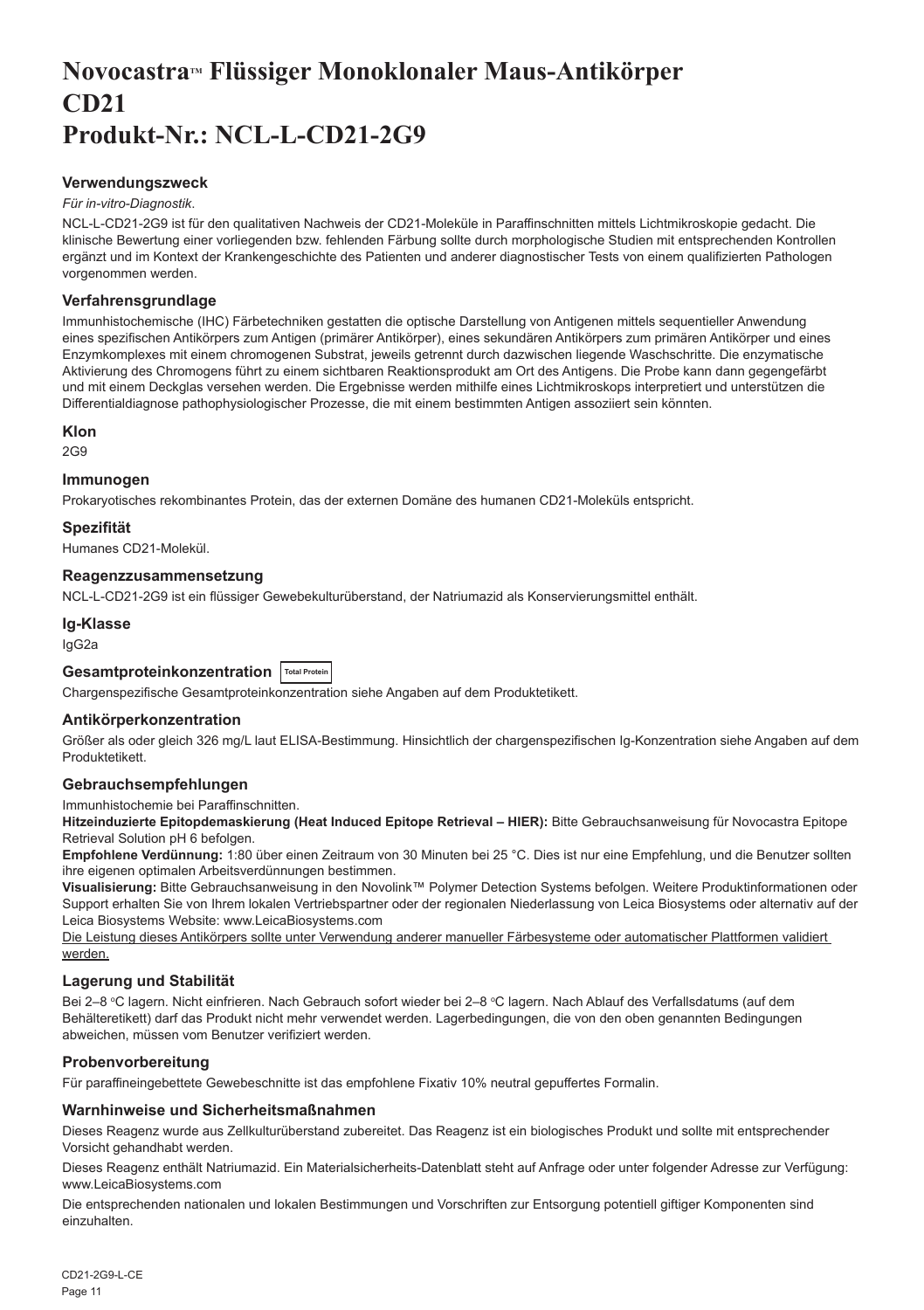Vor und nach der Fixierung sind die Proben sowie alle Materialien, die mit ihnen in Kontakt gekommen sind, als potentiell infektiös zu behandeln und daher mit entsprechender Vorsicht zu entsorgen.<sup>1</sup> Reagenzien dürfen niemals mit dem Mund pipettiert werden, und jeglicher Kontakt der Reagenzien und Proben mit Haut und Schleimhäuten ist zu vermeiden. Falls Reagenzien oder Proben mit empfindlichen Bereichen in Kontakt gekommen sind, müssen diese mit reichlich Wasser gespült werden. Ärztlichen Rat einholen.

Die mikrobielle Verunreinigung von Reagenzien ist zu minimieren, da ansonsten eine erhöhte unspezifische Färbung auftreten kann. Falls die spezifizierten Inkubationszeiten oder - temperaturen nicht eingehalten werden, kann es zu fehlerhaften Ergebnissen kommen. Jegliche Abweichungen von den angegebenen Werten müssen vom Benutzer verifiziert werden.

## **Qualitätskontrolle**

Unterschiede bei der Gewebebearbeitung und den technischen Verfahren im Labor des Benutzers können zu signifikanten Schwankungen bei den Ergebnissen führen. Daher ist es wichtig, zusätzlich zu den folgenden Verfahren regelmäßige laborinterne Kontrollen durchzuführen.

Die Kontrollen sollten mit frischen Autopsie-/Biopsie-/chirurgischen Proben vorgenommen werden, die so bald wie möglich und auf dieselbe Weise wie die Patientenprobe(n) in Formalin fixiert, behandelt und in Paraffin eingebettet worden sind.

## **Positive Gewebekontrolle**

Zeigt korrekt vorbereitete Gewebe und korrekte Färbetechniken an.

In jedem Färbelauf sollte für jeden Satz Testbedingungen eine positive Gewebekontrolle durchgeführt werden.

Gewebe mit schwach positiver Färbung ist für die optimale Qualitätskontrolle und den Nachweis kleiner Minderungen in der Reagenzleistung besser geeignet als ein Gewebe mit stark positiver Färbung.<sup>2</sup>

Für die positive Gewebekontrolle wird Tonsillengewebe empfohlen.

Falls das positive Kontrollgewebe keine positive Färbung nachweisen kann, sollten die mit den Testproben erzielten Ergebnisse als ungültig betrachtet werden.

## **Negative Gewebekontrolle**

Die negative Gewebekontrolle sollte nach der positiven Gewebekontrolle erfolgen, um die Spezifität der Zielantigenmarkierung durch den primären Antikörper zu verifizieren.

Für die negative Gewebekontrolle wird Kleinhirngewebe empfohlen.

Alternativ bietet die Vielfalt unterschiedlicher Zelltypen, die in den meisten Gewebeschnitten vorliegen, häufig Stellen für eine negative Kontrolle. Jedoch sollte dies vom Benutzer verifiziert werden.

Liegt eine unspezifische Färbung vor, hat diese gewöhnlich ein diffuses Erscheinungsbild. Eine sporadische Färbung des Bindegewebes kann ebenfalls in Schnitten von übermäßig formalinfixierten Geweben beobachtet werden. Zur Bewertung der Färbeergebnisse intakte Zellen verwenden. Nekrotische oder degenerierte Zellen werden oft unspezifisch gefärbt.<sup>3</sup> Falsch-positive Ergebnisse können aufgrund einer nichtimmunologischen Bindung von Proteinen oder Substratreaktionsprodukten beobachtet werden. In Abhängigkeit von der Art der verwendeten Immunfärbung können solche Ergebnisse auch durch endogene Enzyme wie Pseudoperoxidase (Erythrozyten), endogene Peroxidase (Zytochrom C) oder endogenes Biotin (beispielsweise Leber, Mamma, Gehirn, Niere) hervorgerufen werden. Um eine endogene Enzymaktivität bzw. eine unspezifische Enzymbindung von einer spezifischen Immunreaktivität zu unterscheiden, können zusätzliche Patientengewebe ausschließlich mit Substratchromogen bzw. mit Enzymkomplexen (Avidin-Biotin, Streptavidin, markiertes Polymer) plus Substratchromogen gefärbt werden. Falls im negativen Kontrollgewebe eine spezifische Färbung auftritt, sollten die Ergebnisse mit den Patientenproben als ungültig betrachtet werden.

## **Negative Reagenzkontrolle**

Zur Beurteilung einer unspezifischen Färbung und zur besseren Bewertung einer spezifischen Färbung an der Antigenstelle ist mit einem Schnitt jedes Patientenpräparates anstelle des primären Antikörpers eine unspezifische negative Reagenzkontrolle zu verwenden.

## **Patientengewebe**

Die mit NCL-L-CD21-2G9 gefärbten Patientenproben müssen zuletzt untersucht werden. Eine positive Färbeintensität ist im Kontext einer unspezifischen Hintergrundfärbung der negativen Reagenzkontrolle zu bewerten. Wie bei jedem immunhistochemischen Test bedeutet ein negatives Ergebnis, dass das Antigen nicht nachgewiesen wurde. Ein negatives Ergebnis bedeutet jedoch nicht notwendigerweise, dass das Antigen in den getesteten Zellen / im getesteten Gewebe nicht vorlag. Bei Bedarf sollte zur Identifizierung falsch-negativer Reaktionen eine Gruppe von Antikörpern verwendet werden.

## **Erwartete Ergebnisse**

## Normale Gewebe

Der Klon 2G9 verfärbte das CD21-Protein in der Membran von follikulären dendritischen Zellen (FDC) von lymphatischen Gewebeproben und reifen B-Zellen. FDC verfärben sich erheblich in Mandelgewebe mit einem dichten Maschennetzwerk in der hellen Zone und eher lose angeordnet und mit schwächerer Intensität versehen in der dunklen Zone. Es kam ebenfalls zu einer Verfärbung bei den FDC von Lymphknoten und Milz (Anzahl der insgesamt untersuchten normalen Gewebeproben = 98).

## Tumorgewebe

Der Klon 2G9 zeigte eine Färbung bei 1/44 diffusen B-Zell-Lymphomen und 1/4 follikulären Non-Hodgkin-Lymphomen. Mit Ausnahme von FDCs (wo vorhanden) wurde keine Färbung bei 0/7 nodulären diffusen B-Zell-Lymphomen, 0/2 mukosaassoziierten B-Zell-Lymphomen, 0/1 Burkitt-ähnlichen Lymphomen, 0/2 lymphozytären plasmazytoiden Lymphomen, 0/1 Mantelzelllymphomen, 0/2 T-Zell-Lymphomen, 0/1 diffusen klarzelligen T-Zell-Lymphomen, 0/1 Lennert-Lymphomen, 0/5 anaplastischen großen Zell-Lymphomen, 0/7 Hodgkin-Lymphomen vom Mischtyp, 0/1 nodulären sklerotisierenden Hodgkin-Lymphomen, 0/2 lymphozytenprädominanten Hodgkin-Lymphomen, 0/3 Astrozytomen, 0/3 Plattenepithelkarzinomen der Speicheldrüse, 0/3 Adenokarzinomen des Magens, 0/3 Adenokarzinomen des Darms, 0/3 Adenokarzinomen der Lunge, 0/3 Adenokarzinomen der Bauspeicheldrüse, 0/3 klarzelligen Nierenkarzinomen, 0/3 Übergangsepithelkarzinomen der Blase, 0/2 papillären Karzinomen der Schilddrüse, 0/3 invasiven Duktalkarzinomen der Brust, 0/3 Plattenepithelkarzinomen des Gebärmutterhalses, 0/2 Adenokarzinomen der Prostata und 0/5 Adenokarzinomen der Gallenblase festgestellt (Anzahl der insgesamt untersuchten abnormalen Gewebeproben = 119).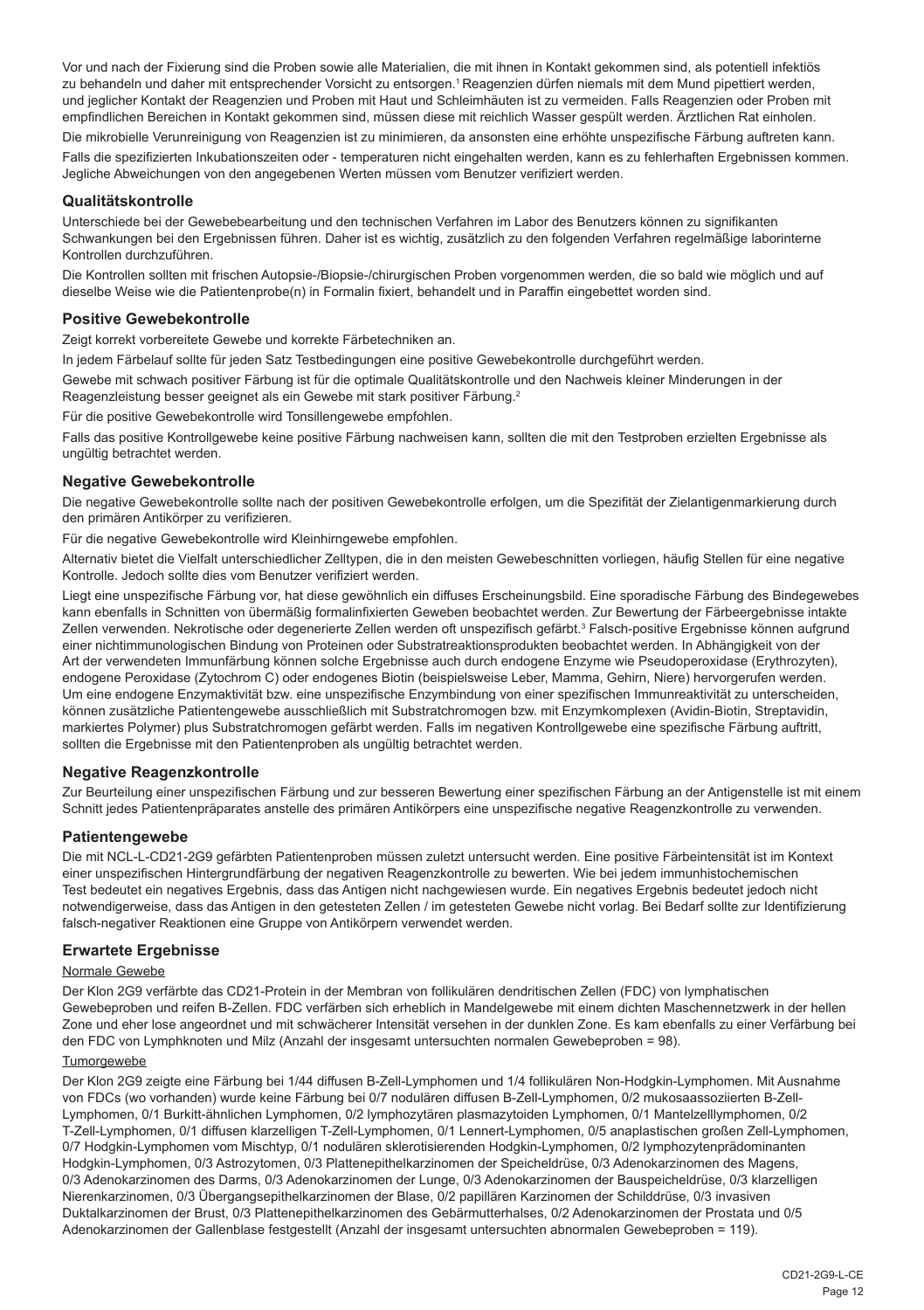## **NCL-L-CD21-2G9 wird für den Nachweis von humanem CD21-Protein in normalem und neoplastischem Gewebe als zusätzliches Hilfsmittel zur herkömmlichen Histopathologie unter Verwendung nicht-immunologischer histochemischer Färbemittel empfohlen.**

## **Allgemeine Beschränkungen**

Die Immunhistochemie ist ein mehrstufiger diagnostischer Prozess, der eine spezialisierte Ausbildung auf den folgenden Gebieten erfordert: Auswahl der entsprechenden Reagenzien; Gewebeauswahl, -fixierung und -verarbeitung; Vorbereitung des IHC-Objektträgers sowie Bewertung der Färbeergebnisse.

Die Gewebefärbung hängt von der Handhabung und Verarbeitung des Gewebes vor dem Färben ab. Unsachgemäßes Fixieren, Einfrieren, Auftauen, Waschen, Trocknen, Erwärmen, Schneiden oder eine Kontamination mit anderen Geweben oder Flüssigkeiten kann zu Artefakten, Antikörper-Trapping oder falsch-negativen Ergebnissen führen. Abweichende Ergebnisse können aufgrund von Unterschieden bei der Fixierung und Einbettung oder intrinsischen Unregelmäßigkeiten im Gewebe selbst entstehen.4

Eine exzessive oder unvollständige Gegenfärbung kann die korrekte Bewertung von Ergebnissen gefährden.

Die klinische Bewertung einer vorliegenden bzw. fehlenden Färbung sollte durch morphologische Studien mit entsprechenden Kontrollen ergänzt und im Kontext der Krankengeschichte des Patienten und anderer diagnostischer Tests von einem qualifizierten Pathologen vorgenommen werden.

Antikörper von Leica Biosystems Newcastle Ltd sind wo angezeigt für die Verwendung entweder auf gefrorenen oder in Paraffin eingebetteten Schnitten mit spezifischen Fixierungsanforderungen bestimmt. Es kann insbesondere bei Neoplasmen zu einer unerwarteten Antigenexpression kommen. Die klinische Bewertung eines gefärbten Gewebeschnitts muss eine morphologische Analyse und die Auswertung der entsprechenden Kontrollen einschließen.

## **Literatur - Allgemein**

- 1. National Committee for Clinical Laboratory Standards (NCCLS). Protection of laboratory workers from infectious diseases transmitted by blood and tissue; proposed guideline. Villanova, P.A. 1991;7(9). Order code M29-P.
- 2. Battifora H. Diagnostic uses of antibodies to keratins: a review and immunohistochemical comparison of seven monoclonal and three polyclonal antibodies. Progress in Surgical Pathology. 6:1–15. eds. Fenoglio-Preiser C, Wolff CM, Rilke F. Field & Wood, Inc., Philadelphia.
- 3. Nadji M, Morales AR. Immunoperoxidase, part I: the techniques and pitfalls. Laboratory Medicine. 1983; 14:767.
- 4. Omata M, Liew CT, Ashcavai M, Peters RL. Nonimmunologic binding of horseradish peroxidase to hepatitis B surface antigen: a possible source of error in immunohistochemistry. American Journal of Clinical Pathology. 1980; 73:626.
- 5. Dupin N, Fisher C, Kellam P et al. Distribution of human herpesvirus-8 latently infected cells in Kaposi's sarcoma, multicentric Castleman's disease, and primary effusion lymphoma. Proceedings of the National Academy of Sciences USA. 1999; 96(8); 4546–4551.

## **Änderungen zur vorhergehenden Ausgabe**

Reagenzzusammensetzung, Gesamtproteinkonzentration, Anwendungsempfehlungen, Warnungen und Vorsichtsmaßnahmen, erwartete Ergebnisse.

## **Ausgabedatum**

01 Mai 2019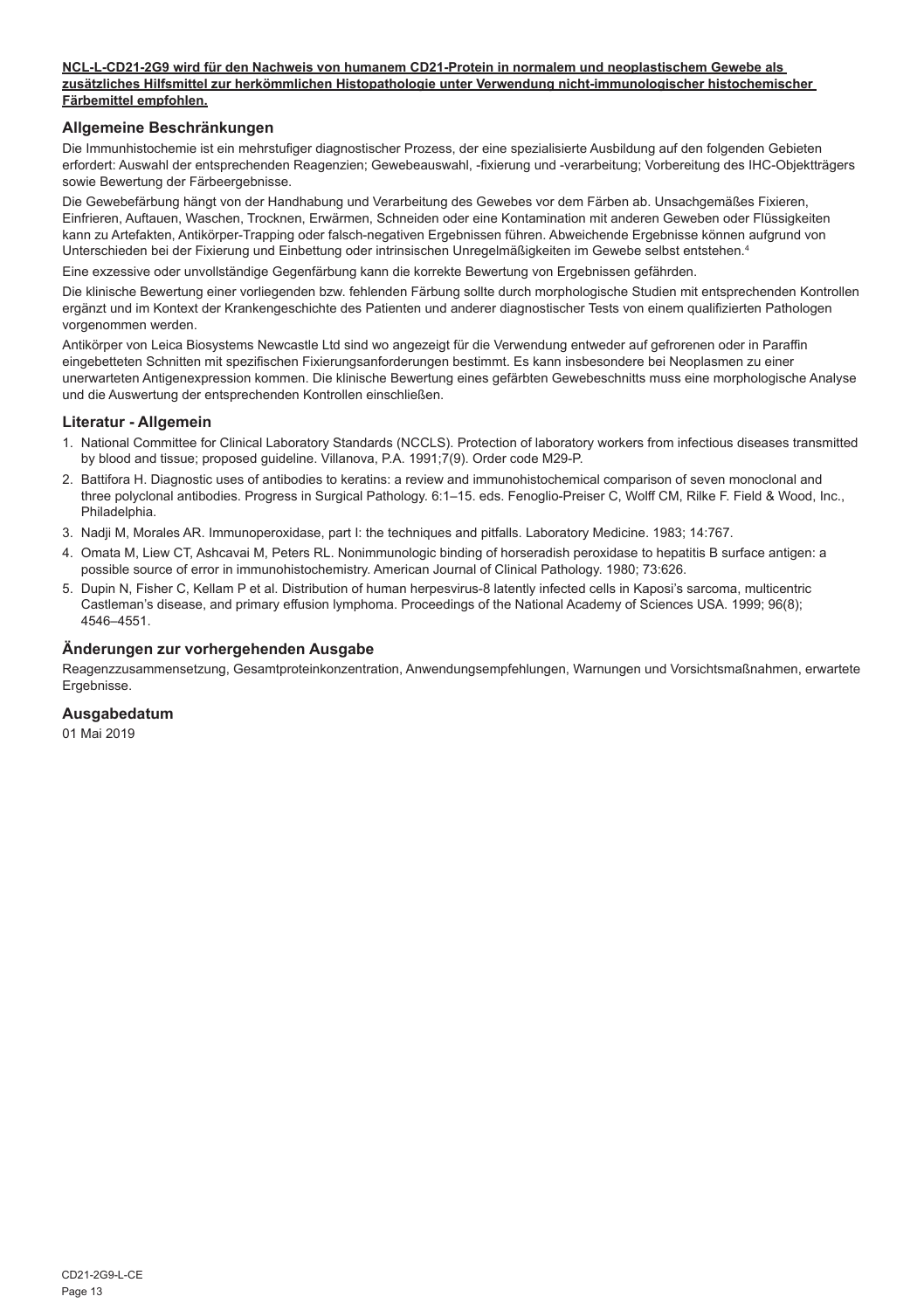# <span id="page-14-0"></span>**NovocastraTM Anticuerpos Monoclonal Líquido de Ratón CD21 Código De Producto: NCL-L-CD21-2G9**

## **Indicaciones De Uso**

#### *Para uso diagnóstico in vitro*.

NCL-L-CD21-2G9 está indicado para la identificación cualitativa en secciones de parafina, mediante microscopía óptica, de moléculas de CD21. La interpretación clínica de cualquier tinción o de su ausencia debe complementarse con estudios morfológicos, con el uso de los controles adecuados, y un anatomopatólogo cualificado debe evaluarla en el contexto del historial clínico del paciente y de otras pruebas diagnósticas.

## **Principio Del Procedimiento**

Las técnicas de tinción inmunohistocitoquímica (IHQ) permiten la visualización de antígenos mediante la aplicación secuencial de un anticuerpo específico dirigido contra el antígeno (anticuerpo primario), un anticuerpo secundario dirigido contra el anticuerpo primario y un complejo enzimático con un sustrato cromogénico, con pasos de lavado intercalados. La activación enzimática del cromógeno produce una reacción visible en el lugar en que se encuentra el antígeno. Luego se puede contrateñir la muestra y cubrirla con un cubreobjeto. Los resultados se interpretan utilizando un microscopio óptico y son de ayuda en el diagnóstico diferencial de los procesos fisiopatológicos, que pueden estar o no vinculados a un determinado antígeno.

## **Clon**

 $2C9$ 

## **Inmunógeno**

Proteína recombinante procariótica correspondiente al dominio externo de la molécula de CD21 humano.

## **Especificidad**

Molécula de CD21 humano.

## **Composición Del Reactivo**

NCL-L-CD21-2G9 es un sobrenadante de cultivo tisular líquido que contiene azida sódica como conservante.

## **Clase de Ig**

IgG2a

## **Concentración Total De Proteína Total Protein**

Consulte en la etiqueta del vial la concentración total específica de proteína total del Iote.

## **Concentración De Anticuerpo**

Igual o superior a 326 mg/L según se ha determinado mediante ELISA. Consulte en la etiqueta del vial la concentración de Ig específica del lote.

## **Recomendaciones De Uso**

Cortes de parafina o inmunohistocitoquímica.

**HIER (por sus siglas, Recuperación del epítopo inducido por calor):** Por favor, siga las instrucciones de uso de Novocastra Epitope Retrieval Solution pH 6.

**Dilución sugerida:** 1:80 durante 30 minutos a 25 °C. Esta es tan solo una pauta, y cada usuario debe determinar sus propias diluciones de trabajo óptimas.

**Visualización:** Por favor, siga las instrucciones de uso de los Novolink™ Polymer Detection System. Para obtener más información sobre el producto o recibir ayuda, póngase en contacto con su distribuidor local o con la sucursal regional de Leica Biosystems; también puede visitar el sitio web de Leica Biosystems, www.LeicaBiosystems.com

El rendimiento de este anticuerpo se debe validar cuando se utiliza con otros sistemas manuales de tinción o plataformas automatizadas.

#### **Almacenamiento Y Estabilidad**

Almacénelo a una temperatura de 2–8 °C. No lo congele. Devuélvalo a 2–8 °C inmediatamente después de su uso. No lo utilice después de la fecha de caducidad indicada en la etiqueta del vial. Cualesquiera condiciones de almacenamiento que no sean las arriba especificadas deben ser verificadas por el usuario.

## **Preparación De Las Muestras**

El fijador recomendado para secciones de tejido incluidos en parafina es formol tamponado neutro al 10%.

## **Advertencias Y Precauciones**

Este reactivo se ha preparado a partir del sobrenadante de un cultivo celular. Como se trata de un producto de origen biológico, debe manipularse con precaución.

Este reactivo contiene azida sódica. Está disponible una Ficha de información sobre la seguridad del material, previa petición, o en www.LeicaBiosystems.com.

Consulte las normativas nacionales, estatales, provinciales o municipales acerca de cómo desechar cualquier componente potencialmente tóxico.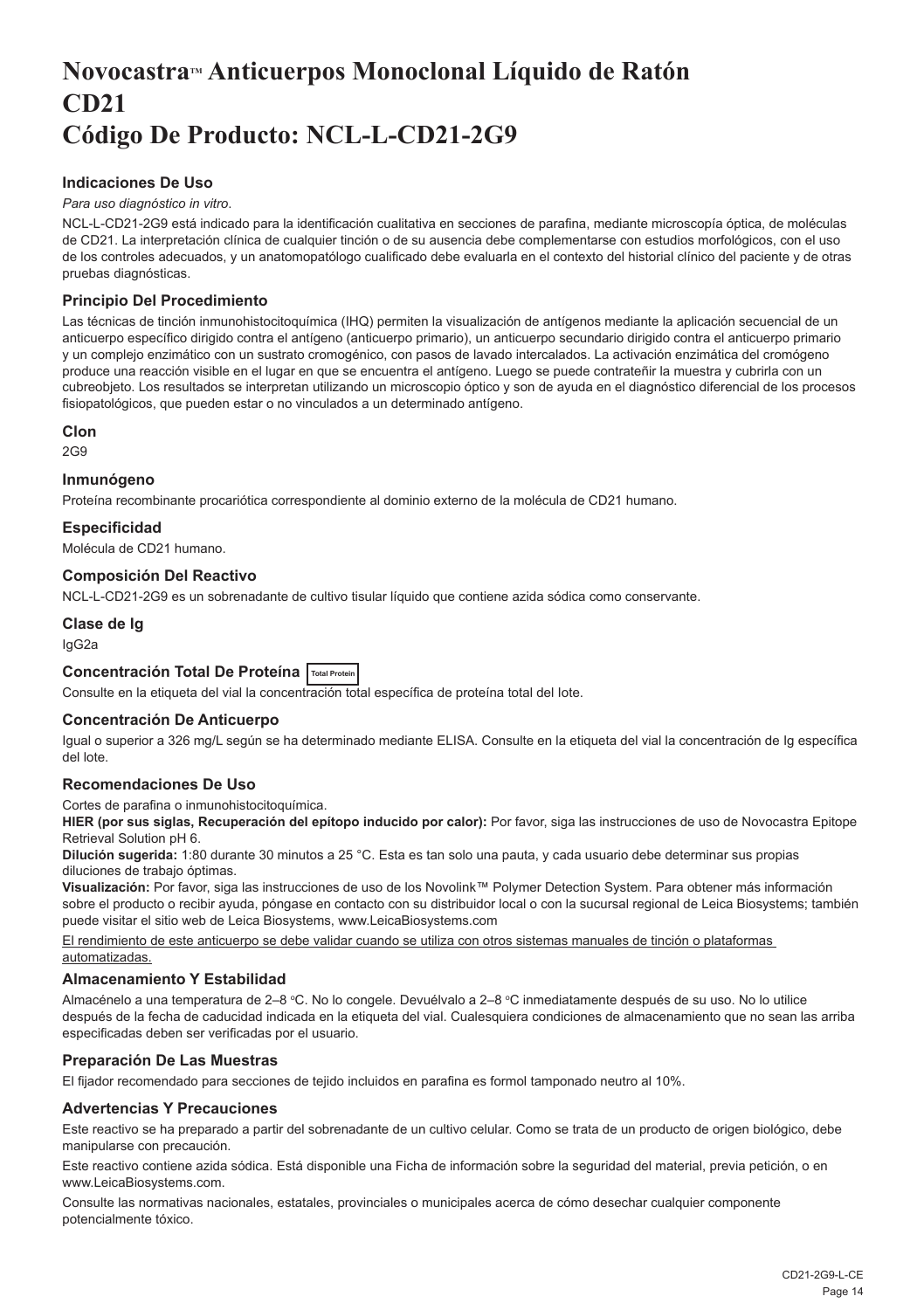Las muestras, antes y después de ser fijadas, así como todos los materiales expuestos a ellas, deben manipularse como susceptibles de transmitir una infección, y se deben desechar tomando las precauciones adecuadas.<sup>1</sup> No pipetee nunca los reactivos con la boca, y evite el contacto de la piel y de las membranas mucosas con los reactivos y las muestras. Si los reactivos o las muestras entran en contacto con zonas delicadas, lave éstas con abundante agua. Acuda inmediatamente al médico.

Reduzca al mínimo la contaminación microbiana de los reactivos; de lo contrario, podría producirse un aumento de la tinción no específica. Cualquier tiempo o temperatura de incubación que no sean los aquí especificados pueden conducir a resultados erróneos. Cualquier cambio de tal naturaleza debe ser validado por el usuario.

## **Control De Calidad**

Las diferencias en el procesamiento de los tejidos y en los procedimientos técnicos del laboratorio del usuario pueden producir una variabilidad significativa en los resultados; por ello, es necesario que éste lleve a cabo regularmente los controles de su propio laboratorio, además de los siguientes procedimientos.

Los controles deben ser muestras frescas de autopsia, biopsia o quirúrgicas fijadas en formol, procesadas e incluidas en parafina, lo antes posible, de manera idéntica a la utilizada para la muestra o muestras del paciente o pacientes.

## **Control Tisular Positivo**

Se utiliza para indicar la preparación correcta de los tejidos y las técnicas de tinción adecuadas.

Debe incluirse un control tisular positivo por cada conjunto de condiciones de ensayo en cada tinción o serie de tinciones realizada. Un tejido con una tinción positiva débil es más adecuado que un tejido con una tinción positiva intensa para lograr un control de calidad óptimo y para detectar niveles bajos de degradación del reactivo.<sup>2</sup>

El tejido de control positivo recomendado es amígdala palatina.

Si el tejido de control positivo no muestra tinción positiva, los resultados de las muestras analizadas deben considerarse no válidos.

## **Control Tisular Negativo**

Debe examinarse después del control de tejido positivo, a fin de verificar la especificidad del marcado del antígeno diana por el anticuerpo primario.

El tejido de control negativo recomendado es cerebelo.

O bien, la variedad de diferentes tipos de células presentes en la mayoría de los cortes de tejido ofrece con frecuencia lugares de control negativo, pero esto debe ser verificado por el usuario.

Si aparece una tinción no específica, ésta tiene generalmente aspecto difuso. En cortes de tejido fijados excesivamente con formol puede observarse también una tinción esporádica del tejido conectivo. Utilice células intactas para la interpretación de los resultados de la tinción. A menudo, las células necróticas o degeneradas quedan teñidas de forma no específica.<sup>3</sup> También pueden observarse falsos positivos causados por la unión no inmunológica a proteínas o a productos de reacción del sustrato. Estos falsos positivos pueden estar causados también por enzimas endógenas tales como la pseudoperoxidasa (eritrocitos), la peroxidasa endógena (citocromo C), o la biotina endógena (por ejemplo, de hígado, mama, cerebro, riñón), en función del tipo de inmunotinción utilizada. Para diferenciar la actividad de las enzimas endógenas o los enlaces no específicos de las enzimas de la inmunorreactividad específica, pueden teñirse otros tejidos del paciente exclusivamente con cromógeno sustrato o con complejos enzimáticos (avidina-biotina, estreptavidina, polímeros marcados) y cromógeno sustrato respectivamente. Si se produce una tinción específica del control tisular negativo, los resultados de las muestras de los pacientes deben considerarse no válidos.

## **Control De Reactivo Negativo**

Utilice un control de reactivo negativo no específico en lugar del anticuerpo primario con un corte de cada muestra del paciente a fin de evaluar la tinción no específica y obtener una mejor interpretación de la tinción específica en el lugar en que se encuentra el antígeno.

## **Tejido Del Paciente**

Examine las muestras del paciente o pacientes teñidas con NCL-L-CD21-2G9 al final. La intensidad de la tinción positiva debe valorarse en el contexto de cualquier tinción de fondo no específica del control de reactivo negativo. Como con cualquier prueba inmunohistocitoquímica, un resultado negativo significa que no se ha detectado antígeno, y no que el antígeno esté ausente en las células o tejido probados. Si es necesario, use un panel de anticuerpos para identificar falsas reacciones negativas.

## **Resultados esperados**

#### Teiidos normales

El clon 2G9 produjo tinción de la proteína CD21 en la membrana de las células dendríticas foliculares (FDC) del tejido linfático y las células B maduras. Las FDC en las amígdalas se tiñeron fuertemente, con una densa red de malla en la zona clara y una disposición más suelta y de intensidad más débil en la zona oscura. También se observó tinción en las FDC del nódulo linfático y el bazo (número total de tejidos sanos evaluados = 98).

## Tejidos tumorales

El anticuerpo Clone 2G9 produjo tinción en 1/44 de los linfomas de células B y 1/4 de los linfomas foliculares no hodgkinianos. A excepción de las FDC (cuando están presentes) no se observó tinción en 0/7 linfomas nodulares de células B difusas, 0/2 linfomas de células B asociados con la mucosa, 0/1 linfoma similar a Burkitt, 0/2 linfomas plasmacitoides linfocíticos, 0/1 linfoma de células del manto, 0/2 linfomas de células T, 0/1 linfomas difusos claros de células T, 0/1 linfoma de Lennert, 0/5 linfomas anaplásticos de células grandes, 0/7 linfomas de celularidad mixta de Hodgkin, 0/1 linfoma de Hodgkin de esclerosis nodular, 0/2 linfomas de Hodgkin con predominio linfocítico, 0/3 astrocitomas, 0/3 carcinomas de células escamosas del esófago, 0/3 adenocarcinomas estomacales, 0/3 adenocarcinomas del colon, 0/3 adenocarcinomas pulmonares, 0/3 adenocarcinomas páncreáticos, 0/3 carcinomas renales de células claras, 0/3 carcinomas de célula de transición de la vejiga, 0/2 carcinomas papilares de la tiroides, 0/3 carcinomas ductales invasivos de la mama, 0/3 carcinomas de células escamosas del cuello uterino, 0/2 adenocarcinomas prostáticos y 0/5 adenocarcinomas de la vesícula biliar (Número total de tejidos anormales evaluados = 119).

**El NCL-L-CD21-2G9 se recomienda para la detección de proteína CD21 humana en tejidos normales y neoplásicos, como complemento de la histopatología tradicional con tinciones histoquímicas no inmunológicas.**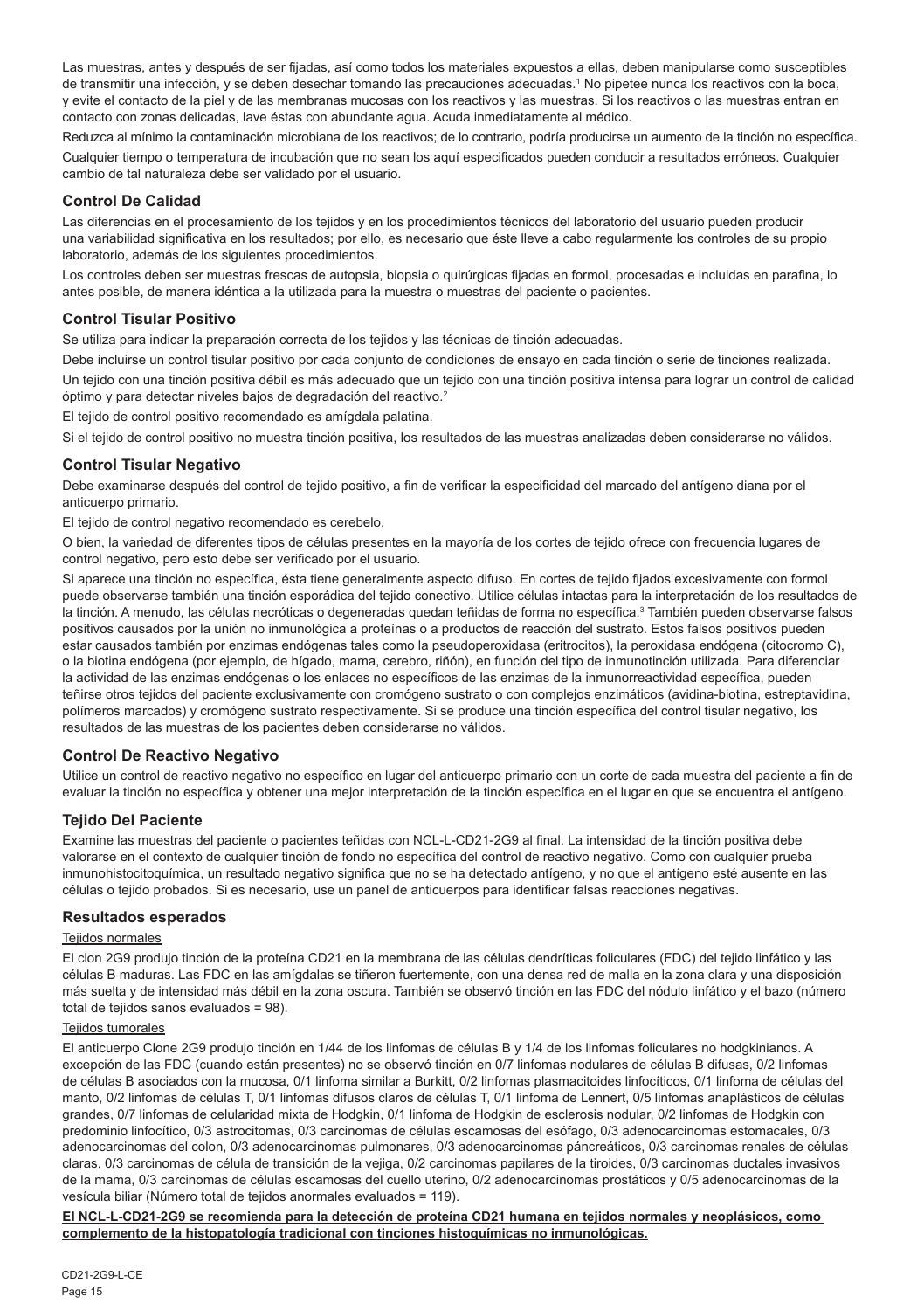## **Limitaciones Generales**

La inmunohistocitoquímica es un proceso de diagnóstico en varias fases que abarca: la formación especializada en la selección de los reactivos apropiados, la selección, fijación y procesamiento de tejidos, la preparación del portaobjeto para IHQ, y la interpretación de los resultados de la tinción.

La tinción de los tejidos depende de la manipulación y el procesamiento del tejido previos a la tinción. Una fijación, congelación, descongelación, lavado, secado, calentamiento o seccionamiento incorrectos, o la contaminación con otros tejidos o líquidos pueden generar artefactos, atrapamiento del anticuerpo o falsos negativos. La aparición de resultados incoherentes puede deberse a variaciones en los métodos de fijación y de inclusión, o a irregularidades inherentes al tejido.<sup>4</sup>

Una contratinción excesiva o incompleta puede poner en peligro la interpretación correcta de los resultados.

La interpretación clínica de cualquier tinción o de su ausencia debe complementarse con estudios morfológicos, con el uso de los controles adecuados, y un anatomopatólogo cualificado debe evaluarla en el contexto del historial clínico del paciente y de otras pruebas diagnósticas.

Los anticuerpos de Leica Biosystems Newcastle Ltd son para utilizarlos, según se indique, con secciones congeladas o incluidas en parafina, con requisitos de fijación específicos. Puede producirse una expresión inesperada del antígeno, especialmente en las neoplasias. La interpretación clínica de cualquier sección de tejido teñida debe incluir un análisis morfológico y la evaluación de los controles apropiados.

## **Bibliografía - General**

- 1. National Committee for Clinical Laboratory Standards (NCCLS). Protection of laboratory workers from infectious diseases transmitted by blood and tissue; proposed guideline. Villanova, P.A. 1991; 7(9). Order code M29-P.
- 2. Battifora H. Diagnostic uses of antibodies to keratins: a review and immunohistochemical comparison of seven monoclonal and three polyclonal antibodies. Progress in Surgical Pathology. 6:1–15. eds. Fenoglio-Preiser C, Wolff CM, Rilke F. Field & Wood, Inc., Philadelphia.
- 3. Nadji M, Morales AR. Immunoperoxidase, part I: the techniques and pitfalls. Laboratory Medicine. 1983; 14:767.
- 4. Omata M, Liew CT, Ashcavai M, Peters RL. Nonimmunologic binding of horseradish peroxidase to hepatitis B surface antigen: a possible source of error in immunohistochemistry. American Journal of Clinical Pathology. 1980; 73:626.
- 5. Dupin N, Fisher C, Kellam P et al. Distribution of human herpesvirus-8 latently infected cells in Kaposi's sarcoma, multicentric Castleman's disease, and primary effusion lymphoma. Proceedings of the National Academy of Sciences USA. 1999; 96(8); 4546–4551.

## **Correcciones A La Publicación Anterior**

Composición del reactivo, concentración total de proteína, recomendaciones de uso, advertencias y precauciones, resultados esperados.

## **Fecha De Publicación**

01 de mayo de 2019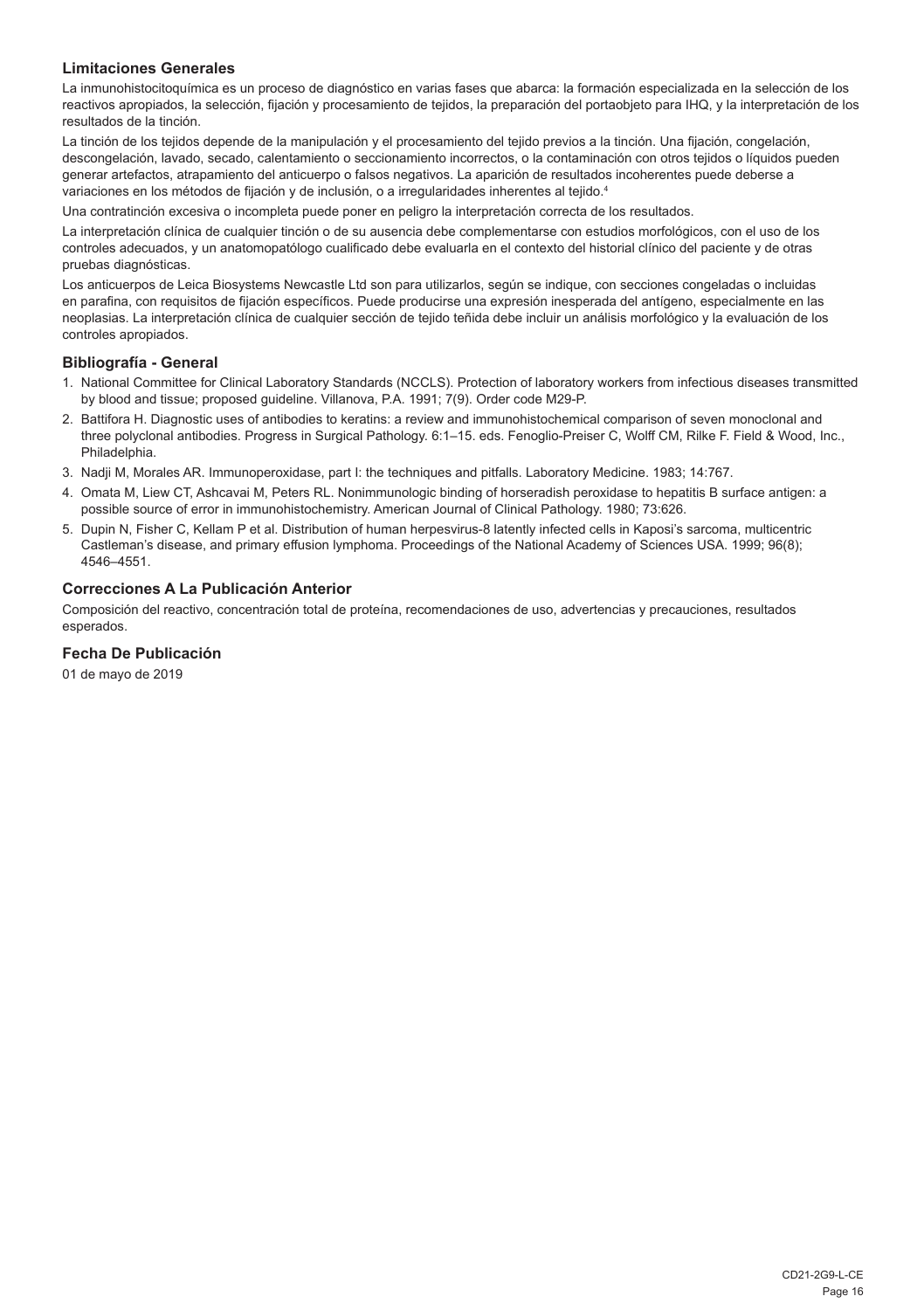# <span id="page-17-0"></span>**NovocastraTM Anticorpo Monoclonal líquido de Ratinho CD21 Código Do Produto: NCL-L-CD21-2G9**

## **Utilização prevista**

#### *Para utilização em diagnósticos in vitro*.

NCL-L-CD21-2G9 foi concebido para efectuar a identificação qualitativa da moléculas de CD21 por microscopia óptica, em secções parafinizadas. A interpretação clínica de qualquer coloração ou da sua ausência deve ser complementada por estudos morfológicos empregando os devidos controlos e deve ser avaliada por um patologista qualificado, dentro do contexto do historial clínico do doente e de outros testes de diagnóstico.

## **Princípio Do Procedimento**

As técnicas de coloração imunohistoquímica (IHQ) permitem que se faça a visualização de antígenos por meio da aplicação sequencial de um anticorpo específico do antígeno (o anticorpo primário), de um anticorpo secundário ao anticorpo primário, e de um complexo enzimático com um substrato cromogénico e etapas de lavagem de permeio. A activação enzimática do cromogénio resulta num produto de reacção visível no local do antígeno. A amostra pode então ser contrastada e coberta com uma lamela. Os resultados são interpretados por meio de um microscópio óptico, e ajudam a formular o diagnóstico diferencial dos processos fisiopatológicos, os quais podem ou não estar associados a antígenos específicos.

## **Clone**

 $2C9$ 

## **Imunogénio**

Proteína recombinante procariótica correspondendo ao domínio externo da molécula CD21 humana.

## **Especificidade**

Molécula CD21 humana.

## **Composição Do Reagente**

NCL-L-CD21-2G9 é um sobrenadante líquido da cultura de um tecido contendo azida de sódio como produto conservante.

## **Classe De Ig**

IgG2a

## **Concentração Total De Proteína Total Protein**

Consultar a etiqueta da ampola para determinar a concentração total de proteína do lote específico.

## **Concentração De Anticorpo**

Maior que ou igual a 326 mg/L, conforme determinado por ELISA. Consultar a etiqueta da ampola para determinar a concentração de Ig do lote específico.

## **Recomendações Sobre A Utilização**

Imunohistoquímica em cortes de parafina.

**Recuperação de epítopo induzida por calor (Heat Induced Epitope Retrieval, HIER):** Siga as instruções de utilização da Novocastra Epitope Retrieval Solution pH 6.

**Diluição sugerida:** 1:80 durante 30 minutos a 25°C. Esta recomendação serve apenas de orientação, e os utilizadores devem determinar as suas diluições ótimas de trabalho.

**Visualização:** Siga as instruções de utilização de Novolink™ Polymer Detection Systems. Para obter mais informações do produto ou apoio, contacte o seu distribuidor local ou o gabinete regional da Leica Biosystems ou, em alternativa, visite o site da Leica Biosystems, www.LeicaBiosystems.com/pt/

O desempenho deste anticorpo deve ser validado quando utilizado com outros sistemas de coloração manual ou plataformas automatizadas.

#### **Armazenamento E Estabilidade**

Armazenar a 2–8 °C. Não congelar. Retornar à temperatura de 2–8 °C imediatamente após a utilização. Não utilizar após o prazo de validade indicado no rótulo do recipiente. As condições de armazenamento que diferirem das que se encontram especificadas acima devem ser verificadas pelo utilizador.

## **Preparação Das Amostras**

O fixador recomendado é formol tamponado neutro a 10% para secções de tecido envolvidas em parafina.

## **Avisos E Precauções**

Este reagente foi preparado a partir do sobrenadante de cultura celular. Visto ser um produto biológico, deve ser manuseado com o devido cuidado.

Este reagente contém azida de sódio. Encontra-se disponível uma Ficha de Dados de Segurança do Material, mediante pedido ou através do site www.LeicaBiosystems.com/pt/

Consultar a legislação aplicável em relação ao descarte de quaisquer componentes potencialmente tóxicos.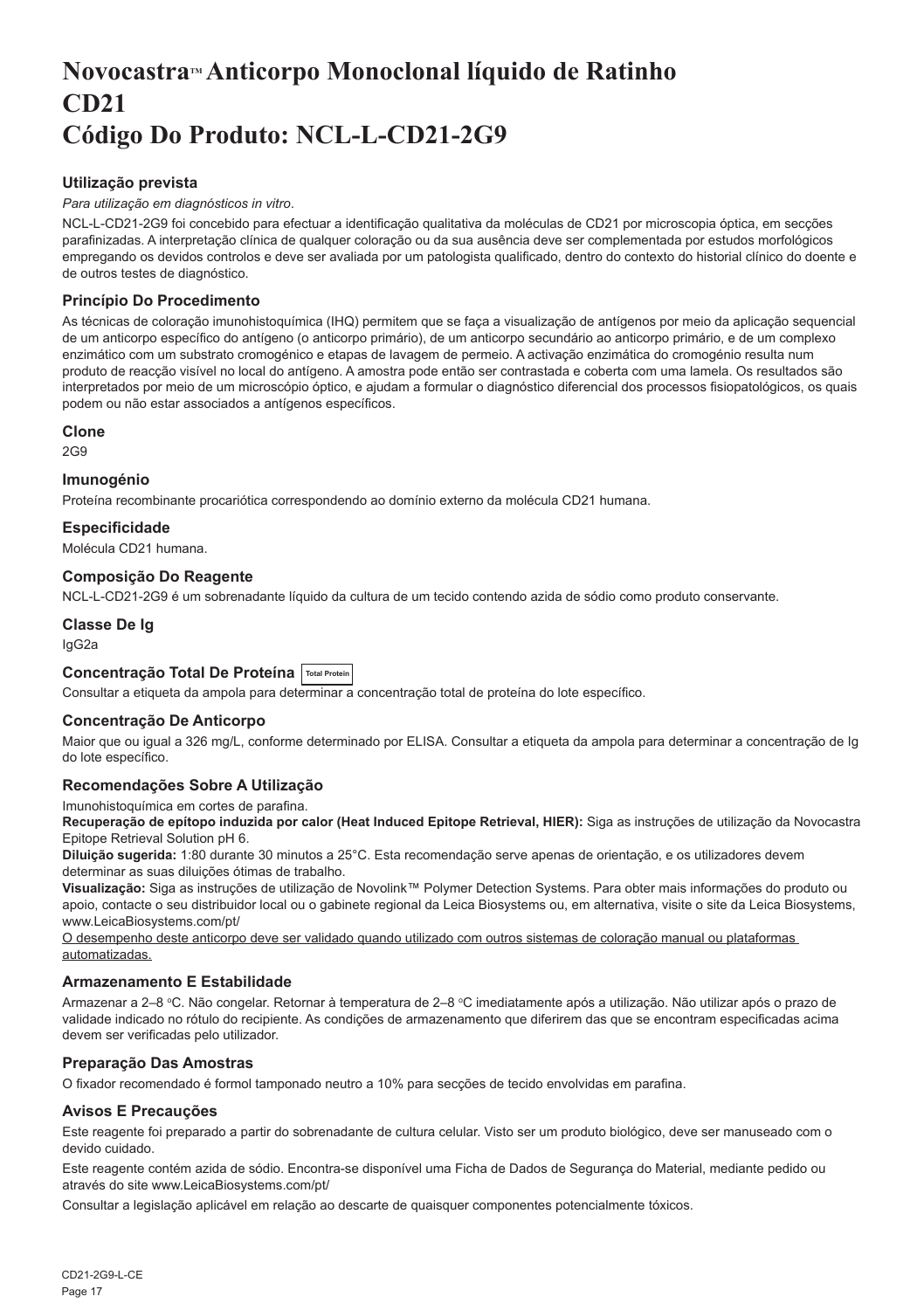As amostras, antes e depois da sua fixação, bem como todos os materiais expostos às mesmas, devem ser manipulados como se tivessem a capacidade de transmitir infecções e devem ser descartados com as devidas precauções.<sup>1</sup> Não pipetar nunca os reagentes com a boca e evitar o contacto entre a pele e membranas mucosas e os reagentes e amostras. Caso os reagentes ou amostras entrem em contacto com áreas sensíveis, lavar com grandes quantidades de água. Consultar um médico.

Minimizar a contaminação microbiana dos reagentes para evitar a possibilidade do aumento da coloração não específica.

Os períodos de incubação ou temperaturas diferentes dos que foram especificados poderão dar azo a resultados errados. Todas as alterações desse tipo devem ser validadas pelo utilizador.

## **Controlo Da Qualidade**

As diferenças entre os diferentes métodos e técnicas de processamento de tecidos no laboratório do utilizador podem causar uma grande variabilidade de resultados, requerendo a realização frequente de controlos internos suplementares aos procedimentos que se seguem.

Os controlos devem ser amostras de autópsia/biopsia/cirurgia frescas, fixadas em formol, processadas e envolvidas em cera parafínica logo que possível, da mesma maneira que a(s) amostra(s) do(s) doente(s).

## **Controlo De Tecido Positivo**

Usado para assinalar os tecidos correctamente preparados e as técnicas de coloração indicadas.

Cada conjunto de condições de testes, em cada processo de coloração, deve incluir um controlo de tecido positivo.

Os tecidos com uma coloração positiva fraca são mais indicados do que os têm uma coloração positiva forte para proporcionarem um controlo de qualidade óptimo, bem como para detectar níveis reduzidos de degradação dos reagentes.<sup>2</sup>

O tecido de controlo positivo recomendado é a amígdala.

Se o controlo de tecido positivo não demonstrar uma coloração positiva, os resultados obtidos com as amostras de testes devem ser considerados inválidos.

## **Controlo De Tecido Negativo**

Este deve ser examinado depois do controlo de tecido positivo para verificar a especificidade da marcação do antígeno objectivado pelo anticorpo primário.

O controlo de tecido negativo recomendado é o cerebelo.

Alternativamente, a variedade de diferentes tipos de células presentes na maioria das secções de tecidos oferece muitas vezes locais de controlo negativo, mas isto deve ser verificado pelo utilizador.

A coloração não específica, caso ocorra, tem geralmente um aspecto difuso. A coloração esporádica do tecido conjuntivo pode também ter lugar em secções de tecido excessivamente fixado em formol. Devem utilizar-se células intactas para a interpretação dos resultados da coloração. As células necróticas ou degeneradas causam muitas vezes uma coloração não específica.<sup>3</sup> Podem

verificar-se resultados positivos falsos devido à ligação não imunológica de proteínas ou de produtos da reacção do substrato. Esses resultados podem também ser causados por enzimas endógenas tais como a pseudoperoxidase (eritrócitos), a peroxidase endógena (citocromo C), ou a biotina endógena (ex. no fígado, mama, cérebro ou rim) dependendo do tipo de imunocoloração utilizado. Para diferenciar entre a actividade das enzimas endógenas e as ligações não específicas de enzimas de imunoreactividade específica, podem colorir-se tecidos adicionais dos doentes exclusivamente com substrato cromogénio ou com complexos de enzimas (avidina-biotina, estreptavidina, polímero marcado) e substrato-cromogénio, respectivamente. Se ocorrer a coloração específica no controlo de tecido negativo, os resultados dos testes feitos com as amostras do doente devem ser considerados inválidos.

## **Controlo De Reagente Negativo**

Utilizar um controlo de reagente negativo não específico em vez do anticorpo primário com uma secção de cada amostra de doente para avaliar a coloração não específica e permitir uma melhor interpretação da coloração específica no local do antígeno.

## **Tecido Do Doente**

Examinar as amostras do doente coloridas com NCL-L-CD21-2G9 em último lugar. A intensidade da coloração positiva deve ser avaliada dentro do contexto de qualquer coloração não específica de fundo do controlo de reagente negativo. Tal como com qualquer teste imunohistoquímico, um resultado negativo significa que o antígeno não foi detectado, e não que o antígeno se encontrava ausente das células ou tecido analisados. Se necessário, deve utilizar-se um painel de anticorpos para identificar reacções falso-negativas.

#### **Resultados Previstos**

## Tecidos normais

O clone 2G9 corou a proteína CD21 na membrana de células dendríticas foliculares (CDF) de tecido linfoide e células B maduras. As CDF nas amígdalas apresentaram forte coloração, com uma rede de malha densa na zona clara e uma com disposição mais desarticulada e intensidade menor na zona escura. Também se observou coloração nas CDF do nó linfático e do baço (número total de tecidos normais avaliados = 98).

## Tecidos tumorais

O clone 2G9 corou 1/44 linfomas de células B difusas e 1/4 linfomas não Hodgkin foliculares. Exceto no caso das CDF (quando presentes), não se observou coloração em 0/7 linfomas nodulares de células B difusas, 0/2 linfomas associados à mucosa da célula B, 0/1 linfoma tipo Burkitt, 0/2 linfoma linfocítico plasmocitoide, 0/1 linfoma das células do manto, 0/2 linfomas das células T, 0/1 linfoma difuso das células T claras, 0/1 linfoma de Lennert, 0/5 linfomas anaplásicos de grandes células, 0/7 linfomas de Hodgkin de celularidade mista, 0/1 linfomas de Hodgkin do tipo esclerose nodular, 0/2 linfomas de Hodgkin com predominância linfocítica, 0/3 astrocitomas, 0/3 carcinomas de células escamosas do esófago, 0/3 adenocarcinomas do estômago, 0/3 adenocarcinomas do cólon, 0/3 adenocarcinomas do pulmão, 0/3 adenocarcinomas do pâncreas, 0/3 carcinomas de células claras renais, 0/3 carcinomas de células de transição da bexiga, 0/2 carcinomas papilares da tiroide, 0/3 carcinomas ductais invasivos da mama, 0/3 carcinomas das células escamosas do colo do útero, 0/2 adenocarcinomas da próstata e 0/5 adenocarcinomas da vesícula biliar (número total de tecidos anormais avaliados = 119).

**NCL-L-CD21-2G9 é recomendado para a deteção da proteína humana CD21 em tecidos normais e neoplásicos, como auxiliar da histopatologia convencional, através da utilização de corantes histoquímicos não imunológicos.**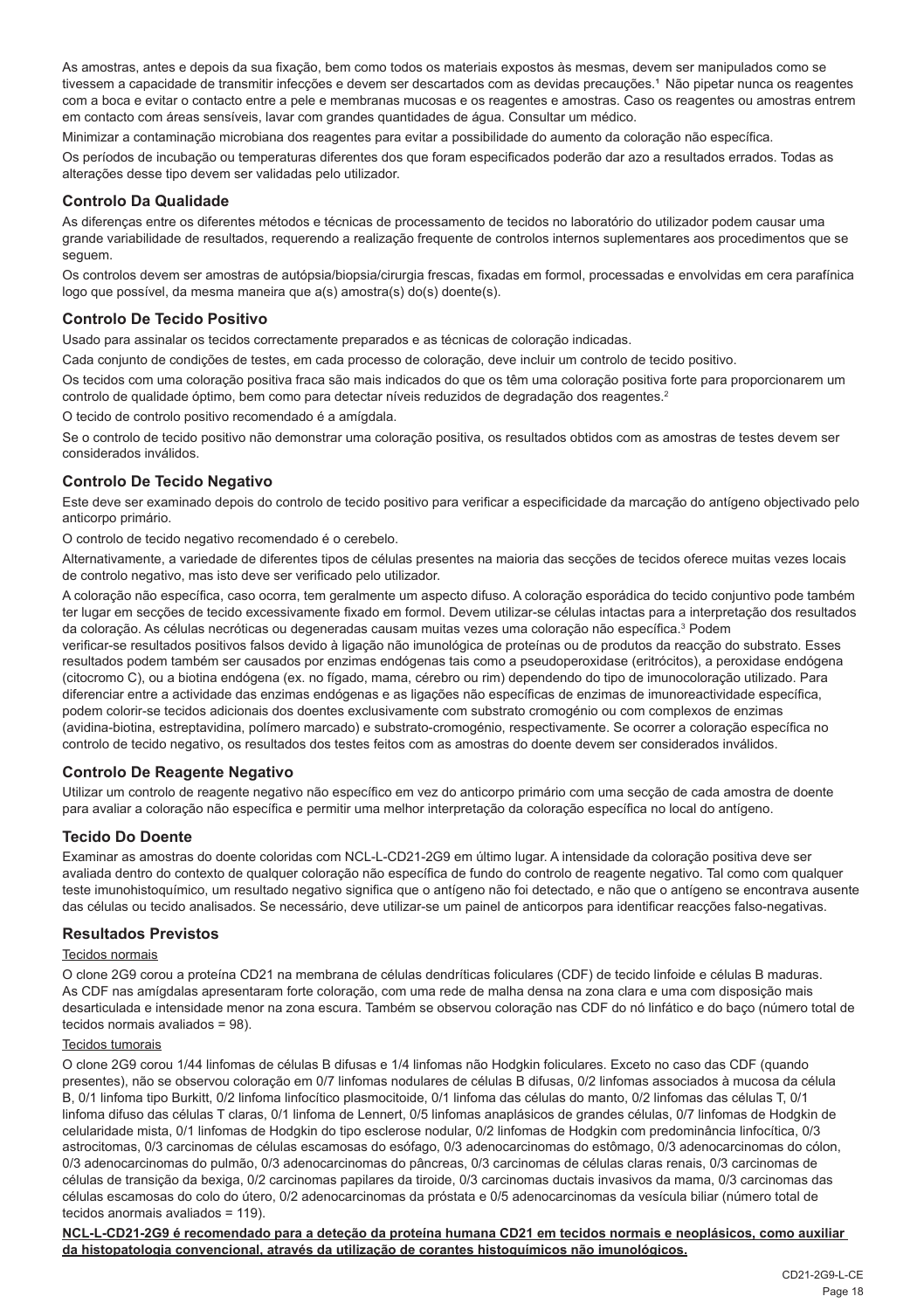## **Limitações Gerais**

A imunohistoquímica é um processo diagnóstico em múltiplas etapas que consta de: uma formação especializada na selecção dos reagentes apropriados, selecção, fixação e processamento de tecidos, preparação das lâminas de IHQ e interpretação dos resultados das colorações.

A coloração de tecidos depende do seu manuseamento e processamento antes da sua coloração. A fixação, congelação, descongelação, lavagem, secagem, aquecimento ou corte incorrectos das amostras, ou a sua contaminação com outros tecidos ou fluidos, podem produzir artefactos, retenção de anticorpos, ou resultados falso-negativos. Os resultados inconsistentes podem dever-se a variações nos métodos de fixação e envolvimento ou a irregularidades inerentes ao tecido.4

Uma contrastação excessiva ou incompleta pode comprometer a correcta interpretação dos resultados.

A interpretação clínica de qualquer coloração ou da sua ausência deve ser complementada por estudos morfológicos empregando os devidos controlos e deve ser avaliada por um patologista qualificado, dentro do contexto do historial clínico do doente e de outros testes de diagnóstico.

Os anticorpos da Leica Biosystems Newcastle Ltd destinam-se a serem utilizados, conforme indicado, em secções de tecido ou congeladas ou envolvidas em parafina, com requisitos de fixação específicos. Pode ocorrer uma expressão inesperada de antígeno, especialmente em neoplasmas. A interpretação clínica de qualquer secção de tecido colorido deverá incluir a análise morfológica e a avaliação de controlos apropriados.

## **Bibliografia - Geral**

- 1. National Committee for Clinical Laboratory Standards (NCCLS). Protection of laboratory workers from infectious diseases transmitted by blood and tissue; proposed guideline. Villanova, P.A. 1991; 7(9). Order code M29-P.
- 2. Battifora H. Diagnostic uses of antibodies to keratins: a review and immunohistochemical comparison of seven monoclonal and three polyclonal antibodies. Progress in Surgical Pathology. 6:1–15. eds. Fenoglio-Preiser C, Wolff CM, Rilke F. Field & Wood, Inc., Philadelphia.
- 3. Nadji M, Morales AR. Immunoperoxidase, part I: the techniques and pitfalls. Laboratory Medicine. 1983; 14:767.
- 4. Omata M, Liew CT, Ashcavai M, Peters RL. Nonimmunologic binding of horseradish peroxidase to hepatitis B surface antigen: a possible source of error in immunohistochemistry. American Journal of Clinical Pathology. 1980; 73:626.
- 5. Dupin N, Fisher C, Kellam P et al. Distribution of human herpesvirus-8 latently infected cells in Kaposi's sarcoma, multicentric Castleman's disease, and primary effusion lymphoma. Proceedings of the National Academy of Sciences USA. 1999; 96(8); 4546–4551.

## **Emendas Da Edição Anterior**

Composição do Reagente, Concentração Total de Proteína, Recomendações Sobre a Utilização, Avisos e Precauções, Resultados **Previstos** 

## **Data De Emissão**

01 de Maio de 2019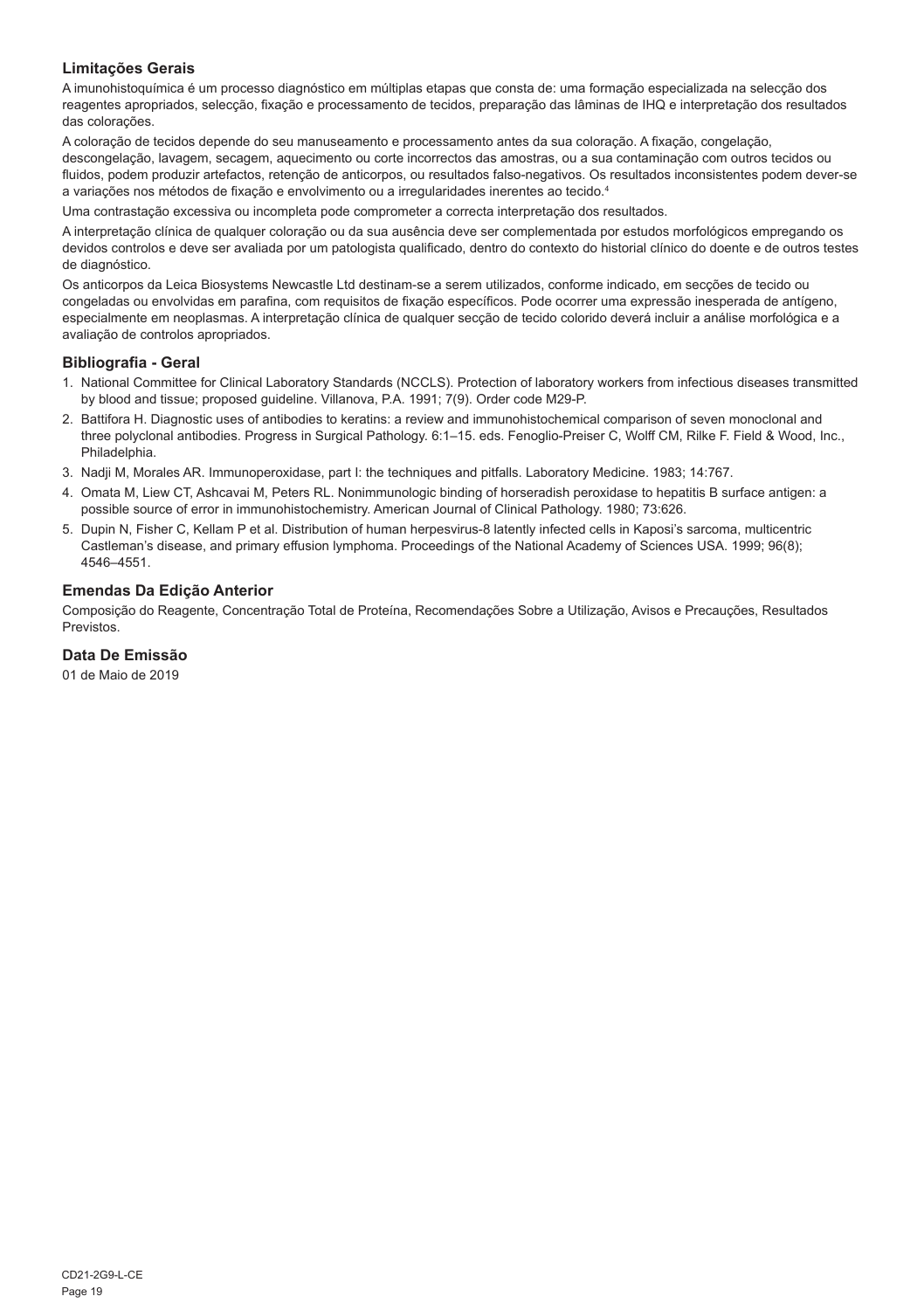## <span id="page-20-0"></span>Novocastra<sup>™</sup> Flytande Monoklonal Musantikropp **CD21 Produktkod: NCL-L-CD21-2G9**

## **Avsedd Användning**

## *För in vitro diagnostisk användning*.

NCL-L-CD21-2G9 är avsedd för kvalitativ identifiering med ljusmikroskopi av CD21-molekyler i paraffinsnitt. Den kliniska tolkningen av all färgning eller dess frånvaro bör kompletteras med morfologiska undersökningar som använder korrekta kontroller och utvärderas av kvalificerad patolog inom ramen för patientens kliniska anamnes och andra diagnostiska tester.

## **Metodens Princip**

Immunhistokemiska (IHC) färgningstekniker tillåter visualisering av antigener genom sekvenstillämpning av en specifik antikropp till antigenet (primär antikropp), en sekundär antikropp till den primära antikroppen och ett enzymkomplex med ett kromogent substrat med inlagda tvättsteg. Den enzymatiska aktiveringen av kromogenet resulterar i en synlig reaktionsprodukt på antigenområdet. Proverna kan då kontrastfärgas och förses med täckglas. Resultaten tolkas med ljusmikroskop och bidrar till differentialdiagnosen av patofysiologiska processer som eventuellt kan associeras till ett särskilt antigen.

## **Klon**

2G9

## **Immunogen**

Prokaryotiskt rekombinant protein svarande mot den humana CD 21-molekylens externa domän.

## **Specificitet**

Human CD 21-molekyl.

## **Reagensinnehåll**

NCL-L-CD21-2G9 är en flytande vävnadskultursupernatant som innehåller natriumazid som konserveringsmedel.

#### **Ig-klass**

IgG2a

## **Total Proteinkoncentration Total Protein**

Se flaskans etikett för specifik, total proteinkoncentration.

## **Antikroppskoncentration**

Större än eller lika med 326 mg/L fastställt genom ELISA. Se flaskans etikett för specifik Ig-koncentration för satsen.

## **Rekommendationer Vid Användning**

Immunohistokemi på paraffinsnitt.

**Värmeinducerad epitopåtervinning (Heat Induced Epitope Retrieval, HIER):** Följ bruksanvisningen på Novocastra Epitope Retrieval Solution pH 6.

**Föreslagen spädning:** 1:80 i 30 minuter vid 25 °C. Detta tillhandahålls som en guide och användare bör bestämma sina egna optimala arbetsspädningar.

**Visualisering:** Följ bruksanvisningen i Novolink™ Polymer Detection Systems. Du kan få en kopia av materialsäkerhetsdatabladet genom att kontakta en lokal distributör eller Leica Biosystems regionkontor eller också på Leica Biosystems webbplats, www.LeicaBiosystems.com

Denna antikropps prestanda ska valideras när den används tillsammans med andra manuella färgningssystem eller automatiska plattformar.

## **Förvaring Och Stabilitet**

Förvara vid 2–8 °C. Frys ej. Atergå till 2–8 °C direkt efter användning. Använd ej efter det utgångsdatum som anges på flaskans etikett. Förvaringsförhållanden som skiljer sig från de ovannämnda måste kontrolleras av användaren.

## **Preparation Av Prov**

Rekommenderat fixeringsmedel för paraffininbäddade vävnadssnitt är 10% neutralbuffrat formalin.

## **Varningar Och Försiktighetsåtgärder**

Reagenset har förberetts från supernatanten av vävnadsodlingar. Eftersom det är en biologisk produkt bör skälig försiktighet iakttas vid hantering.

Detta reagens innehåller natriumazid. Ett datablad för materialsäkerhet finns tillgängligt på begäran eller från www.LeicaBiosystems.com För kassering av potentiellt toxiska komponenter hänvisas till nationella eller lokala bestämmelser.

Före och efter fixering bör prover och alla material som har varit utsatta för dem hanteras som om det finns risk för att de kan överföra infektioner och kasseras med iakttagande av försiktighet.<sup>1</sup> Pipettera aldrig reagenser med munnen och se till att huden och slemhinnorna inte kommer i kontakt med reagens och prover. Om reagens eller prover kommer i kontakt med känsliga områden, tvätta med rikliga mängder vatten. Rådgör med läkare.

Minimera mikrobisk kontaminering av reagens annars kan en ökning av ospecifik färgning ske.

Inkubationstider eller temperaturer som skiljer sig från dem som specificeras kan ge felaktiga resultat. Alla sådana förändringar måste kontrolleras av användaren.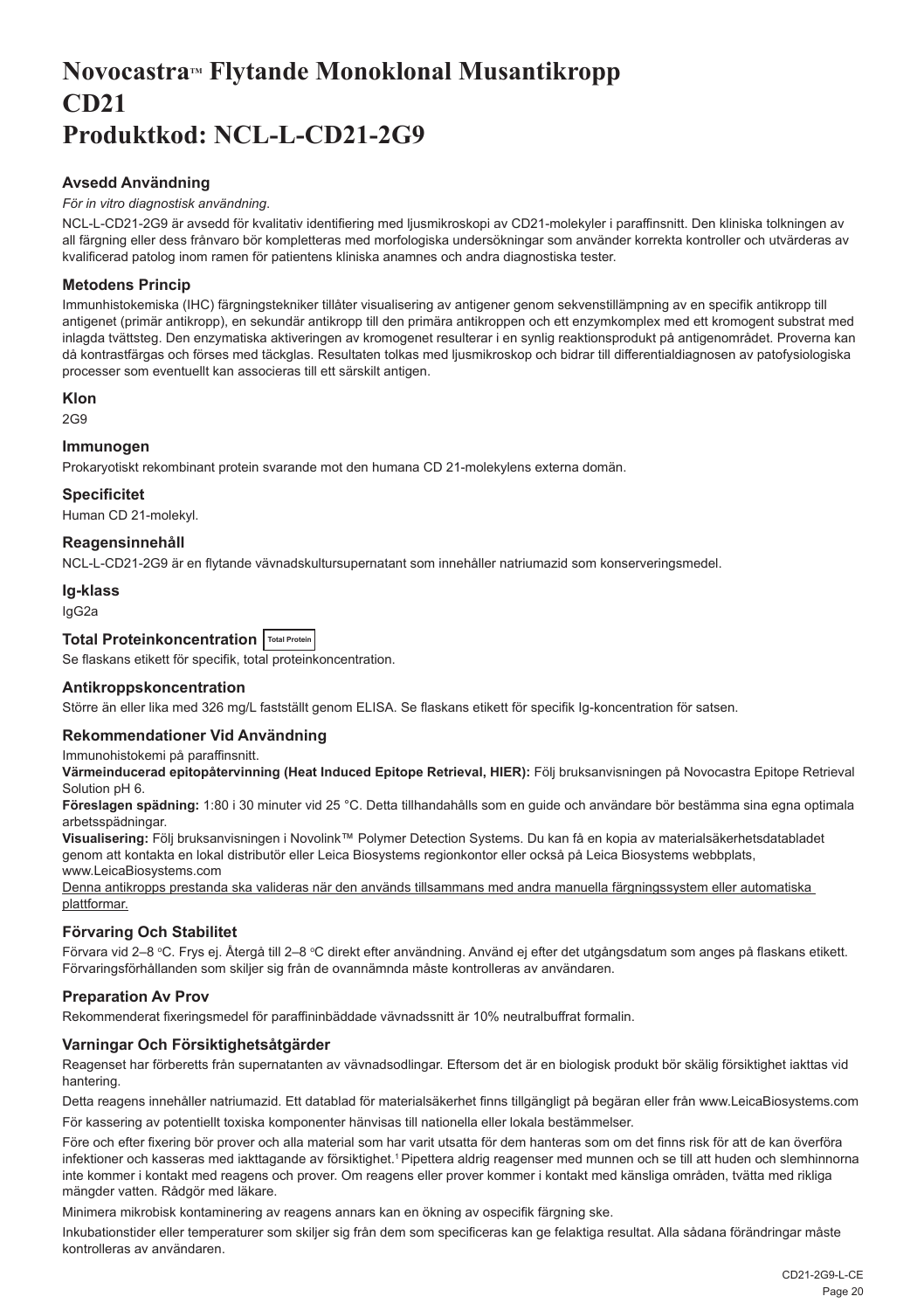## **Kvalitetskontroll**

Skillnader i vävnadsbehandling och tekniska metoder i användarens laboratorium kan ge stor variation i resultaten vilket kan göra det nödvändigt att genomföra regelbundna interna kontroller utöver följande metoder.

Kontroller bör vara färska obduktions-/biopsi-/kirurgiprover som snarast möjligt formalinfixeras, bearbetas och paraffininbäddas på samma sätt som patientprover.

## **Positiv Vävnadskontroll**

Används för att ange korrekt förberedda vävnader och rätt färgningstekniker.

En positiv vävnadskontroll bör ingå i varje uppsättning av testförhållanden vid varje färgningskörning.

En vävnad med svag positiv färgning är mer lämplig för optimal kvalitetskontroll och för att upptäcka låga nivåer av reagensdegradering än en vävnad med stark positiv färgning.<sup>2</sup>

Tonsill rekommenderas som positiv kontrollvävnad.

Om den positiva vävnadskontrollen inte uppvisar positiv färgning bör resultat med testproverna anses vara ogiltiga.

## **Negativ Vävnadskontroll**

Bör undersökas efter den positiva vävnadskontrollen för att fastställa specificiteten för märkningen av målantigenet med den primära antikroppen.

Lillhjärnan rekommenderades som negativ kontrollvävnad.

Alternativt ger ofta en mängd olika celltyper som finns i de flesta vävnadssnitt negativa kontrollområden men detta bör kontrolleras av användaren.

Ospecifik färgning, om det förekommer, har ofta ett diffust utseende. Sporadisk färgning av bindväv kan också observeras i snitt från överflödigt formalinfixerade vävnader. Använd intakta celler för tolkning av färgningsresultat. Nekrotiska eller degenererade celler färgar ofta ospecifikt.<sup>3</sup> Falskt positiva resultat kan uppstå p.g.a. icke-immunologisk bindning av proteiner eller substratreaktionsprodukter. De kan också orsakas av endogena enzymer som pseudoperoxidas (erytrocyter), endogent peroxidas (cytokrom C) eller endogent biotin (t.ex. lever, bröst, hjärna, njure) beroende på typ av immunfärgning som används. För att skilja endogen enzymaktivitet eller ospecifik enzymbindning från specifik immunreaktivitet kan ytterligare patientvävnader färgas exklusivt med respektive substratkromogen eller enzymkomplex (avidin-biotin, streptavidin, märkt polymer) och substrat-kromogen. Om specifik färgning sker i den negativa vävnadskontrollen bör resultat med patientprover anses vara ogiltiga.

## **Negativ Reagenskontroll**

Använd en ospecifik negativ reagenskontroll istället för den primära antikroppen med ett snitt från varje patientprov för att utvärdera ospecifik färgning och tillåta bättre tolkning av specifik färgning på antigenområdet.

## **Patientvävnad**

Undersök patientprover färgade med NCL-L-CD21-2G9 sist. Positiv färgningsintensitet bör utvärderas inom ramen för all ospecifik bakgrundsfärgning av den negativa reagenskontrollen. Som vid alla immunhistokemiska tester betyder ett negativt resultat att antigenet inte upptäcktes och inte att det inte förekom i de analyserade cellerna/vävnaderna. Använd vid behov en antikroppspanel för att identifiera falskt negativa reaktioner.

## **Förväntade Resultat**

## Normal vävnad

Klon 2G9 färgade CD21-proteinet i membranet hos follikulära dendritiska celler (FDC) i lymfoid vävnad och mogna B-celler. FDC:er i tonsiller färgades starkt, med ett tätt nätverk i ljuszonen och en mer löst anordnad och svagare intensitet i den mörka zonen. Färgning sågs också i FDC:er i ymfkörtel och mjälte (totalt antal normala vävnader som utvärderades = 98).

#### Tumörvävnader

Klon 2G9 färgade 1/44 diffusa storcelliga B-cellslymfom och 1/4 kroniska lymfocytiska lymfom. Utom för FDC (i förekommande fall), sågs ingen färgning i 0/7 nodulära, diffusa B-cellslymfom, 0/2 mukosa-associerade lymfom i B-celler, 0/1 Burkitt-liknande lymfom, 0/2 lymfocytiskt, plasmacytoidlymfom, 0/1 mantelcellslymfom, 0/2 T-cellslymfom, 0/1 diffusa T-cell-lymfom i klarceller, 0/1 Lennerts lymfom, 0/5 anaplastiska storcelliga lymfom, 0/7 Hodgkins lymfom med blandad cellularitet, 0/1 Hodgkins lymfom med nodulär skleros, 0/2 Hodgkins lymfom av lymfocytdominerande typ, 0/3 astrocytom, 0/3 skivepitelcancer i matstrupen, 0/3 adenocarcinom i magen, 0/3 adenocarcinom i kolon, 0/3 adenocarcinom i lunga, 0/3 adenocarcinom i pankreas, 0/3 klarcellscarcinom i njurarna, 0/3 övergångscellcarcinom i urinblåsan, 0/2 papillära carcinom i sköldkörteln, 0/3 invasiva, duktala carcinom i bröstet, 0/3 skivepitelcancer i cervix, 0/2 adenocarcinom i prostata och 0/5 adenocarcinom i gallblåsan (totalt antal onormal vävnad som utvärderades = 119).

#### **NCL-L-CD21-2G9 rekommenderas för detektering av humant CD21-protein i normal och neoplastisk vävnad. konventionell histopatologi med användning av icke-immunologiska histokemiska färger.**

## **Allmänna Begränsningar**

Immunhistokemi är en diagnostisk process i flera steg som kräver specialiserad utbildning i urvalet av lämpliga reagens, val av vävnad, fixering och bearbetning, förberedelse av IHC-objektglaset samt tolkning av färgningsresultaten.

Vävnadsfärgning påverkas av hantering och bearbetning av vävnaden före färgningen. Felaktig fixering, nedfrysning, upptining, tvättning, torkning, uppvärmning, snittning eller kontaminering av andra vävnader eller vätskor kan framställa artefakter, infångande av antikroppar eller falskt negativa resultat. Motsägelsefulla resultat kan bero på variationer av fixerings- och inbäddningsmetoder eller på naturliga oregelbundenheter i vävnaden.4

Överflödig eller ofullständig kontrastfägning kan försvåra en korrekt tolkning av resultatet.

Den kliniska tolkningen av all färgning eller dess frånvaro bör kompletteras med morfologiska undersökningar som använder korrekta kontroller och utvärderas av kvalificerad patolog inom ramen för patientens kliniska anamnes och andra diagnostiska tester.

Antikroppar från Leica Biosystems Newcastle Ltd är till för användning så som anges på antingen frysta eller paraffininbäddade snitt med specifika fixeringskrav. Oväntat antigenuttryck kan ske, speciellt i neoplasmer. Morfologisk analys och utvärdering av lämpliga kontroller måste ingå i den kliniska tolkningen av alla färgade vävnadssnitt.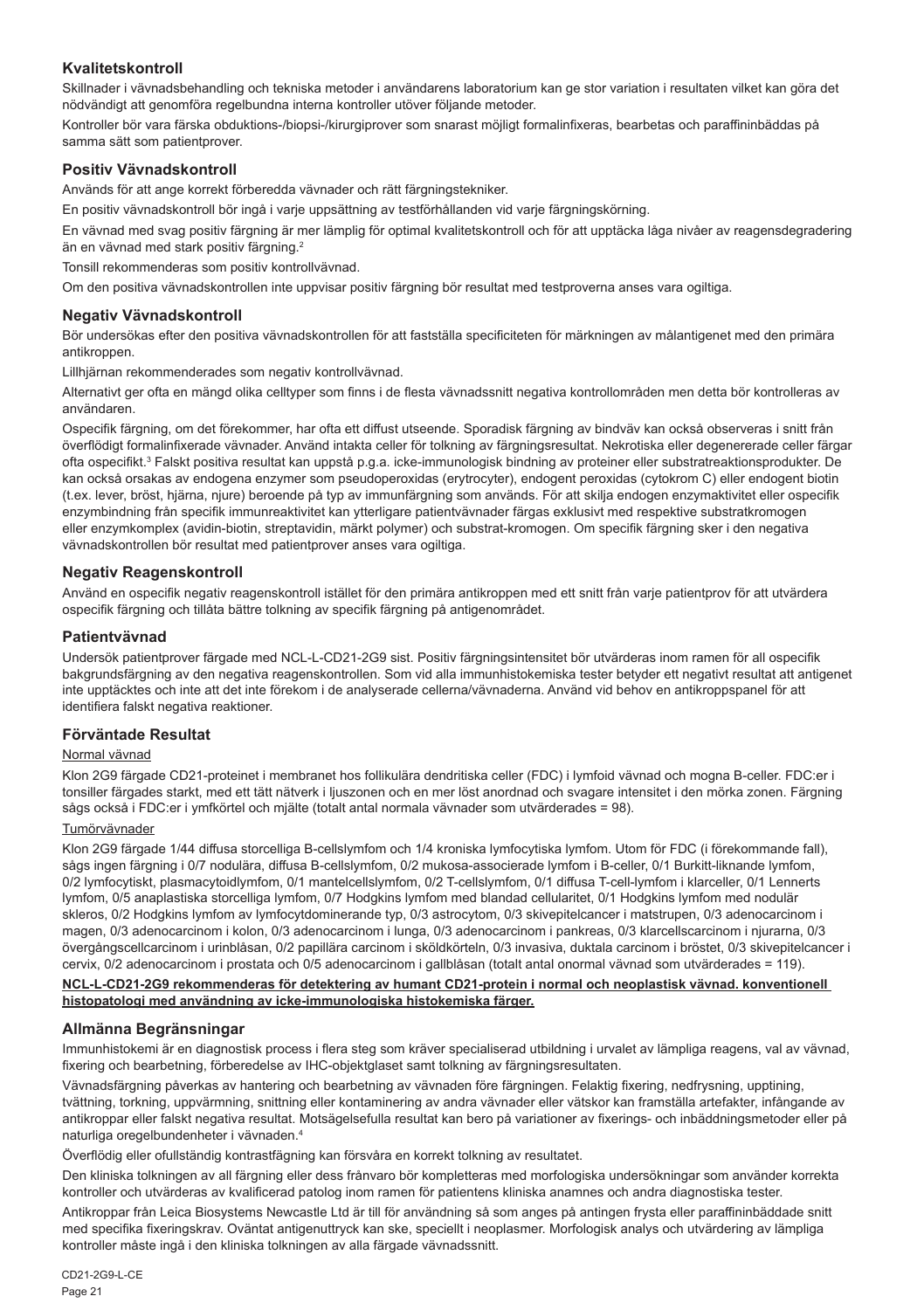## **Bibliografi - Allmän**

- 1. National Committee for Clinical Laboratory Standards (NCCLS). Protection of laboratory workers from infectious diseases transmitted by blood and tissue; proposed guideline. Villanova, P.A. 1991; 7(9). Order code M29-P.
- 2. Battifora H. Diagnostic uses of antibodies to keratins: a review and immunohistochemical comparison of seven monoclonal and three polyclonal antibodies. Progress in Surgical Pathology. 6:1–15. eds. Fenoglio-Preiser C, Wolff CM, Rilke F. Field & Wood, Inc., Philadelphia.
- 3. Nadji M, Morales AR. Immunoperoxidase, part I: the techniques and its pitfalls. Laboratory Medicine. 1983; 14:767.
- 4. Omata M, Liew CT, Ashcavai M, Peters RL. Nonimmunologic binding of horseradish peroxidase to hepatitis B surface antigen: a possible source of error in immunohistochemistry. American Journal of Clinical Pathology. 1980; 73:626.
- 5. Dupin N, Fisher C, Kellam P et al. Distribution of human herpesvirus-8 latently infected cells in Kaposi's sarcoma, multicentric Castleman's disease, and primary effusion lymphoma. Proceedings of the National Academy of Sciences USA. 1999; 96(8); 4546–4551.

## **Rättelser Av Tidigare Utgivning**

Reagenskomposition, total proteinkoncentration, rekommendationer om användning, varningar och försiktighetsåtgärder, förväntade resultat.

## **Utgivningsdatum**

01 maj 2019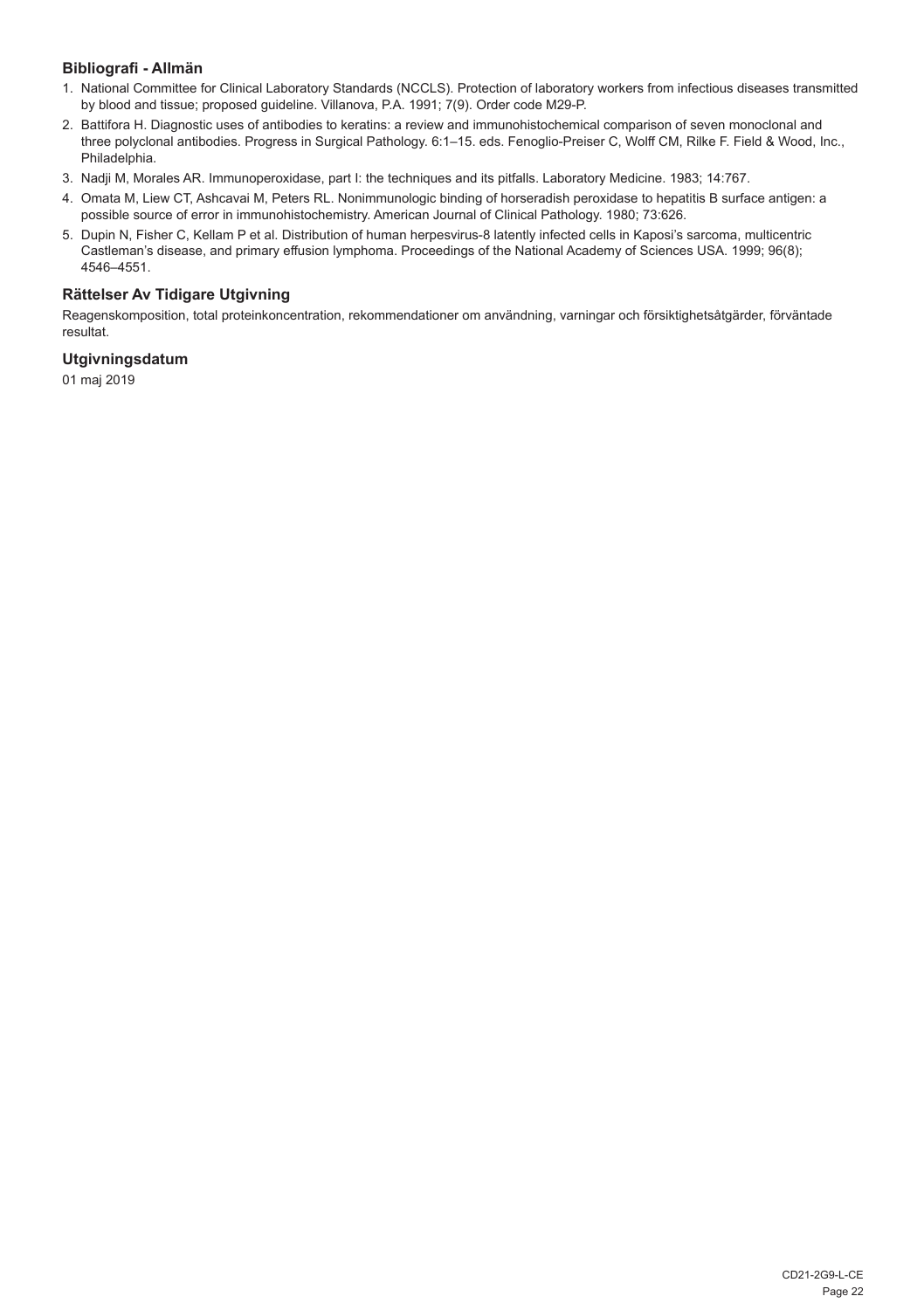# <span id="page-23-0"></span>**NovocastraTM Υγρό μονοκλωνικό αντίσωμα ποντικού CD21 Κωδικός είδους: NCL-L-CD21-2G9**

## **Χρήση Για Την Οποία Προορίζεται**

## *Για in vitro διαγνωστική χρήση*.

Το NCL-L-CD21-2G9 προορίζεται για την ποιοτική ταυτοποίηση με μικροσκοπία φωτός της ανθρώπινης Μόρια CD21 σε τομές παραφίνης. Η κλινική ερμηνεία οποιασδήποτε χρώσης ή της απουσίας της θα πρέπει να συμπληρώνεται με μορφολογικές μελέτες που χρησιμοποιούν σωστούς μάρτυρες και θα πρέπει να αξιολογείται στα πλαίσια του κλινικού ιστορικού του ασθενούς και άλλων διαγνωστικών εξετάσεων από ειδικευμένο παθολογοανατόμο.

## **Αρχή Της Διαδικασίας**

Οι τεχνικές ανοσοϊστοχημικής (IHC) χρώσης επιτρέπουν την οπτικοποίηση των αντιγόνων μέσω της διαδοχικής εφαρμογής ενός ειδικού αντισώματος στο αντιγόνο (πρωτοταγές αντίσωμα), ενός δευτεροταγούς αντισώματος στο πρωτοταγές αντίσωμα και ενός ενζυμικού συμπλόκου με χρωμογόνο υπόστρωμα με παρεμβαλλόμενα βήματα πλύσης. Η ενζυμική ενεργοποίηση του χρωμογόνου έχει ως αποτέλεσμα το σχηματισμό ενός ορατού προϊόντος αντίδρασης στη θέση του αντιγόνου. Το δείγμα μπορεί κατόπιν να υποβληθεί σε αντίχρωση και να καλυφθεί με καλυπτρίδα. Τα αποτελέσματα ερμηνεύονται με χρήση μικροσκοπίου φωτός και βοηθούν στη διαφορική διάγνωση παθοφυσιολογικών εξεργασιών, οι οποίες ενδέχεται ή όχι να σχετίζονται με ένα συγκεκριμένο αντιγόνο.

## **Κλώνος**

 $2C9$ 

## **Ανοσογόνο**

Προκαρυωτική ανασυνδυασμένη πρωτεΐνη που αντιστοιχεί στην εξωτερική περιοχή του ανθρώπινου μορίου CD21.

## **Ειδικότητα**

Ανθρώπινο μόριο CD21.

## **Σύνθεση Αντιδραστηρίου**

Το NCL-L-CD21-2G9 είναι ένα υγρό υπερκείμενο ιστοκαλλιέργειας που περιέχει αζίδιο του νατρίου ως συντηρητικό.

#### **Τάξη Ig** IgG2a

## **Ολική Συγκέντρωση Πρωτεΐνης Total Protein**

Για την ολική συγκέντρωση πρωτεΐνης που είναι ειδική για την εκάστοτε παρτίδα, ανατρέξτε στην ετικέτα του φιαλιδίου.

## **Συγκέντρωση Αντισώματος**

Μεγαλύτερη ή ίση με 326 mg/L, όπως προσδιορίζεται με ELISA. Για τη συγκέντρωση Ig που είναι ειδική για την εκάστοτε παρτίδα, ανατρέξτε στην ετικέτα του φιαλιδίου.

## **Συστάσεις Για Τη Χρήση**

Ανοσοϊστοχημεία σε τομές παραφίνης.

**Ανάκτηση επιτόπων επαγόμενη με θερμότητα (Heat Induced Epitope Retrieval, HIER):** Παρακαλούμε ακολουθήστε τις οδηγίες χρήσης για το Novocastra Epitope Retrieval Solution pH 6.

**Προτεινόμενη αραίωση:** 1:80 επί 30 λεπτά στους 25 °C. Αυτό προτείνεται ενδεικτικά και οι χρήστες θα πρέπει να ορίσουν τις δικές τους βέλτιστες αποτελεσματικές διαλύσεις.

**Οπτικοποίηση:** Παρακαλούμε ακολουθήστε τις οδηγίες χρήσης των Novolink™ Polymer Detection Systems. Για περισσότερες πληροφορίες για το προϊόν ή για υποστήριξη, επικοινωνήστε με τον τοπικό διανομέα σας ή το περιφερειακό γραφείο της Leica Biosystems ή εναλλακτικά, επισκεφθείτε τον ιστότοπο της Leica Biosystems, www.LeicaBiosystems.com Η απόδοση του συγκεκριμένου αντισώματος θα πρέπει να επικυρωθεί όταν χρησιμοποιηθεί μαζί με άλλα μη αυτόματα συστήματα

χρώσης ή αυτοματοποιημένες πλατφόρμες.

## **Φύλαξη Και Σταθερότητα**

Φυλάσσετε στους 2–8 °C. Μην καταψύχετε. Επαναφέρετε στους 2–8 °C αμέσως μετά τη χρήση. Μη χρησιμοποιείτε μετά την ημερομηνία λήξης που αναγράφεται στην ετικέτα του φιαλιδίου. Τυχόν συνθήκες φύλαξης διαφορετικές από εκείνες που καθορίζονται παραπάνω πρέπει να επαληθεύονται από το χρήστη.

## **Παρασκευή Δείγματος**

Το συνιστώμενο μονιμοποιητικό είναι ουδέτερο ρυθμιστικό διάλυμα φορμόλης 10% για τομές ιστού εγκλεισμένες σε παραφίνη.

## **Προειδοποιήσεις Και Προφυλάξεις**

Το αντιδραστήριο αυτό έχει παρασκευαστεί από το υπερκείμενο κυτταροκαλλιέργειας. Επειδή είναι βιολογικό προϊόν, θα πρέπει να δίνεται εύλογη προσοχή κατά το χειρισμό του.

Αυτό το αντιδραστήριο περιέχει αζίδιο του νατρίου. Το Δελτίο Δεδομένων Ασφαλείας Υλικού διατίθεται κατόπιν αιτήματος ή από τη διεύθυνση www.LeicaBiosystems.com

Συμβουλευτείτε τους ομοσπονδιακούς, πολιτειακούς ή τοπικούς κανονισμούς για απόρριψη τυχόν δυνητικώς τοξικών συστατικών. Ο χειρισμός δειγμάτων, πριν και μετά τη μονιμοποίηση, καθώς και όλων των υλικών που έχουν εκτεθεί σε αυτά, θα πρέπει να γίνεται ως εάν ήταν δυνητικά μετάδοσης λοίμωξης και η απόρριψή τους να πραγματοποιείται λαμβάνοντας τις σωστές προφυλάξεις.<sup>1</sup>Μην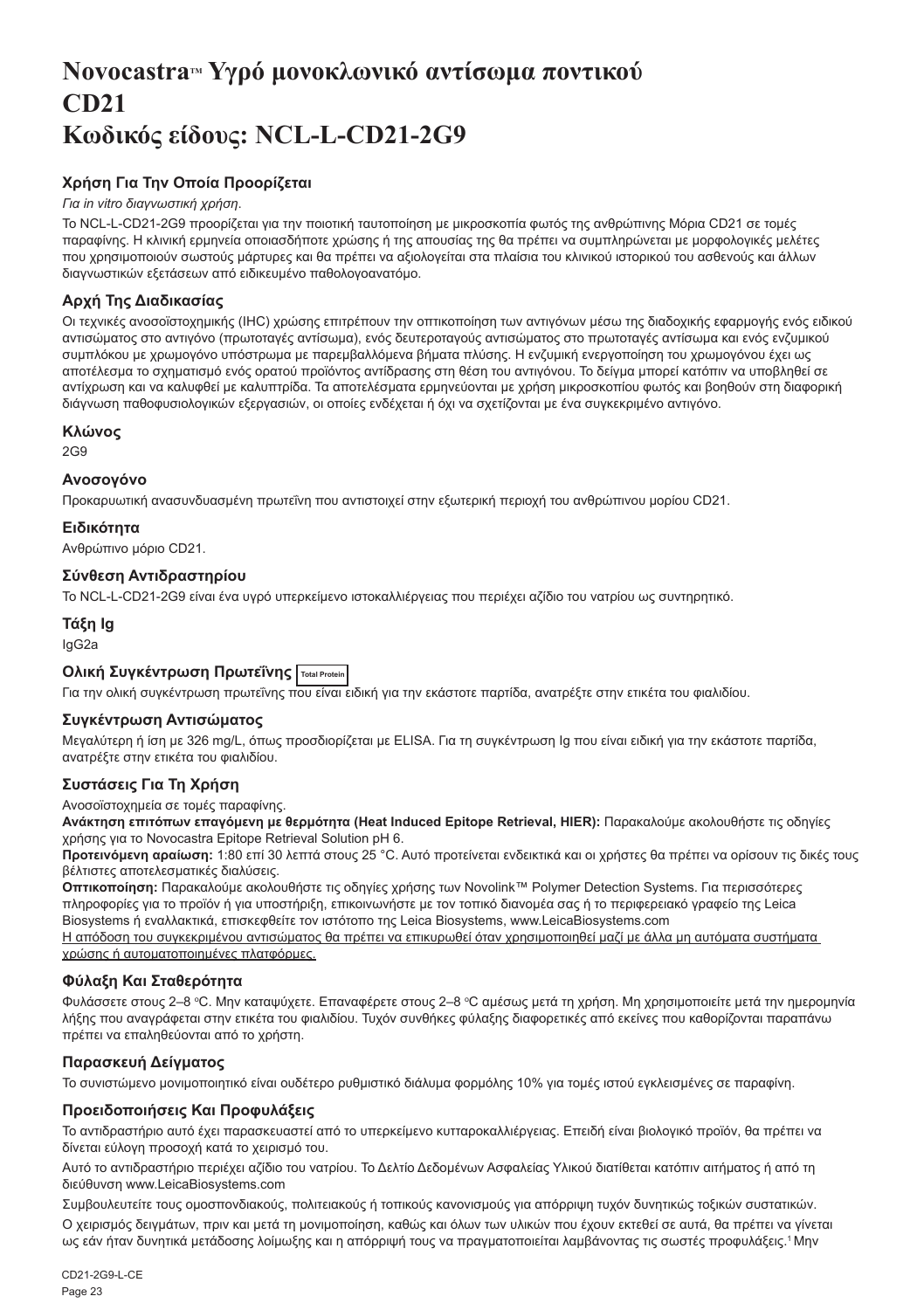αναρροφάτε ποτέ με πιπέτα αντιδραστήρια με το στόμα και αποφύγετε την επαφή του δέρματος και των βλεννογόνων με αντιδραστήρια και δείγματα. Εάν τα αντιδραστήρια ή τα δείγματα έλθουν σε επαφή με ευαίσθητες περιοχές, πλύνετε με άφθονες ποσότητες νερού. Ζητήστε τη συμβουλή ιατρού.

Ελαχιστοποιήστε τη μικροβιακή μόλυνση των αντιδραστηρίων, διότι ενδέχεται να συμβεί αύξηση μη ειδικής χρώσης. Χρόνοι ή θερμοκρασίες επώασης διαφορετικές από εκείνες που καθορίζονται ενδέχεται να δώσουν εσφαλμένα αποτελέσματα. Τυχόν τέτοιες μεταβολές πρέπει να επικυρώνονται από το χρήστη.

## **Ποιοτικός Έλεγχος**

Τυχόν διαφορές στην επεξεργασία των ιστών και τις τεχνικές διαδικασίες στο εργαστήριο του χρήστη ενδέχεται να προκαλέσουν σημαντική μεταβλητότητα στα αποτελέσματα, καθιστώντας αναγκαία την τακτική εκτέλεση εσωτερικών ελέγχων επιπλέον των ακόλουθων διαδικασιών.

Οι μάρτυρες θα πρέπει να είναι φρέσκα δείγματα νεκροψίας/βιοψίας/χειρουργικά δείγματα, τα οποία είναι μονιμοποιημένα σε φορμόλη, επεξεργασμένα και εγκλεισμένα σε κηρό παραφίνης, το συντομότερο δυνατό με τον ίδιο τρόπο με το(α) δείγμα(τα) του ασθενούς.

## **Θετικός Μάρτυρας Ιστού**

Χρησιμοποιείται για να υποδεικνύει σωστά παρασκευασμένους ιστούς και σωστές τεχνικές χρώσης.

Θα πρέπει να περιλαμβάνεται ένας θετικός μάρτυρας ιστού για κάθε σύνολο συνθηκών εξέτασης σε κάθε εκτέλεση χρώσης.

Ένας ιστός με ασθενή θετική χρώση είναι πιο κατάλληλος από έναν ιστό με ισχυρή θετική χρώση για βέλτιστο έλεγχο ποιότητας και για την ανίχνευση πολύ μικρών επιπέδων τυχόν αποδόμησης των αντιδραστηρίων.<sup>2</sup>

Συνιστώμενος ιστός θετικού μάρτυρα είναι η αμυγδαλή.

Εάν ο θετικός μάρτυρας ιστού δεν παρουσιάζει θετική χρώση, τα αποτελέσματα με τα δείγματα της εξέτασης θα πρέπει να θεωρούνται άκυρα.

## **Αρνητικός Μάρτυρας Ιστού**

Θα πρέπει να εξετάζεται μετά τον θετικό μάρτυρα ιστού για την επαλήθευση της ειδικότητας της επισήμανσης του αντιγόνου-στόχου από το πρωτοταγές αντίσωμα.

Συνιστώμενος ιστός αρνητικού μάρτυρα είναι η παρεγκεφαλίδα.

Εναλλακτικά, η ποικιλία διαφόρων κυτταρικών τύπων που υπάρχουν στις περισσότερες τομές ιστών παρέχει συχνά θέσεις αρνητικού μάρτυρα, αλλά αυτό πρέπει να επαληθεύεται από το χρήστη.

Μη ειδική χρώση, εάν υπάρχει, έχει συνήθως διάχυτη εμφάνιση. Ενδέχεται επίσης να παρατηρηθεί σποραδική χρώση του συνδετικού ιστού σε τομές από ιστούς που έχουν μονιμοποιηθεί με υπερβολική ποσότητα φορμόλης. Χρησιμοποιείτε άθικτα κύτταρα για την ερμηνεία των αποτελεσμάτων της χρώσης. Νεκρωτικά ή εκφυλισμένα κύτταρα παρουσιάζουν συχνά μη ειδική χρώση.<sup>3</sup> Ενδέχεται να παρατηρηθούν ψευδώς θετικά αποτελέσματα λόγω μη ανοσολογικής δέσμευσης των πρωτεϊνών ή των προϊόντων αντίδρασης του υποστρώματος. Ενδέχεται επίσης να προκληθούν από ενδογενή ένζυμα, όπως η ψευδοϋπεροξειδάση (ερυθροκύτταρα), η ενδογενής υπεροξειδάση (κυτόχρωμα C) ή η ενδογενής βιοτίνη (π.χ. ήπαρ, μαστός, εγκέφαλος, νεφρός) ανάλογα με τον τύπο ανοσοχρώσης που χρησιμοποιείται. Για τη διαφοροποίηση της ενδογενούς ενζυμικής δραστικότητας ή της μη ειδικής δέσμευσης των ενζύμων από ειδική ανοσοαντιδραστικότητα, είναι δυνατό να χρωματιστούν αποκλειστικά επιπλέον ιστοί ασθενών με χρωμογόνο υποστρώματος ή ενζυμικά σύμπλοκα (αβιδίνη-βιοτίνη, στρεπταβιδίνη, σημασμένο πολυμερές) και υπόστρωμα-χρωμογόνο, αντίστοιχα. Εάν παρουσιαστεί ειδική χρώση στον αρνητικό μάρτυρα ιστού, τα αποτελέσματα με τα δείγματα ασθενούς θα πρέπει να θεωρούνται άκυρα.

## **Αρνητικός Μάρτυρας Αντιδραστηρίου**

Χρησιμοποιείτε έναν μη ειδικό αρνητικό μάρτυρα αντιδραστηρίου αντί του πρωτοταγούς αντισώματος με μια τομή κάθε δείγματος ασθενούς για την αξιολόγηση μη ειδικής χρώσης και για να επιτρέπεται καλύτερη ερμηνεία της ειδικής χρώσης στη θέση του αντιγόνου.

## **Ιστός Ασθενούς**

Εξετάστε τελευταία τα δείγματα ασθενούς που έχουν χρωματιστεί με το NCL-L-CD21-2G9. Η ένταση της θετικής χρώσης θα πρέπει να εκτιμάται στα πλαίσια τυχόν μη ειδικής χρώσης υποβάθρου του αρνητικού μάρτυρα αντιδραστηρίου. Όπως συμβαίνει με οποιαδήποτε ανοσοϊστοχημική εξέταση, ένα αρνητικό αποτέλεσμα σημαίνει ότι το αντιγόνο δεν ανιχνεύτηκε, όχι ότι το αντιγόνο δεν υπήρχε στα κύτταρα/στον ιστό που εξετάστηκε. Εάν είναι απαραίτητο, χρησιμοποιήστε μια σειρά αντισωμάτων για την αναγνώριση ψευδώς αρνητικών αντιδράσεων.

## **Αναμενόμενα Αποτελέσματα**

#### Φυσιολογικοί ιστοί

Ο κλώνος 2G9 χρωμάτισε την πρωτεΐνη CD21 στη μεμβράνη των λεμφοζιδιακών δενδριτικών κυττάρων (FDC) του λεμφικού ιστού και των ώριμων Β κυττάρων. Τα FDC στην αμυγδαλή διαποτίστηκαν έντονα, από βαθιά χρωματισμένο πλέγμα δικτύου στη φωτεινή ζώνη και από αραιότερο, διάσπαρτο και ασθενέστερο σε ένταση, στη σκοτεινή ζώνη. Χρώση παρατηρήθηκε επίσης στα FDC κύτταρα των λεμφαδένων και της σπλήνας (Συνολικός αριθμός αξιολογηθέντων φυσιολογικών ιστών = 98).

## Καρκινικοί ιστοί

Ο κλώνος 2G9 προκάλεσε χρώση στο 1/44 των διάχυτων λεμφωμάτων των Β κυττάρων και 1/4 των λεμφοζιδιακών μη-Hodgkin λεμφωμάτων. Εκτός των FDC κυττάρων (όπου παρόντα), δεν παρατηρήθηκε επιχρωματισμός σε, 0/7 των διάσπαρτων λεμφαδενικών Β κυττάρων λεμφωμάτων, 0/2 των Β κυττάρων συσχετιζόμενων με λεμφώματα βλεννογόνου, 0/1 τύπου Burkitt λεμφώματος, 0/2 λεμφοκυτταρικού πλασμακυτοειδούς λεμφώματος, 0/1 λεμφώματος κυττάρων μανδύα, 0/2 των Τ-κυττάρων λεμφώματος, 0/1 διάχυτου διαυγούς λεμφώματος Τ-κυττάρων, 0/1 Lennert λεμφώματος, 0/5 αναπλαστικού μεγαλοκυτταρικού λεμφώματος, 0/7 της μεικτής κυτταρικότητας λεμφωμάτων Hodgkins, 0/1της λεμφοκυτταρικής σκλήρυνσης λεμφώματος Hodgkin, 0/2 του λεμφοκυτταρικού κυρίαρχου τύπου λεμφωμάτων Hodgkin, 0/3 των αστροκυτομάτων, 0/3 των πλακωδών καρκινωμάτων του οισοφάγου, 0/3 των αδενοκαρκινωμάτων του στομάχου, 0/3 των αδενοκαρκινωμάτων του ορθού, 0/3 των αδενοκαρκινομάτων του πνεύμονα, 0/3 των αδενοκαρκινωμάτων του παγκρέατος,0/3 των διαυγοκυτταρικών νεφρικών καρκινωμάτων, 0/3 των διηθητικών κυττάρων καρκινωμάτων της ουροδόχου κύστης, 0/2 θηλοειδών καρκινωμάτων του θυρεοειδούς, 0/3 των διηθητικών πορογενών καρκινομάτων του μαστού, 0/3 πλακωδών κυττάρων καρκινωμάτων του τραχήλου της μήτρας, 0/2 αδενοκαρκινωμάτων του προστάτη και 0/5 αδενοκαρκινωμάτων της χοληδόχου κύστης (Συνολικός αριθμός αξιολογηθέντων μη φυσιολογικών ιστών=119).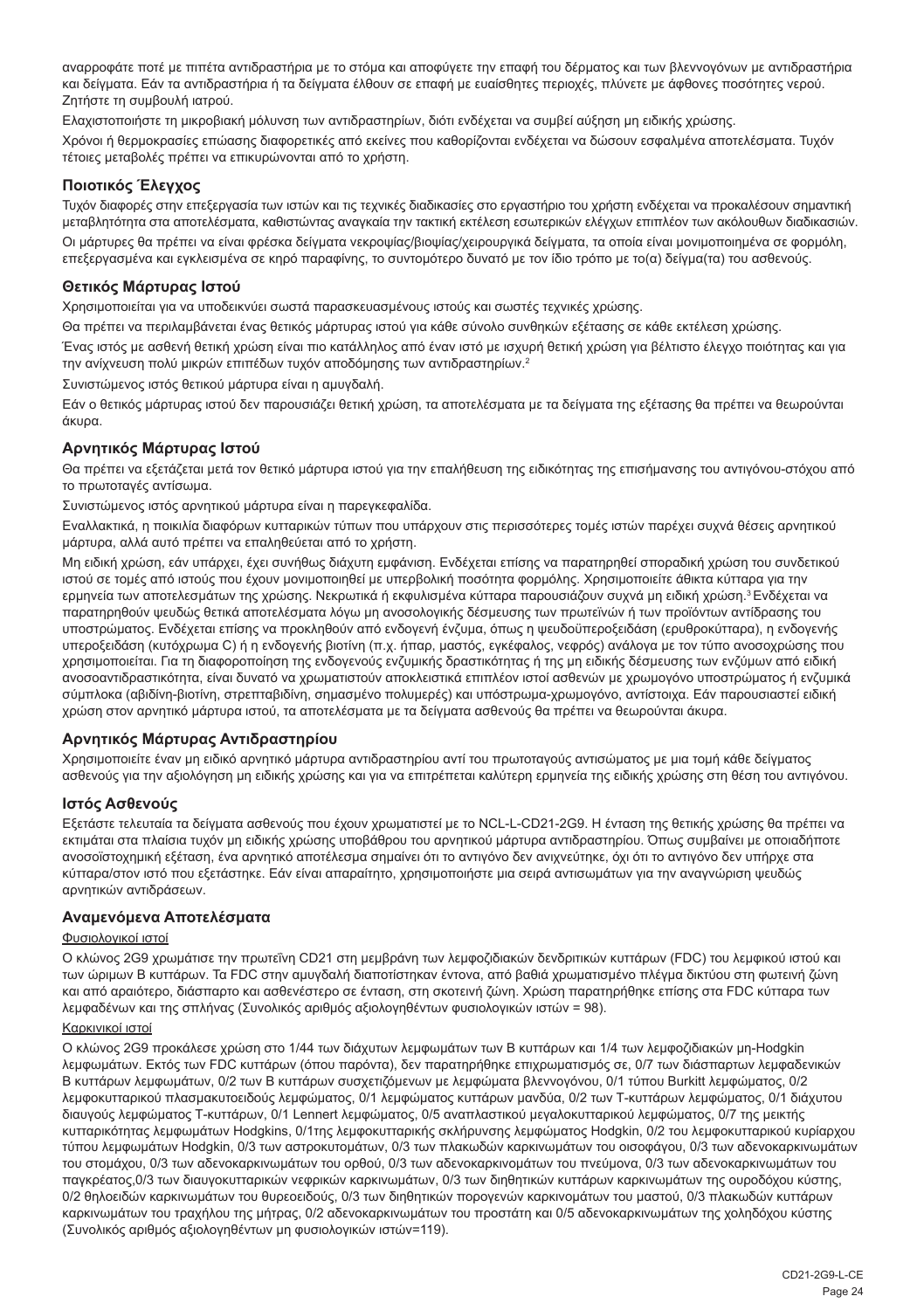#### **Το NCL-L-CD21-2G9 συνιστάται για την ανίχνευση της ανθρώπινης πρωτεΐνης CD21 σε φυσιολογικούς και νεοπλασματικούς ιστούς, ως συμπλήρωμα της συμβατικής ιστοπαθολογίας χρησιμοποιώντας μη ανοσολογικές ιστοχημικές χρώσεις.**

## **Γενικοί Περιορισμοί**

Η ανοσοϊστοχημεία είναι μια διαγνωστική διεργασία πολλαπλών βημάτων, η οποία αποτελείται από ειδικευμένη εκπαίδευση στην επιλογή των κατάλληλων αντιδραστηρίων, επιλογή ιστού, μονιμοποίηση και επεξεργασία, προετοιμασία της πλάκας IHC και ερμηνεία των αποτελεσμάτων της χρώσης.

Η χρώση του ιστού εξαρτάται από το χειρισμό και την επεξεργασία του ιστού πριν από τη χρώση. Τυχόν εσφαλμένη μονιμοποίηση, κατάψυξη, απόψυξη, πλύση, στέγνωμα, θέρμανση, τομή ή μόλυνση με άλλους ιστούς ή υγρά ενδέχεται να παράγει μορφώματα, παγίδευση αντισώματος ή ψευδώς αρνητικά αποτελέσματα. Τυχόν ασυνεπή αποτελέσματα ενδέχεται να οφείλονται σε παραλλαγές των μεθόδων μονιμοποίησης και εγκλεισμού ή σε εγγενείς ανωμαλίες εντός του ιστού.4

Τυχόν υπερβολική ή ατελής αντίχρωση ενδέχεται να διακυβεύσει τη σωστή ερμηνεία των αποτελεσμάτων.

Η κλινική ερμηνεία οποιασδήποτε χρώσης ή της απουσίας της θα πρέπει να συμπληρώνεται με μορφολογικές μελέτες που χρησιμοποιούν σωστούς μάρτυρες και θα πρέπει να αξιολογείται στα πλαίσια του κλινικού ιστορικού του ασθενούς και άλλων διαγνωστικών εξετάσεων από ειδικευμένο παθολογοανατόμο.

Τα αντισώματα που παρέχονται από την Leica Biosystems Newcastle Ltd προορίζονται για χρήση, όπως υποδεικνύεται, είτε σε κατεψυγμένες είτε σε εγκλεισμένες σε παραφίνη τομές, με ειδικές απαιτήσεις μονιμοποίησης. Ενδέχεται να παρουσιαστεί μη αναμενόμενη έκφραση αντιγόνου, ειδικά σε νεοπλάσματα. Η κλινική ερμηνεία οποιασδήποτε χρωματισμένης τομής ιστού πρέπει να περιλαμβάνει μορφολογική ανάλυση και την αξιολόγηση των κατάλληλων μαρτύρων.

## **Βιβλιογραφία - Γενική**

- 1. National Committee for Clinical Laboratory Standards (NCCLS). Protection of laboratory workers from infectious diseases transmitted by blood and tissue; proposed guideline. Villanova, P.A. 1991; 7(9). Order code M29-P.
- 2. Battifora H. Diagnostic uses of antibodies to keratins: a review and immunohistochemical comparison of seven monoclonal and three polyclonal antibodies. Progress in Surgical Pathology. 6:1–15. eds. Fenoglio-Preiser C, Wolff CM, Rilke F. Field & Wood, Inc., Philadelphia.
- 3. Nadji M, Morales AR. Immunoperoxidase, part I: the techniques and pitfalls. Laboratory Medicine. 1983; 14:767.
- 4. Omata M, Liew CT, Ashcavai M, Peters RL. Nonimmunologic binding of horseradish peroxidase to hepatitis B surface antigen: a possible source of error in immunohistochemistry. American Journal of Clinical Pathology. 1980; 73:626.
- 5. Dupin N, Fisher C, Kellam P et al. Distribution of human herpesvirus-8 latently infected cells in Kaposi's sarcoma, multicentric Castleman's disease, and primary effusion lymphoma. Proceedings of the National Academy of Sciences USA. 1999; 96(8); 4546–4551.

## **Τροποποιήσεις Στην Προηγούμενη Έκδοση**

Σύνθεση Αντιδραστηρίου, Ολική Συγκέντρωση Πρωτεΐνης, Συστάσεις Για Τη Χρήση, Προειδοποιήσεις Και Προφυλάξεις, Αναμενόμενα Αποτελέσματα.

## **Ημερομηνία Έκδοσης**

01 Μαΐου 2019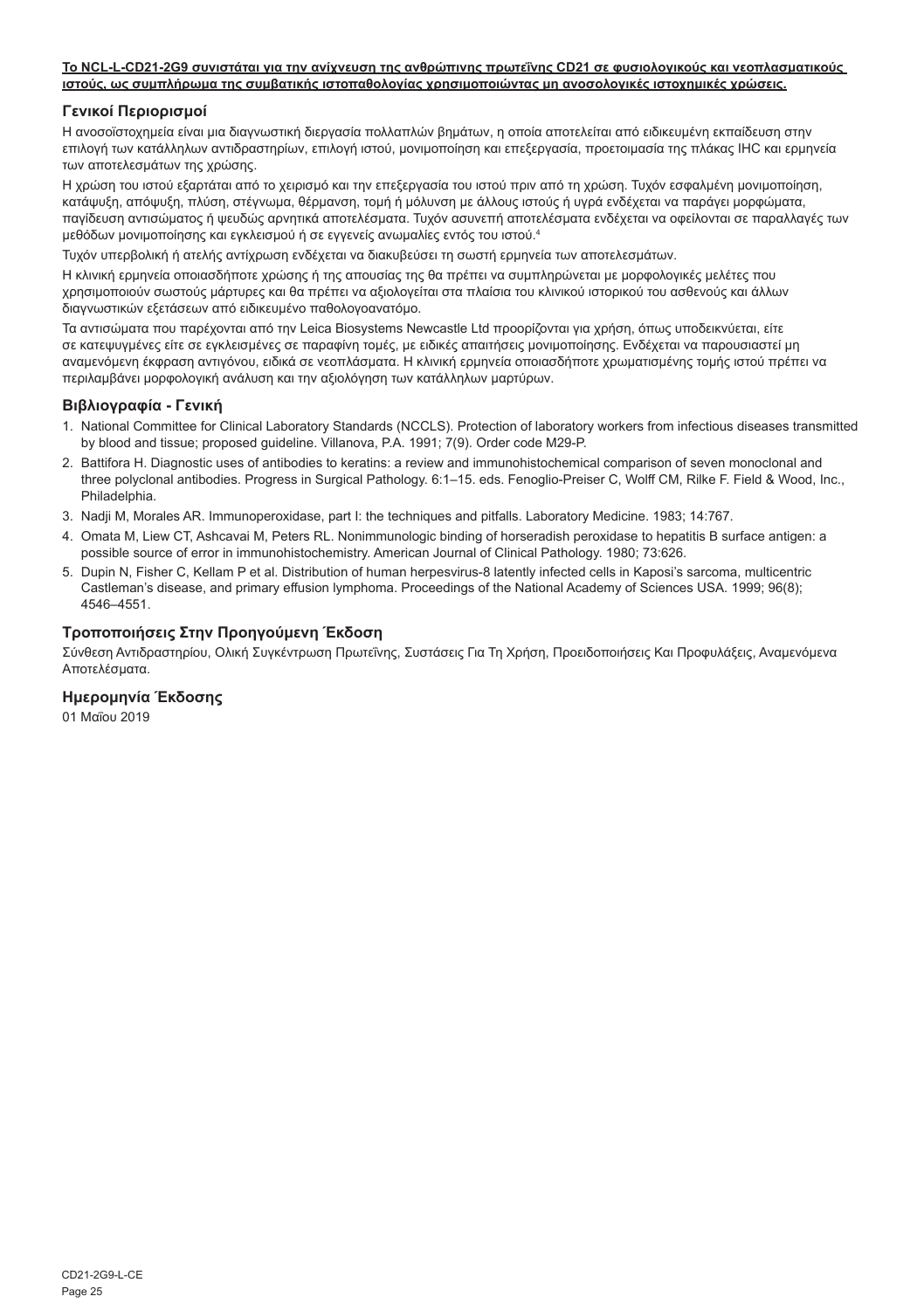## <span id="page-26-0"></span>**NovocastraTM Væskeformigt Monoklonalt Museantistof CD21 Produktkode: NCL-L-CD21-2G9**

## **Tilsigtet Anvendelse**

#### *Til in vitro diagnostisk anvendelse*.

NCL-L-CD21-2G9 er beregnet til kvalitativ identifikation af CD21-molekyler i paraffinsnit ved lysmikroskopi. Klinisk fortolkning af farvning eller mangel derpå skal suppleres med morfologiske undersøgelser under anvendelse af passende kontroller og bør evalueres i sammenhæng med patientens kliniske historie og andre diagnostiske tests af en kvalificeret patolog.

## **Procedureprincip**

Immunhistokemiske (IHC) farvningsteknikker muliggør visualisering af antigener via sekventiel tilsætning af et specifikt antistof mod antigenet (primært antistof), et sekundært antistof mod det primære antistof og et enzym kompleksbundet til et kromogent substrat med indskudte vasketrin. Den enzymatiske aktivering af kromogenet resulterer i et synligt reaktionsprodukt på antigenstedet. Prøven kan derefter kontrastfarves og dækkes med et dækglas. Resultaterne fortolkes ved anvendelse af et lysmikroskop og medvirker til differentiel diagnose af patofysiologiske processer, som muligvis kan være associeret med et bestemt antigen.

## **Klon**

2G9

## **Immunogen**

Prokaryot rekombinant protein svarende til det eksterne domæne af det humane CD21-molekyle.

## **Specificitet**

Humant CD21-molekyle.

## **Reagenssammensætning**

NCL-L-CD21-2G9 er en flydende vævskultursupernatant indeholdende natriumazid som konserveringsmiddel.

#### **Ig-klasse**

IgG2a

## **Totalproteinkoncentration Total Protein**

Den partispecifikke totale proteinkoncentration kan findes på hætteglassets etiket.

## **Antistofkoncentration**

Større end eller lig med 326 mg/L som bestemt ved ELISA. Se etiketten på hætteflasken for lotspecifik Ig-koncentration.

## **Anbefalinger Vedrørende Anvendelse**

Immunhistokemi på paraffinsnit.

**Varmeinduceret epitopgenfinding (HIER):** Følg brugsanvisningen for Novocastra Epitope Retrieval Solution pH 6.

**Foreslået fortynding:** 1:80 i 30 minutter ved 25 °C. Dette er kun vejledende, og brugerne skal bestemme deres egne optimale arbejdsopløsninger.

**Visualisering:** Følg brugsanvisningen til Novolink™ Polymer Detection Systems. For yderligere produktinformation eller support kan du kontakte din lokale forhandler eller regionskontoret til Leica Biosystems, eller du kan besøge Leica Biosystems' hjemmeside på www.LeicaBiosystems.com

Udførelsen af dette antistof bør valideres, når den anvendes sammen med andre manuelle farvningssystemer eller automatiserede platforme.

## **Opbevaring Og Holdbarhed**

Opbevares ved 2–8 °C. Må ikke fryses. Sættes tilbage til 2–8 °C umiddelbart efter brug. Må ikke anvendes efter udløbsdatoen angivet på hætteflaskens etikette. Andre opbevaringsbetingelser end de ovenfor angivne skal verificeres af brugeren.

## **Prøveklargøring**

Det anbefalede fiksativ er 10% neutralbufferjusteret formalin til paraffinindstøbte vævssnit.

## **Advarsler Og Forholdsregler**

Dette reagens er fremstillet ud fra supernatanten af en cellekultur. Da det er et biologisk produkt, skal der tages fornuftige sikkerhedsforanstaltninger ved dets håndtering.

Reagenset indeholder natriumazid. Et sikkerhedsdatablad er tilgængeligt efter forespørgsel eller tilgængeligt fra www.LeicaBiosystems.com Konsulter landsdækkende og lokale love og regler vedrørende bortskaffelse af alle potentielt toksiske komponenter.

Prøver skal før og efter fiksering, lige som alle materialer eksponeret mod prøverne, håndteres som potentielt smittefarlige og bortskaffes under iagttagelse af passende forholdsregler<sup>1</sup>. Pipetter aldrig reagenser med munden og undgå, at reagenser og prøver kommer i kontakt med huden eller slimhinder. Hvis reagenser eller prøver kommer i kontakt med følsomme områder, skal der skylles efter med rigelige mængder vand. Søg læge.

Minimer mikrobiel kontaminering af reagenserne, da der ellers kan forekomme øget uspecifik farvning.

Inkubationstider eller -temperaturer andre end de specificerede kan give fejlagtige resultater. Alle sådanne ændringer skal valideres af brugeren.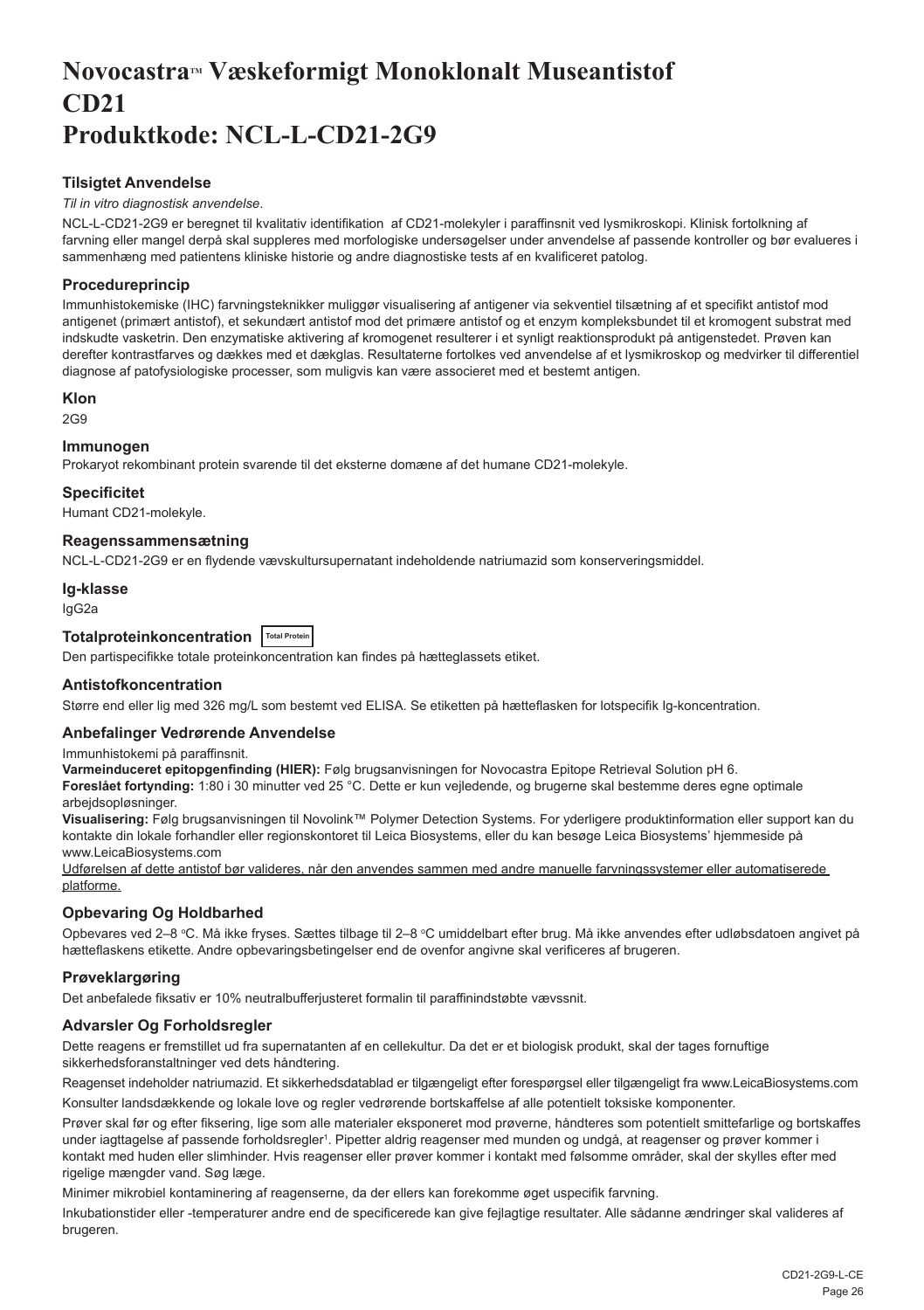## **Kvalitetskontrol**

Forskelle i behandlingen af væv og forskelle i tekniske procedurer i brugerens laboratorium kan frembringe betydeligt varierende resultater og nødvendiggøre regelmæssig udførelse af kontroller på stedet ud over nedenstående procedurer. Kontrollerne skal være friske autopsier/biopsier/kirurgiske prøver fikseret i formalin og behandlet og indstøbt i paraffin så hurtigt som muligt på samme måde som patientprøver.

## **Positiv Vævskontrol**

Anvendes til påvisning af, at vævet er fremstillet korrekt, og at der er anvendt korrekte farvningsteknikker.

Der bør inkluderes en positiv vævskontrol for hvert sæt testbetingelser i hver farvekørsel.

Svagt positivt farvet væv er mere egnet end kraftigt positivt farvet væv til optimal kvalitetskontrol og påvisning af små niveauer af reagensnedbrydning.<sup>2</sup>

Anbefalet positivt kontrolvæv er tonsil.

Hvis den positive vævskontrol ikke udviser positiv farvning, skal resultater af testprøverne kasseres.

## **Negativ Vævskontrol**

Skal undersøges efter den positive vævskontrol for at sikre, at det primære antistof mærker målantigenet specifikt.

Det anbefalede negative kontrolvæv er lillehjerne.

Alternativt frembyder de mange forskellige celletyper, der er til stede i de fleste vævssnit, ofte negative kontrolsteder, men dette skal verificeres af brugeren.

Uspecifik farvning har, hvis til stede, ofte et diffust udseende. Sporadisk farvning af bindevæv kan ligeledes observeres i vævssnit af væv, der er fikseret for kraftigt i formalin. Anvend intakte celler til fortolkning af farvningsresultaterne. Nekrotiske eller degenererede celler farves ofte mere uspecifikt.<sup>3</sup> Der kan eventuelt ses falske positive resultater, der skyldes non-immunologisk binding af proteiner eller substratreaktionsprodukter. Dette kan ligeledes skyldes endogene enzymer, såsom pseudoperoxidase (erytrocytter), endogen peroxidase (cytochrom C) eller endogent biotin (f.eks. lever, bryst, hjerne, nyre) afhængigt af den anvendte type immunfarve. For at differentiere mellem endogen enzymaktivitet eller uspecifik enzymbinding og specifik immunreaktivitet kan yderligere patientvæv eventuelt farves udelukkende med henholdsvis substratkromogen eller enzymkomplekser (avidin-biotin, streptavidin, mærket polymer) og substratkromogen. Hvis der optræder specifik farvning i den negative vævskontrol, skal resultaterne af patientprøverne kasseres.

## **Negativ Reagenskontrol**

Anvend en uspecifik negativ reagenskontrol i stedet for det primære antistof på et vævssnit af hver patientprøve for at vurdere uspecifik farvning og muliggøre bedre fortolkning af specifik farvning på antigenstedet.

## **Patientvæv**

Eksaminer patientprøver farvet med NCL-L-CD21-2G9 sidst. Intensiteten af positiv farvning bør vurderes i sammenhæng med eventuel uspecifik baggrundsfarvning af den negative reagenskontrol. Som med alle immunhistokemiske tests betyder et negativt resultat, at antigenet ikke blev påvist. Ikke at antigenet var fraværende i de analyserede celler eller det analyserede væv. Om nødvendigt anvendes et panel af antistoffer til identifikation af falske negative reaktioner.

## **Forventede Resultater**

## Normalt væv

Klon 2G9 farvede CD21-proteinet i membranen af follikulære dendritiske celler (FDC'er) i lymfoidvæv og modne B-celler. FDC i tonsil farvede kraftigt med et tæt netværk i den lyse zone og en mere løst arrangeret og svagere intensitet i den mørke zone. Farvning blev også set i FDC'ens lymfeknude og milt (samlet antal normale væv, der blev evalueret = 98).

## Tumorvæv

Klon 2G9 farvede 1/44 diffuse B-celle lymfomer og 1/4 follikulære ikke-Hodgkins lymfomer. Bortset fra FDC'er (hvor til stede), blev der ikke set nogen farvning i 0/7 nodulære diffuse B-celle lymfomer, 0/2 B-celle slimhindeassocierede lymfomer, 0/1 Burkitt-lignende lymfom, 0/2 lymfocytisk plasmacytoid lymfom, 0/1 mantelcelle lymfom, 0/2 T-celle lymfomer, 0/1 diffus klar celle T-celle lymfom, 0/1 Lennert lymfom, 0/5 anaplastisk storcellelymfomer, 0/7 blandet cellularitet Hodgkins lymfomer, 0/1 nodulær sclerose Hodgkins lymfom, 0/2 lymfocyt overvejende type Hodgkins lymfomer, 0/3 astrocytomer, 0/3 squamouscellecarcinomer i spiserøret, 0/3 adenocarcinomer i maven, 0/3 adenocarcinomer i tyktarmen, 0/3 adenocarcinomer i lungen, 0/3 adenocarcinomer i bugspyttkitlen, 0/3 renalcellecarcinomer, 0/3 overgangscellekarcinomer i blæren, 0/2 papillære karcinomer i skjoldbruskkirtlen, 0/3 invasive ductal carcinomer i brystet, 0/3 pladecellecarcinomer i livmoderhalsen, 0/2 adenocarcinomer i prostata og 0/5 adenocarcinomer i galdeblæren (samlet antal evaluerede, abnorme tilfælde = 119).

#### **NCL-L-CD21-2G9 anbefales til detektion af humant CD21 protein i normale og neoplastiske væv som et hjælpemiddel til traditionel histopatologi ved brug af ikke-immunologiske histokemiske farver.**

## **Generelle Begrænsninger**

Immunhistokemi er en diagnostisk proces bestående af mange trin, der omfatter specialiseret uddannelse i valg af passende reagenser, vævsselektion, -fiksering og -behandling samt fremstilling af IHC-objektglas og fortolkning af farvningsresultaterne.

Vævsfarvning er afhængig af håndteringen og behandlingen af vævet inden farvning. Forkert fiksering, frysning, optøning, vask, tørring, opvarmning, sektionering eller kontaminering med andet væv eller andre væsker kan frembringe artefakter, indfangning af antistof eller falske negative resultater. Inkonsistente resultater kan skyldes variationer i fikserings- og indstøbningsmetoder eller irregulariteter indeholdt i vævet.

For kraftig eller ukomplet kontrastfarvning kan gøre korrekt fortolkning af resultaterne vanskelig.

Klinisk fortolkning af farvning eller mangel derpå skal suppleres med morfologiske undersøgelser under anvendelse af passende kontroller og bør evalueres i sammenhæng med patientens kliniske historie og andre diagnostiske tests af en kvalificeret patolog. Antistoffer fra Leica Biosystems Newcastle Ltd er som angivet beregnet til anvendelse på enten frosne eller paraffinindstøbte vævssnit med specifikke krav til fiksering. Der kan forekomme uventet antigenekspression, navnlig i neoplasmer. Den kliniske fortolkning af alle farvede vævssnit skal indbefatte morfologisk analyse og evaluering af passende kontroller.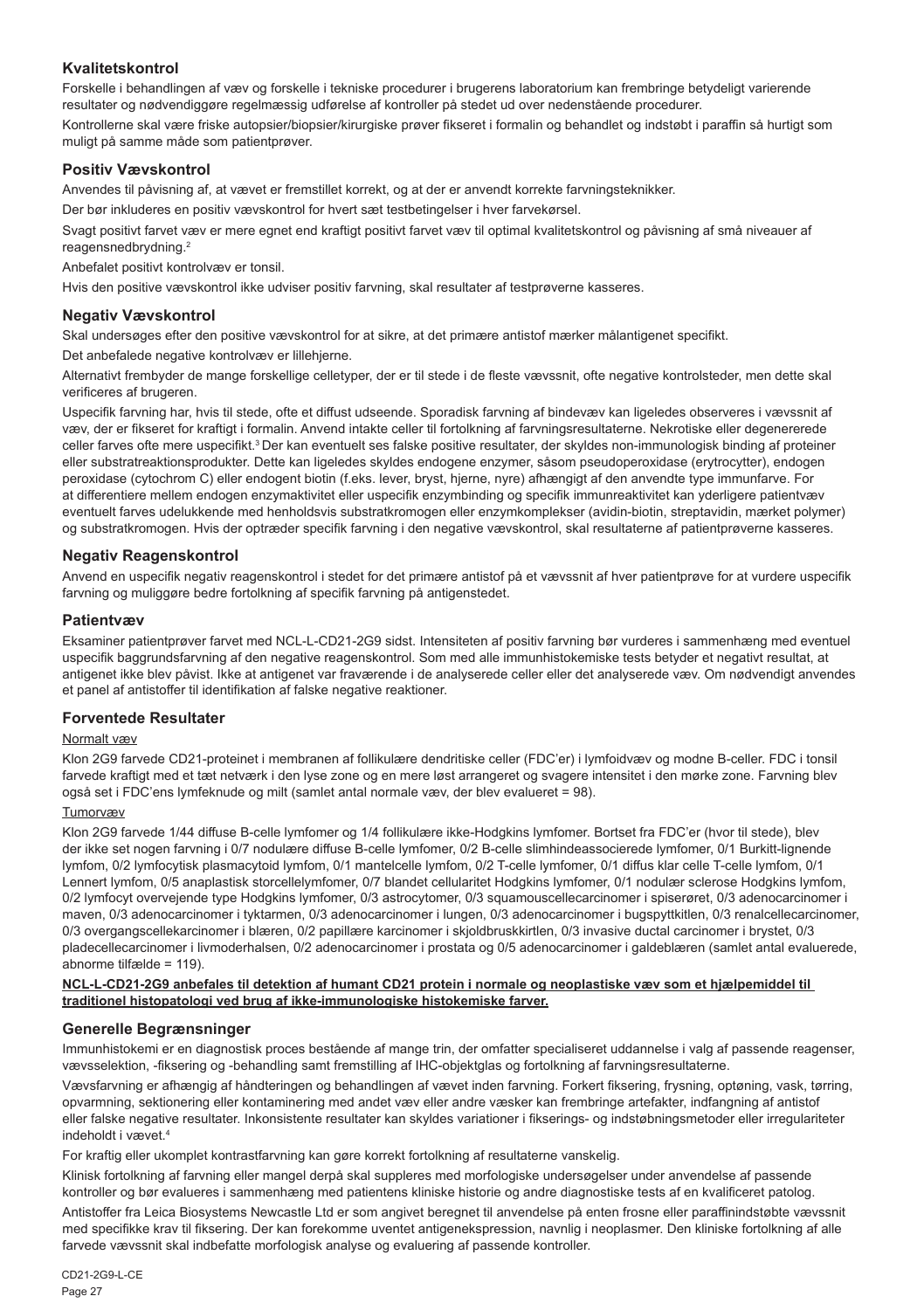## **Bibliografi - Generelt**

- 1. National Committee for Clinical Laboratory Standards (NCCLS). Protection of laboratory workers from infectious diseases transmitted by blood and tissue; proposed guideline. Villanova, P.A. 1991;7(9). Order code M29-P.
- 2. Battifora H. Diagnostic uses of antibodies to keratins: a review and immunohistochemical comparison of seven monoclonal and three polyclonal antibodies. Progress in Surgical Pathology. 6:1–15. eds. Fenoglio-Preiser C, Wolff CM, Rilke F. Field & Wood, Inc., Philadelphia.
- 3. Nadji M, Morales AR. Immunoperoxidase, part I: the techniques and pitfalls. Laboratory Medicine. 1983; 14:767.
- 4. Omata M, Liew CT, Ashcavai M, Peters RL. Nonimmunologic binding of horseradish peroxidase to hepatitis B surface antigen: a possible source of error in immunohistochemistry. American Journal of Clinical Pathology. 1980; 73:626.
- 5. Dupin N, Fisher C, Kellam P et al. Distribution of human herpesvirus-8 latently infected cells in Kaposi's sarcoma, multicentric Castleman's disease, and primary effusion lymphoma. Proceedings of the National Academy of Sciences USA. 1999; 96(8); 4546–4551.

## **Rettelser Til Tidligere Udgave**

Reagenssammensætning, total proteinkoncentration, anbefalinger vedrørende anvendelse, advarsler og forholdsregler, forventede resultater.

## **Udgivelsesdato**

16 juli 2013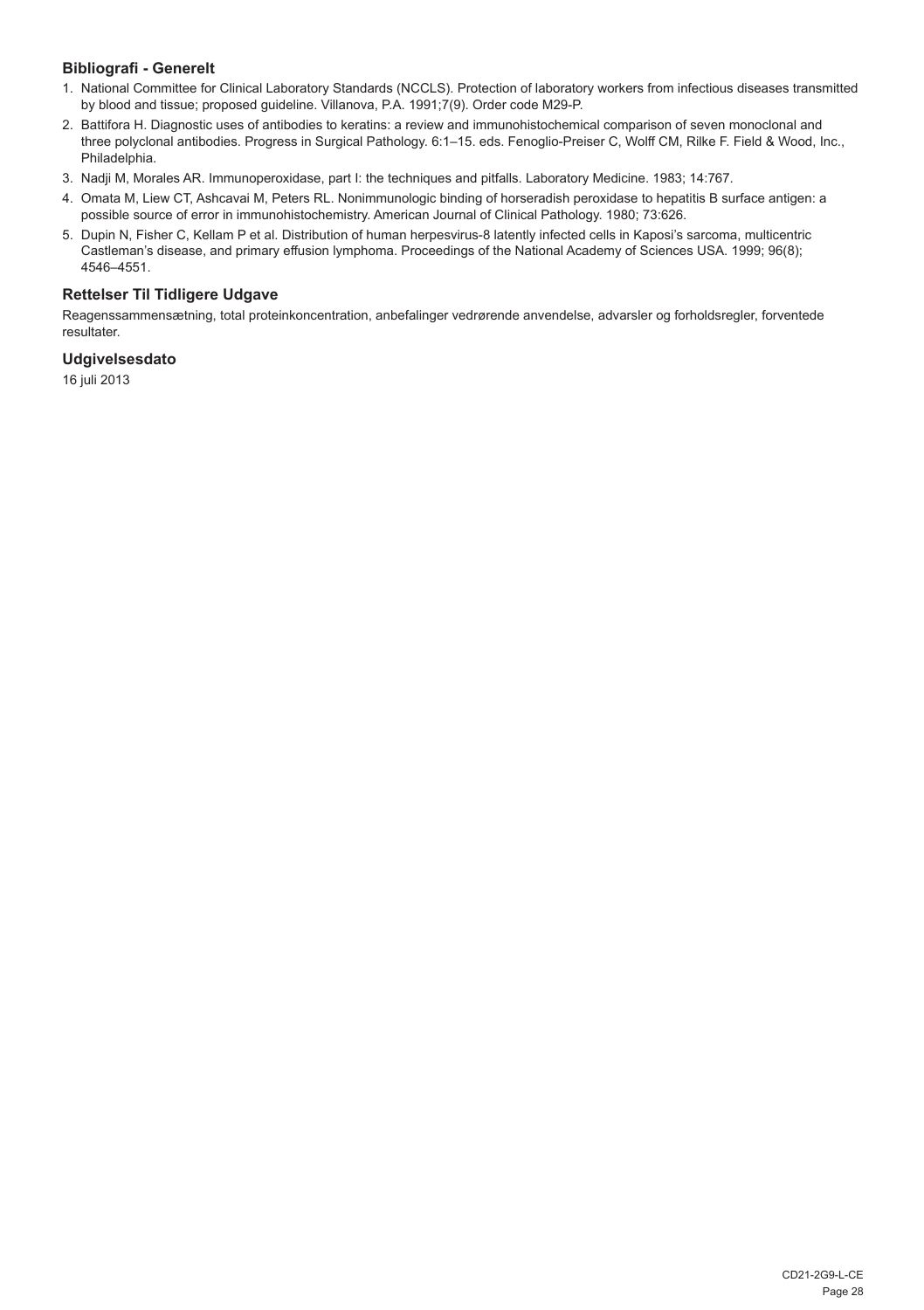# <span id="page-29-0"></span>**NovocastraTM vloeibaar monoklonaal muisantilichaam CD21**

# **Productcode: NCL-L-CD21-2G9**

## **Beoogd gebruik**

## *Voor gebruik bij in-vitrodiagnostiek*

NCL-L-CD21-2G9 is bedoeld voor de kwalitatieve identificatie van humane CD21-moleculen in paraffinecoupes door middel van lichtmicroscopie. De klinische interpretatie van elke kleuring of het ontbreken hiervan moet worden aangevuld door morfologische studies met de juiste controles en moet binnen de context van de klinische voorgeschiedenis van de patiënt en andere diagnostische tests worden geëvalueerd door een bevoegd patholoog.

## **Principe van de procedure**

Immunohistochemische (IHC) kleuringstechnieken maken het mogelijk om antigenen te visualiseren via de sequentiële toepassing van een specifiek antilichaam op het antigeen (primair antilichaam), een secundair antilichaam op het primaire antilichaam en een enzymcomplex met een chromogeen substraat met ingevoegde wasstappen. De enzymatische activering van het chromogeen resulteert in een zichtbaar reactieproduct op de antigeenplaats. Het monster kan dan worden tegengekleurd en met een dekglaasje worden bedekt. De resultaten worden geïnterpreteerd met behulp van een lichtmicroscoop en helpen bij de differentiële diagnose van pathofysiologische processen, die al dan niet met een bepaald antigeen kunnen worden geassocieerd.

## **Kloon**

2G9

## **Immunogeen**

Prokaryotisch recombinant fusie-eiwit, overeenkomend met het externe domein van het humane CD21-molecuul.

## **Specificiteit**

Humaan CD21-molecuul.

## **Reagenssamenstelling**

NCL-L-CD21-2G9 is een vloeibaar supernatant uit weefselkweek met natriumazide als conserveermiddel.

## **Ig-klasse**

IgG2a

## **Totale eiwitconcentratie Total Protein**

Zie het etiket van de flacon voor de totale eiwitconcentratie van de partij.

## **Antilichaamconcentratie**

Groter dan of gelijk aan 326 mg/L zoals bepaald door ELISA. Zie het flaconlabel voor specifieke Ig-concentratie van de partij.

## **Aanbevelingen voor het gebruik**

Immunohistochemie op paraffinecoupes.

**Warmte-geïnduceerd epitoopherstel (Heat Induced Epitope Retrieval, HIER):** Volg de aanwijzingen voor gebruik in Novocastra Epitope Retrieval Solution pH 6.

**Voorgestelde verdunning:** 1:80 gedurende 30 minuten bij 25 °C. Dit is een richtsnoer en gebruikers moeten zelf de voor hen optimale werkverdunning bepalen.

**Visualisatie:** Volg de instructies voor het gebruik in de Novolink™ Polymer Detection Systems. Voor verdere productinformatie of -ondersteuning kunt u contact opnemen met uw lokale distributeur of de regionale vestiging van Leica Biosystems of u kunt naar de Leica Biosystems Website gaan, www.LeicaBiosystems.com

De prestaties van dit antilichaam moeten worden gevalideerd bij gebruik met andere handmatige kleuringssystemen of geautomatiseerde platformen.

## **Opslag en stabiliteit**

Bewaar bij 2–8 °C. Niet invriezen. Direct na gebruik weer bij 2–8 °C opslaan. Niet gebruiken na de vervaldatum die op het etiket van de flacon staat. Andere dan de hierboven genoemde opslagcondities moeten door de gebruiker worden geverifieerd.

## **Monsterpreparatie**

Het aanbevolen fixatief is 10% neutraal gebufferde formaline voor in paraffine ingebedde weefselcoupes.

## **Waarschuwingen en voorzorgsmaatregelen**

Dit reagens is bereid uit het supernatant van celkweek. Aangezien dit een biologisch product is, moet redelijke voorzichtigheid worden betracht bij het hanteren ervan.

Dit reagens bevat natriumazide. Een veiligheidsinformatieblad is verkrijgbaar op aanvraag of op www.LeicaBiosystems.com Raadpleeg de nationale, regionale en plaatselijke voorschriften voor het afvoeren van potentieel giftige componenten.

Specimens, zowel voor als na de fixatie, en alle materialen die eraan worden blootgesteld, moeten worden behandeld als potentiële overdragers van infecties en met inachtneming van de juiste voorzorgsmaatregelen worden afgevoerd.<sup>1</sup> Pipetteer reagentia nooit met de mond en vermijd dat de huid en slijmvliezen in aanraking komen met reagentia en specimens. Indien reagentia of monsters in aanraking komen met gevoelige gebieden, moet u deze wassen met een overvloedige hoeveelheid water. Raadpleeg een arts. Minimaliseer de kans op microbiële contaminatie van reagentia omdat hierdoor de niet-specifieke kleuring kan toenemen.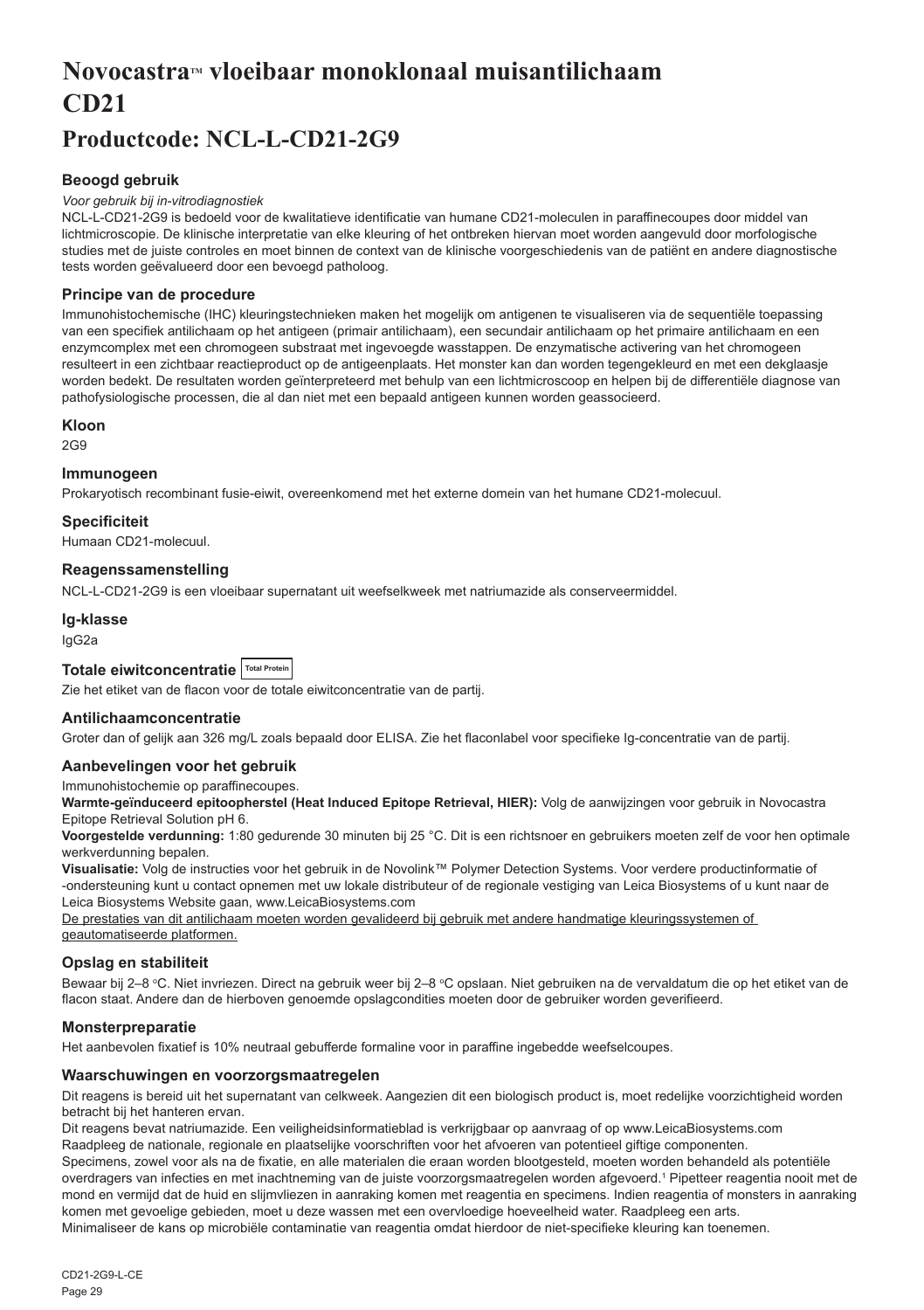Andere incubatietijden of temperaturen dan hierin vermeld, kunnen onjuiste resultaten opleveren. Dergelijke wijzigingen moeten door de gebruiker worden gevalideerd.

## **Kwaliteitscontrole**

Verschillen in weefselbewerking en technische procedures in het laboratorium van de gebruiker kunnen tot aanzienlijke variabiliteit in de resultaten leiden, waardoor het nodig is om regelmatig interne controles uit te voeren in aanvulling op de volgende procedures. Controles zijn verse autopsie-/biopsie-/chirurgische monsters die zo snel mogelijk en op dezelfde manier als het monster of de monsters van de patiënt zijn gefixeerd in formaline, bewerkt en ingebed in paraffinewas.

#### **Positieve weefselcontrole**

Wordt gebruikt om aan te geven dat weefsels correct geprepareerd zijn en dat passende kleuringstechnieken zijn gebruikt. Voor elke set testvoorwaarden in elke kleuringsrun moet één positieve weefselcontrole worden opgenomen.

Voor optimale kwaliteitscontrole en detectie van lichte degeneratie van het reagens is een weefsel met zwakke positieve kleuring meer geschikt dan een weefsel met sterke positieve kleuring.<sup>2</sup>

Aanbevolen positief controleweefsel is tonsil.

Als de positieve weefselcontrole geen positieve kleuring vertoont, moeten de resultaten die met testmonsters zijn verkregen als ongeldig worden beschouwd.

## **Negatieve weefselcontrole**

De negatieve weefselcontrole moet na de positieve weefselcontrole worden onderzocht om de specificiteit van de labeling van het doelantigeen door het primaire antilichaam te verifiëren.

Aanbevolen negatief controleweefsel is cerebellum.

Aan de andere kant levert de verscheidenheid aan diverse celtypen die in de meeste weefselcoupes aanwezig zijn, vaak negatieve controlelocaties op, maar dit moet wel worden geverifieerd door de gebruiker.

Niet-specifieke kleuring, indien aanwezig, ziet er doorgaans diffuus uit. Een sporadische kleuring van bindweefsel kan ook worden waargenomen in coupes van bovenmatig in formaline gefixeerde weefsels. Gebruik intacte cellen voor het interpreteren van kleuringsresultaten. Necrotische of gedegenereerde cellen kleuren vaak niet-specifiek.<sup>3</sup> Fout-positieve resultaten kunnen optreden als gevolg van niet-immunologische binding van eiwitten of substraatreactieproducten. Ze kunnen ook worden veroorzaakt door endogene enzymen zoals pseudoperoxidase (erytrocyten), endogene peroxidase (cytochroom c) of endogeen biotine (bv. lever, borst, hersenen, nier), afhankelijk van het gebruikte type immunokleuring. Om activiteit van endogene enzymen of niet-specifieke binding van enzymen te onderscheiden van specifieke immunoreactiviteit, kunnen aanvullende patiëntweefsels worden gekleurd met respectievelijk uitsluitend substraatchromogeen of enzymcomplexen (avidine-biotine, streptavidine, gelabeld polymeer) en substraatchromogeen. Als er specifieke kleuring optreedt in de negatieve weefselcontrole, moeten resultaten met de patiëntmonsters als ongeldig worden beschouwd.

#### **Negatieve reagenscontrole**

Gebruik een niet-specifieke negatieve reagenscontrole van het primaire antilichaam met een coupe van elk patiëntspecimen om nietspecifieke kleuring te evalueren en specifieke kleuring op de antigeenlocatie beter te kunnen interpreteren.

#### **Patiëntweefsel**

Onderzoek de patiëntmonsters die met NCL-L-CD21-2G9 zijn gekleurd als laatste. De intensiteit van de positieve kleuring moet worden geëvalueerd binnen de context van niet-specifieke achtergrondkleuring van de negatieve reagenscontrole. Zoals bij elke immunohistochemische test betekent een negatief resultaat dat het antigeen niet is gedetecteerd. Het betekent niet dat het antigeen afwezig was in de onderzochte cellen of het onderzochte weefsel. Gebruik zo nodig een panel antilichamen om fout-negatieve reacties te identificeren.

## **Verwachte resultaten**

## Normale weefsels

Kloon 2G9 kleurde het CD21-eiwit in het membraan van folliculaire dendritische cellen (FDC's) van lymfoïde weefsel en rijpe B-cellen. FDC's in amandel kleurde sterk, met een fijnmazig netwerk in de lichte zone en een losser patroon en zwakkere intensiteit van de kleuring in de donkere zone. Kleuring werd ook waargenomen in de FDC's van de lymfeklier en milt (totaal aantal beoordeelde normale  $W^{\alpha}$ efsels = 98)

## Afwijkende weefsels

Kloon 2G9 kleurde 1/44 diffuse B-cellymfomen en 1/4 folliculaire niet-ziekte van Hodgkin-lymfomen. Afgezien van FDC's (indien aanwezig) werd geen kleuring waargenomen in, 0/7 nodulaire diffuse B-celllymfomen, 0/2 slijmvliesgerelateerde B-cellymfomen, 0/1 Burkitt-achtig lymfoom, 0/2 lymfocytaire plasmacytoïde lymfomen, 0/1 mantelcellymfoom, 0/2 T-cellymfomen, 0/1 diffuus 'clear cell' T-cellymfoom, 0/1 Lennert-lymfoom, 0/5 anaplastische grootcellige lymfomen, 0/7 ziekte van Hodgkin-lymfoom met gemengde cellulariteit, 0/1 nodulair sclerosis Hodgkin-lymfoom, 0/2 Hodgkin-lymfoom van het type met overheersend lymfocyten, 0/3 astrocytomen, 0/3 plaveiselcelcarcinomen van de slokdarm, 0/3 adenocarcinomen van de maag, 0/3 adenocarcinomen van de colon, 0/3 adenocarcinomen van de long, 0/3 adenocarcinomen van de pancreas, 0/3 'clear cell'-niercarcinomen, 0/3 overgangscelcarcinomen van de blaas, 0/2 papillaire carcinomen van de schildklier, 0/3 invasieve ductale carcinomen van de borst, 0/3 plaveiselcelcarcinomen van de cervix, 0/2 adenocarcinomen van de prostaat en 0/5 adenocarcinomen van de galblaas (totaal aantal beoordeelde afwijkende weefsels  $= 119$ 

#### **NCL-L-CD21-2G9 wordt aanbevolen voor het detecteren van humaan CD21-eiwit in normale en neoplastische weefsels, als aanvulling op conventionele histopathologie waarbij niet-immunologische histochemische kleuringen worden gebruikt.**

#### **Algemene beperkingen**

Immunohistochemie (IHC) is een diagnostisch meerstapsproces waarvoor een gespecialiseerde opleiding nodig is in het kiezen van de juiste reagentia, het selecteren, fixeren en bewerken van weefsel, het prepareren van IHC-objectglaasjes en het interpreteren van de kleuringsresultaten.

Weefselkleuring is afhankelijk van de manier waarop het weefsel vóór de kleuring wordt behandeld en bewerkt. Verkeerd fixeren, invriezen, ontdooien, wassen, drogen, verwarmen, snijden, of contaminatie met andere weefsels of vloeistoffen kan tot artefacten, insluiting van antilichamen of fout-negatieve resultaten leiden. Inconsistente resultaten kunnen te wijten zijn aan variaties in de fixatie- en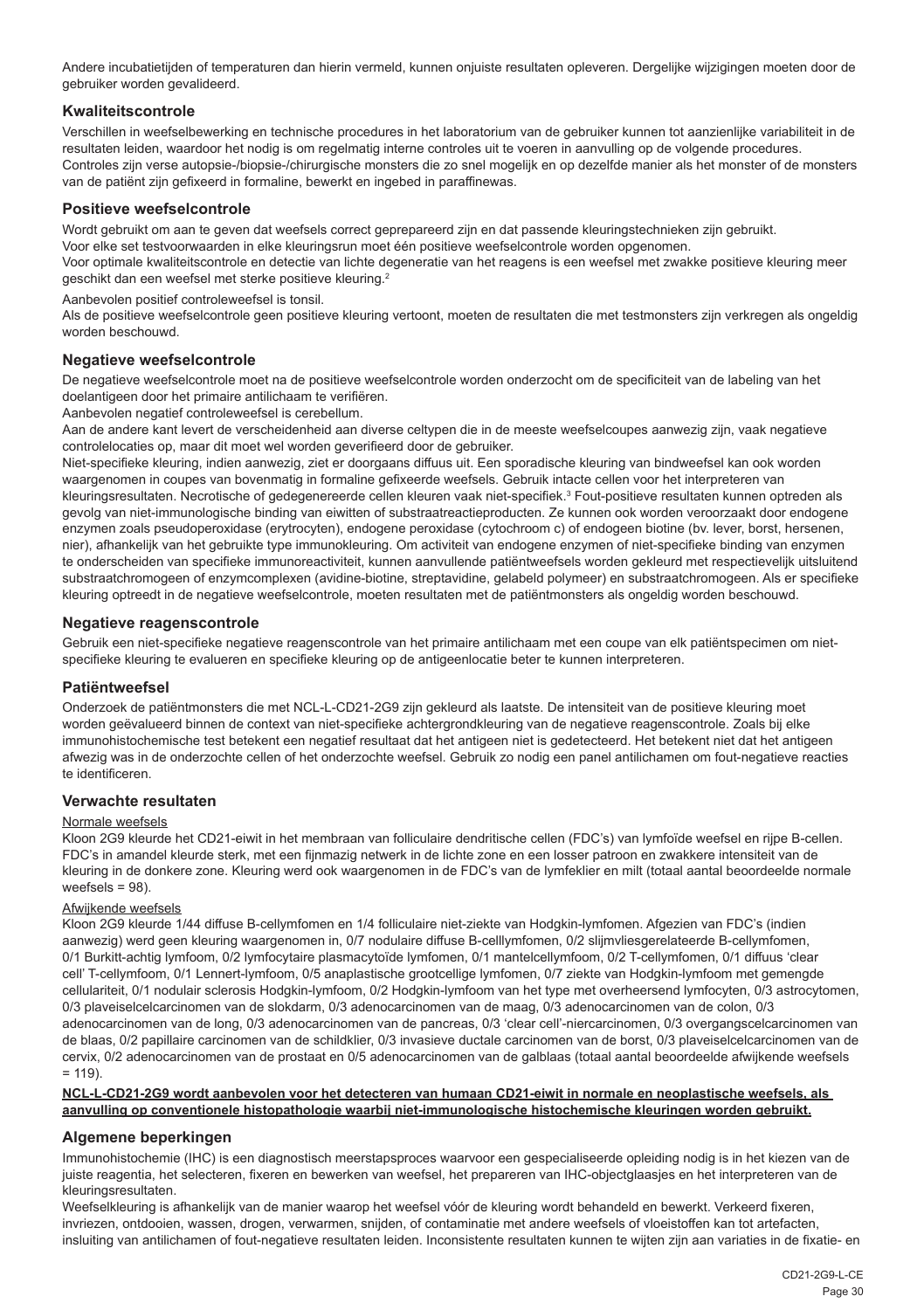inbeddingsmethodes, of aan intrinsieke onregelmatigheden in het weefsel.4

Een te sterke of onvolledige tegenkleuring kan een juiste interpretatie van de resultaten bemoeilijken of onmogelijk maken. De klinische interpretatie van elke kleuring of het ontbreken hiervan moet worden aangevuld door morfologische studies met de juiste controles en moet binnen de context van de klinische voorgeschiedenis van de patiënt en andere diagnostische tests worden geëvalueerd door een bevoegd patholoog.

Antilichamen van Leica Biosystems Newcastle Ltd zijn bedoeld voor gebruik, zoals aangegeven, op bevroren of in paraffine ingebedde coupes die een specifieke fixatie vereisen. Er kan onverwachte antigeenexpressie optreden, met name bij neoplasmata. De klinische interpretatie van gekleurde weefselcoupes moet een morfologische analyse en de evaluatie van overeenkomstige controles bevatten.

## **Literatuurlijst – algemeen**

- 1. National Committee for Clinical Laboratory Standards (NCCLS). Protection of laboratory workers from infectious diseases transmitted by blood and tissue; proposed guideline. Villanova, P.A. 1991; 7(9). Order code M29-P.
- 2. Battifora H. Diagnostic uses of antibodies to keratins: a review and immunohistochemical comparison of seven monoclonal and three polyclonal antibodies. Progress in Surgical Pathology. 6:1–15. eds. Fenoglio-Preiser C, Wolff CM, Rilke F. Field & Wood, Inc., Philadelphia.
- 3. Nadji M, Morales AR. Immunoperoxidase, part I: the techniques and pitfalls. Laboratory Medicine. 1983; 14:767.
- 4. Omata M, Liew CT, Ashcavai M, Peters RL. Nonimmunologic binding of horseradish peroxidase to hepatitis B surface antigen: a possible source of error in immunohistochemistry. American Journal of Clinical Pathology. 1980; 73:626.
- 5. Dupin N, Fisher C, Kellam P et al. Distribution of human herpesvirus-8 latently infected cells in Kaposi's sarcoma, multicentric Castleman's disease, and primary effusion lymphoma. Proceedings of the National Academy of Sciences USA. 1999; 96(8); 4546–4551.

## **Aanpassingen ten opzichte van de vorige uitgave**

Reagentiasamenstelling, Totale Proteïneconcentratie, Aanbevelingen over het Gebruik, Waarschuwingen en Voorzorgsmaatregelen, Verwachte Resultaten.

## **Datum uitgave**

29 juli 2013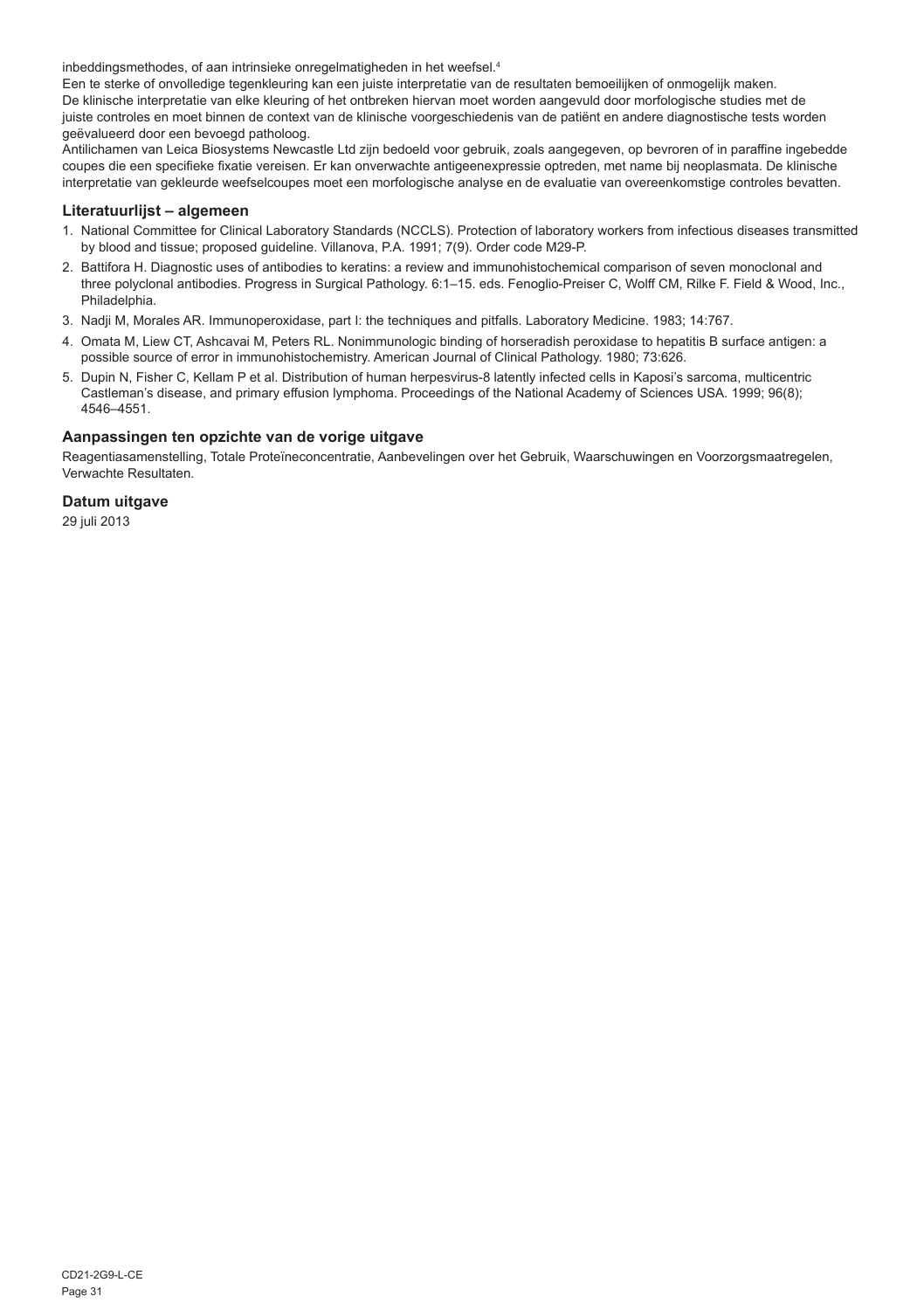# <span id="page-32-0"></span>Novocastra<sup>*M*</sup> flytende murint monoklonalt antistoff **CD21**

## **Produktkode: NCL-L-CD21-2G9**

## **Tiltenkt bruk**

#### *Til in vitro-diagnostisk bruk.*

NCL-L-CD21-2G9 skal brukes til kvalitativ identifikasjon av CD21-molekyler i parafinsnitt ved lysmikroskopi. Den kliniske tolkningen av en farging eller uteblitt farging skal suppleres av morfologiske studier ved bruk av riktige kontroller og skal evalueres av en kvalifisert patolog innenfor sammenhengen av pasientens kliniske historie og andre diagnostiske tester.

## **Prinsipp for prosedyren**

Teknikker for immunhistokjemisk (IHC) farging muliggjør visualisering av antigener via sekvensiell applikasjon av et spesifikt antistoff på antigenet (primært antistoff), et sekundært antistoff på det primære antistoffet og et enzymkompleks med et kromogensubstrat med mellomliggende vasketrinn. Den enzymatiske aktiveringen av kromogenet resulterer i et synlig reaksjonsprodukt på antigenstedet. Prøven kan deretter kontrastfarges og påføres dekkglass. Resultatene tolkes ved hjelp av lysmikroskop og bidrar til differensialdiagnosen for patofysiologiske prosesser, som kan være tilknyttet et spesielt antigen eller ikke.

## **Klon**

2G<sub>9</sub>

## **Immunogen**

Prokaryotisk rekombinant protein svarende til det eksterne domenet av det humane CD21-molekylet.

## **Spesifisitet**

Humant CD21-molekyl.

## **Reagenssammensetning**

NCL-L-CD21-2G9 er en flytende vevskultursupernatant som inneholder natriumazid som konserveringsmiddel.

## **Ig-klasse**

IgG2a

## **Totalproteinkonsentrasjon Total Protein**

Se etiketten på hetteglasset for partispesifikk totalproteinkonsentrasjon.

## **Antistoffkonsentrasjon**

Større enn eller lik 326 mg/l som fastslått av ELISA. Se etiketten på hetteglasset for batchspesifikk Ig-konsentrasjon.

## **Anbefalinger for bruk**

Immunhistokjemi på parafinsnitt.

**Varmeindusert epitopgjenfinning (Heat Induced Epitope Retrieval, HIER):** Følg bruksanvisningen for Novocastra Epitope Retrieval Solution pH 6.

**Foreslått fortynning:** 1:80 i 30 minutter ved 25 °C. Dette er kun veiledende, og brukerne bør fastslå egne optimale fortynninger for sitt arbeid.

**Visualisering:** Følg bruksanvisningen for Novolink™ Polymer Detection Systems. Hvis du ønsker ytterligere produktinformasjon eller -støtte, kan du kontakte din lokale forhandler eller regionkontoret til Leica Biosystems, eller du kan besøke Leica Biosystems' nettsted på www.LeicaBiosystems.com

Ytelsen til dette antistoffet skal valideres når det brukes med andre systemer for manuell farging eller automatiserte plattformer.

## **Oppbevaring og stabilitet**

Oppbevar ved 2–8 °C. Må ikke fryses. Returner til 2–8 °C umiddelbart etter bruk. Må ikke brukes etter utløpsdatoen som er angitt på etiketten på hetteglasset. Andre oppbevaringsforhold enn de som er angitt ovenfor, må verifiseres av brukeren.

## **Prøveklargjøring**

Anbefalt fiksativ er 10 % nøytralt bufret formalin for parafininnstøpte vevsnitt.

## **Advarsler og forholdsregler**

Dette reagenset ble fremstilt fra supernatanten fra cellekultur. Ettersom det er et biologisk produkt, må det utvises rimelig forsiktighet når det håndteres.

Denne reagensen inneholder natriumazid. Et sikkerhetsdatablad er tilgjengelig på forespørsel eller tilgjengelig fra www.LeicaBiosystems.com Se lokale, regionale eller statlige forskrifter for avhending av potensielt toksiske komponenter.

Prøver, før og etter fiksering, og alle materialer som utsettes for dem, skal håndteres som smittefarlige og avhendes etter egnede forholdsregler.<sup>1</sup> Pipetter aldri reagenser via munnen og unngå kontakt med hud og slimhinner med reagenser og prøver. Hvis reagenser eller prøver kommer i kontakt med følsomme områder, skyll med rikelige mengder vann. Oppsøk lege.

Minimer mikrobiell kontaminering av reagenser, ellers kan det forekomme en økning i ikke-spesifikk farging.

Andre inkubasjonstider eller temperaturer enn de som er spesifisert, kan gi feilaktige resultater. Enhver slik endring må valideres av brukeren.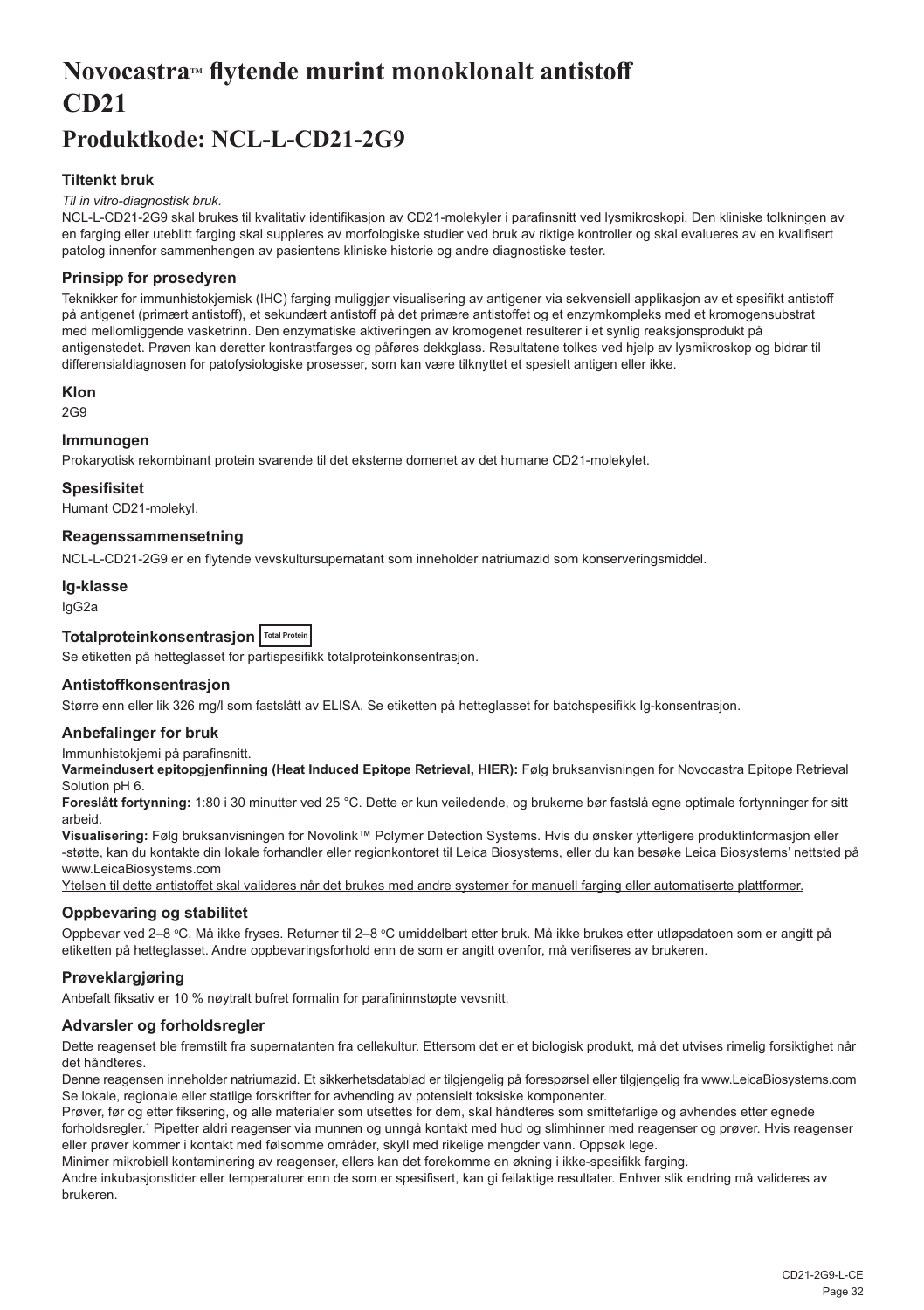## **Kvalitetskontroll**

Forskjeller i vevprosessering og tekniske prosedyrer i brukerens laboratorium kan frembringe signifikant variasjon i resultatene og gjør det påkrevd med regelmessige interne ytelseskontroller i tillegg til følgende prosedyrer.

Kontroller skal være ferske prøver fra obduksjon/biopsi/kirurgi, som er formalinfiksert, behandlet og parafinvoksinnstøpt så snart som mulig på samme måte som pasientprøven(e).

## **Positiv vevkontroll**

Brukes for å indikere riktig klargjorte vev og riktige fargingsteknikker.

Én positiv vevkontroll bør inkluderes for hvert sett med testbetingelser i hver fargerunde.

Svakt positivt farget vev er mer egnet enn kraftig positivt farget vev til optimal kvalitetskontroll og påvisning av små nivåer reagensnedbrytning.<sup>2</sup>

Anbefalt positivt kontrollvev er mandel.

Hvis den positive vevkontrollen ikke gir positiv farging, skal resultater med testprøvene betraktes som ugyldige.

## **Negativ vevkontroll**

Skal undersøkes etter den positive vevkontrollen for å verifisere spesifisiteten i merkingen av målantigenet med det primære antistoffet. Anbefalt negativt kontrollvev er cerebellumvev.

Alternativt gir variasjonen av forskjellige celletyper som kan finnes i de fleste vevsnitt ofte rom for negativ kontroll, men dette må verifiseres av brukeren.

Ikke-spesifikk farging, hvis dette forekommer, har vanligvis et diffust utseende. Sporadisk farging av bindevev vil også kunne observeres i vevsnitt som er fiksert i for mye formalin. Bruk intakte celler til tolkning av fargingsresultater. Nekrotiske eller degenererte celler farger ofte uspesifikt.<sup>3</sup> Falske positive resultater kan sees på grunn av ikke-immunologisk binding av proteiner eller substratreaksjonsprodukter. De kan også forårsakes av endogene enzymer slik som pseudoperoksidase (erytrocytter), endogen peroksidase (cytokrom C) eller endogent biotin (f.eks. lever, bryst, hjerne, nyre) avhengig av type immunfarging som brukes. For å differensiere endogen enzymaktivitet eller ikke-spesifikk binding av enzymer fra spesifikk immunreaktivitet kan ekstra pasientvev farges eksklusivt med henholdsvis substratkromogen eller enzymkomplekser (avidin-biotin, streptavidin, merket polymer) og substratkromogen. Hvis det forekommer spesifikk farging i de negative vevkontrollene, skal resultater med pasientprøvene betraktes som ugyldige.

## **Negativ reagenskontroll**

Bruk en uspesifikk negativ reagenskontroll i stedet for det primære antistoffet med et snitt av hver pasientprøve for å evaluere uspesifikk farging og gi bedre mulighet for tolkning av den spesifikke fargingen på antigenstedet.

## **Pasientvev**

Undersøk pasientprøver farget med NCL-L-CD21-2G9 sist. Positiv fargingsintensitet skal vurderes i lys av eventuell ikke-spesifikk bakgrunnsfarging i den negative reagenskontrollen. På samme måte som for alle andre immunhistokjemiske tester betyr et negativt resultat at antigenet ikke ble påvist, ikke at antigenet ikke var til stede i cellene / det analyserte vevet. Om nødvendig, skal det brukes et panel med antistoffer til å identifisere falske negative reaksjoner.

#### **Forventede resultater**

#### Normale vev

Klon 2G9 farget CD21-proteinet i membranet til follikulære dendrittiske celler (FDC-er) i lymfoid vev og modne B-celler. FDC-er i tonsill ble sterkt farget med et tett finmasket nettverk i lyssonen og en mer løst ordnet og svakere intensitet i den mørke sonen. Farging ble også observert i FDC-ene til lymfeknute og milt (totalt antall evaluerte normale vev = 98).

## Unormale vev

Klon 2G9 farget 1/44 diffuse B-cellelymfomer og 1/4 follikulære ikke-Hodgkins lymfomer. Bortsett fra for FDC-er (der de var til stede) ble ingen farging observert i 0/7 nodulære diffuse B-cellelymfomer, 0/2 mukosaassosierte B-cellelymfomer, 0/1 Burkitt-lignende lymfom, 0/2 lymfocyttisk plasmacytoid lymfomer, 0/1 mantelcellelymfom, 0/2 T-cellelymfomer, 0/1 diffust klarcellet T-cellelymfom, 0/1 Lennerts lymfom, 0/5 anaplastiske store cellelymfomer, 0/7 Hodgkins lymfomer med blandet cellularitet, 0/1 Hodgkins lymfom med nodulær sklerose, 0/2 Hodgkins lymfomer med predominant lymfocyttype, 0/3 astrocytomer, 0/3 skvamøse cellekarsinomer i øsofag, 0/3 adenokarsinomer i magen, 0/3 adenokarsinomer i kolon, 0/3 adenokarsinomer i lungen, 0/3 adenokarsinomer i pankreas, 0/3 renale klarcellekarsinomer, 0/3 transisjonelle cellekarsinomer i blæren, 0/2 papillære karsinomer i tyreoidea, 0/3 invasive duktale karsinomer i brystet, 0/3 skvamøse cellekarsinomer i cervix, 0/2 adenokarsinomer i prostata og 0/5 adenokarsinomer av galleblæren (totalt antall evaluerte unormale vev = 119).

#### **NCL-L-CD21-2G9 anbefales for deteksjon av humant CD21-protein i normale og neoplastiske vev, som et tillegg til konvensjonell histopatologi ved bruk av ikke-immunologiske histokjemiske farger.**

#### **Generelle begrensninger**

Immunhistokjemi er en flertrinns diagnostisk prosess som krever spesialisert opplæring i valg av egnede reagenser, valg, fiksering og behandling av vev, klargjøring av IHC-objektglass og tolkning av fargingsresultater.

Vevfargingen er avhengig av håndteringen og behandlingen av vevet før det farges. Uriktig fiksering, dypfrysing, opptining, vasking, tørking, oppvarming, snitting eller kontaminering med annet vev eller væsker kan frembringe artefakter, fanging av antistoff eller falske negative resultater. Inkonsistente resultater kan skyldes variasjoner i fikserings- og innstøpingsmetoder eller uregelmessigheter i vevet.4 Overdreven eller ufullstendig kontrastfarging kan hindre riktig tolkning av resultater.

Den kliniske tolkningen av en farging eller uteblitt farging skal suppleres av morfologiske studier ved bruk av riktige kontroller og skal evalueres av en kvalifisert patolog innenfor sammenhengen av pasientens kliniske historie og andre diagnostiske tester.

Antistoffer fra Leica Biosystems Newcastle Ltd er til bruk, som indisert, på enten frosne eller parafininnstøpte snitt med spesifikke fikseringskrav. Det kan forekomme uventet antigenuttrykk, spesielt i neoplasmer. Den kliniske tolkningen av ethvert farget vevsnitt må inkludere morfologisk analyse og evaluering av egnede kontroller.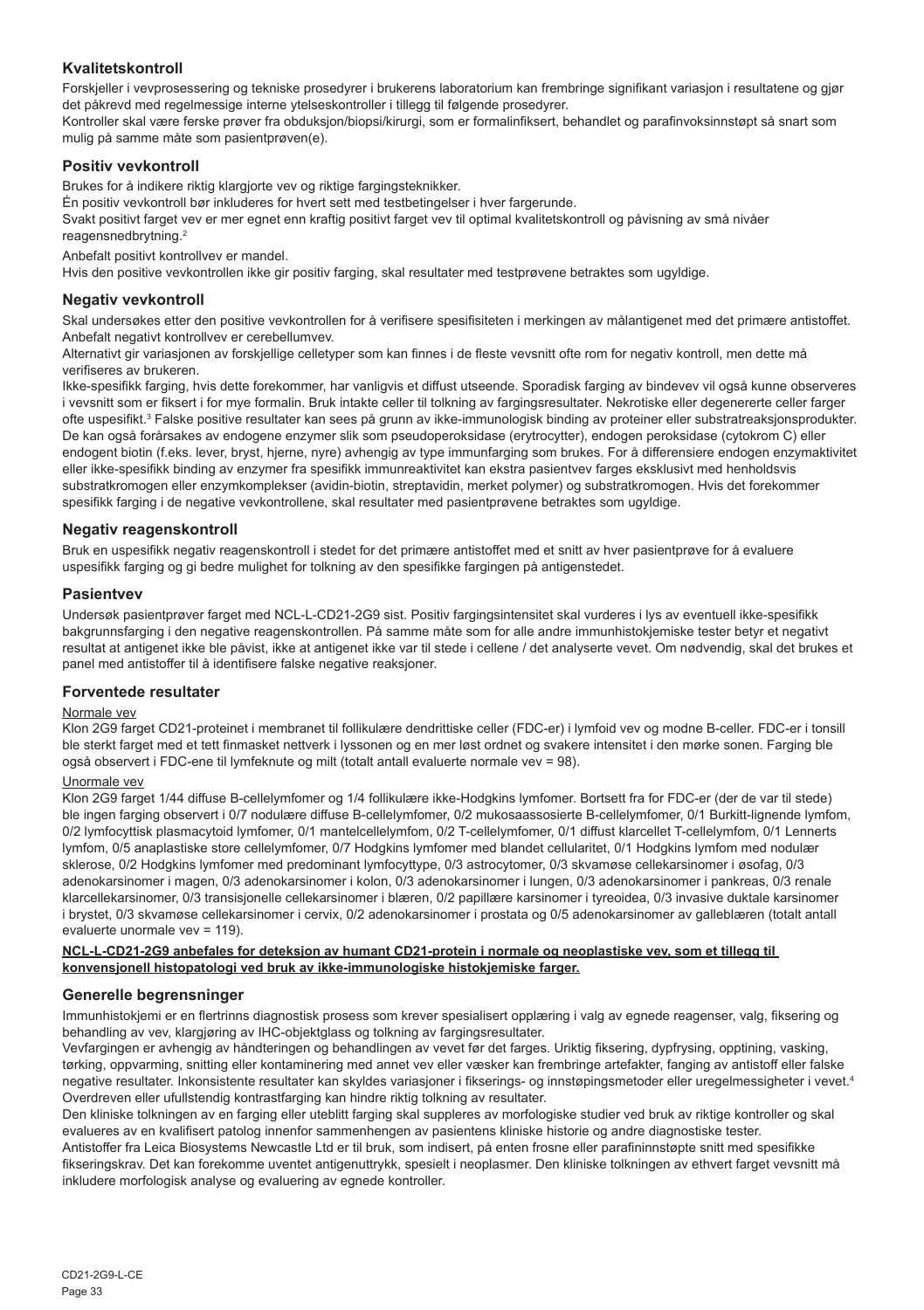## **Bibliografi – generelt**

- 1. National Committee for Clinical Laboratory Standards (NCCLS). Protection of laboratory workers from infectious diseases transmitted by blood and tissue; proposed guideline. Villanova, P.A. 1991; 7(9). Order code M29-P.
- 2. Battifora H. Diagnostic uses of antibodies to keratins: a review and immunohistochemical comparison of seven monoclonal and three polyclonal antibodies. Progress in Surgical Pathology. 6:1–15. eds. Fenoglio-Preiser C, Wolff CM, Rilke F. Field & Wood, Inc., Philadelphia.
- 3. Nadji M, Morales AR. Immunoperoxidase, part I: the techniques and pitfalls. Laboratory Medicine. 1983; 14:767.
- 4. Omata M, Liew CT, Ashcavai M, Peters RL. Nonimmunologic binding of horseradish peroxidase to hepatitis B surface antigen: a possible source of error in immunohistochemistry. American Journal of Clinical Pathology. 1980; 73:626.
- 5. Dupin N, Fisher C, Kellam P et al. Distribution of human herpesvirus-8 latently infected cells in Kaposi's sarcoma, multicentric Castleman's disease, and primary effusion lymphoma. Proceedings of the National Academy of Sciences USA. 1999; 96(8); 4546–4551.

## **Endringer på tidligere utgave**

Reagenssammensetning, Totalproteinkonsentrasjon, Anbefalinger for bruk, Advarsler og forholdsregler, Forventede resultater.

## **Utstedelsesdato**

01 maj 2019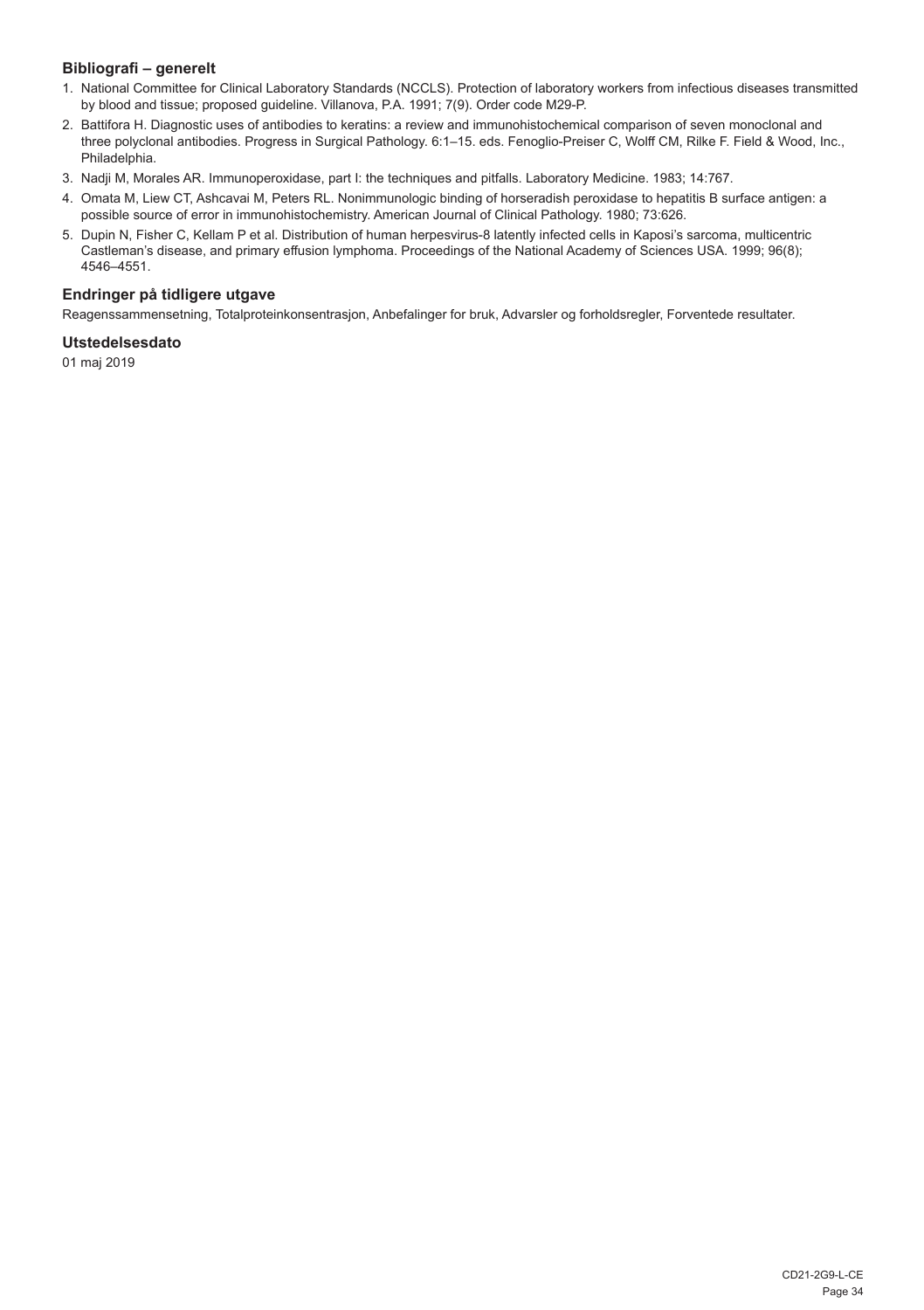# <span id="page-35-0"></span>**NovocastraTM Likit Monoklonal Fare Antikoru CD21 Ürün Kodu: NCL-L-CD21-2G9**

## **Kullanım Amacı**

#### *İn vitro diagnostik kullanım içindir.*

NCL-L-CD21-2G9, parafin bölümlerindeki CD21 moleküllerinin ışık mikroskopisi ile nitel tanımlanması için öngörülmüştür. Herhangi bir boyanmanın veya yokluğunun klinik yorumlaması hastanın klinik öyküsü ve diğer tanısal testler bağlamında nitelikli bir patoloji uzmanı tarafından değerlendirilmeli ve uygun kontroller kullanılarak morfolojik çalışmalarla desteklenmelidir.

## **İşlem Prensibi**

İmmünohistokimyasal (İHK) boyama teknikleri, antijene ardışık olarak belirli bir antikorun uygulanması (birincil antikor), birincil antikora ikincil bir antikorun uygulanması ve aralardaki yıkama adımları ile, antijenlerin kromojenik substratlı bir enzim kompleksi yoluyla görselleştirilmesine olanak tanır. Kromojenin enzimle etkinleştirilmesi, antijen alanında gözle görülür bir tepkiye yol açar. Numune daha sonra karşıt boyanabilir ve lamelle örtülebilir. Sonuçlar bir ışık mikroskobu kullanılarak yorumlanır ve belirli bir antijen ile ilişkili olabilecek veya olmayabilecek patofizyolojik süreçlerin ayırıcı tanısına yardımcı olur.

## **Clone**

 $2G9$ 

## **İmmünojen**

İnsan CD21 molekülünün dışsal alanına karşılık gelen rekombinant prokaryotik proteini.

#### **Özgüllük**

İnsan CD21 molekülü.

## **Reaktif Bileşimi**

NCL-L-CD21-2G9, prezervatif olarak sodyum azit içeren supernatant bir likit doku kültürüdür.

## **Ig Sınıfı**

IgG2a

## **Toplam Protein Konsantrasyonu Total Protein**

Lota özgü toplam protein konsantrasyonu için flakon etiketine başvurun.

## **Antikor Konsantrasyonu**

ELISA tarafından belirlendiği gibi 326 mg/L'ye eşit veya bu değerden yüksek. Seriye özgü Ig konsantrasyonu için flakon etiketine bakın.

## **Kullanım Önerileri**

Parafin kesitlerinde immünohistokimya.

**Isı İndüklü Epitop Alımı (Heat Induced Epitope Retrieval, HIER):** Novocastra Epitope Retrieval Solution pH 6 içinde kullanım için lütfen talimatları takip edin.

**Önerilen dilüsyon:** 25°C'de 30 dakika süreyle 1:80. Bu, kılavuz olarak verilmiştir ve kullanıcılar kendi optimal çalışma seyreltilerini belirlemelidir.

**Görselleştirme:** Lütfen Novolink™ Polymer Detection Systems'ın kullanım talimatlarını izleyin. Ürünle ilgili daha fazla bilgi veya destek için yerel disribütörünüzle veya Leica Biosystems bölge ofisiyle iletişime geçebilir ya da bunun yerine Leica Biosystems Web sitesini ziyaret edebilirsiniz: www.LeicaBiosystems.com

Bu antikorun performansı, diğer manuel boyama sistemleriyle veya otomatik platformlarla birlikte kullanıldığında doğrulanmalıdır.

## **Saklama ve Stabilite**

2-8ºC'de saklayın. Dondurmayın. Kullanımdan hemen sonra 2-8ºC'ye geri alın. Flakon etiketinde belirtilen son kullanma tarihinden sonra kullanmayın. Yukarıda belirtilenler dışında saklama koşulları kullanıcı tarafından doğrulanmalıdır.

## **Numune Hazırlama**

Parafine gömülü doku kesitleri için önerilen fiksatif %10 nötr tamponlanmış formalindir.

## **Uyarılar ve Önlemler**

Bu reaktif hücre kültürü süpernatanından hazırlanmıştır. Biyolojik bir ürün olduğundan, elleçleme sırasında makul düzeyde dikkatli olunmalıdır.

Bu reaktif sodyum azid içerir. Malzeme Güvenlik Bilgileri Formu talep üzerine sağlanmaktadır ve www.LeicaBiosystems.com sitesinde mevcuttur.

Olası toksik bileşenlerin atılması ile ilgili yerel, bölgesel veya ulusal düzenlemelere başvurun.

Fiksasyondan önce ve sonra örnekler ve onlara maruz kalmış bütün materyaller, enfeksiyon yayabilecekmiş gibi işlem görmelidir ve gerekli önlemler alınarak atılmalıdır.<sup>1</sup>Reaktifleri hiçbir zaman ağızla pipetlemeyin. Cildin ve mukoz membranların reaktifler ve örneklerle temas etmesini önleyin. Reaktifler veya numuneler hassas bölgelere temas ederse bol miktarda suyla yıkayın. Tıbbi yardım isteyin. Reaktiflerin mikrobiyel kontaminasyonunu minimuma indirin yoksa nonspesifik boyanmada bir artış olabilir.

Belirtilenler dışındaki inkübasyon süreleri veya sıcaklıklar hatalı sonuçlara yol açabilir. Bu tür değişiklikler kullanıcı tarafından doğrulanmalıdır.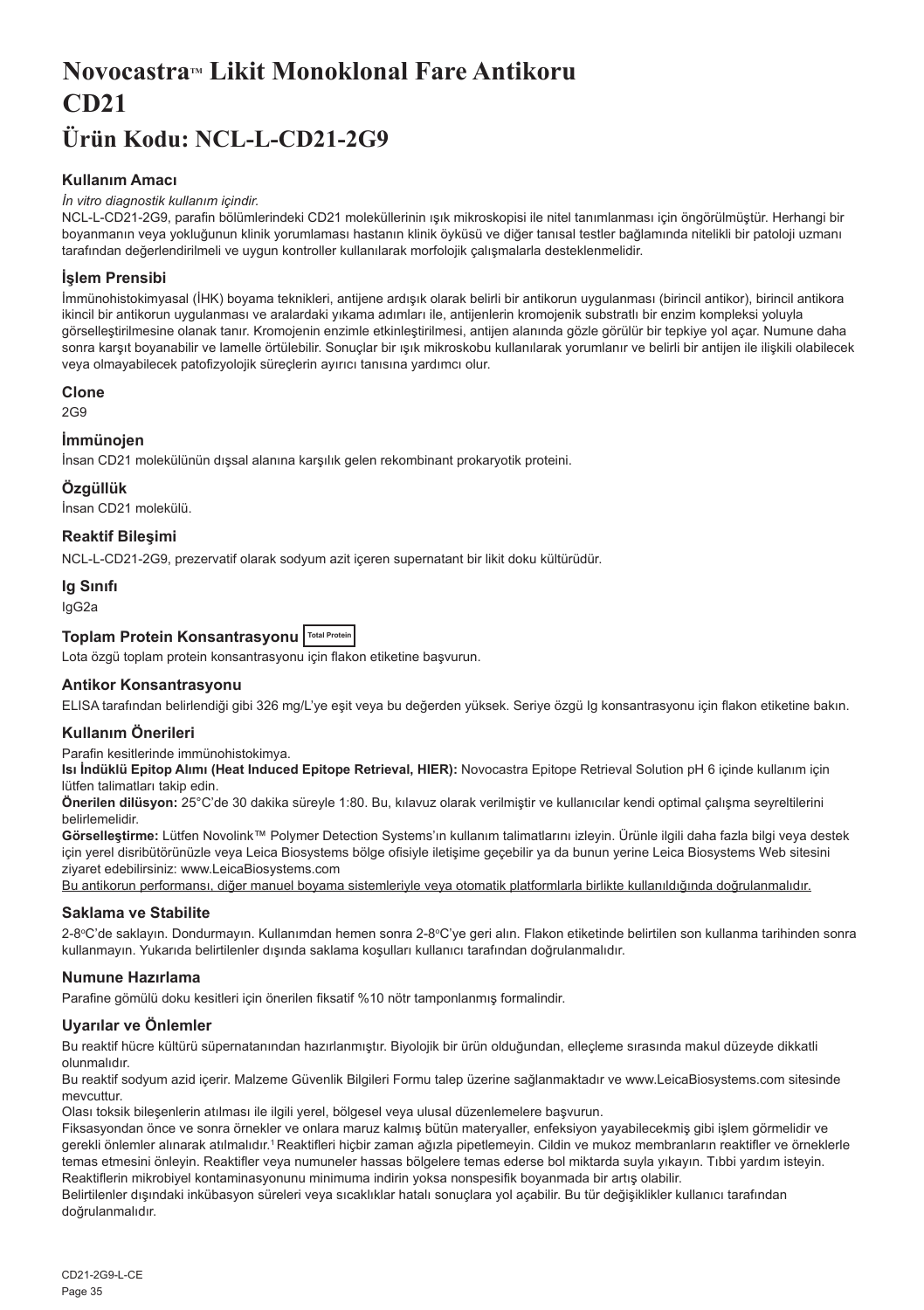## **Kalite Kontrol**

Kullanıcının laboratuvarında doku işleme ve teknik işlemlerdeki farklar sonuçlarda önemli değişkenliğe neden olabilir ve aşağıdaki işlemlere ek olarak düzenli şekilde tesis içi kontrollerin kullanılmasını gerektirir.

Kontroller, hasta numunesi/numuneleriyle aynı şekilde mümkün olduğunca kısa süre içinde formalin fiksasyonlu, işlenmiş ve parafine gömülü taze otopsi/biyopsi/cerrahi materyal olmalıdır.

## **Pozitif Doku Kontrolü**

Doğru hazırlanmış dokuları ve uygun boyama tekniklerini belirtmek için kullanılır.

Her boyama döngüsünde her test koşulu setine bir pozitif doku kontrolü dahil edilmelidir.

Zayıf pozitif boyama yapılmış doku, optimal kalite kontrolü ve minör reaktif bozunma düzeylerini saptamak için güçlü pozitif boyama yapılmış dokudan daha uygundur.<sup>2</sup>

Önerilen pozitif kontrol dokusu bademciktir.

Eğer pozitif doku kontrolü pozitif boyanma göstermezse, test numunelerinin sonuçları geçersiz kabul edilmelidir.

## **Negatif Doku Kontrolü**

Primer antikor tarafından hedef antijenin etiketlenmesinin spesifikliğini doğrulamak için, pozitif doku kontrolünden sonra incelenmelidir. Önerilen negatif kontrol dokusu serebellumdur.

Alternatif olarak çoğu doku kesitinde bulunan farklı hücre tiplerinin çeşitliliği sıklıkla negatif kontrol bölgeleri sunar ama bu durum kullanıcı tarafından doğrulanmalıdır.

Eğer varsa nonspesifik boyanmanın görünümü genellikle difüzdür. Aşırı formalin fiksasyonlu dokulardan kesitlerde bağ dokusunun sporadik boyanması da görülebilir. Boyanma sonuçlarının yorumlanması için sağlam hücreler kullanın. Nekrotik ve dejenere hücreler genellikle spesifik olmayan şekilde boyanır.<sup>3</sup> Proteinlerin veya substrat reaksiyon ürünlerinin immünolojik olmayan bağlanması nedeniyle yanlış pozitif sonuçlar görülebilir. Bu sonuçlar ayrıca, kullanılan immün-boyaya bağlı olarak psödoperoksidaz (eritrositler), endojen peroksidaz (sitokrom C) veya endojen biotin (örn. karaciğer, meme, beyin, böbrek) gibi endojen enzimlerden de kaynaklanabilir. Endojen enzim aktivitesini veya nonspesifik enzim bağlanmasını spesifik immünoreaktiviteden ayırmak için ek hasta dokuları sırasıyla sadece substrat kromojen veya enzim kompleksleri (avidin-biotin, streptavidin, etiketli polimer) ve substrat kromojen ile boyanabilir. Negatif doku kontrolünde spesifik boyanma oluşursa hasta numunelerinin sonuçları geçersiz kabul edilmelidir.

## **Negatif Reaktif Kontrolü**

Spesifik olmayan boyamayı değerlendirmek ve antijen bölgesinde spesifik boyanmayı daha iyi yorumlayabilmek için her hasta örneği kesitinde primer antikor yerine

spesifik olmayan bir negatif reaktif kontrolü kullanın.

## **Hasta Dokusu**

NCL-L-CD21-2G9 ile boyanmış hasta numunelerini en son inceleyin. Pozitif boyama yoğunluğu, negatif reaktif kontrolünün spesifik olmayan herhangi bir arka plan boyaması bağlamında değerlendirilmelidir. Her immünohistokimyasal testle olduğu gibi negatif bir sonuç antijenin saptanmadığı anlamına gelir ve antijenin çalışılan hücrelerde/dokuda bulunmadığı anlamına gelmez. Gerekirse yalancı negatif reaksiyonları tanımlamak için bir antikor paneli kullanın.

#### **Öngörülen Sonuçlar**

#### Normal Dokular

Klon 2G9, lenfoid doku ve olgun B hücrelerinin foliküler dendritik hücrelerin (FDC'ler) membranında CD21 proteinini boyamıştır. Bademcikteki FDC'ler açık renkli bölümde yoğun örgülü ağla ve karanlık bölgede daha gevşek düzenlenmiş ve daha zayıf bir yoğunlukla güçlü şekilde boyanmıştır. Boyama ayrıca lenf düğümünün ve dalağın FDC'lerinde de görülmüştür (Değerlendirilen toplam normal doku  $savisi = 98$ ).

#### Anormal Dokular

Klon 2G9, 1/44 yaygın B hücreli lenfomaları ve 1/4 foliküler Hodgkin dışı lenfomaları boyamıştır. FDC'ler (mevcut olduğu durumlarda) hariç, 0/7 nodüler yaygın B hücreli lenfomalarda, 0/2 B hücreli mukoza bağlantılı lenfomalarda,0/1 Burkitt benzeri lenfomada, 0/2 lenfosit plazmasitoid lenfomada, 0/1 mantle hücreli lenfomada, 0/2 T hücreli lenfomalarda, 0/1 yaygın berrak T hücreli lenfomalarda, 0/1 Lennert lenfomada, 0/5 anaplastik büyük hücreli lenfomalarda, 0/7 karışık selülarite Hodgkin lenfomalarında, 0/1 nodüler sklerozan Hodgkin lenfomasında, 0/2 lenfosit predominant tip Hodgkin lenfomalarında, 0/3 astrositomlarda, 0/3 yutak skuamöz hücreli karsinomlarında, 0/3 mide adenokarsinomlarında, 0/3 kolon adenokarsinomlarında, 0/3 akciğer adenokarsinomlarında, 0/3 pankreas adenokarsinomlarında, 0/3 renal berrak hücreli karsinomlarında, 0/3 mesane transizyonel hücre karsinomlarında, 0/2 tiroid papiller karsinomlarında, 0/3 meme invazif duktal karsinomlarında, 0/3 servikal skuamöz hücreli karsinomlarında, 0/2 prostat adenokarsinomlarında ve 0/5 safra kesesi adenokarsinomlarında boyama görülmemiştir (Değerlendirilen toplam anormal doku sayısı = 119).

## **NCL-L-CD21-2G9, immünolojik olmayan histokimyasal boyamalar kullanılarak yapılan geleneksel histopatolojiye yardımcı olarak normal ve neoplastik dokularda insan CD21 proteininin saptanması için önerilir.**

#### **Genel Sınırlamalar**

İmmünohistokimya; uygun reaktiflerin seçimi, doku seçimi, fiksasyonu ve işlenmesi, IHC slaytının hazırlanması ve boyama sonuçlarının yorumlanması alanlarında özel eğitimden oluşan, çok adımlı bir diagnostik süreçtir.

Doku boyama, boyama öncesinde dokunun kullanımına ve işlenmesine bağlıdır. Uygun olmayan fiksasyon, dondurma, çözme, yıkama, kurutma, ısıtma, kesit alma veya diğer dokular veya sıvılarla kontaminasyon artefaktlara, antikor tutulmasına veya yalancı negatif sonuçlara yol açabilir. Tutarsız sonuçlar, fiksasyon ve gömme yöntemlerindeki değişikliklerden ya da dokunun yapısından kaynaklanan düzensizliklerden kaynaklanabilir.4

Aşırı ya da tam olmayan karşıt boyama, sonuçların düzgün yorumlanmasını olumsuz etkileyebilir.

Herhangi bir boyanmanın veya yokluğunun klinik yorumlaması hastanın klinik öyküsü ve diğer tanısal testler bağlamında nitelikli bir patoloji uzmanı tarafından değerlendirilmeli ve uygun kontroller kullanılarak morfolojik çalışmalarla desteklenmelidir.

Leica Biosystems Newcastle Ltd'in antikorları, belirtilen şekilde, özel fiksasyon gereklilikleriyle parafine gömülü veya dondurulmuş kesitler üzerinde kullanılır. Özellikle neoplazmlarda beklenmeyen antijen ekspresyonu oluşabilir. Herhangi bir boyanmış doku kesitinin klinik yorumu morfolojik analizi ve uygun kontrollerin değerlendirilmesini içermelidir.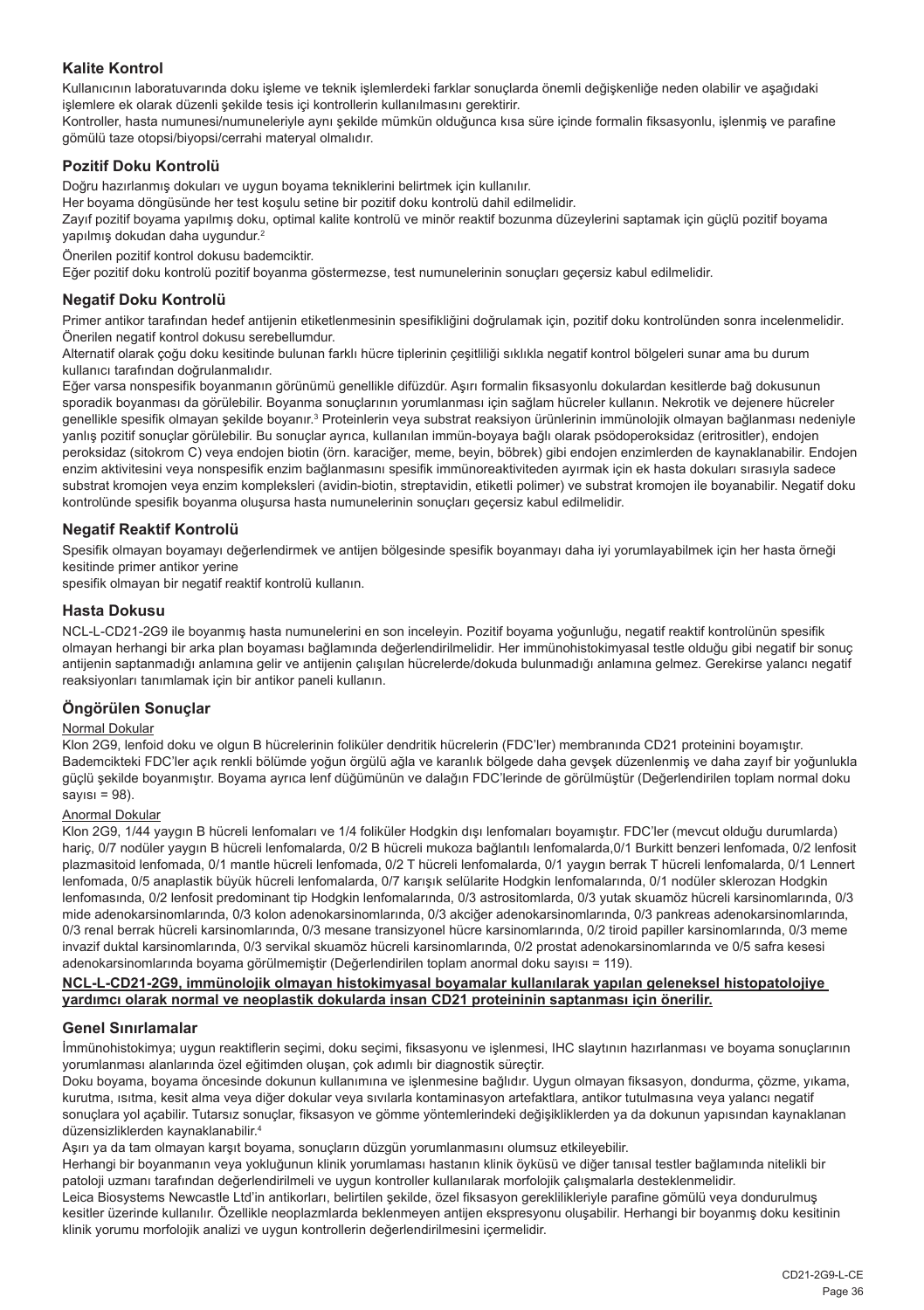## **Kaynakça - Genel**

- 1. National Committee for Clinical Laboratory Standards (NCCLS). Protection of laboratory workers from infectious diseases transmitted by blood and tissue; proposed guideline. Villanova, P.A. 1991; 7(9). Order code M29-P.
- 2. Battifora H. Diagnostic uses of antibodies to keratins: a review and immunohistochemical comparison of seven monoclonal and three polyclonal antibodies. Progress in Surgical Pathology. 6:1–15. eds. Fenoglio-Preiser C, Wolff CM, Rilke F. Field & Wood, Inc., Philadelphia.
- 3. Nadji M, Morales AR. Immunoperoxidase, part I: the techniques and pitfalls. Laboratory Medicine. 1983; 14:767.
- 4. Omata M, Liew CT, Ashcavai M, Peters RL. Nonimmunologic binding of horseradish peroxidase to hepatitis B surface antigen: a possible source of error in immunohistochemistry. American Journal of Clinical Pathology. 1980; 73:626.
- 5. Dupin N, Fisher C, Kellam P et al. Distribution of human herpesvirus-8 latently infected cells in Kaposi's sarcoma, multicentric Castleman's disease, and primary effusion lymphoma. Proceedings of the National Academy of Sciences USA. 1999; 96(8); 4546–4551.

## **Önceki Sayıya Göre Değişiklikler**

Reaktif Bileşimi, Toplam Protein Konsantrasyonu, Kullanım Hakkında Öneriler, Uyarılar ve Önlemler, Beklenen Sonuçlar.

## **Yayın Tarihi**

01 mei 2019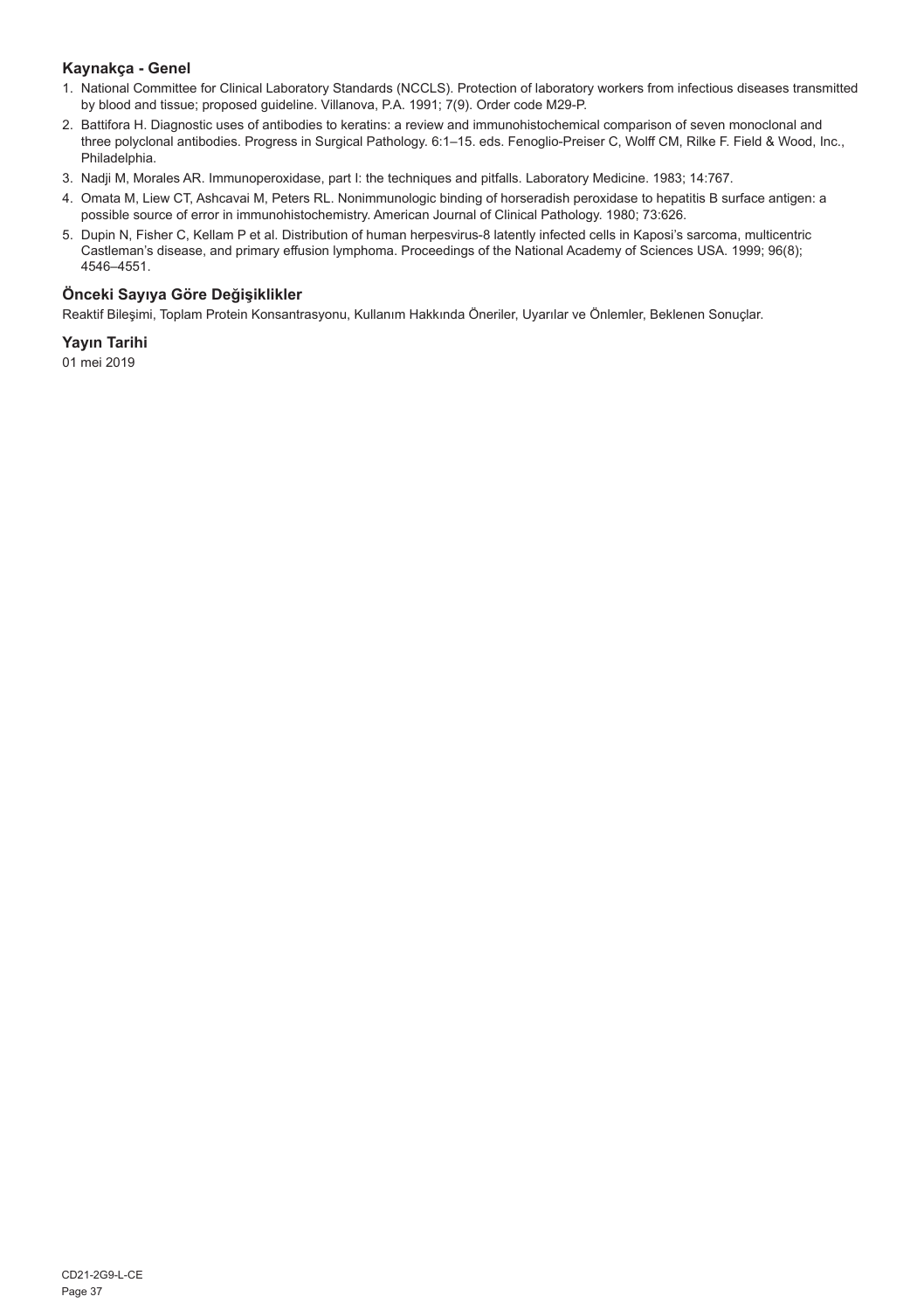# <span id="page-38-0"></span>**Течно мише моноклонално антитяло Novocastra**™ **CD21**

## **Код на продукта: NCL-L-CD21-2G9**

## **Предназначение**

#### *За употреба при in vitro диагностика.*

NCL-L-CD21-2G9 е предназначен за качествено определяне с оптична микроскопия на CD21 молекули в парафинови срези. Клиничната интерпретация на всяко оцветяване или неговата липса следва да бъде допълнена от морфологични проучвания с помощта на подходящи контроли и трябва да се оценява в контекста на клиничната история на пациента и други диагностични изследвания от квалифициран патолог.

## **Принцип на процедурата**

Техниките на имунохистохимично (IHC) оцветяване позволяват визуализация на антигени чрез последователно приложение на специфично антитяло на антигена (първично антитяло), вторично антитяло на първичното антитяло и ензимен комплекс с хромогенен субстрат, с междинни стъпки на промиване. Ензимното активиране на хромогена води до видим реакционен продукт на мястото на антигена. След това може да се направи контраоцветяване на спесимена и да се постави покривно стъкло. Резултатите се интерпретират с използване на оптичен микроскоп и са в помощ при диференциалната диагностика на патофизиологични процеси, които може да са или да не са свързани с определен антиген.

## **Клонинг**

2G9

## **Имуноген**

Прокариотен рекомбинантен протеин, съответстващ на външния домен на човешката CD21 молекула.

## **Специфичност**

Човешка CD21 молекула.

#### **Състав на реагента**

NCL-L-CD21-2G9 е течен супернатант от тъканна култура, съдържащ натриев азид като консервант.

## **Имуноглобулинов клас**

IgG2a

## **Концентрация на общ протеин Total Protein**

Вижте етикета на флакона относно специфичната за партидата концентрация на общ протеин.

#### **Концентрация на антитела**

По-висока или равна на 326 mg/L, както е определено от ELISA. Вижте етикета на флакона относно специфичната за партидата концентрация на имуноглобулин.

## **Препоръки за употреба**

Имунохистохимия върху парафинови срези.

**Термично индуцирано извличане на епитоп (Heat Induced Epitope Retrieval, HIER):** Моля, спазвайте инструкциите за употреба, включени в опаковката на Novocastra Epitope Retrieval Solution pH 6.

**Предложение за разреждане:** 1:80 за 30 минути при 25°C. Това е дадено като указание, като потребителите трябва сами да определят техни собствени оптимални работни разреждания.

**Визуализация:** Спазвайте инструкциите за употреба, приложени към Novolink™ Polymer Detection Systems. За допълнителна информация за продукта или помощ се свържете с вашия местен дистрибутор или с регионалния офис на Leica Biosystems, а също така може да посетите уеб сайта на Leica Biosystems www.LeicaBiosystems.com

Работните характеристики на това антитяло трябва да бъдат валидирани при употреба с други мануални системи за оцветяване или автоматизирани платформи.

## **Съхранение и стабилност**

Съхранявайте при температура 2 – 8 °С. Не замразявайте. Да се върне на температура 2 – 8 °С веднага след употреба. Да не се използва след срока на годност, отбелязан върху етикета на флакона. Други условия на съхранение, освен посочените по-горе, трябва да бъдат проверени от потребителя.

#### **Подготовка на спесимени**

Препоръчителният фиксиращ разтвор е неутрален буфериран формалин 10% за тъканни срези, вградени в парафин.

#### **Предупреждения и предпазни мерки**

Този реагент е приготвен от супернатант от клетъчна култура. Тъй като е биологичен продукт, необходимо е повишено внимание при работа с него.

Този реагент съдържа натриев азид. Информационен лист за безопасност на материалите е наличен при запитване или на адрес www.LeicaBiosystems.com

Консултирайте се с федералните, държавните или местните регламенти относно изхвърлянето на потенциално токсични компоненти.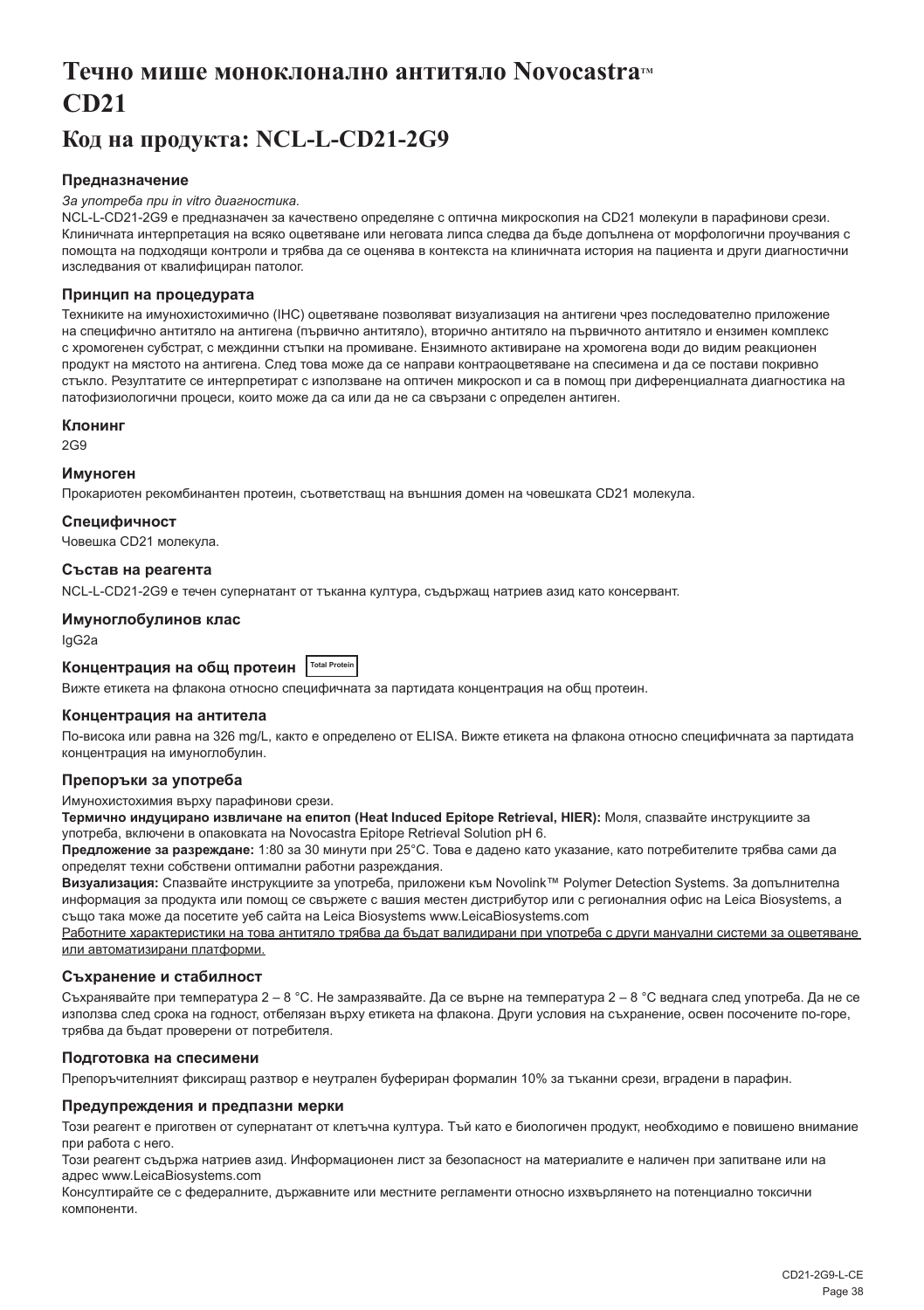Всички спесимени преди и след фиксация, както и всички материали, изложени на тях, трябва да се третират като възможни преносители на инфекция и да се изхвърлят, като се вземат правилни предпазни мерки.' Никога не пипетирайте реагенти с уста и избягвайте контакт на кожата и лигавиците с реагенти и спесимени. При контакт на реагенти или спесимени с чувствителни зони измийте зоните с обилно количество вода. Потърсете медицинска помощ.

Свеждайте до минимум микробната контаминация на реагентите, в противен случай може да се появи увеличаване на неспецифичното оцветяване.

Инкубационни времена или температури, различни от посочените, могат да доведат до грешни резултати. Всички подобни промени трябва да бъдат валидирани от потребителя.

#### **Качествен контрол**

Различията в обработката на тъканите и техническите процедури в лабораторията на потребителя могат да доведат до значително вариране на резултатите, налагащо редовно извършване на вътрешен контрол в допълнение към следните процедури.

Контролите трябва да са свежи спесимени, взети по време на аутопсия/биопсия/операция, фиксирани във формалин, обработени и вградени в парафинов восък, възможно най-бързо, по същия начин като проба(та) на пациента(ите).

#### **Позитивна тъканна контрола**

Използва се, за да се покажат правилно приготвени тъкани и правилни техники на оцветяване.

Една позитивна тъканна контрола трябва да бъде включена за всеки сет с тестови условия при всяка серия проби за оцветяване.

Тъкан със слабо позитивно оцветяване е по-подходяща от тъкан със силно позитивно оцветяване за оптимален качествен контрол и за откриване на по-малки нива на деградация на реагента.<sup>2</sup>

Препоръчителната позитивна тъканна контрола е сливица.

Ако позитивната тъканна контрола не показва позитивно оцветяване, резултатите от спесимените, включени в теста, трябва да се считат за невалидни.

#### **Негативна тъканна контрола**

Трябва да се изследва след позитивната тъканна контрола, за да се провери специфичността на белязването на таргетния антиген от първичното антитяло.

Препоръчителната тъкан за негативна контрола е малкият мозък.

Алтернативно, разнообразието от различни видове клетки, присъстващи в повечето тъканни срези, често предлага места за негативна контрола, но това трябва да се провери от потребителя.

Неспецифичното оцветяване, ако присъства, обикновено е дифузно на вид. Спорадично оцветяване на съединителна тъкан може да се наблюдава и в части от прекомерно фиксирани във формалин тъкани. Използвайте интактни клетки за интерпретация на резултатите от оцветяването. Некротичните или дегенериралите клетки често се оцветяват неспецифично.<sup>3</sup> Може да се видят неверни позитивни резултати поради неимунологично свързване на протеини или реакционни продукти на субстрата. Те може да са причинени и от ендогенни ензими, като например псевдопероксидаза (еритроцити), ендогенна пероксидаза (цитохром C) или ендогенен биотин (напр. черен дроб, гърда, мозък, бъбрек) в зависимост от типа на използваното имунно оцветяване. За диференциране на ендогенна ензимна активност или неспецифично ензимно свързване от специфична имунна реактивност ексклузивно може да се оцветят допълнителни тъкани от пациента, съответно със субстрат-хромоген или с ензимни комплекси (авидин-биотин, стрептавидин, маркиран полимер) и субстрат-хромоген. Ако се появи специфично оцветяване в негативната тъканна контрола, резултатите от спесимените на пациентите трябва да се считат за невалидни.

#### **Негативна контрола на реагента**

Използвайте неспецифична негативна контрола на реагента, вместо първичното антитяло, със срез от всеки спесимен на пациента, за да се направи оценка на неспецифичното оцветяване и да се даде по-добра интерпретация на специфичното оцветяване на мястото на антигена.

#### **Тъкан от пациента**

Изследвайте спесимените на пациенти, оцветени последно с NCL-L-CD21-2G9. Наситеността на позитивното оцветяване трябва да бъде оценена в контекста на всяко неспецифично фоново оцветяване на негативната контрола на реагента. Както при всеки имунохистохимичен тест, един отрицателен резултат означава, че антигенът не е открит, а не че антигенът отсъства в анализираните клетки/тъкан. Ако се налага, използвайте панел от антитела за идентифициране на фалшиво отрицателни реакции.

#### **Очаквани резултати**

## Нормални тъкани

Клонинг 2G9 оцветява протеина CD21 в мембраната на фоликулните дендритни клетки (FDC) на лимфоидната тъкан и зрелите B-клетки. FDC (фоликулни дендритни клетки) в сливиците се оцветяват силно, с гъста плътна мрежа в светлата зона и с посвободно разпределение и по-слаба интензивност в тъмната зона. Наблюдава се оцветяване и във FDC (фоликулни дендритни клетки) на лимфни възли и далак (Общ брой на оценените нормални тъкани = 98).

#### Абнормни тъкани

Клонинг 2G9 оцветява 1/44 дифузни B-клетъчни лимфома и 1/4 фоликуларни неходжкинови лимфома. С изключение за FDC (фоликулни дендритни клетки) (където са налични), не се наблюдава оцветяване при 0/7 нодуларни дифузни B-клетъчни лимфома, 0/2 В-клетъчни мукозо-асоциирани лимфома, 0/1 Бъркитоподобни лимфома, 0/2 лимфоцитни плазмацитоидни лимфома, 0/1 мантелноклетъчни лимфома, 0/2 T-клетъчни лимфома, 0/1 дифузни светлоклетъчни T-клетъчни лимфома, 0/1 лимфома на Lennert, 0/5 анапластични едроклетъчни лимфома, 0/7 смесеноклетъчни форми на лимфом на Ходжкин, 0/1 лимфома на Ходжкин с нодуларна склероза, 0/2 лимфоцитно преобладаващ тип лимфома на Ходжкин, 0/3 астроцитома, 0/3 плоскоклетъчни карцинома на хранопровода, 0/3 аденокарцинома на стомаха, 0/3 аденокарцинома на ободното черво, 0/3 аденокарцинома на белия дроб, 0/3 аденокарцинома на панкреаса, 0/3 светлоклетъчни карцинома на бъбреците, 0/3 преходноклетъчни карцинома на пикочния мехур, 0/2 папиларни карцинома на щитовидната жлеза, 0/3 инвазивни дуктални карцинома на гърдата, 0/3 плоскоклетъчни карцинома на цервикса, 0/2 аденокарцинома на простатата и 0/5 аденокарцинома на жлъчния мехур (Общ брой на оценените абнормни тъкани = 119).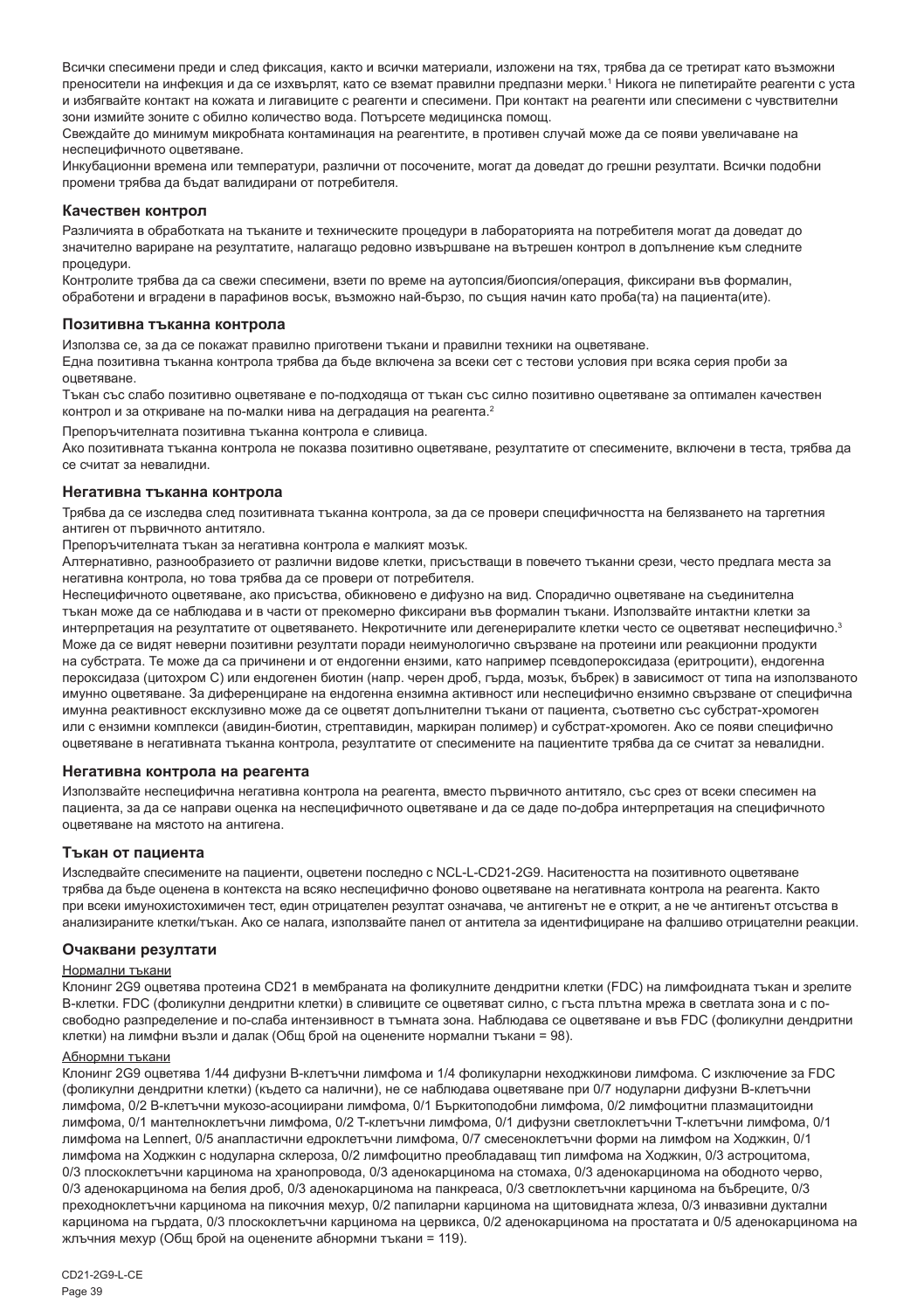#### **Продуктът NCL-L-CD21-2G9 се препоръчва за откриване на човешки протеин CD21 в нормални и неопластични тъкани като допълнение към конвенционалната хистопатология с използване на неимунологични хистохимични оцветявания.**

#### **Общи ограничения**

Имунохистохимията е многостъпков диагностичен процес, който се състои от специализирано обучение за избор на подходящи реагенти, избор на тъкани, фиксация и обработка, подготовка на IHC предметно стъкло и интерпретация на резултатите от оцветяването.

Тъканното оцветяване зависи от боравенето с тъканта и нейната обработка преди оцветяването. Неправилната фиксация, замразяване, размразяване, промиване, изсушаване, затопляне, срязване или контаминацията с други тъкани или течности може да причини поява на артефакти, блокиране на антителата или фалшиво отрицателни резултати. Несъответстващите резултати може да се дължат на вариации в методите на фиксация и вграждане или на присъща нерегулярност в тъканта.<sup>4</sup> Прекомерното или непълно контраоцветяване може да попречи на правилната интерпретация на резултатите.

Клиничната интерпретация на всяко оцветяване или неговата липса следва да бъде допълнена от морфологични проучвания с помощта на подходящи контроли и трябва да се оценява в контекста на клиничната история на пациента и други диагностични изследвания от квалифициран патолог.

Антителата от Leica Biosystems Newcastle Ltd са предназначени за употреба, както е указано, върху замразени или вградени в парафин срези със специфични изисквания за фиксация. Възможно е да настъпи неочаквана антигенна експресия, особено при неоплазми. Клиничната интерпретация на всеки оцветен тъканен срез трябва да включва морфологичен анализ и оценката на подходящи контроли.

#### **Библиография – основна**

- 1. National Committee for Clinical Laboratory Standards (NCCLS). Protection of laboratory workers from infectious diseases transmitted by blood and tissue; proposed guideline. Villanova, P.A. 1991; 7(9). Order code M29-P.
- 2. Battifora H. Diagnostic uses of antibodies to keratins: a review and immunohistochemical comparison of seven monoclonal and three polyclonal antibodies. Progress in Surgical Pathology. 6:1–15. eds. Fenoglio-Preiser C, Wolff CM, Rilke F. Field & Wood, Inc., Philadelphia.
- 3. Nadji M, Morales AR. Immunoperoxidase, part I: the techniques and pitfalls. Laboratory Medicine. 1983; 14:767.
- 4. Omata M, Liew CT, Ashcavai M, Peters RL. Nonimmunologic binding of horseradish peroxidase to hepatitis B surface antigen: a possible source of error in immunohistochemistry. American Journal of Clinical Pathology. 1980; 73:626.
- 5. Dupin N, Fisher C, Kellam P et al. Distribution of human herpesvirus-8 latently infected cells in Kaposi's sarcoma, multicentric Castleman's disease, and primary effusion lymphoma. Proceedings of the National Academy of Sciences USA. 1999; 96(8); 4546–4551.

#### **Изменения на предишно издание**

Състав на реагента, Концентрация на общ протеин, Препоръки за употреба, Предупреждения и предпазни мерки, Очаквани резултати.

#### **Дата на издаване**

01 mai 2019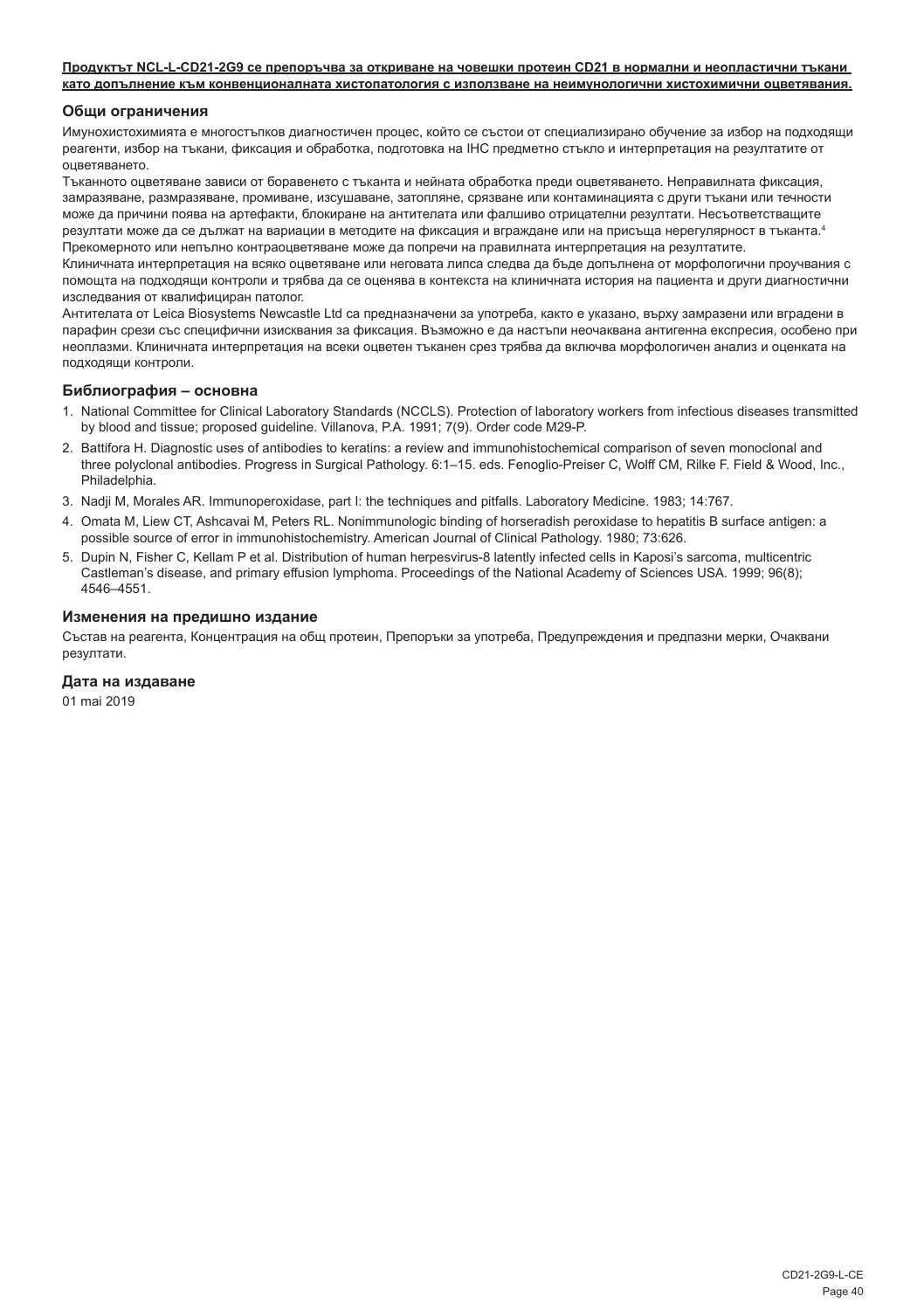# <span id="page-41-0"></span>Novocastra™ folyékony egér monoklonális antitest **CD21**

## **Termékkód: NCL-L-CD21-2G9**

## **Alkalmazási terület**

## *In vitro diagnosztikai használatra.*

Az NCL-L-CD21-2G9 a CD21 molekulák fénymikroszkóppal végzett kvalitatív azonosítására szolgál paraffinos metszetekben. Minden festődés meglétének vagy hiányának klinikai értelmezését morfológiai vizsgálatokkal és megfelelő kontrollokkal kell kiegészíteni, valamint az értékelést a beteg klinikai kórtörténete és egyéb diagnosztikai vizsgálatok figyelembevételével, képzett patológusnak kell elvégeznie.

## **Az eljárás elve**

Az immunhisztokémiai (immunohistochemical, IHC) megfestési technikák az antigén elleni specifikus antitest (elsődleges antitest), az elsődleges antitest elleni másodlagos antitest és egy enzim kromogén szubsztráttal alkotott komplexének egymás után következő alkalmazásán keresztül, közbeiktatott mosási lépések mellett lehetővé teszik az antigének megjelenítését. A kromogén enzimaktiválása látható reakcióterméket eredményez az antigén helyén. Ezután a minta kontrasztfesthető és lefedhető. Az eredmények fénymikroszkóp használatával értelmezhetők, majd segítségül használhatók a patofiziológiás folyamatok differenciáldiagnózisa során, amely folyamatok az esetek egy részében konkrét antigénhez kapcsolódnak.

## **Klón**

2G<sub>9</sub>

## **Immunogén**

A humán CD21 molekula külső doménjének megfelelő prokarióta eredetű rekombináns fehérje.

## **Specificitás**

Humán CD21 molekula.

## **A reagens összetétele**

Az NCL-L-CD21-2G9 tartósítószerként nátrium-azidot tartalmazó folyékony szövetkultúra felülúszó.

## **Ig-osztály**

IgG2a

| Összfehérje-koncentráció  Total Protein |  |
|-----------------------------------------|--|
|-----------------------------------------|--|

A sarzsspecifikus összfehérje-koncentrációt lásd az üveg címkéjén.

## **Antitest-koncentráció**

Legalább 326 mg/l ELISA módszerrel meghatározva. A sarzsspecifikus Ig-koncentrációt lásd az üveg címkéjén.

## **Felhasználási javaslatok**

Immunhisztokémia paraffinos metszeteken.

**Hőindukált epitópfeltárás (heat induced epitope retrieval, HIER):** Kövesse a Novocastra Epitope Retrieval Solution pH 6 termék használati útmutatóját.

**Javasolt hígítás:** 1:80, 30 percen át, 25 °C-on. Az adatok csak útmutatásul szolgálnak, a felhasználóknak kell meghatározniuk saját optimális munkaoldataikat.

**Megjelenítés:** Kövesse a Novolink™ Polymer Detection Systems rendszerek használati útmutatóját. Ha további termékinformációkra vagy támogatásra van szüksége, forduljon a Leica Biosystems helyi forgalmazójához vagy regionális irodájához, vagy keresse fel a Leica Biosystems weboldalát a www.LeicaBiosystems.com címen.

Más manuális festési rendszerekkel vagy automata platformokkal való használat esetén validálni kell az antitest teljesítményét.

## **Tárolás és stabilitás**

2–8 °C-on tárolandó. Tilos fagyasztani. Felhasználás után azonnal tegye vissza 2–8 °C közötti hőmérsékletre. Ne használja az üveg címkéjén feltüntetett lejárati dátum után. A fentiekben előírtaktól eltérő tárolási feltételeket a felhasználónak ellenőriznie kell.

## **A minták előkészítése**

A javasolt fixálószer a paraffinba ágyazott szövetmetszeteknél 10%-os, semleges pufferolású formalin.

## **Figyelmeztetések és óvintézkedések**

Ez a reagens a sejtkultúra felülúszójából készült. Mivel biológiai termék, kezelésekor észszerű körültekintéssel kell eljárni. Ez a reagens nátrium-azidot tartalmaz. Az anyagbiztonsági adatlapot igény esetén rendelkezésre bocsátjuk, illetve elérhető a www.LeicaBiosystems.com címen.

Minden potenciálisan toxikus összetevő ártalmatlanításával kapcsolatban kövesse a szövetségi, állami és helyi előírásokat. A mintákat fixálás előtt és után, valamint a velük érintkező összes anyagot fertőzések terjesztésére képes anyagként kell kezelni, és megfelelő körültekintéssel kell ártalmatlanítani.1 Soha ne pipettázza szájjal a reagenseket, továbbá kerülje a bőr és a nyálkahártyák érintkezését a reagensekkel és a mintákkal. Ha a reagensek vagy minták érzékeny területtel érintkeznek, bő vízzel mossa le az érintett területet. Forduljon orvoshoz.

Minimálisra kell csökkenteni a reagensek mikrobiális szennyeződését, különben megnövekedhet a nem specifikus festődés. A megadottaktól eltérő inkubációs idők és hőmérsékletek hibás eredményekhez vezethetnek. A felhasználónak minden ilyen jellegű változtatást validálnia kell.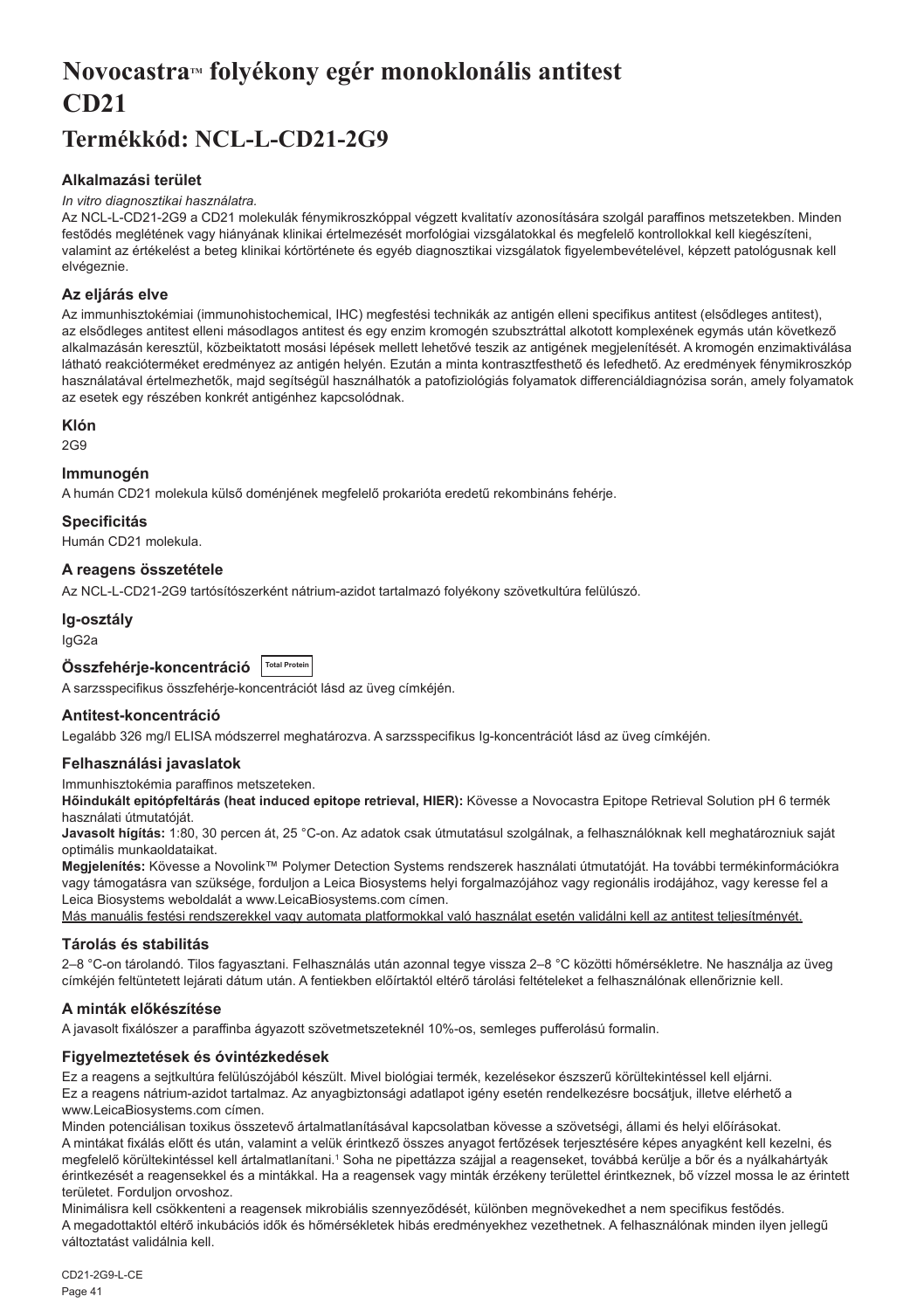## **Minőség-ellenőrzés**

A felhasználó laboratóriumában alkalmazott szövetfeldolgozási és technikai eljárások eltérései jelentős különbséget okozhatnak az eredményekben, ami az alábbi eljárásokon túl belső kontrollok rendszeres futtatását teszi szükségessé. Kontrollként friss boncolási/biopsziás/sebészeti mintákat kell használni, amelyeket a lehető leghamarabb a betegmintákkal megegyező módon kell formalinban fixálni, feldolgozni és paraffinviaszba ágyazni.

## **Pozitív szövetkontroll**

A megfelelő szövet-előkészítés és festési technikák ellenőrzésére használatos.

Minden tesztelési körülményegyüttes esetében és minden megfestési sorozatban kell alkalmazni egy pozitív szövetkontrollt. A gyengén pozitív festődésű szövet alkalmasabb az erősebben pozitív festődésű szövetnél az optimális minőség-ellenőrzéshez, valamint a kismértékű reagensbomlás észleléséhez.<sup>2</sup>

A javasolt pozitív kontrollszövet a tonsilla.

Ha a pozitív szövetkontroll nem mutat pozitív festődést, a vizsgált minták eredményeit érvénytelennek kell tekinteni.

## **Negatív szövetkontroll**

A pozitív szövetkontroll után azért kell megvizsgálni, hogy a vizsgált antigén elsődleges antitest segítségével történő jelölésének specificitását ellenőrizni lehessen.

A javasolt negatív kontrollszövet a kisagy.

Ezenkívül a legtöbb szövetmetszetben jelen lévő különböző sejttípusok gyakran használhatók negatív kontrollként, de ezeket a felhasználónak kell ellenőriznie.

Ha van nem specifikus festődés, az rendszerint diffúz megjelenésű. A formalinban túlfixált szövetekből származó metszeteknél a kötőszövet szórványos festődése is megfigyelhető. A festési eredmények értelmezésére ép sejteket használjon. A nekrotizált vagy degenerálódott sejtek gyakran nem specifikusan festődnek meg.<sup>3</sup> A fehérjék vagy a szubsztrát reakciótermékeinek nem immunológiai kötődése miatt álpozitív eredmények jelentkezhetnek. Okozhatják ezt olyan endogén enzimek is, mint a pszeudoperoxidáz (eritrociták), endogén peroxidáz (citokróm C), illetve endogén biotin (pl. máj, mell, agy, vese), az alkalmazott immunmegfestés típusától függően. Az endogén enzim aktivitásának vagy az enzimek nem specifikus kötődésének a specifikus immunreakciótól való megkülönböztetésére további betegszövetek festhetők kizárólag szubsztrát–kromogén oldattal vagy enzimkomplexekkel (avidin-biotin, sztreptavidin, jelölt polimer) és szubsztrát–kromogénnel. Ha a negatív szövetkontroll specifikus festődést mutat, a betegminták eredményeit érvénytelennek kell tekinteni.

## **Negatív reagenskontroll**

A nem specifikus festődés kiértékeléséhez és az antigén helyén létrejövő specifikus festődés jobb értelmezéséhez minden betegminta esetén egy metszeten alkalmazzon az elsődleges antitest helyett nem specifikus negatív reagenskontrollt.

## **Betegszövet**

Az NCL-L-CD21-2G9 reagenssel festett betegmintákat vizsgálja meg utolsóként. A pozitív festődés intenzitását a negatív reagenskontroll esetleges nem specifikus háttérfestődésének viszonylatában értékelje. Mint minden immunhisztokémiai vizsgálatnál, a negatív eredmény azt jelenti, hogy az antigén nem volt kimutatható, nem pedig azt, hogy az antigén nem volt jelen a vizsgált sejtekben/ szövetben. Szükség esetén az álnegatív reakciók azonosítására használjon antitestpanelt.

## **Várható eredmények**

## Normál szövetek

A 2G9 klón megfestette a CD21 fehérjét a limfoid szövetekben található follikuláris dendritikus sejtek (FDC-k) és az érett B-sejtek membránjában. Erősen megfestette a tonsilla FDC-it, a világos zónában sűrű szövésű hálózattal, a sötét zónában pedig ritkábban elhelyezkedő, gyengébb festődésű mintázattal. Emellett festődés volt megfigyelhető a nyirokcsomók és a lép FDC-iben (vizsgált normál szövetek összesített száma = 98).

## Kóros szövetek

Az 2G9 klón megfestett 1/44 diffúz B-sejtes limfómát és 1/4 follikuláris non-Hodgkin limfómát. Az FDC-k kivételével (ahol jelen voltak) nem volt festődés megfigyelhető a noduláris diffúz B-sejtes limfómák (0/7), B-sejtes nyálkahártya-asszociált limfómák (0/2), Burkitt-szerű limfóma (0/1), limfocitás plazmacitoid limfómák (0/2), köpenysejtes limfóma (0/1), T-sejtes limfómák (0/2), diffúz világossejtes T-sejtes limfóma (0/1), Lennert-limfóma (0/1), anaplasztikus nagysejtes limfómák (0/5), kevert cellularitású Hodgkin-limfómák (0/7), noduláris szklerotizáló Hodgkin-limfóma (0/1), limfocita-predomináns Hodgkin-limfómák (0/2), asztrocitómák (0/3), laphámsejtes nyelőcsőkarcinómák (0/3), gyomor-adenokarcinómák (0/3), vastagbél-adenokarcinómák (0/3), tüdő-adenokarcinómák (0/3), hasnyálmirigyadenokarcinómák (0/3), világossejtes vesekarcinómák (0/3), átmeneti sejtes húgyhólyag-karcinómák (0/3), papilláris pajzsmirigykarcinómák (0/2), invazív duktális emlőkarcinómák (0/3), laphámsejtes méhnyak-karcinómák (0/3), prosztata-adenokarcinómák (0/2) és epehólyag-adenokarcinómák (0/5) esetében (vizsgált kóros szövetek összesített száma = 119).

## **Az NCL-L-CD21-2G9 a humán CD21 fehérje kimutatására ajánlott egészséges és tumoros szövetekben, a nem immunológiai hisztokémiai festést használó hagyományos kórszövettani eljárások kiegészítéseként.**

## **Általános korlátozások**

Az immunhisztokémia több lépésből álló diagnosztikai folyamat, amely a következőket foglalja magában: speciális képzés alapján a megfelelő reagensek kiválasztása; a szövetek kiválasztása, fixálása és feldolgozása; az IHC tárgylemez előkészítése; és a festési eredmények értelmezése.

A szövet festődése függ a szövet festés előtti kezelésétől és feldolgozásától. A nem megfelelő fixálás, a fagyasztás, olvasztás, mosás, szárítás, melegítés, metszetkészítés, illetve a más szövetekkel vagy folyadékokkal történő szennyezés műtermékeket, az antitestek befogását, illetve álnegatív eredményeket okozhat. Ellentmondó eredményekhez vezethetnek a fixálási vagy beágyazási módszerek eltérései, illetve a szövet eredendő rendellenességei.4

A túlzott vagy hiányos kontrasztfestés ronthatja az eredmények megfelelő értelmezését.

Minden festődés meglétének vagy hiányának klinikai értelmezését morfológiai vizsgálatokkal és megfelelő kontrollokkal kell kiegészíteni, valamint az értékelést a beteg klinikai kórtörténete és egyéb diagnosztikai vizsgálatok figyelembevételével, képzett patológusnak kell elvégeznie.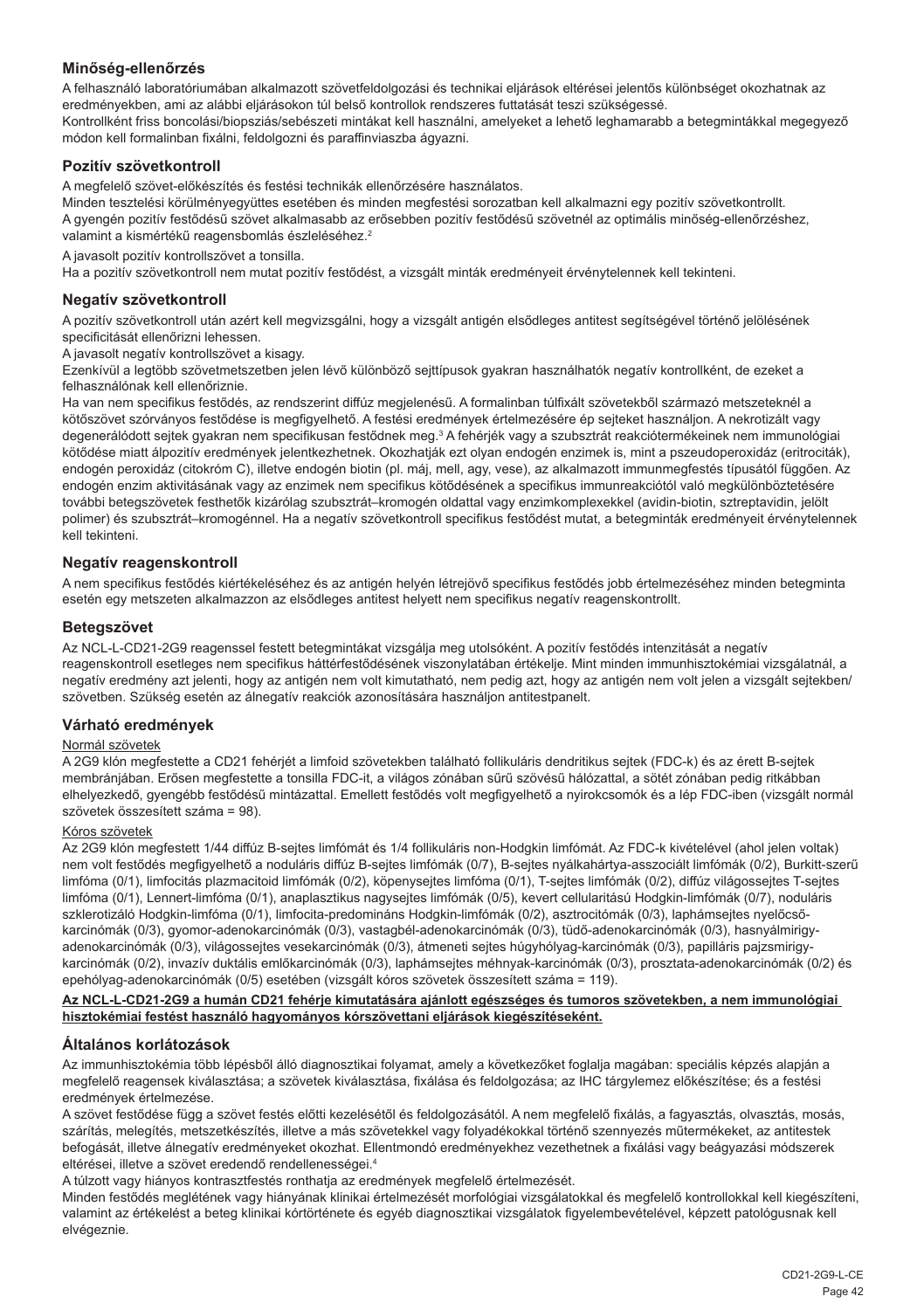A Leica Biosystems Newcastle Ltd által biztosított antitestek specifikus fixálási követelmények mellett, az utasításoknak megfelelően fagyasztott vagy paraffinba ágyazott metszeteken történő felhasználásra szolgálnak. Időnként váratlan antigén-expresszió fordulhat elő, különösen daganatok esetében. Bármely festett szövetmetszet klinikai értelmezéséhez morfológiai elemzést is kell végezni, és ki kell értékelni a megfelelő kontrollokat.

## **Bibliográfia – általános**

- 1. National Committee for Clinical Laboratory Standards (NCCLS). Protection of laboratory workers from infectious diseases transmitted by blood and tissue; proposed guideline. Villanova, P.A. 1991; 7(9). Order code M29-P.
- 2. Battifora H. Diagnostic uses of antibodies to keratins: a review and immunohistochemical comparison of seven monoclonal and three polyclonal antibodies. Progress in Surgical Pathology. 6:1–15. eds. Fenoglio-Preiser C, Wolff CM, Rilke F. Field & Wood, Inc., Philadelphia.
- 3. Nadji M, Morales AR. Immunoperoxidase, part I: the techniques and pitfalls. Laboratory Medicine. 1983; 14:767.
- 4. Omata M, Liew CT, Ashcavai M, Peters RL. Nonimmunologic binding of horseradish peroxidase to hepatitis B surface antigen: a possible source of error in immunohistochemistry. American Journal of Clinical Pathology. 1980; 73:626.
- 5. Dupin N, Fisher C, Kellam P et al. Distribution of human herpesvirus-8 latently infected cells in Kaposi's sarcoma, multicentric Castleman's disease, and primary effusion lymphoma. Proceedings of the National Academy of Sciences USA. 1999; 96(8); 4546–4551.

## **Módosítások az előző változathoz képest**

A reagens összetétele, Összfehérje-koncentráció, Felhasználási javaslatok, Figyelmeztetések és óvintézkedések, Várható eredmények.

## **Kiadás dátuma**

01 május 2019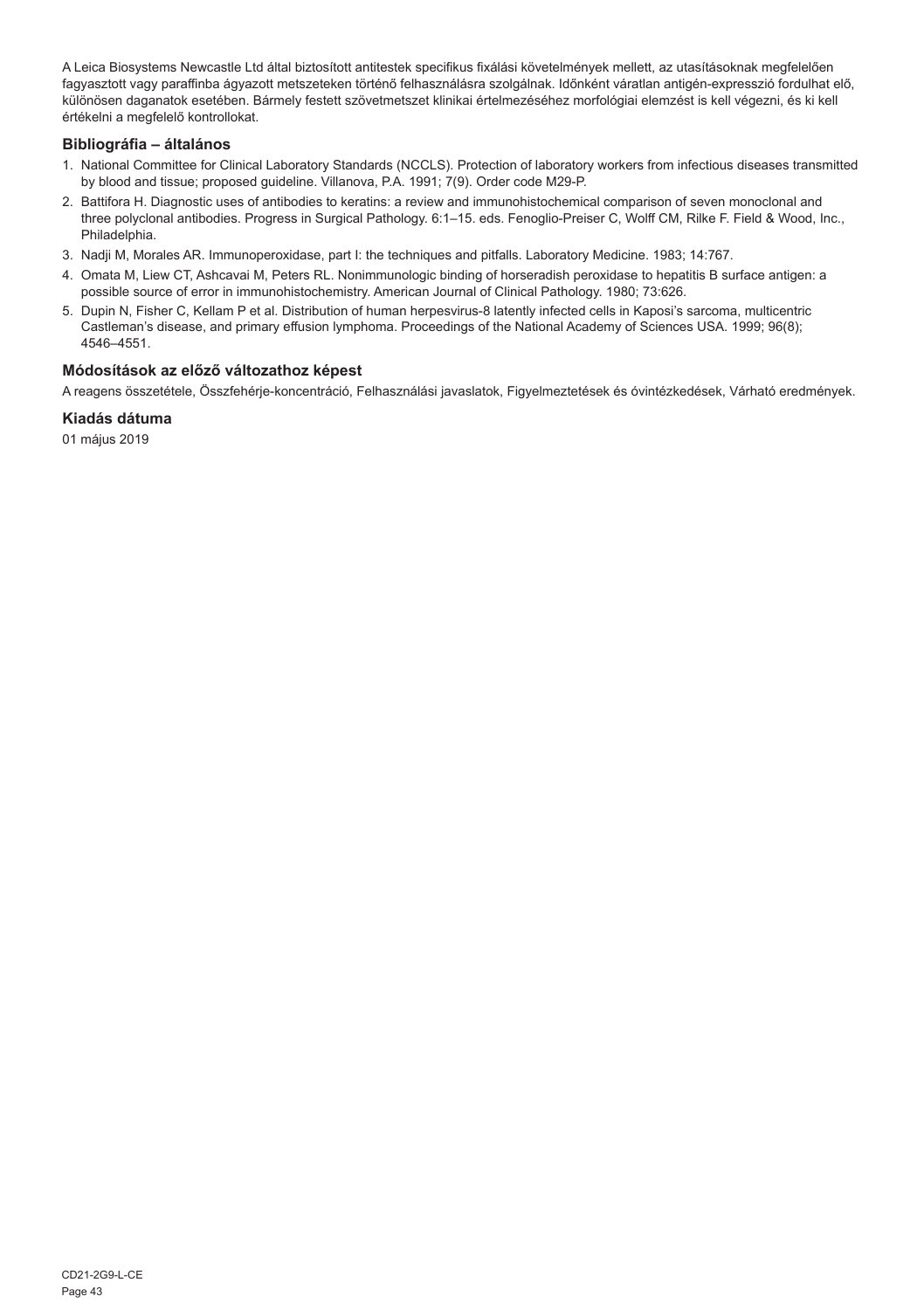# <span id="page-44-0"></span>**NovocastraTM Anticorp monoclonal lichid de șoarece CD21**

## **Cod produs: NCL-L-CD21-2G9**

## **Utilizare prevăzută**

#### *Pentru diagnosticare in vitro.*

NCL-L-CD21-2G9 este destinat identificării calitative, prin intermediul microscopiei optice, a moleculelor de CD21 în secțiunile de parafină. Interpretarea clinică a oricărei colorări sau a absenței acesteia trebuie completată cu studii morfologice utilizând controale adecvate și trebuie evaluată în contextul antecedentelor clinice ale pacientului, precum și al altor teste de diagnosticare efectuate de către un patolog calificat.

## **Principiul de procedură**

Tehnicile de colorare imunohistochimică (IHC) permit vizualizarea antigenilor prin aplicarea secvențială a unui anumit anticorp pe antigen (anticorp primar), a unui anticorp secundar pe anticorpul primar și a unui complex enzimatic cu un substrat cromogen, cu etape de spălare intercalate. Activarea enzimatică a cromogenului duce la un produs de reacție vizibil la locul aplicării antigenului. Specimenul poate fi apoi contracolorat și acoperit cu lamelă. Rezultatele sunt interpretate folosind un microscop optic și ajută la diagnosticul diferențial al proceselor patofiziologice, care pot sau nu să fie asociate cu un anumit antigen.

## **Clonă**

2G9

## **Imunogen**

Proteină procariotă recombinantă corespunzând domeniului extern al moleculei CD21 umane.

## **Specificitate**

Moleculă CD21 umană.

## **Compoziția reactivului**

NCL-L-CD21-2G9 este un supernatant de cultură tisulară lichid care conține azidă de sodiu drept conservant.

## **Clasa Ig**

IgG2a

## **Concentrație proteină totală Total Protein**

Consultați eticheta flaconului pentru concentrația proteinelor totale specifică lotului.

## **Concentrație anticorpi**

Mai mare sau egală cu 326 mg/L, asa cum este determinată prin ELISA. Consultati eticheta flaconului pentru concentratia Ig specifică lotului.

## **Recomandări privind utilizarea**

#### Imunohistochimie pe secțiuni de parafină.

**Recuperarea indusă de căldură a epitopilor (HIER):** Urmați instrucțiunile de utilizare din Novocastra Epitope Retrieval Solution pH 6. **Diluție sugerată:** 1:80 timp de 30 de minute la 25 °C. Aceste informații sunt furnizate cu rol de îndrumare, iar utilizatorii trebuie să-și stabilească singuri propriile diluții de lucru optime.

**Vizualizare:** Respectați instrucțiunile de utilizare din Novolink™ Polymer Detection Systems. Pentru informații sau asistență suplimentare cu privire la produs, luați legătura cu distribuitorul dvs. local sau cu biroul regional al Leica Biosystems sau, ca alternativă, vizitați site-ul web al Leica Biosystems, www.LeicaBiosystems.com.

Performanța acestui anticorp trebuie validată atunci când este utilizat cu alte sisteme de colorare manuală sau alte platforme automatizate.

## **Depozitare și stabilitate**

A se depozita la 2–8 °C. A nu se congela. A se returna la 2–8 °C imediat după utilizare. A nu se utiliza după data expirării indicată pe eticheta flaconului. Alte condiții de depozitare decât cele specificate mai sus trebuie verificate de către utilizator.

## **Pregătirea specimenului**

Mediul de fixare recomandat este formalină tamponată neutru 10% pentru secțiunile de țesut încorporate în parafină.

## **Avertismente și precauții**

Acest reactiv a fost pregătit din supernatantul culturii celulare. Întrucât este un produs biologic, trebuie să se acționeze cu prudență rezonabilă la manipularea sa.

Acest reactiv conține azidă de sodiu. O Fişă tehnică de securitate a materialului este disponibilă la cerere sau poate fi obținută de la www.LeicaBiosystems.com

Consultați reglementările naționale, județene sau locale pentru informații privind eliminarea la deșeuri a oricăror componente cu potențial toxic.

Specimenele, înainte și după fixare, precum și toate materialele expuse la acestea, trebuie manevrate ca și când ar avea potențialul de a transmite infecții și trebuie eliminate luând măsurile de precauție adecvate.1 Nu pipetați niciodată reactivii pe gură și evitați contactul reactivilor și specimenelor cu pielea și mucoasele. Dacă reactivii sau probele vin în contact cu suprafețele sensibile, spălați cu apă din abundență. Solicitați asistență medicală.

Reduceți la minimum contaminarea microbiană a reactivilor, în caz contrar poate apărea o creștere a colorării nespecifice.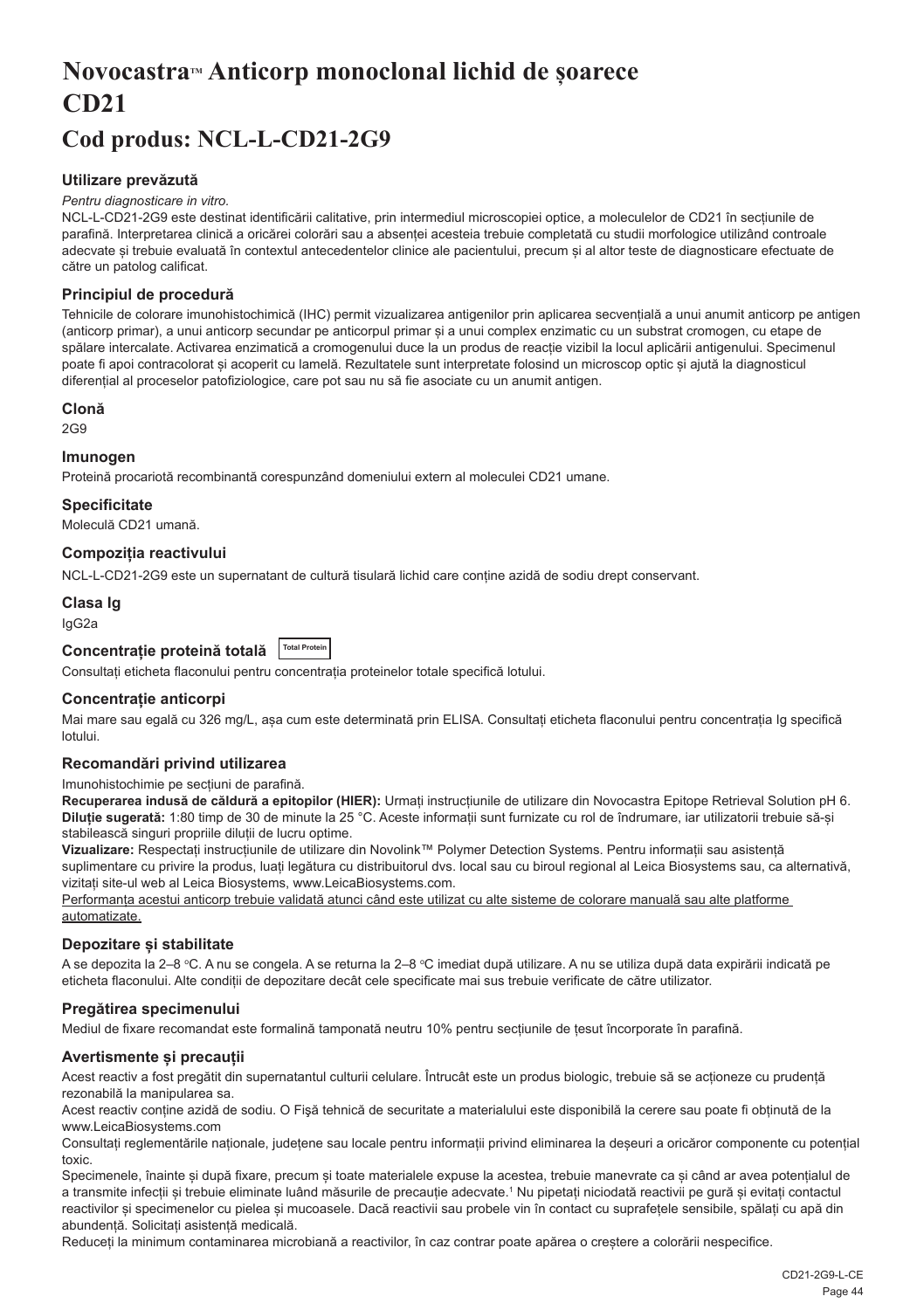Timpii sau temperaturile de incubație care diferă de valorile specificate pot genera rezultate eronate. Orice astfel de modificări trebuie validate de către utilizator.

## **Controlul calității**

Diferențele în ceea ce privește procesarea țesutului și procedurile tehnice în laboratorul utilizatorului pot cauza o variabilitate semnificativă a rezultatelor, necesitând efectuarea cu regularitate de controale interne, în plus față de următoarele proceduri. Probele de control trebuie să fie probe proaspete de autopsie/biopsie/chirurgicale, fixate în formalină, procesate și încorporate în ceară de parafină cât mai curând posibil și în aceeași manieră ca și probele pacientului.

## **Țesutul de control pozitiv**

Folosit pentru a indica țesuturile pregătite corect și tehnicile de colorare adecvate.

O probă de țesut de control pozitiv trebuie să fie inclusă pentru fiecare set de condiții de testare în fiecare etapă de colorare. Un țesut cu colorare pozitivă slabă este mai adecvat decât un țesut cu colorare pozitivă puternică în vederea unui control optim al calității și pentru a detecta nivelurile minore de degradare a reactivului.<sup>2</sup>

Țesutul de control pozitiv recomandat este de amigdale.

Dacă țesutul de control pozitiv nu demonstrează colorația pozitivă, rezultatele obținute cu acele probe de testare trebuie considerate nevalide.

## **Țesutul de control negativ**

Trebuie examinat după țesutul de control pozitiv pentru a verifica specificitatea informațiilor de etichetare ale antigenului țintă în funcție de anticorpul primar.

Țesutul de control negativ recomandat este cerebelul.

Ca alternativă, varietatea de tipuri diferite de celule prezente în majoritatea secțiunilor tisulare oferă frecvent locuri de control negativ, dar acest lucru trebuie verificat de către utilizator.

Colorația nespecifică, dacă este prezentă, are, de obicei, un aspect difuz. Colorația sporadică a țesutului conjunctiv poate fi observată, de asemenea, în secțiuni de țesuturi fixate în mod excesiv în formalină. Folosiți celule intacte pentru interpretarea rezultatelor de colorare. Celulele necrotice sau degenerate se colorează deseori într-un mod nespecific.<sup>3</sup> Se pot observa rezultate fals pozitive ca urmare a legării non-imunologice a proteinelor sau produșilor de reacție ai substratului. Acestea pot fi cauzate, de asemenea, de enzimele endogene precum pseudoperoxidaza (eritrocite), peroxidaza endogenă (citocromul C) sau biotina endogenă (de exemplu, ficat, sân, creier, rinichi), în funcție de tipul de imunocolorație folosit. Pentru a diferenția activitatea enzimelor endogene sau legarea nespecifică a enzimelor de imunoreactivitatea specifică, pot fi colorate țesuturi suplimentare de la pacient numai cu substrat-cromogen sau, respectiv, complexe enzimatice (avidină-biotină, streptavidină, polimer etichetat) și substrat-cromogen. În cazul în care colorația specifică are loc în țesutul de control negativ, rezultatele obținute pe probele pacientului trebuie să fie considerate nevalide.

## **Reactivul de control negativ**

Folosiți un reactiv de control negativ non-specific în locul anticorpului primar cu o secțiune din fiecare specimen al pacientului pentru a evalua colorația nespecifică și a permite o mai bună interpretare a colorării specifice la situl antigenului.

## **Țesutul pacientului**

Examinați specimenele pacientului colorate cu NCL-L-CD21-2G9 ultimele. Intensitatea colorației pozitive trebuie evaluată în contextul oricărei colorații de fond nespecifice a reactivului de control negativ. La fel ca în cazul oricărui test imunohistochimic, un rezultat negativ înseamnă că antigenul nu a fost detectat, și nu că antigenul a fost absent în celulele/țesuturile analizate. Dacă este necesar, folosiți un panel pentru anticorpi pentru identificarea reacțiilor fals negative.

## **Rezultate așteptate**

## Țesuturi normale

Clona 2G9 a colorat proteina CD21 în membrana celulelor dendritice foliculare (CDF) ale țesutului limfoid și celulele B mature. FDC din amigdală s-au colorat intens, cu o retea densă în plasă în zona luminoasă și aranjate mai larg și cu intensitate mai mică în zona întunecată. S-a observat de asemenea colorare în FDC ale ganglionului limfatic și splinei (Număr total de țesuturi normale evaluate = 98).

## Țesuturi anormale

Clona 2G9 a colorat 1/44 limfoame difuze cu celule B și 1/4 limfoame foliculare non-Hodgkin. Cu excepția FDC (acolo unde sunt prezente), nu s-a observat vreo colorare în 0/7 limfoame nodulare difuze cu celule B, 0/2 limfoame cu celule B asociate cu mucoasele, 0/1 limfom similar Burkitt, 0/2 limfom limfocitar plasmacitoid, 0/1 limfom cu celule de manta, 0/2 limfoame cu celule T, 0/1 limfom difuz cu celule T clare, 0/1 limfom Lennert, 0/5 limfoame anaplastice cu celule mari, 0/7 limfoame Hodgkin cu celularitate mixtă, 0/1 limfom Hodgkin cu scleroză nodulară 0/2 limfoame Hodgkin predominant limfocitare, 0/3 astrocitoame, 0/3 carcinoame cu celule scuamoase ale esofagului, 0/3 adenocarcinomame ale stomacului, 0/3 adenocarcinoame ale colonului, 0/3 adenocarcinoame ale plămânului, 0/3 adenocarcinoame ale pancreasului, 0/3 carcinoame cu celule renale clare, 0/3 carcinoame cu celule tranziționale ale vezicii urinare, 0/2 carcinoame papilare ale tiroidei, 0/3 carcinoame mamare ductlae invazive, 0/3 carcinoame cu celule scuamoase ale colului uterin, 0/2 adenocarcinoame ale prostatei și 0/5 adenocarcinoame ale vezicii biliare (Număr total de țesuturi anormale evaluate=119).

## **NCL-L-CD21-2G9 este recomandat pentru identificarea proteinei CD21 umane în țesuturi normale și neoplazice, ca adjuvant la histopatologia convențională utilizând colorații histochimice neimunologice.**

## **Limitări generale**

Imunohistochimia este un proces de diagnostic cu mai multe etape, care constă din instruirea specializată în ceea ce privește alegerea reactivilor adecvați; alegerea, fixarea și procesarea țesutului; prepararea lamei IHC; și interpretarea rezultatelor de colorare. Colorarea tisulară depinde de manipularea și procesarea țesutului înainte de colorare. Fixarea, congelarea, dezghețarea, spălarea, uscarea, încălzirea, secționarea necorespunzătoare sau contaminarea cu alte țesuturi ori fluide pot cauza artefacte, captura anticorpilor sau rezultate fals negative. Rezultatele inconsecvente pot fi atribuite diferențelor în ceea ce privește metodele de fixare și încorporare, ori neregularităților inerente ale țesutului.4

Contracolorația excesivă sau incompletă poate compromite interpretarea adecvată a rezultatelor.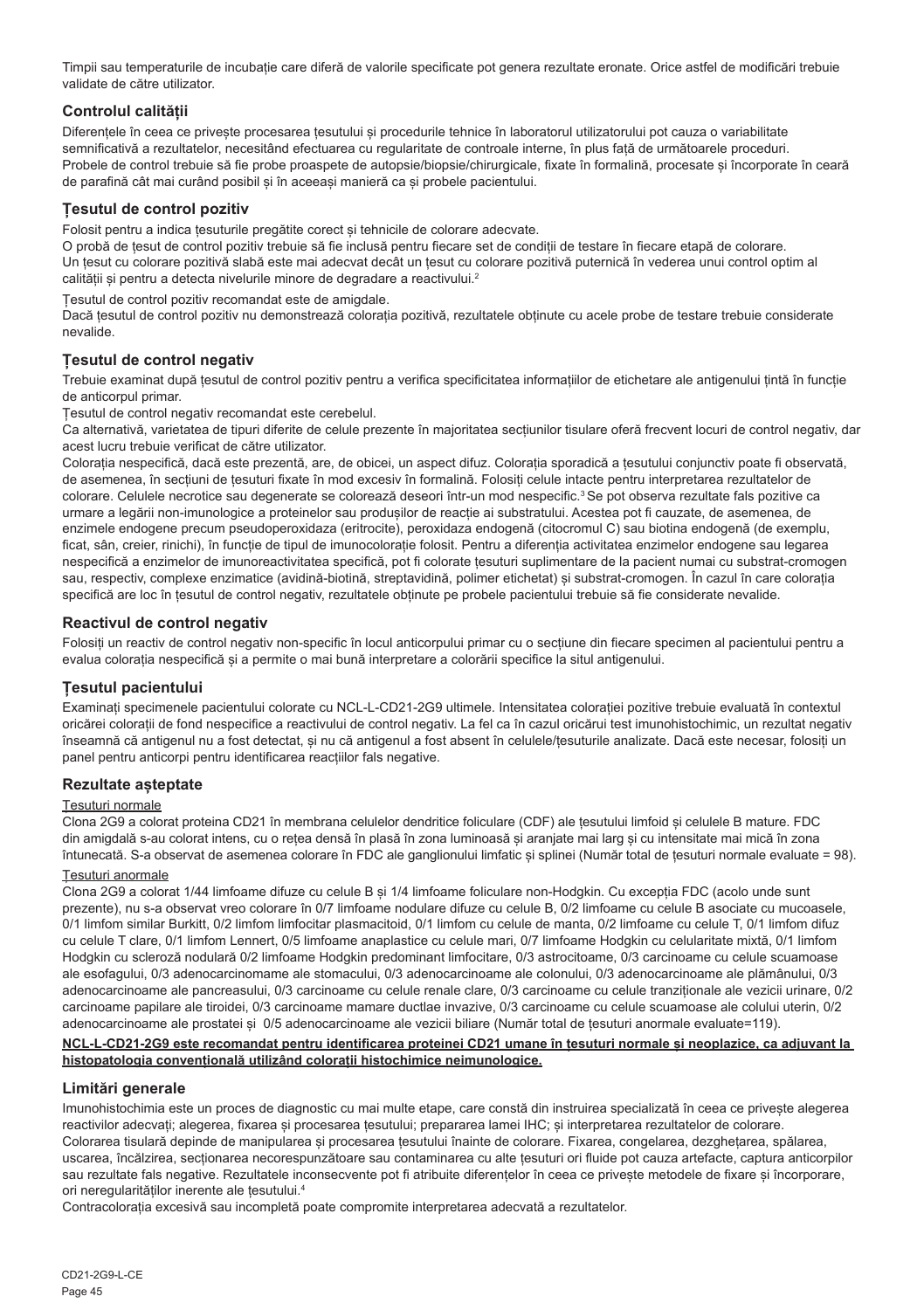Interpretarea clinică a oricărei colorări sau a absenței acesteia trebuie completată cu studii morfologice utilizând controale adecvate și trebuie evaluată în contextul antecedentelor clinice ale pacientului, precum și al altor teste de diagnosticare efectuate de către un patolog calificat.

Anticorpii de la Leica Biosystems Newcastle Ltd sunt destinați utilizării, conform indicațiilor, fie pe secțiuni congelate, fie pe secțiuni încorporate în parafină cu cerințe de fixare specifice. Poate apărea exprimarea neașteptată a antigenului, în special în neoplasme. Interpretarea clinică a oricărei secțiuni tisulare colorate trebuie să includă analiza morfologică și evaluarea probelor de control adecvate.

## **Bibliografie - General**

- 1. National Committee for Clinical Laboratory Standards (NCCLS). Protection of laboratory workers from infectious diseases transmitted by blood and tissue; proposed guideline. Villanova, P.A. 1991; 7(9). Order code M29-P.
- 2. Battifora H. Diagnostic uses of antibodies to keratins: a review and immunohistochemical comparison of seven monoclonal and three polyclonal antibodies. Progress in Surgical Pathology. 6:1–15. eds. Fenoglio-Preiser C, Wolff CM, Rilke F. Field & Wood, Inc., Philadelphia.
- 3. Nadji M, Morales AR. Immunoperoxidase, part I: the techniques and pitfalls. Laboratory Medicine. 1983; 14:767.
- 4. Omata M, Liew CT, Ashcavai M, Peters RL. Nonimmunologic binding of horseradish peroxidase to hepatitis B surface antigen: a possible source of error in immunohistochemistry. American Journal of Clinical Pathology. 1980; 73:626.
- 5. Dupin N, Fisher C, Kellam P et al. Distribution of human herpesvirus-8 latently infected cells in Kaposi's sarcoma, multicentric Castleman's disease, and primary effusion lymphoma. Proceedings of the National Academy of Sciences USA. 1999; 96(8); 4546–4551.

## **Amendamente la ediția anterioară**

Compoziția reactivilor, Concentrația totală a proteinelor, Recomandări de utilizare, Avertizări și măsuri de precauție, Rezultate preconizate.

## **Data publicării**

01 mai 2019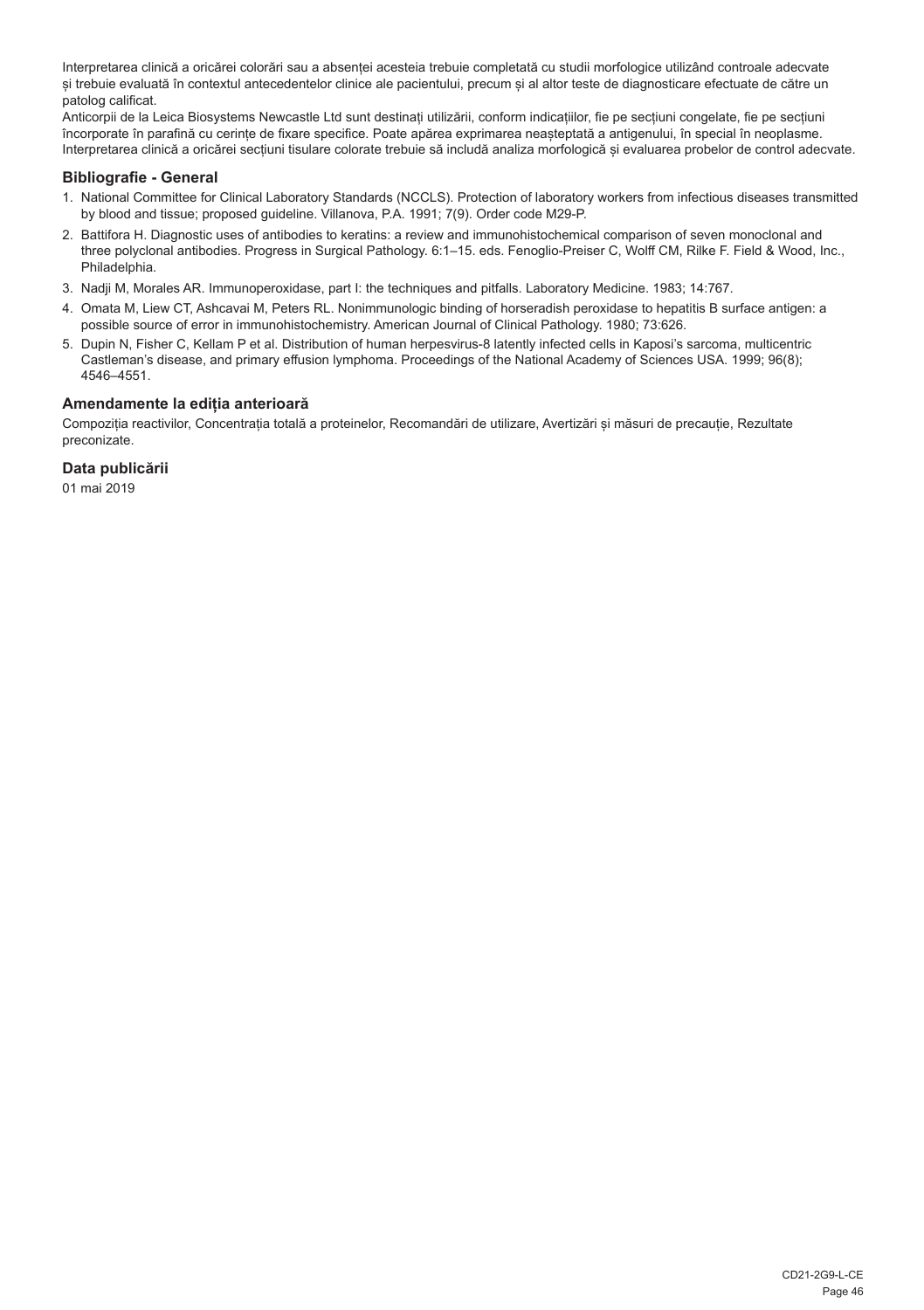# <span id="page-47-0"></span>**Жидкая форма моноклональных антител мыши Novocastra CD21**

# **Код продукта: NCL-L-CD21-2G9**

## **Назначение**

#### *Для диагностики in vitro*

Препарат NCL-L-CD21-2G9 предназначен для качественного определения молекул CD21 в парафиновых срезах методом световой микроскопии. Клиническая интерпретация любого окрашивания или его отсутствия должна быть дополнена морфологическими исследованиями с надлежащими контролями и должна быть оценена квалифицированным патологом с учетом анамнеза пациента и других диагностических тестов.

## **Принцип метода**

Иммуногистохимические (ИГХ) методы окрашивания позволяют визуализировать антигены путем последовательного связывания специфического антитела с антигеном (первичное антитело), вторичного антитела с первичным антителом и ферментного комплекса с хромогенным субстратом. Между этими этапами выполняется промежуточная промывка. Ферментная активация хромогена приводит к образованию видимого продукта реакции в месте расположения антигена. После этого образцы можно подвергать контрастному окрашиванию и заключить под покровную пленку. Интерпретацию результатов выполняют под световым микроскопом и используют для дифференциальной диагностики патофизиологических процессов, которые могут быть связаны или не связаны с конкретным антигеном.

## **Клон**

 $2G9$ 

## **Иммуноген**

Рекомбинантный белок из прокариотических клеток, соответствующий внешнему домену молекулы CD21 человека.

## **Специфичность**

Молекула CD21 человеческих антител.

## **Состав реактива**

NCL-L-CD21-2G9 является супернатантом жидкой культуры тканей, содержащим азид натрия в качестве консерванта.

## **Класс иммуноглобулинов**

IgG2a

#### **Общая концентрация белка Total Protein**

Общая концентрация белка в каждой партии указана на этикетке флакона.

#### **Концентрация антитела**

Не менее 326 мг/л при измерении методом ИФА. Концентрация иммуноглобулина, соответствующая данной серии, указана на этикетке флакона.

#### **Рекомендации по применению**

Иммуногистохимическое окрашивание парафиновых срезов.

**Тепловая демаскировка эпитопа (Heat Induced Epitope Retrieval, HIER):** выполняйте инструкцию по применению,

прилагаемую к препарату Novocastra Epitope Retrieval Solution pH 6. **Рекомендуемое разведение:** 1:80 в течение 30 минут при температуре 25 °C. Данная информация носит рекомендательный характер, и пользователям следует самостоятельно определять оптимальные рабочие разведения.

**Визуализация:** Пожалуйста, следуйте инструкциям по применению, которые прилагаются к системам визуализации Novolink™ Polymer Detection Systems. Для получения дополнительной информации о продукции и технической поддержки обратитесь к местному дистрибьютору или в региональный офис компании Leica Biosystems либо, в качестве альтернативы, посетите вебсайт компании Leica Biosystems: www.LeicaBiosystems.com

Если данные антитела используются с другими автоматизированными платформами или системами для окрашивания образцов, которое выполняется вручную, их характеристики следует валидировать.

#### **Хранение и стабильность**

Хранить при температуре 2–8 °C. Не замораживать. После использования незамедлительно вернуть на хранение при температуре 2–8 ° C. Не использовать после указанной на этикетке флакона даты истечения срока годности. Условия хранения, отличающиеся от указанных выше, должны быть проверены пользователем.

## **Подготовка образцов**

Для приготовления залитых в парафин срезов тканей рекомендуется фиксация в 10 % нейтральном забуференном формалине.

#### **Предупреждения и меры предосторожности**

Этот реактив был изготовлен из супернатанта культуры клеток. При обращении с этим продуктом, как и с другими биологическими продуктами, следует соблюдать разумную осторожность.

Этот реактив содержит азид натрия. Паспорт безопасности химической продукции предоставляется по запросу или доступен на сайте: www.LeicaBiosystems.com

По вопросам утилизации любых возможно токсических компонентов выполняйте требования федеральных, региональных или местных нормативных документов.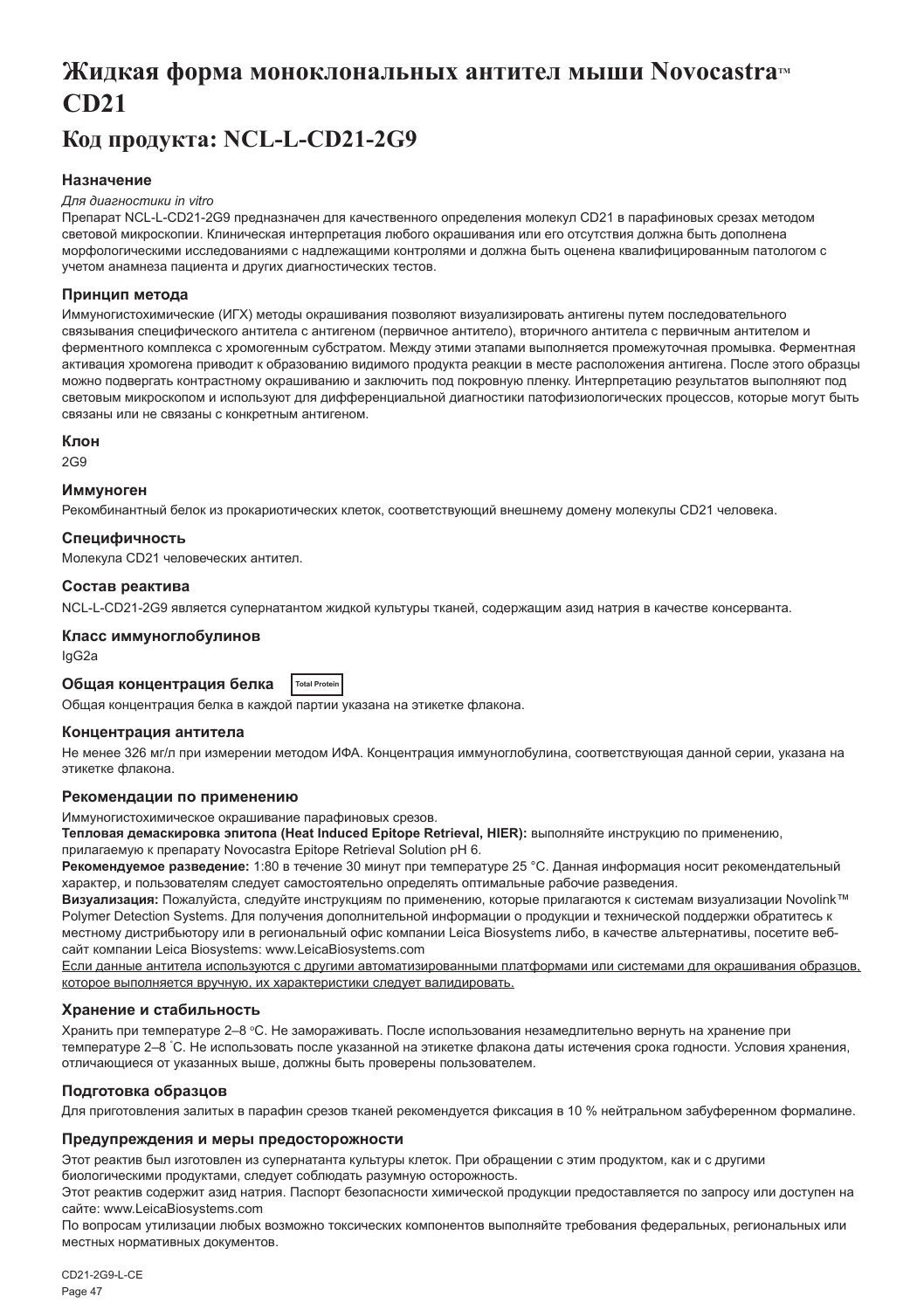С образцами (до и после фиксации) и всеми материалами, которые находятся под их воздействием, следует обращаться как со способными к передаче инфекции и утилизировать, соблюдая соответствующие меры предосторожности.<sup>1</sup>Никогда не набирайте реактивы в пипетку ртом и не допускайте контакта реактивов и образцов с кожей и слизистыми оболочками. В случае контакта реактивов или образцов с чувствительными зонами промойте их большим количеством воды. Обратитесь за медицинской помощью.

Сводите к минимуму микробное загрязнение реактивов во избежание усиления неспецифического окрашивания. Инкубация при сроках и температурах, отличных от указанных в инструкции, может дать ошибочные результаты. Любые подобные изменения должны быть валидированы пользователем.

#### **Контроль качества**

Различия в методах обработки тканей и технических процедурах, выполняемых в лаборатории пользователя, могут привести к существенной вариабельности результатов, в связи с чем требуется регулярное выполнение внутрилабораторных контролей в дополнение к указанным ниже процедурам.

В качестве контролей следует использовать свежие образцы, полученные при аутопсии, биопсии или хирургических процедурах, фиксированные в формалине, обработанные и как можно скорее залитые в парафин так же, как были обработаны полученные у пациентов образцы.

#### **Положительный контроль ткани**

Применяется для проверки правильности подготовки тканей и методов окрашивания.

В каждый набор условий теста при каждом цикле окрашивания следует включать один срез ткани для положительного контроля. Для оптимального контроля качества и обнаружения незначительных уровней деградации реактива более подходит ткань со слабым положительным окрашиванием, чем ткань с сильным положительным окрашиванием.<sup>2</sup>

В качестве положительного контроля рекомендуется использовать ткань миндалин.

При отсутствии положительного окрашивания ткани, использующейся в качестве положительного контроля, результаты, полученные с исследуемыми образцами, считаются недействительными.

#### **Отрицательный контроль ткани**

Этот тест необходимо выполнять после положительного контроля ткани для проверки специфичности мечения целевого антигена первичным антителом.

В качестве отрицательного контроля рекомендуется ткань мозжечка.

Кроме того, разнообразные типы клеток для отрицательного контроля можно часто найти в большинстве срезов тканей, однако такие препараты должны быть проверены пользователем.

Неспецифическое окрашивание, если оно присутствует, обычно выглядит диффузным. В срезах тканей, избыточно фиксированных формалином, можно также иногда увидеть окрашивание соединительной ткани. Для интерпретации результатов окрашивания используйте интактные клетки. Некротизированные или разрушенные клетки часто окрашиваются неспецифически.<sup>з</sup> Неиммунное связывание белков или продуктов реакции с субстратом может привести к ложноположительным результатам. Такие же результаты могут быть связаны с эндогенными ферментами, например псевдопероксидазой (в эритроцитах), эндогенной пероксидазой (цитохром C) или эндогенным биотином (например, в печени, молочной железе, головном мозге или почке) в зависимости от типа использованного иммунного окрашивания. Чтобы отличить активность эндогенных ферментов или неспецифическое связывание ферментов от специфической иммунореактивности, можно выполнить окрашивание дополнительных тканей пациента исключительно хромогенным субстратом или ферментными комплексами (авидин-биотин, стрептавидин, меченый полимер) и хромогенным субстратом соответственно. При наличии специфического окрашивания в отрицательном контроле ткани результаты исследования полученных у пациентов образцов считаются недействительными.

#### **Отрицательный контроль реактива**

Для оценки неспецифического окрашивания и лучшей интерпретации специфического окрашивания в области связывания антигена, исследуя срезы каждого образца, взятого у пациента, вместо первичных антител используйте реактив, служащий в качестве неспецифического отрицательного контроля.

## **Ткань, полученная у пациента**

Исследуйте образцы взятой у пациента ткани, которые окрашены с помощью NCL-L-CD21-2G9, в последнюю очередь. Интенсивность положительного окрашивания следует оценивать с учетом любого неспецифического фонового окрашивания отрицательного контроля реактива. Как и при любом иммуногистохимическом исследовании, отрицательный результат означает необнаружение антигена, но не его отсутствие в исследованных клетках или ткани. При необходимости следует использовать панель антител для выявления ложноотрицательных реакций.

#### **Ожидаемые результаты**

#### Нормальные ткани

Клон 2G9 окрасил белок CD21 в мембране фолликулярных дендритных клеток (ФДК) лимфоидной ткани и зрелых B-лимфоцитов. ФДК в миндалинах продемонстрировали сильное окрашивание, с более плотной сетью в светлой зоне и более свободно организованные и более слабо окрашенные в темной зоне. Окрашивание также наблюдалось в ФДК лимфатических узлов и селезенки (общее число образцов исследованных нормальных тканей = 98).

#### Патологически измененные ткани

Клон 2G9 окрасил 1/44 случаев диффузной В-лимфоцитарной лимфомы и 1/4 случаев фолликулярной неходжкинской лимфомы. За исключением ФДК (там, где они присутствуют) при следующих случаях окрашивания не наблюдалось: 0/7 случаев узловых диффузных В-лимфоцитарных лимфом, 0/2 случаев В-лимфоцитарной лимфомы, ассоциированной со слизистыми оболочками, 0/1 случая беркиттоподобных лимфом, 0/2 случаев лимфоцитарных плазмацитоидных лимфом, 0/1 случая лимфомы клеток мантийной зоны, 0/2 случаев Т-лимфоцитарной лимфомы, 0/1 случая диффузной светлоклеточной Т-лимфоцитарной лимфомы, 0/1 случая лимфомы Леннерта, 0/5 случаев анапластической крупноклеточной лимфомы, 0/7 случаев лимфомы Ходжкина смешанного клеточного состава, 0/1 случая лимфомы Ходжкина при нодулярном склерозе, 0/2 случаев лимфом Ходжкина предпочтительно лимфоцитарного типа, 0/3 случаев аденокарциномы, 0/3 случаев плоскоклеточной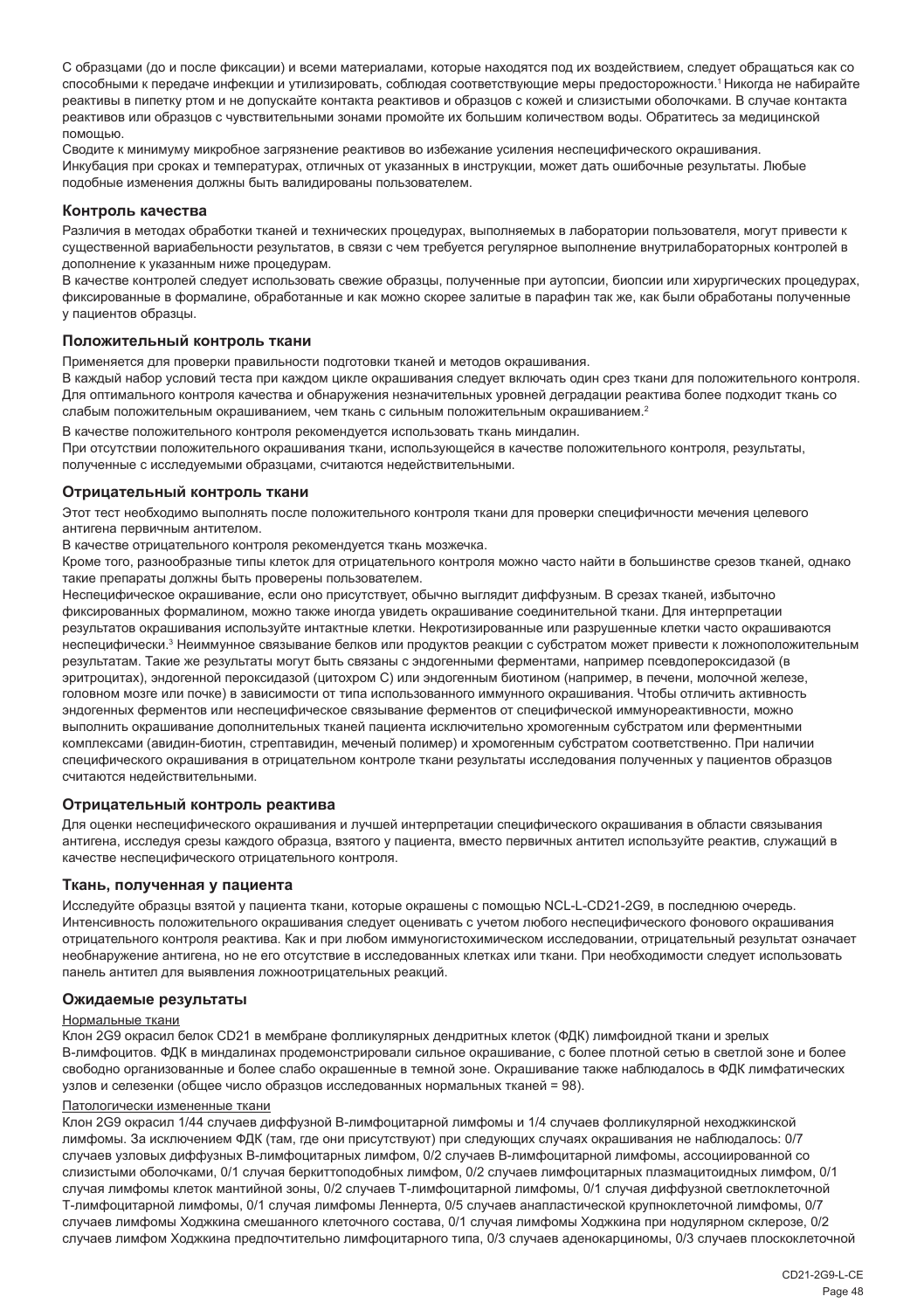карциномы пищевода, 0/3 случаев аденокарциномы желудка, 0/3 случаев аденокарциномы толстой кишки, 0/3 случаев аденокарциномы легкого, 0/3 случаев аденокарциномы поджелудочной железы, 0/3 случаев светлоклеточной почечной карциномы, 0/3 случаев карциномы переходных клеток мочевого пузыря, 0/2 случаев папиллярной карциномы щитовидной железы, 0/3 случаев инвазивной карциномы протоков молочной железы, 0/3 случаев плоскоклеточной карциномы шейки матки, 0/2 случаев аденокарциномы простаты и 0/5 случаев аденокарциномы желчного пузыря (общее число образцов патологически измененных тканей, которые были исследованы = 119).

#### **NCL-L-CD21-2G9 рекомендуется использовать для обнаружения белка CD21 человека в здоровых и пораженных опухолью тканях в качестве дополнения к стандартным гистопатологическим исследованиям с применением неиммунного гистохимического окрашивания.**

#### **Общие ограничения**

Иммуногистохимическое исследование является многостадийным диагностическим процессом, требующим специальных навыков в выборе надлежащих реактивов; выборе, фиксации и обработке тканей; приготовлении среза с ИГХ препаратом; интерпретации результатов окрашивания.

Окрашивание тканей зависит от обращения с тканями и их обработкой перед окрашиванием. Неправильные процедуры фиксации, замораживания, оттаивания, промывки, сушки, нагрева, приготовления срезов, а также загрязнение другими тканями или жидкостями могут приводить к артефактам, захвату антител или ложноотрицательным результатам. Противоречивые результаты могут быть обусловлены различиями методов фиксации и заливки препарата или присущей тканям внутренней неравномерностью структуры.4

Чрезмерное или неполное контрастирование может негативно отразиться на точности интерпретации результатов. Клиническая интерпретация любого окрашивания или его отсутствия должна быть дополнена морфологическими исследованиями с надлежащими контролями и должна быть оценена квалифицированным патологом с учетом анамнеза пациента и других диагностических тестов.

Изготовленные компанией Leica Biosystems Newcastle Ltd антитела предназначены, как указано выше, для применения на замороженных или залитых в парафин срезах и требуют выполнения конкретных требований по фиксации. Возможна непредвиденная экспрессия антигена, особенно в опухолях. Клиническая интерпретация любого окрашенного среза ткани должна включать морфологический анализ и оценку соответствующих контролей.

## **Литература — общая**

- 1. National Committee for Clinical Laboratory Standards (NCCLS). Protection of laboratory workers from infectious diseases transmitted by blood and tissue; proposed guideline. Villanova, P.A. 1991; 7(9). Order code M29-P.
- 2. Battifora H. Diagnostic uses of antibodies to keratins: a review and immunohistochemical comparison of seven monoclonal and three polyclonal antibodies. Progress in Surgical Pathology. 6:1–15. eds. Fenoglio-Preiser C, Wolff CM, Rilke F. Field & Wood, Inc., Philadelphia.
- 3. Nadji M, Morales AR. Immunoperoxidase, part I: the techniques and pitfalls. Laboratory Medicine. 1983; 14:767.
- 4. Omata M, Liew CT, Ashcavai M, Peters RL. Nonimmunologic binding of horseradish peroxidase to hepatitis B surface antigen: a possible source of error in immunohistochemistry. American Journal of Clinical Pathology. 1980; 73:626.
- 5. Dupin N, Fisher C, Kellam P et al. Distribution of human herpesvirus-8 latently infected cells in Kaposi's sarcoma, multicentric Castleman's disease, and primary effusion lymphoma. Proceedings of the National Academy of Sciences USA. 1999; 96(8); 4546–4551.

## **Дополнения к предыдущему выпуску**

Состав реактивов, суммарная концентрация белка, рекомендации по использованию, предупреждения и меры предосторожности, предполагаемые результаты.

#### **Дата выпуска**

01 Май 2019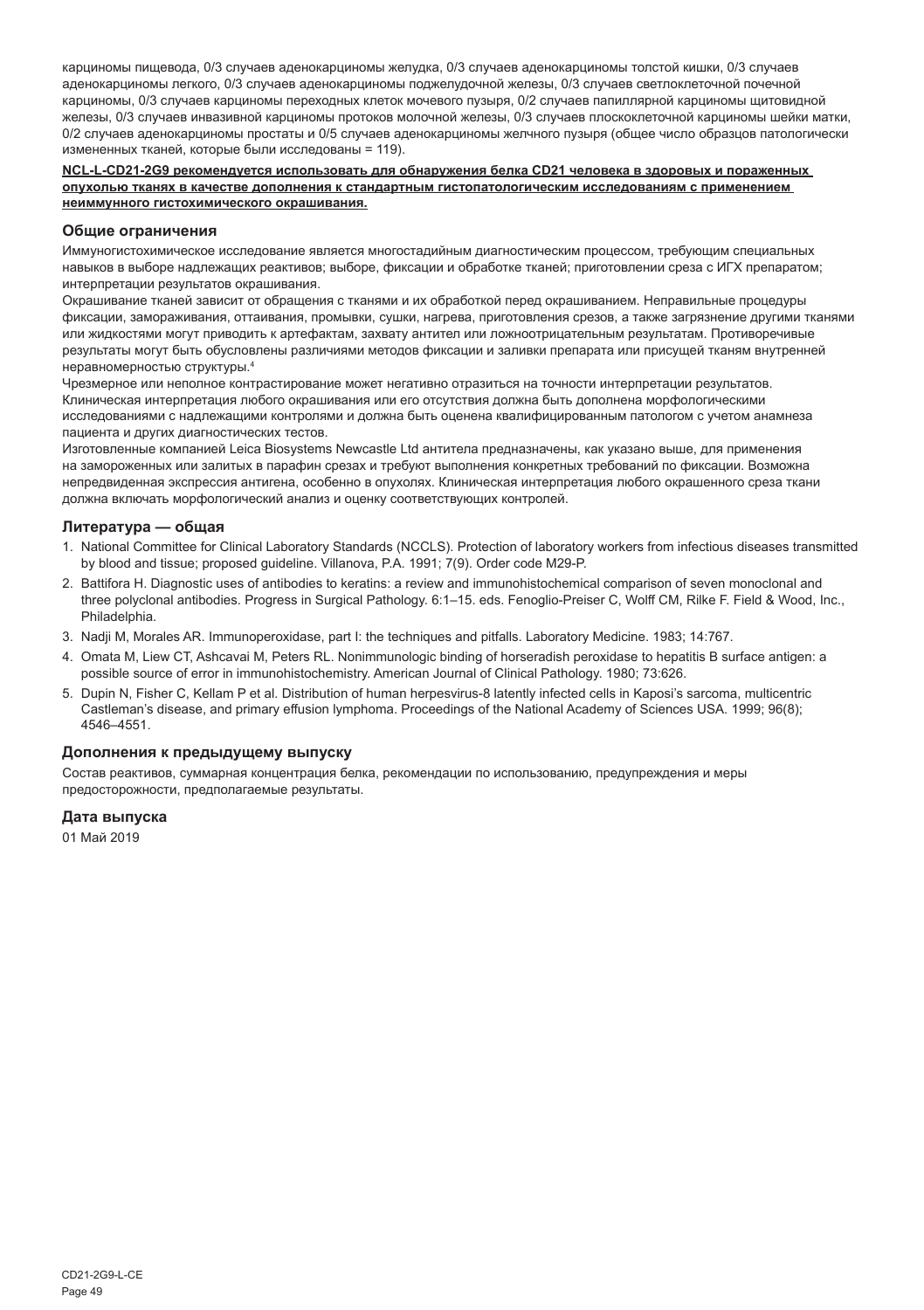# <span id="page-50-0"></span>**Płynne mysie przeciwciało monoklonalne Novocastram CD21**

# **Kod produktu: NCL-L-CD21-2G9**

## **Przeznaczenie**

#### *Do diagnostyki in vitro.*

Preparat NCL-L-CD21-2G9 jest przeznaczony do jakościowej identyfikacji za pomocą mikroskopii świetlnej cząsteczek CD21 w skrawkach zatopionych w parafinie . Kliniczną interpretację barwienia lub jego braku należy uzupełnić badaniami morfologicznymi oraz odpowiednimi kontrolami. Ocenę powinien przeprowadzić wykwalifikowany patolog w kontekście historii choroby pacjenta oraz innych badań diagnostycznych.

## **Zasady postepowania**

Metody barwienia immunohistochemicznego (IHC) umożliwiają wizualizację antygenów dzięki zastosowaniu – po kolei – swoistego przeciwciała przeciwko antygenowi (przeciwciała pierwszorzędowego), przeciwciała drugorzędowego przeciwko przeciwciału pierwszorzędowemu i kompleksu enzymu z substratem chromogennym z etapami przemywania. Aktywacja enzymatyczna chromogenu prowadzi do wytworzenia widocznego produktu reakcji w miejscu antygenu. Następnie można wykonać barwienie kontrastowe próbki i zakryć ją szkiełkiem nakrywkowym. Wyniki są interpretowane przy użyciu mikroskopu świetlnego i pomagają w diagnostyce różnicowej procesów patofizjologicznych, które mogą mieć związek z określonym antygenem.

## **Klon**

2G9

## **Immunogen**

Prokariotyczne białko rekombinowane odpowiadające zewnętrznej domenie ludzkiej cząsteczki CD21.

## **Swoistość**

Ludzka cząsteczka CD21.

## **Skład odczynnika**

NCL-L-CD21-2G9 jest płynnym supernatantem hodowli tkankowej zakonserwowanym azydkiem sodu.

## **Klasa Ig**

IgG2a

| Całkowite stężenia białka | <b>Total Protein</b> |
|---------------------------|----------------------|
|---------------------------|----------------------|

Całkowite stężenie białka w danej serii podano na etykiecie fiolki.

## **Stężenie przeciwciał**

Większe lub równe 326 mg/L oznaczone za pomocą testu ELISA. Stężenie Ig w danej serii podano na etykiecie fiolki.

#### **Zalecenia dotyczące stosowania**

Badanie immunohistochemiczne skrawków zatopionych w parafinie.

**Cieplne odmaskowywanie epitopu (HIER):** Należy postępować zgodnie z instrukcją stosowania załączoną do roztworu Novocastra Epitope Retrieval Solution pH 6.

**Sugerowane rozcieńczenie:** 1:80 przez 30 minut w temperaturze 25°C. Te informacje stanowią jedynie wskazówkę – użytkownicy powinni sami określić swoje optymalne rozcieńczenie robocze.

**Wizualizacja:** Należy postępować zgodnie z instrukcją stosowania dołączoną do Novolink™ Polymer Detection Systems. W celu uzyskania dodatkowych informacji o produkcie lub pomocy należy kontaktować się z lokalnym dystrybutorem lub z regionalnym biurem firmy Leica Biosystems lub odwiedzić stronę firmy Leica Biosystems www.LeicaBiosystems.com

Jeżeli przeciwciało jest używane jednocześnie z innymi ręcznymi metodami barwienia lub platformami automatycznymi, należy zweryfikować jego działanie.

## **Przechowywanie i trwałość**

Przechowywać w temperaturze 2–8 °C. Nie zamrażać. Niezwłocznie po użyciu ponownie umieścić w temperaturze 2–8°C. Nie używać po upływie daty ważności podanej na etykiecie fiolki. Przechowywanie w warunkach innych od wskazanych powyżej wymaga weryfikacji użytkownika.

## **Przygotowanie próbek**

Zalecanym utrwalaczem jest 10-procentowa obojetna buforowana formalina do zatopionych w parafinie skrawków tkankowych.

## **Ostrzeżenia i środki ostrożności**

Odczynnik został przygotowany z supernatantu hodowli tkankowej. Ponieważ jest to produkt biologiczny, podczas jego używania należy zachować odpowiednie środki ostrożności.

Ten odczynnik zawiera azydek sodu. Karta charakterystyki jest udostępniana na żądanie lub można ją pobrać ze strony www.LeicaBiosystems.com

Wszelkie potencjalnie toksyczne składniki należy utylizować zgodnie z krajowymi lub lokalnymi przepisami.

Próbki, przed i po utrwaleniu oraz wszystkie materiały mające z nimi kontakt należy traktować jako potencjalnie zakaźne i usuwać przy zachowaniu odpowiednich środków ostrożności.1 Nigdy nie zasysać odczynników ustami podczas pobierania pipetą oraz unikać kontaktu odczynników i próbek badanych ze skórą i błonami śluzowymi. W razie kontaktu odczynników lub próbek ze szczególnie narażonymi miejscami przemyć miejsce kontaktu dużą ilością wody. Należy zasięgnąć porady lekarza.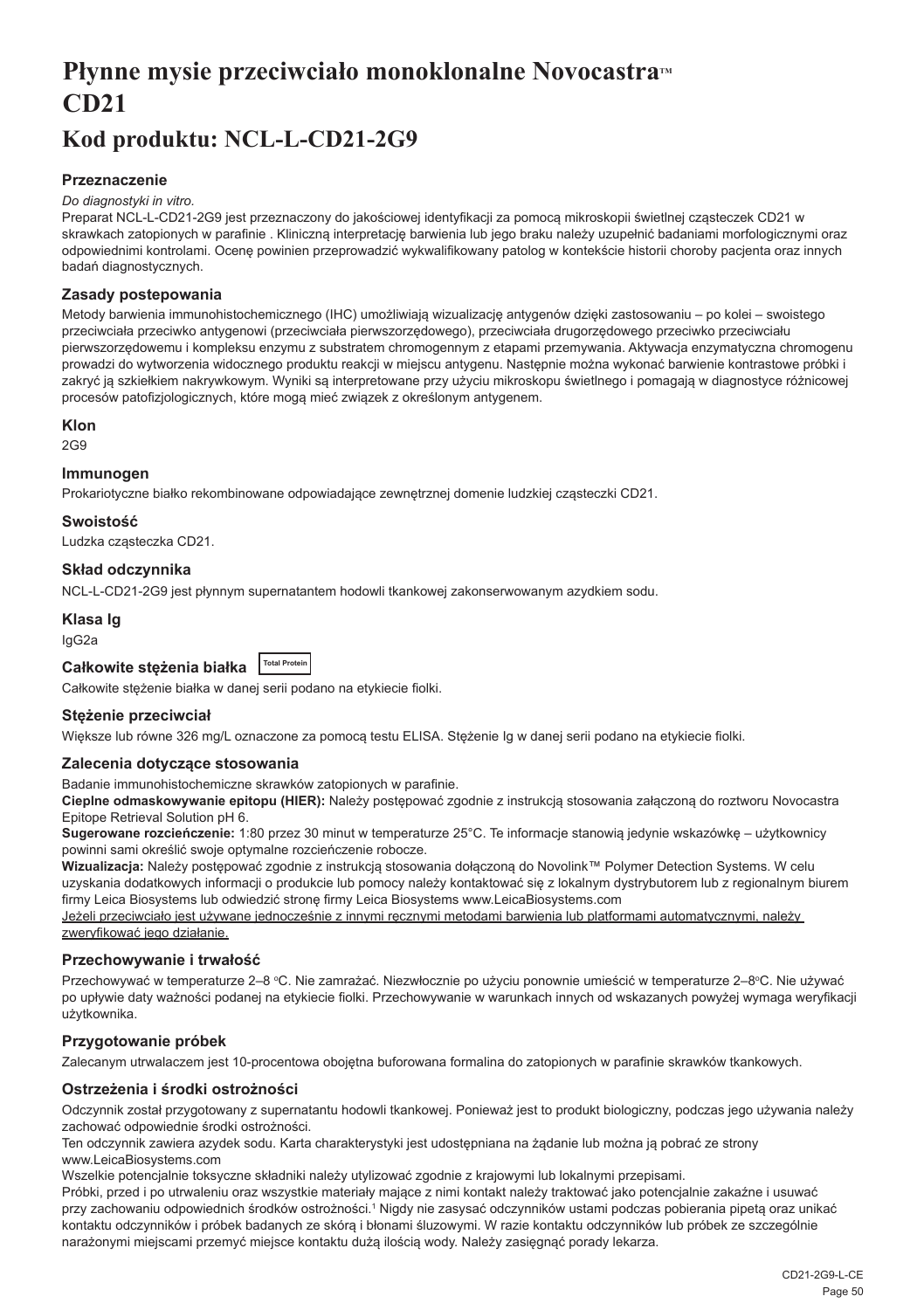Chronić odczynniki przed skażeniem drobnoustrojami, ponieważ może ono doprowadzić do zwiększonego barwienia niespecyficznego. Zastosowanie okresów inkubacji i temperatur innych niż podano w instrukcji może spowodować błędne wyniki. Wszelkie zmiany tego typu muszą zostać zweryfikowane przez użytkownika.

## **Kontrola jakości**

Różnice w przetwarzaniu tkanek i procedurach technicznych w laboratorium użytkownika mogą doprowadzić do znacznej zmienności wyników, co oznacza konieczność dodatkowego przeprowadzania regularnych kontroli wewnętrznych. Kontrole należy przeprowadzać jak najszybciej na świeżych próbkach z autopsji/biopsji/operacji chirurgicznej utrwalonych, przetworzonych i zatopionych w parafinie, taką samą metodą, jaką badane są pobrane tkanki.

## **Tkankowa kontrola pozytywna**

Stosowana w celu wskazania prawidłowo przygotowanych tkanek i prawidłowych technik barwienia.

W każdej serii barwienia każdy zestaw warunków testowych powinien uwzględniać jedną tkankową kontrolę pozytywną. Do optymalnej kontroli jakości i do wykrywania niewielkich poziomów degradacji odczynników bardziej nadaje się tkanka o słabym barwieniu pozytywnym niż tkanka o silnym barwieniu pozytywnym.<sup>2</sup>

Tkankowa kontrola pozytywna powinna obejmować migdałek.

Jeśli tkankowa kontrola pozytywna nie wykaże odpowiedniego barwienia pozytywnego, wyniki testu przeprowadzonego na próbkach pobranych od pacjenta należy uznać za nieważne.

## **Tkankowa kontrola negatywna**

Należy ją wykonać po tkankowej kontroli pozytywnej, aby sprawdzić swoistość znakowania docelowego antygenu przez przeciwciało pierwszorzędowe.

Tkankowa kontrola negatywna powinna obejmować móżdżek.

Ewentualnie tkankowa kontrola negatywna może obejmować różne typy komórek obecne w większości skrawków tkankowych, jednak powinno to zostać zweryfikowane przez użytkownika.

Barwienie niespecyficzne, jeżeli jest obecne, zwykle ma charakter rozproszony. Na skrawkach wykonanych z materiału tkankowego nadmiernie utrwalonego w formalinie można również zaobserwować sporadyczne barwienie tkanki łącznej. Do interpretacji wyników barwienia należy używać nieuszkodzonych komórek. Komórki martwicze lub zdegenerowane często powodują barwienie niespecyficzne.<sup>3</sup>Wyniki fałszywie pozytywne mogą pojawić się w następstwie nieimmunologicznego wiązania białek lub występowania produktów reakcji substratów. Mogą być również spowodowane przez endogenne enzymy, takie jak pseudoperoksydaza (erytrocyty), endogenna peroksydaza (cytochrom C) lub endogenna biotyna (np. wątroba, piersi, mózg, nerki), w zależności od zastosowanego barwnika immunohistochemicznego. Aby odróżnić endogenną aktywność enzymatyczną lub niespecyficzne wiązanie enzymów od swoistej immunoreaktywności, dodatkowe tkanki pacjenta mogą być barwione wyłącznie substratem chromogenem lub kompleksem enzymatycznym (awidyna-biotyna, streptawidyna, znakowany polimer) i substratem-chromogenem. Jeśli w trakcie tkankowej kontroli negatywnej nastąpi barwienie specyficzne, wyniki testu przeprowadzonego na próbkach pobranych od pacjenta należy uznać za nieważne.

## **Negatywna kontrola odczynnika**

Aby przeprowadzić ocenę barwienia niespecyficznego oraz umożliwić lepszą interpretację barwienia specyficznego na każdym skrawku z próbki pobranej od pacjenta należy przeprowadzić niespecyficzną kontrolę negatywną odczynnika w miejscu wiązania przeciwciała pierwszorzędowego.

## **Tkanka pacjenta**

Próbki pobrane od pacjenta barwione NCL-L-CD21-2G9 należy badać jako ostatnie. Intensywność barwienia pozytywnego należy oceniać w kontekście ewentualnego niespecyficznego barwienia tła podczas negatywnej kontroli odczynnika. Tak jak we wszystkich innych badaniach immunohistochemicznych wynik ujemny oznacza, że antygen nie został wykryty, co jednak nie oznacza, że jest on nieobecny w badanych komórkach/tkankach. W razie konieczności do identyfikacji reakcji fałszywie negatywnych należy wykorzystać panel przeciwciał.

## **Oczekiwane wyniki**

## Tkanki prawidłowe

Klon 2G9 wybarwił białko CD21 w grudkowych komórkach dendrytycznych (FDC) tkanki limfatycznej i dojrzałych limfocytach B. FDC charakteryzowały się silnym barwieniem w migdałach, z gęstą siecią w strefie jasnej oraz luźniejszym ułożeniem i słabszą intensywnością w strefie ciemnej. Barwienie zaobserwowano również w FDC (grudkowej komórce dendrytycznej) w węzłach chłonnych i śledzionie (całkowita liczba prawidłowych oceniona tkanek = 98).

## Tkanki nieprawidłowe

Klon 2G9 wybarwił 1/44 rozlanego chłoniaka z limfocytów B i 1/4 grudkowego chłoniaka nieziarniczego. Z wyjątkiem FDC (grudkowej komórce dendrytycznej) (jeśli jest obecna), nie zaobserwowano barwienia 0/7 rozlanych chłoniaków guzkowych z limfocytów B, 0/2 chłoniaków MALT z limfocytów B, 0/1 chłoniaka Burkitta, 0/2 chłoniaków plazmacytoidalnych, 0/1 chłoniaka z komórek płaszcza, 0/2 chłoniaków z limfocytów T, 0/1 rozlanego chłoniaka jasnokomórkowego z limfocytów T, 0/1 chłoniaka Lennerta, chłoniaka zarodni Lennerta, 0/5 chłoniaków anaplastycznych z dużych limfocytów, 0/7 chłoniaków Hodgkina (postać mieszana), 0/1 stwardnienia guzkowego (ziarnica Hodkina), 0/2 chłoniaków Hodgkina bogatych w limfocyty, 0/3 gwiaździaków, 0/3 raków płaskonabłonkowych przełyku, 0/3 gruczolakoraków żołądka, 0/3 gruczolakoraków okrężnicy, 0/3 gruczolakoraków płuca, 0/3 gruczolakoraków trzustki, 0/3 raków jasnokomórkowych nerki, 0/3 raków przejściowokomórkowych pęcherza moczowego, 0/2 raków brodawczakowych, 0/3 inwazyjnych raków przewodowych sutka, 0/3 raków płaskonabłonkowych szyjki macicy, 0/2 gruczolakoraków gruczołu krokowego i 0/5 gruczolakoraków pęcherzyka żółciowego (całkowita liczba nieprawidłowych ocenionych tkanek = 119).

**Zaleca się stosowanie NCL-L-CD21-2G9 do identyfikacji ludzkiego białka CD21 w tkankach prawidłowych i nowotworowych, jako uzupełnienie konwencjonalnej histopatologii z zastosowaniem nieimmunologicznych wybarwień histologicznych.**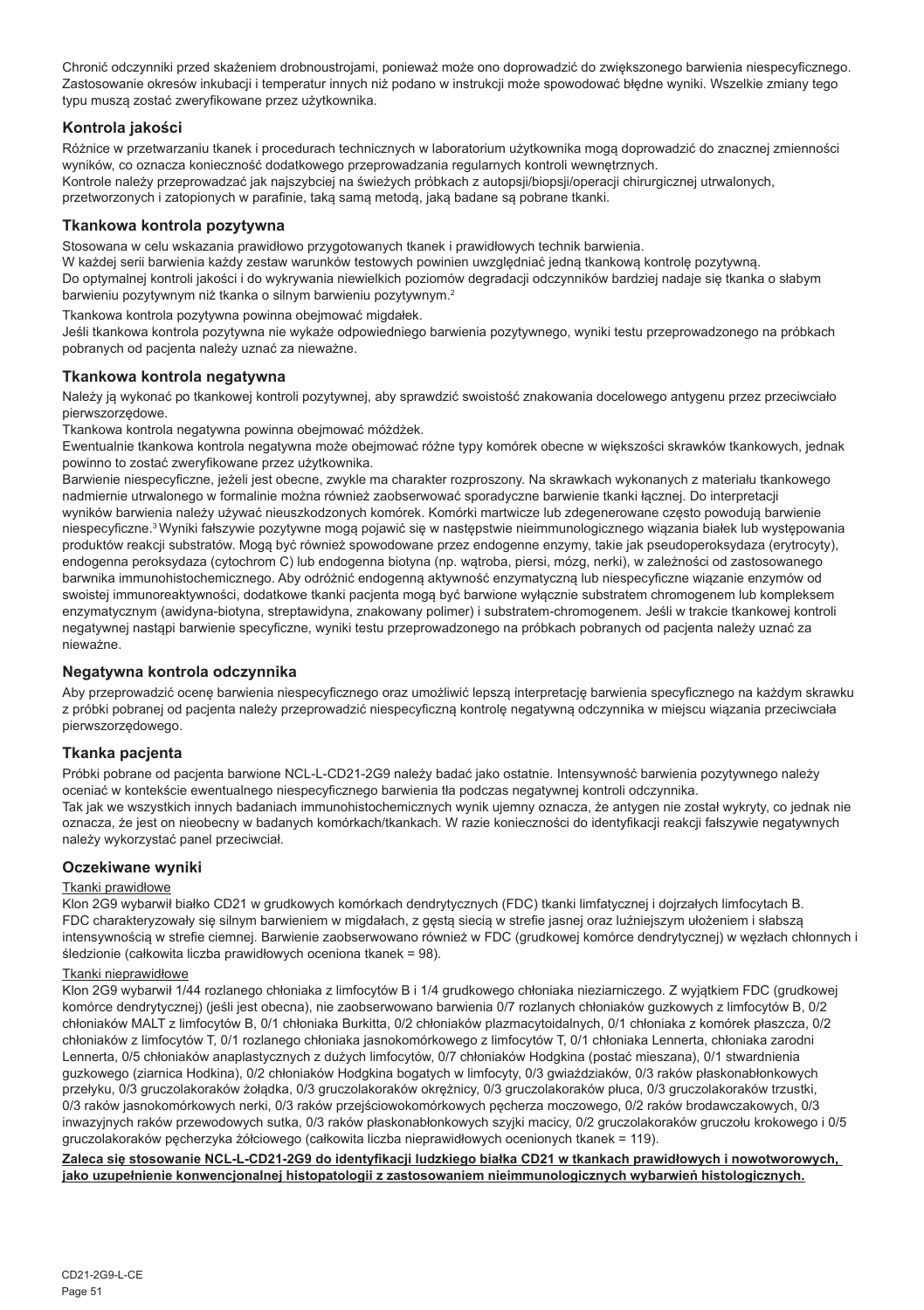## **Ograniczenia ogólne**

Badanie immunohistochemiczne to wieloetapowy proces diagnostyczny, który wymaga specjalistycznego szkolenia w zakresie doboru odpowiednich odczynników i tkanek, utrwalania i przetwarzania tkanek, przygotowywania preparatów immunohistochemicznych oraz interpretacji wyników barwienia.

Barwienie tkanek zależy od postępowania z tkanką i jej przetwarzania przed barwieniem. Nieprawidłowe utrwalanie, zamrażanie, rozmrażanie, przemywanie, suszenie, podgrzewanie, ścinanie skrawków lub skażenie innymi tkankami lub płynami może powodować artefakty, zatrzymywanie przeciwciał lub wyniki fałszywie negatywne. Niespójne wyniki mogą wynikać z różnic w metodach utrwalania i zatapiania lub nieprawidłowości związanej z tkanką.4

Nadmierne lub niepełne barwienie kontrastowe może negatywnie wpływać na właściwą interpretację wyników.

Kliniczną interpretację barwienia lub jego braku należy uzupełnić badaniami morfologicznymi oraz odpowiednimi kontrolami. Ocenę powinien przeprowadzić wykwalifikowany patolog w kontekście historii choroby pacjenta oraz innych badań diagnostycznych. Przeciwciała firmy Leica Biosystems Newcastle Ltd są przeznaczone do badania skrawków zamrożonych lub zatopionych w parafinie, które utrwalono zgodnie z określonymi wymogami. Może wystąpić nieoczekiwana ekspresja antygenu, szczególnie w przypadku nowotworów. Interpretacja kliniczna wybarwionych skrawków musi obejmować analizę morfologiczną oraz ocenę przeprowadzoną w ramach odpowiednich kontroli.

## **Piśmiennictwo - ogólne.**

- 1. National Committee for Clinical Laboratory Standards (NCCLS). Protection of laboratory workers from infectious diseases transmitted by blood and tissue; proposed guideline. Villanova, P.A. 1991; 7(9). Order code M29-P.
- 2. Battifora H. Diagnostic uses of antibodies to keratins: a review and immunohistochemical comparison of seven monoclonal and three polyclonal antibodies. Progress in Surgical Pathology. 6:1–15. eds. Fenoglio-Preiser C, Wolff CM, Rilke F. Field & Wood, Inc., Philadelphia.
- 3. Nadji M, Morales AR. Immunoperoxidase, part I: the techniques and pitfalls. Laboratory Medicine. 1983; 14:767.
- 4. Omata M, Liew CT, Ashcavai M, Peters RL. Nonimmunologic binding of horseradish peroxidase to hepatitis B surface antigen: a possible source of error in immunohistochemistry. American Journal of Clinical Pathology. 1980; 73:626.
- 5. Dupin N, Fisher C, Kellam P et al. Distribution of human herpesvirus-8 latently infected cells in Kaposi's sarcoma, multicentric Castleman's disease, and primary effusion lymphoma. Proceedings of the National Academy of Sciences USA. 1999; 96(8); 4546–4551.

## **Zmiany wprowadzone do poprzedniego wydania**

Skład odczynnika, Całkowite stężenie białka, Zalecenia dotyczące stosowania, Ostrzeżenia i środki ostrożności, Spodziewane wyniki.

## **Data publikacji**

01 maja 2019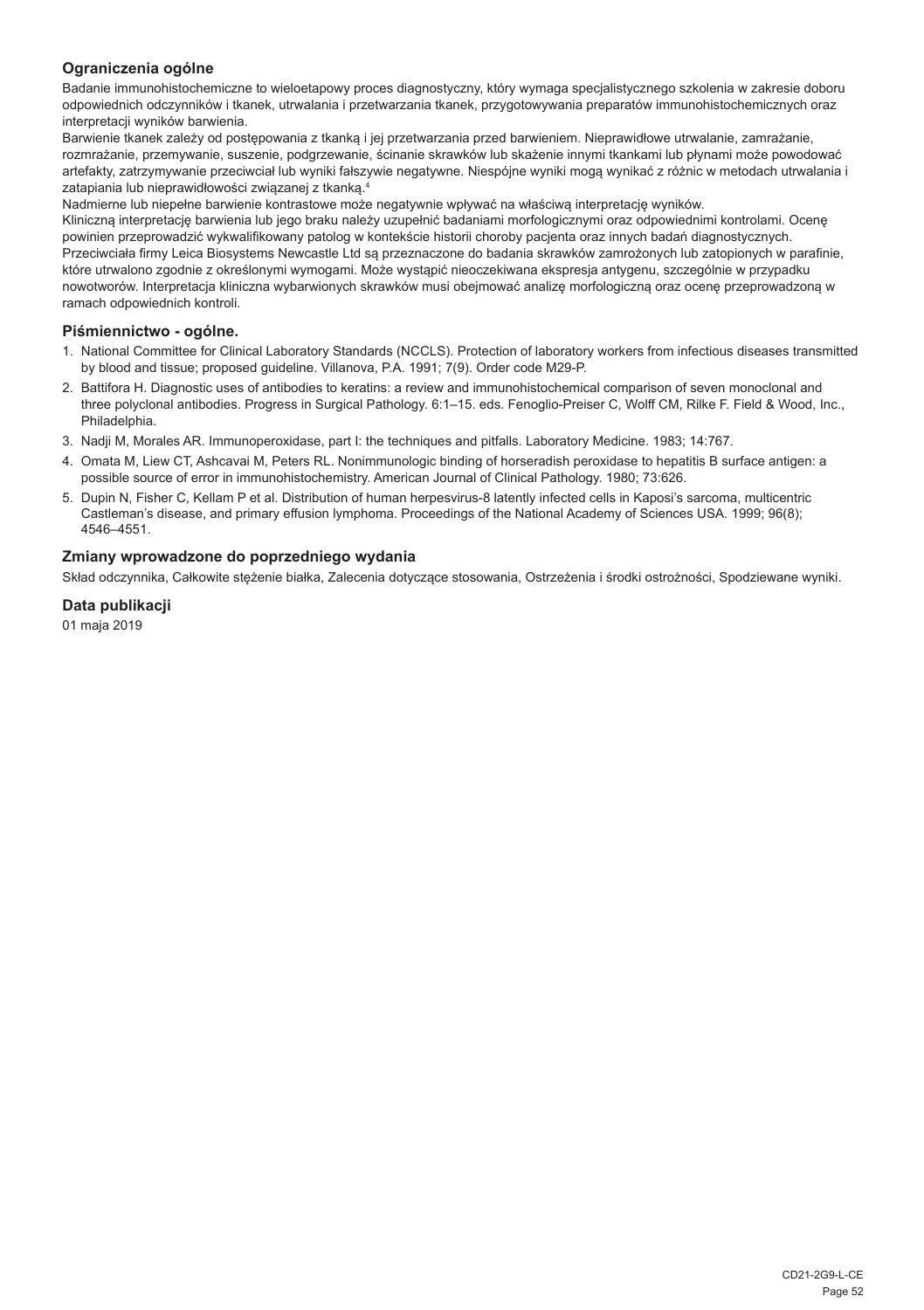# <span id="page-53-0"></span>Tekočinsko monoklonsko protitelo Novocastra™ iz miši **CD21**

# **Koda izdelka: NCL-L-CD21-2G9**

## **Predvidena uporaba**

#### *Za diagnostično uporabo in vitro.*

Izdelek NCL-L-CD21-2G9 je namenjen za kvalitativno identifikacijo molekul CD21 v parafinskih rezinah s pomočjo svetlobne mikroskopije. Klinično razlago obarvanja ali odsotnosti le-tega morajo dopolnjevati morfološke študije ustreznih kontrolnih vzorcev, ki jih v okviru klinične anamneze bolnika in drugih diagnostičnih testov oceni usposobljen patolog.

## **Načelo postopka**

Imunohistokemijske (IHC) tehnike barvanja omogočajo vizualizacijo antigenov z izvajanjem zaporednega nanosa - z vmesnimi koraki izpiranja - specifičnega protitelesa na antigen (primarno protitelo), sekundarnega protitelesa na primarno protitelo in encimskega kompleksa s kromogenim substratom. Encimska aktivacija kromogena povzroči vidno reakcijo izdelka na mestu antigena. Tak vzorec lahko nato nasprotno barvamo in pokrijemo s krovnim stekelcem. Rezultate nato obdelamo s pomočjo svetlobnega mikroskopa in jih uporabimo pri diferencialni diagnozi patološko-fizioloških procesov, ki so morda povezani z določenim antigenom ali pa tudi ne.

## **Klon**

2G<sub>9</sub>

## **Imunogen**

Prokariontski rekombinantni protein, ki ustreza zunanji domeni molekule človeškega receptorja CD21.

## **Specifičnost**

Molekula človeškega receptorja CD21.

## **Sestava reagenta**

NCL-L-CD21-2G9 je tekočinski supernatant kulture tkiva in vsebuje natrijev azid kot konzervans.

## **Razred Ig**

IgG2a

## **Skupna koncentracija beljakovin Total Protein**

Skupna koncentracija beljakovin v določeni seriji je navedena na oznaki na viali.

## **Koncentracija protiteles**

Višja ali enaka 326 mg/l, določena s testom ELISA. Za specifično koncentracijo Ig v seriji glejte oznako na viali.

#### **Priporočila za uporabo**

Imunohistokemija parafinskih rezin.

**Toplotno pridobivanje epitopa (HIER):** Upoštevajte navodila za uporabo raztopine za pridobivanje epitopov Novocastra Epitope Retrieval Solution pH 6.

**Predlagano redčenje:** 1: 80, 30 minut pri 25 °C. To so samo smernice; uporabniki naj poiščejo svoje lastne najbolj učinkovite delovne razredčine.

**Vizualizacija:** Upoštevajte navodila za uporabo sistemov za zaznavanje polimerov Novolink™ Polymer Detection Systems. Za več podatkov o izdelku ali podporo se obrnite na svojega lokalnega distributerja ali regionalno pisarno podjetja Leica Biosystems, lahko pa tudi obiščete spletno mesto podjetja Leica Biosystems na www.LeicaBiosystems.com Učinkovitost tega protitelesa je treba validirati, kadar ga uporabljate z drugimi sistemi za ročno barvanje ali avtomatiziranimi okolji.

## **Shranjevanje in stabilnost**

Hraniti pri temperaturi 2–8 °C. Ne zamrzujte. Takoj po uporabi ohladite na temperaturo 2–8 °C. Ne uporabljajte po datumu izteka roka uporabnosti, ki je naveden na oznaki na viali. Uporabnik naj preveri pogoje shranjevanja, ki se razlikujejo od zgoraj navedenih.

## **Priprava vzorcev**

Priporočeni fiksativ je 10-% formalin v nevtralnem pufru za tkivne rezine, vstavljene v parafin.

## **Opozorila in previdnostni ukrepi**

Vir priprave tega reagenta je supernatant celične kulture. Ker je to biološki izdelek, je treba z njim ravnati z ustrezno skrbnostjo. Ta reagent vsebuje natrijev azid. Varnostni list je na voljo na zahtevo ali na spletnem mestu www.LeicaBiosystems.com

Sledite zveznim, državnim ali lokalnim predpisom za odstranjevanje katerih koli morebitno strupenih sestavin.

Z vzorci, pred fiksiranjem in po njem, in vsemi materiali, s katerimi so prišli v stik, morate rokovati, kot da bi lahko prenašali okužbe, in pri njihovem odstranjevanju slediti ustreznim previdnostnim ukrepom.<sup>1</sup> Nikoli ne pipetirajte reagentov skozi usta; pazite, da reagenti in vzorci ne pridejo v stik s kožo in sluznicami. Če reagenti ali vzorci pridejo v stik z občutljivimi deli, jih izperite z obilo vode. Poiščite zdravniško pomoč.

Pazite, da ne pride do mikrobne okužbe reagentov, saj lahko povzroči nespecifično barvanje.

Če uporabite čas ali temperature inkubacije, ki se razlikujejo od navedenih, lahko pridobite napačne rezultate. Uporabnik mora validirati morebitne spremembe.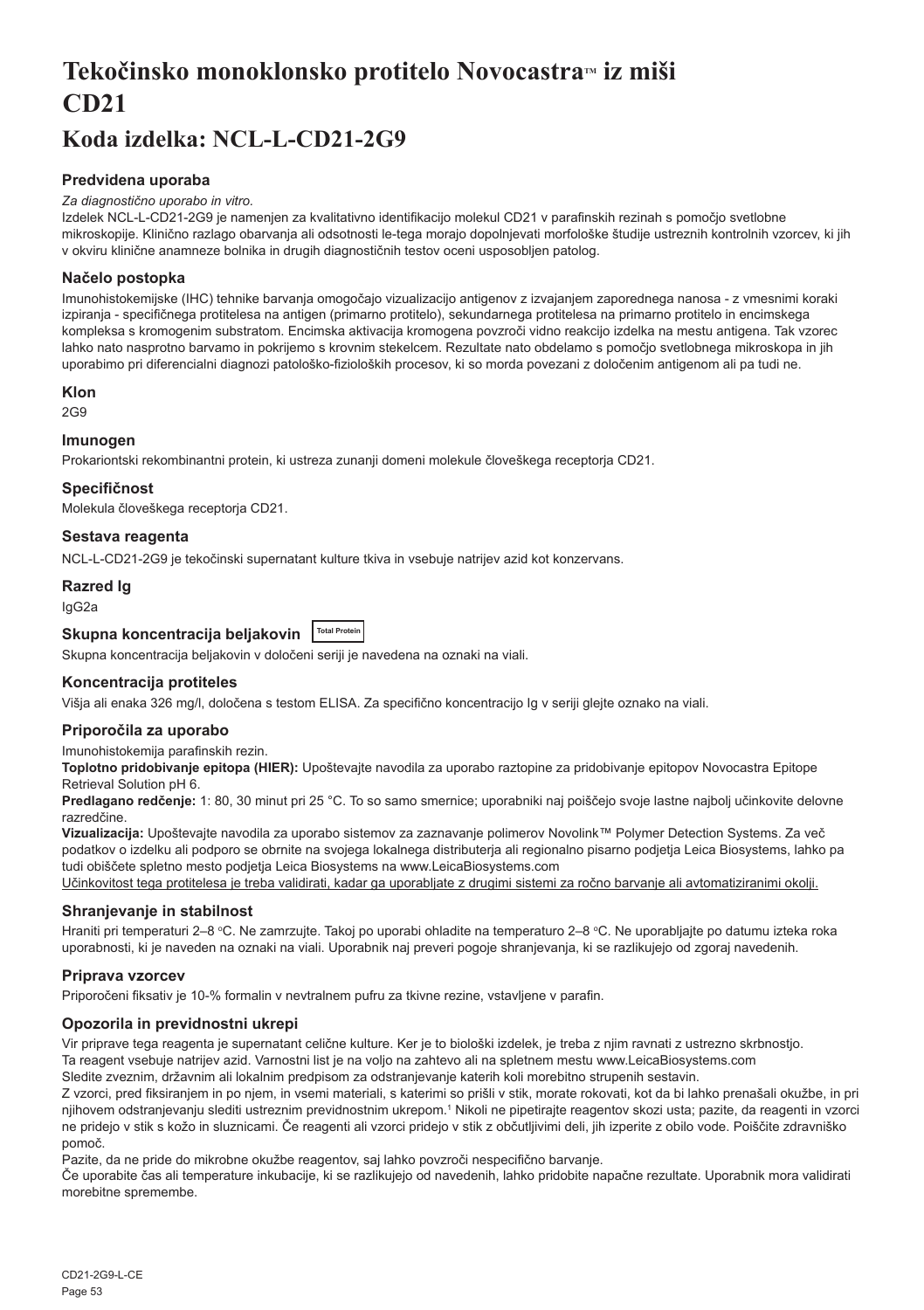## **Kontrola kakovosti**

Razlike pri obdelavi tkiva in tehničnih postopkih v laboratoriju uporabnika lahko vodijo do precejšnje variabilnosti rezultatov, kar zahteva redne interne kontrole učinkovitosti poleg spodaj navedenih postopkov.

Kontrolni vzorci morajo biti sveži vzorci, pridobljeni z obdukcijo/biopsijo/kirurškim posegom, fiksirani s formalinom, obdelani in shranjeni v parafinskem vosku kakor hitro je mogoče ter na isti način, kot vzorci bolnikov.

## **Pozitivni kontrolni vzorci tkiva**

Uporabite jih za opredelitev pravilno pripravljenih tkiv in ustreznih tehnik barvanja.

Pri vsakem postopku barvanja morate vsakemu sklopu preizkusnih pogojev dodati en pozitiven kontrolni vzorec tkiva. Za kar najboljšo kontrolo kakovosti in boljše zaznavanje manjših stopenj razkroja reagenta je bolj primerno uporabiti tkivo s šibkim pozitivnim obarvanjem kot tkivo z močnim pozitivnim obarvanjem.<sup>2</sup>

Za pozitivni kontrolni vzorec tkiva priporočamo tkivo tonzil.

Če pozitivni kontrolni vzorci tkiva ne pokažejo pozitivnega obarvanja, morate rezultate preizkusnih vzorcev zavreči kot neveljavne.

## **Negativni kontrolni vzorci tkiva**

Pregledati jih morate po pregledu pozitivnih kontrolnih vzorcev tkiva, da preverite specifičnost oznake ciljnega antigena glede na primarno protitelo.

Za negativni kontrolni vzorec tkiva priporočamo tkivo malih možganov.

Drugače pa se kot negativni kontrolni vzorci pogosto uporablja vrsta različnih celic, ki so prisotne v večini rezin tkiv, vendar pa mora tako uporabo preveriti uporabnik.

Nespecifično barvanje, če je prisotno, je običajno razpršeno. Opazite lahko tudi posamično obarvanje vezivnega tkiva v rezinah tkiv, kot posledica premočnega fiksiranja s formalinom. Za razlago rezultatov obarvanja uporabite nespremenjene celice. Obarvanje nekrotičnih ali degeneriranih celic je pogosto nespecifično.<sup>3</sup> Lažno pozitivni rezultati se lahko pojavijo zaradi ne-imunološke vezave proteinov ali produktov reakcije substrata. Povzročijo jih lahko tudi endogeni encimi, kot so psevdoperoksidaza (eritrociti), endogena peroksidaza (citokromni C) ali endogeni biotin (npr. jetra, dojke, možgani, ledvice), odvisno od vrste uporabljenega imunskega barvila. Za razlikovanje med endogensko aktivnostjo encimov ali nespecifično vezavo encimov zaradi specifične imunske reaktivnosti, lahko barvate dodatna tkiva bolnika izključno ali s kromogenskim substratom ali encimskimi kompleksi (avidin-biotin, streptavidin, označeni polimer) in kromogenskim substratom. Če pride do specifičnega obarvanja negativnih kontrolnih vzorcev tkiva, morate rezultate vzorcev bolnika zavreči kot neveljavne.

## **Negativni kontrolni reagent**

Za oceno nespecifičnega barvanja in boljšo razlago specifičnega obarvanja na antigenskem mestu uporabite nespecifični negativni kontrolni reagent namesto primarnega protitelesa z eno rezino vsakega vzorca bolnika.

## **Bolnikovo tkivo**

Nazadnje preglejte bolnikove vzorce, obarvane z izdelkom NCL-L-CD21-2G9. Intenzivnost pozitivnega obarvanja ocenite v okviru morebitnega nespecifičnega obarvanja ozadja z negativnim kontrolnim reagentom. Tako kot pri vseh imunohistokemijskih preizkusih negativen rezultat pomeni, da antigen ni bil zaznan, ne pa odsotnosti antigena v testiranih celicah/tkivih. Po potrebi uporabite nabor protiteles za opredelitev napačnih negativnih reakcij.

#### **Pričakovani rezultati**

#### Normalna tkiva

Klon 2G9 je obarval protein CD21 v membrani folikularnih dendritičnih celic (FDC) limfoidnega tkiva in zrelih B-celicah. FDC-ji v tonzilih so se močno obarvali, z gosto mrežo v svetlem območju in bolj neenakomerno postavljeno in manjšo intenziteto v temnem območju. Obarvanje je bilo vidno tudi v FDC-jih limfne žleze in vranice (Skupno število ocenjenih normalnih tkiv = 98).

## Nenormalna tkiva

Klon 2G9 je obarval 1/44 difuznih B-celičnih limfomov in 1/4 folikularnih Ne-Hodgkinovih limfomov. Razen FDC-jev (kjer so prisotni), obarvanje ni bilo opaženo pri 0/7 nodularnih razpršenih B-celičnih limfomih, 0/2 B-celičnih z mukozo povezanih limfomih, 0/1 Burkittlike limfomih, 0/2 limfocitnih plazmacitoidnih limfomih, 0/1 limfomih plaščnih celic, 0/2 T-celičnih limfomih, 0/1 razpršenem T-celičnem limfomu svetlih celic, 0/1 Lennertovem limfomu, 0/5 anaplastičnih velikoceličnih limfomih, 0/7 mešanih celularnih Hodgkinovih limfomih, 0/1 nodularnem skleroznem Hodgkinovem limfomu, 0/2 limfocitnih Hodgkinovih limfomih predominantnega tipa, 0/3 astrocitomih, 0/3 skvamoznih celičnih karcinomih požiralnika, 0/3 adenokarcinomih trebuha, 0/3 adenokarcinomih debelega črevesa, 0/3 adenokarcinomih pljuč, 0/3 adenokarcinomih trebušne slinavke, 0/3 ledvičnih svetloceličnih karcinomih, 0/3 tranziciocelularnih karcinomov mehurja, 0/2 papilarnih karcinomov ščitnice, 0/3 invazivnih duktalnih karcinomov dojk, 0/3 skvamoznih celičnih karcinomih materničnega vratu, 0/2 adenokarcinomih prostate in 0/5 adenokarcinomih žolčnika (Skupno število ocenjenih tkiv z nepravilnostmi = 119).

#### **Protitelo NCL-L-CD21-2G9 se priporoča za zaznavanje človeške beljakovine CD21 v normalnih in neoplazemskih tkivih kot dodatek za konvencionalno histopatologijo z uporabo neimunološkega histokemičnega barvanja.**

## **Splošne omejitve**

Imunohistokemija je diagnostični postopek z več koraki, ki zahteva specializirano usposabljanje za izbiro ustreznih reagentov, izbiro, fiksiranje in obdelavo tkiv, pripravo IHC preparata in razlago rezultatov obarvanja.

Obarvanje tkiva je odvisno od rokovanja s tkivom in njegovo obdelavo pred barvanjem. Nepravilno fiksiranje, zamrzovanje, odtajanje, izpiranje, sušenje, segrevanje, rezanje ali okužba z drugimi tkivi ali tekočinami lahko povzroči nastanek artefaktov, lovljenje protitelesa ali lažne negativne rezultate. Nedosledni rezultati so lahko posledica razlik pri metodah fiksiranja in priprave ali pa so del nepravilnosti tkiva samega.4 Prekomerno ali nepopolno nasprotno barvanje lahko neugodno vpliva na pravilno tolmačenje rezultatov.

Klinično razlago obarvanja ali odsotnosti le-tega morajo dopolnjevati morfološke študije ustreznih kontrolnih vzorcev, ki jih v okviru klinične anamneze bolnika in drugih diagnostičnih testov oceni usposobljen patolog.

Protitelesa družbe Leica Biosystems Newcastle Ltd so namenjena uporabi, kot je navedeno, na zamrznjenih ali v parafin vstavljenih rezinah z določenimi zahtevami za fiksiranje. Lahko pride do nepričakovanega izražanja antigena, zlasti pri neoplazmah. Pri klinični razlagi obarvane rezine tkiva morate upoštevati morfološko analizo in oceno ustreznih kontrol.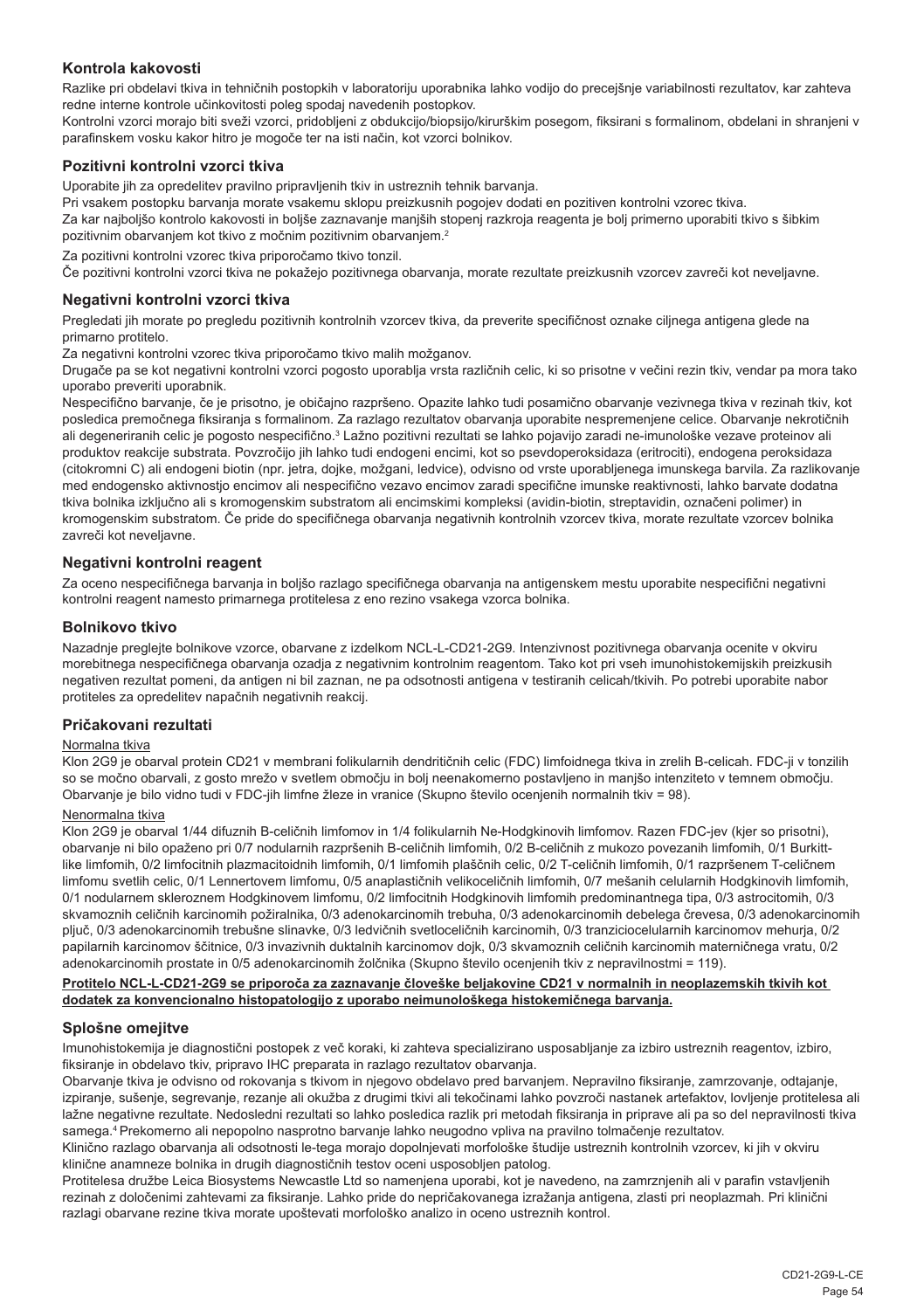## **Splošna literatura**

- 1. National Committee for Clinical Laboratory Standards (NCCLS). Protection of laboratory workers from infectious diseases transmitted by blood and tissue; proposed guideline. Villanova, P.A. 1991; 7(9). Order code M29-P.
- 2. Battifora H. Diagnostic uses of antibodies to keratins: a review and immunohistochemical comparison of seven monoclonal and three polyclonal antibodies. Progress in Surgical Pathology. 6:1–15. eds. Fenoglio-Preiser C, Wolff CM, Rilke F. Field & Wood, Inc., Philadelphia.
- 3. Nadji M, Morales AR. Immunoperoxidase, part I: the techniques and pitfalls. Laboratory Medicine. 1983; 14:767.
- 4. Omata M, Liew CT, Ashcavai M, Peters RL. Nonimmunologic binding of horseradish peroxidase to hepatitis B surface antigen: a possible source of error in immunohistochemistry. American Journal of Clinical Pathology. 1980; 73:626.
- 5. Dupin N, Fisher C, Kellam P et al. Distribution of human herpesvirus-8 latently infected cells in Kaposi's sarcoma, multicentric Castleman's disease, and primary effusion lymphoma. Proceedings of the National Academy of Sciences USA. 1999; 96(8); 4546–4551.

## **Dodatki in spremembe k prejšnji izdaji**

Sestava reagentov, Skupna koncentracija beljakovin, Priporočila za uporabo, Opozorila in previdnostni ukrepi, Pričakovani rezultati.

## **Datum izdaje**

01 maj 2019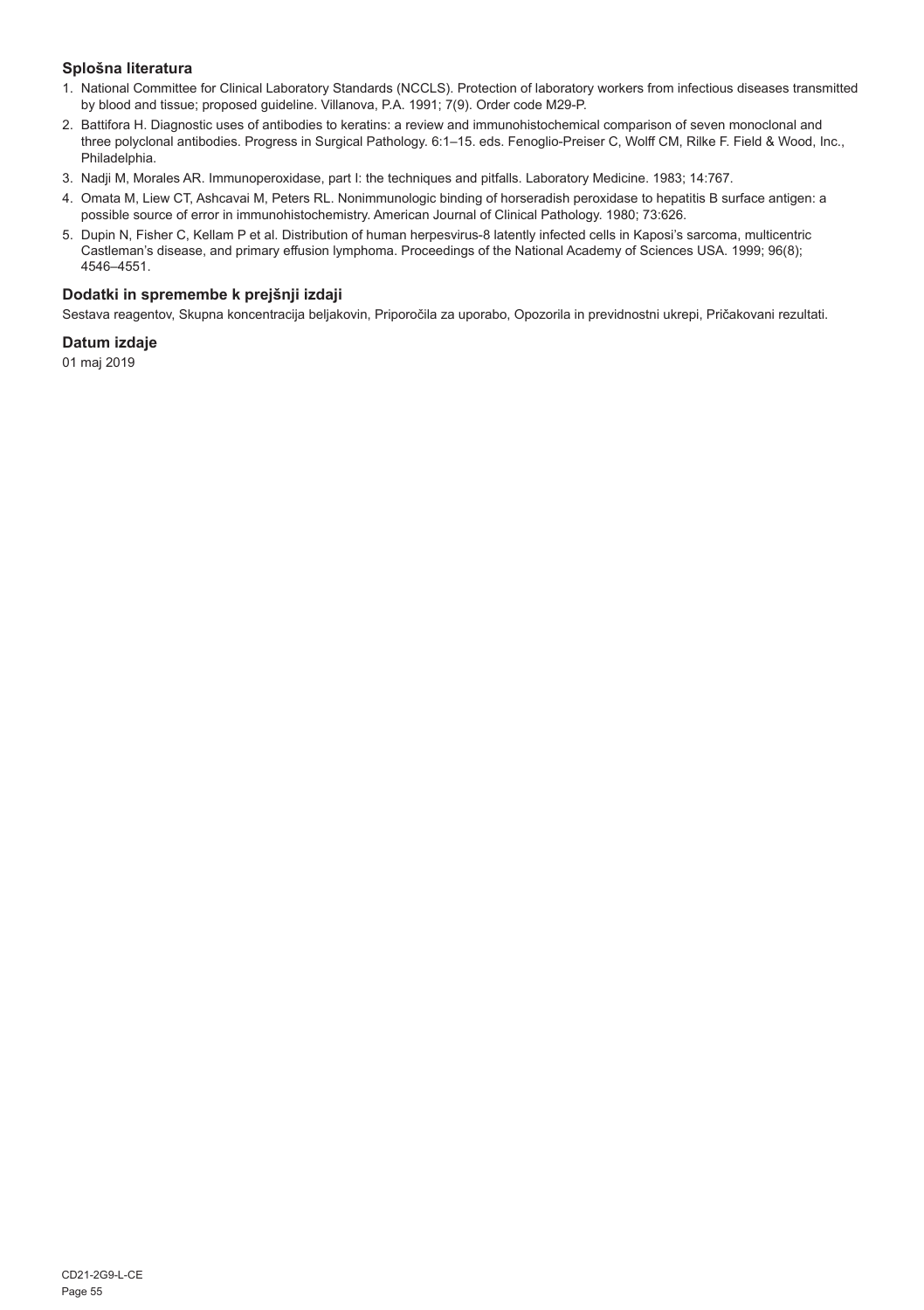# <span id="page-56-0"></span>**NovocastraTM Tekutá myší monoklonální protilátka CD21**

## **Kód výrobku: NCL-L-CD21-2G9**

## **Zamýšlené použití**

## *Pro diagnostické použití in vitro.*

Produkt NCL-L-CD21-2G9 je určen ke kvalitativnímu stanovení molekul CD21 světelnou mikroskopií na parafínových řezech. Klinickou interpretaci jakéhokoliv barvení nebo jeho nepřítomnosti je nutné doplnit morfologickým vyšetřením s použitím správných kontrol a zhodnotit je musí kvalifikovaný patolog v kontextu s klinickou anamnézou pacienta a jinými diagnostickými testy.

## **Princip metody**

Imunohistochemické (IHC) barvicí techniky umožňují vizualizaci antigenů pomocí sekvenční aplikace specifické protilátky proti antigenu (primární protilátka), sekundární protilátky proti primární protilátce a enzymového komplexu s chromogenním substrátem s interponovanými omývacími kroky. Enzymatická aktivace chromogenu má za následek viditelnou reakci produktu v místě antigenu. Vzorek pak může být kontrastně nabarven a překryt krycím sklíčkem. Výsledky se interpretují ve světelném mikroskopu; jsou pomůckou v diferenciální diagnostice patofyziologických procesů, které mohou, ale nemusí, souviset s příslušným antigenem.

## **Klon**

2G<sub>9</sub>

## **Imunogen**

Prokaryotický rekombinantní protein odpovídající externí doméně lidské molekuly CD21.

## **Specificita**

Lidská molekula CD21.

## **Složení reagencie**

NCL-L-CD21-2G9 je tekutý supernatant z tkáňové kultury obsahující jako konzervační prostředek azid sodný.

## **Třída Ig**

IgG2a

## **Koncentrace celkového proteinu Total Protein**

Koncentrace celkového proteinu specifická pro šarži je uvedena na štítku na lahvičce.

## **Koncentrace protilátek**

326 mg/l nebo vyšší, stanovená metodou ELISA. Koncentrace imunoglobulinu (Ig) specifická pro šarži je uvedena na štítku na lahvičce.

#### **Doporučení k použití**

Imunohistochemické vyšetření na parafínových řezech.

**Teplem indukované odmaskování epitopu (Heat Induced Epitope Retrieval, HIER):** Postupujte podle pokynů k použití k roztoku Novocastra Epitope Retrieval Solution pH 6.

**Doporučené ředění:** 1:80 po dobu 30 minut při 25 °C. Toto doporučení je uvedeno jako vodítko; uživatelé musí stanovit vlastní optimální pracovní ředění.

**Vizualizace:** Postupujte podle pokynů k použití k systémům Novolink™ Polymer Detection Systems. Další informace o produktu nebo podporu si vyžádejte od místního distributora nebo regionální kanceláře společnosti Leica Biosystems, nebo navštivte web Leica Biosystems www.LeicaBiosystems.com.

Výkon této protilátky je třeba validovat, pokud se používá s jinými systémy pro ruční barvení nebo na automatických platformách.

## **Skladování a stabilita**

Uchovávejte při teplotě 2–8 ˚C. Nezmrazujte. Okamžitě po použití vraťte do teploty 2–8 ˚C. Nepoužívejte po uplynutí data exspirace uvedeného na štítku na lahvičce. Podmínky skladování jiné než výše uvedené musí uživatel validovat.

## **Příprava vzorku**

Fixační roztok doporučený pro řezy tkáně zalité v parafinu je 10% formalín pufrovaný na neutrální pH.

## **Varování a bezpečnostní opatření**

Tato reagencie byla připravena ze supernatantu z buněčné kultury. Protože jde o biologický produkt, je nutno manipulaci s ní věnovat náležitou pozornost.

Tato reagencie obsahuje azid sodný. Bezpečnostní list materiálu je k dispozici na vyžádání nebo na webu www.LeicaBiosystems.com Údaje o likvidaci jakýchkoli potenciálně toxických komponent prostudujte ve federálních, státních nebo místních nařízeních.

Se vzorky před fixací i po fixaci a se všemi materiály jim vystavenými je nutno zacházet, jako by mohly způsobit přenos infekce, a likvidovat je s náležitými bezpečnostními opatřeními.1 Reagencie nikdy nepipetujte ústy a zabraňte styku reagencií a vzorků s kůží a sliznicemi. Pokud se reagencie nebo vzorky dostanou do kontaktu s citlivými oblastmi, omyjte je velkým množstvím vody. Vyhledejte lékařskou pomoc.

Minimalizujte mikrobiální kontaminaci reagencií, mohlo by dojít ke zvýšení výskytu nespecifického barvení.

Inkubační doby nebo teploty jiné než předepsané mohou vést k chybným výsledkům. Všechny takové změny musí být uživatelem validovány.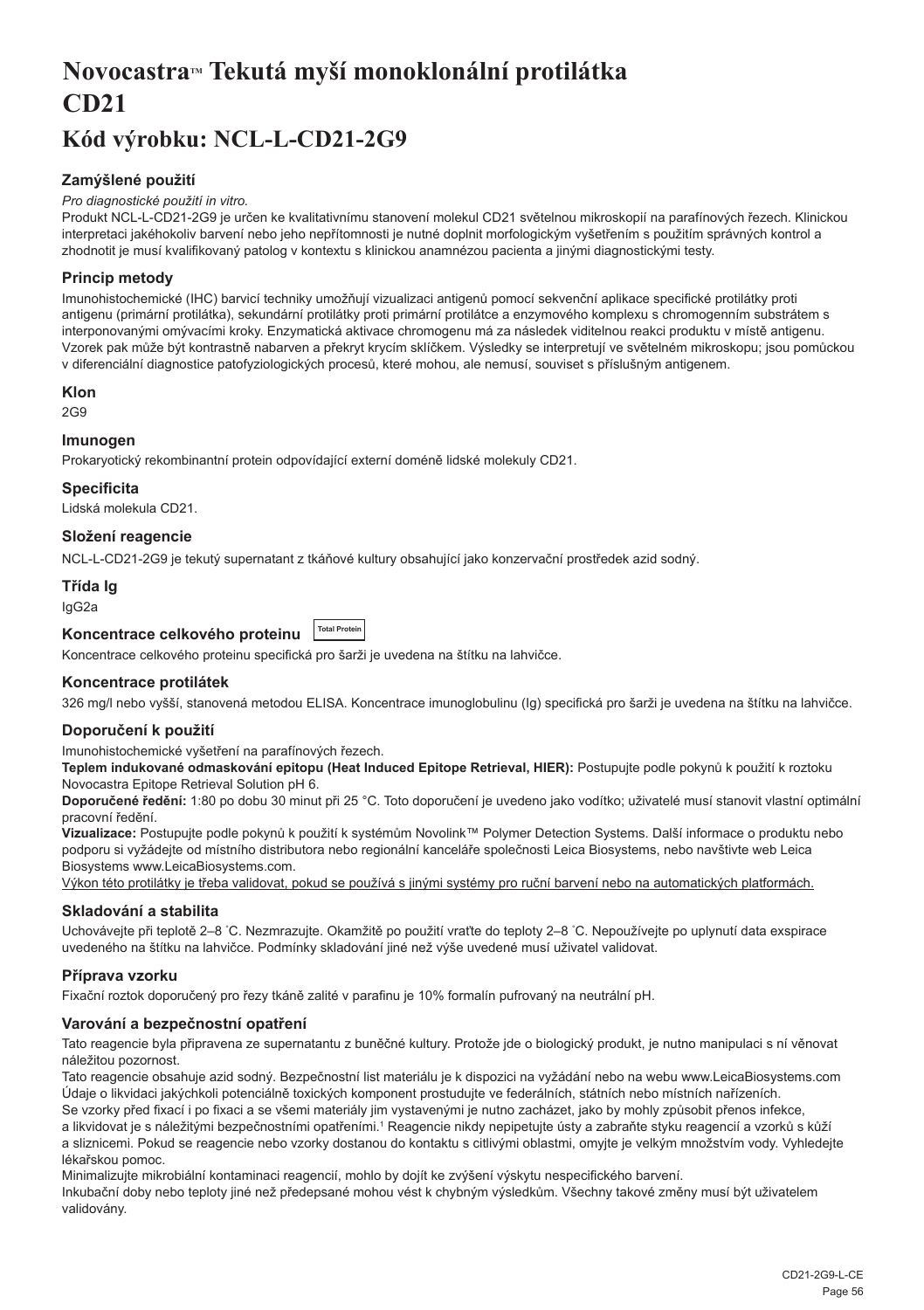## **Kontrola jakosti**

Rozdíly ve zpracování tkání a v technických postupech v laboratoři uživatele mohou způsobit významnou variabilitu výsledků, což vyžaduje kromě níže uvedených postupů i pravidelné provádění kontrol v laboratoři.

Kontroly musí být čerstvé pitevní/bioptické/operační vzorky co nejdříve fixované formalínem, zpracované a zalité do parafínového vosku, stejným způsobem jako vzorek/vzorky pacienta.

## **Pozitivní tkáňová kontrola**

Používá se k průkazu správně připravených tkání a správných barvicích technik.

V každém barvicím cyklu musí být použita jedna pozitivní tkáňová kontrola pro každý soubor testovacích podmínek.

Pro optimální kontrolu jakosti a k detekci menšího stupně degradace reagencie je vhodnější tkáň se slabým pozitivním barvením než tkáň se silným pozitivním barvením.<sup>2</sup>

Doporučená pozitivní tkáňová kontrola je tonzila.

Pokud pozitivní tkáňová kontrola nevykazuje pozitivní barvení, musí být výsledky testovaných vzorků považovány za neplatné.

## **Negativní tkáňová kontrola**

Musí být vyšetřena po pozitivní tkáňové kontrole k ověření specificity označení cílového antigenu primární protilátkou. Doporučená negativní tkáňová kontrola je mozeček.

Alternativně často představuje místa negativní kontroly řada různých typů buněk přítomných ve většině tkáňových řezů, to ale musí uživatel validovat.

Nespecifické barvení, je-li přítomno, má obvykle difúzní vzhled. V řezech ze tkání nadměrně fixovaných formalínem může být také zjištěno sporadické barvení pojivové tkáně. K interpretaci výsledků barvení použijte neporušené buňky. Nekrotické nebo degenerované buňky se často barví nespecificky.<sup>3</sup>Falešně pozitivní výsledky mohou být důsledkem neimunologické vazby proteinů nebo produktů reakčního substrátu. Mohou být také způsobeny endogenními enzymy, jako je např. pseudoperoxidáza (erytrocyty), endogenní peroxidáza (cytochrom C) nebo endogenní biotin (např. játra, prs, mozek, ledviny), podle typu použitého imunobarviva. K odlišení aktivity endogenních enzymů či nespecifické vazby enzymů od specifické imunoreaktivity mohou být barveny další tkáně pacienta výlučně chromogenním substrátem, případně enzymovými komplexy (avidin-biotin, streptavidin, značený polymer) a chromogenním substrátem. Pokud dojde v negativní tkáňové kontrole ke specifickému barvení, musí být výsledky vzorků pacienta považovány za neplatné.

## **Negativní reagenční kontrola**

K vyhodnocení nespecifického barvení a umožnění lepší interpretace specifického barvení v místě antigenu použijte na řezu z každého vzorku pacienta nespecifickou negativní reagenční kontrolu místo primární protilátky.

## **Tkáň pacienta**

Nakonec vyšetřete vzorky pacienta barvené pomocí NCL-L-CD21-2G9. Intenzita pozitivního barvení musí být zhodnocena v kontextu se vším nespecifickým barvením pozadí u negativní reagenční kontroly. Jako u každého imunohistochemického vyšetření, negativní výsledek znamená, že antigen nebyl zjištěn, nikoli, že antigen není ve vyšetřovaných buňkách/tkáních přítomen. V případě potřeby použijte k identifikaci falešně negativních reakcí panel protilátek.

## **Očekávané výsledky**

## Normální tkáně

Klon 2G9 obarvil protein CD21 v membráně folikulárních dendritických buněk (FDC) lymfoidní tkáně a zralých B-buněk. FDC v tonzilách se barvily silně s hustou sítí ve světelné zóně a volněji upravené se slabším vzorem barvení v temné zóně. Barvení bylo pozorováno také ve FDC v lymfatických uzlinách a slezině (celkový počet hodnocených normálních tkání = 98).

## Abnormální tkáně

Klon 2G9 barvil 1/44 difúzních B-buněčných lymfomů a 1/4 folikulárních non-Hodgkinových lymfomů. S výjimkou FDC (kde byly přítomny) nebylo barvení pozorováno u 0/7 nodulárních difúzních B-buněčných lymfomů, 0/2 B-buněčných lymfomů asociovaných se sliznicemi, 0/1 lymfomu podobného Burkittovu lymfomu, 0/2 lymfocytických plazmocytoidních lymfomů, 0/1 lymfomu z plášťových buněk, 0/2 T-buněčných lymfomů, 0/1 difúzního světlobuněčného T-lymfomu, 0/1 Lennertova lymfomu, 0/5 anaplastických velkobuněčných lymfomů, 0/7 smíšených celulárních Hodgkinových lymfomů, 0/1 nodulárně sklerotického Hodgkinova lymfomu, 0/2 Hodgkinových lymfomů s predominancí lymfocytů, 0/3 astrocytomů, 0/3 dlaždicobuněčných karcinomů jícnu, 0/3 adenokarcinomů žaludku, 0/3 adenokarcinomů tlustého střeva, 0/3 adenokarcinomů plic, 0/3 adenokarcinomů slinivky, 0/3 renálních světlobuněčných karcinomů, 0/3 karcinomů z transitních buněk močového měchýře, 0/2 papilárních karcinomů štítné žlázy, 0/3 invazivních duktálních karcinomů prsu, 0/3 dlaždicobuněčných karcinomů děložního hrdla, 0/2 adenokarcinomů prostaty a 0/5 adenokarcinomů žlučníku (celkový počet hodnocených abnormálních tkání = 119).

#### **Produkt NCL-L-CD21-2G9 se doporučuje použít k detekci lidského proteinu CD21 v normálních a neoplastických tkáních jako doplněk ke konvenční histopatologii s použitím neimunologických histochemických nátěrů.**

## **Obecná omezení**

Imunohistochemické vyšetření je vícekrokový diagnostický proces, který spočívá ve specializovaném školení ve výběru vhodných reagencií; výběru, fixaci a zpracování tkání; přípravě imunohistochemickího sklíčka; a v interpretaci výsledků barvení. Barvení tkáně závisí na manipulaci s tkání a jejím zpracování před barvením. Nesprávným postupem při fixaci, zmrazení, rozmrazení, omývání, sušení, zahřívání, krájení řezů nebo kontaminací jinými tkáněmi či tekutinami mohou vzniknout artefakty, může dojít k vychytávání protilátek nebo k falešně negativním výsledkům. Nekonzistentní výsledky mohou být důsledkem odchylek ve fixačních metodách a metodách zalití v konzervačním médiu nebo přirozených odchylek ve tkáni.4

Nadměrné nebo nedostatečné kontrastní barvení může narušit správnou interpretaci výsledků.

Klinickou interpretaci jakéhokoliv barvení nebo jeho nepřítomnosti je nutné doplnit morfologickým vyšetřením s použitím správných kontrol a zhodnotit je musí kvalifikovaný patolog v kontextu s klinickou anamnézou pacienta a jinými diagnostickými testy. Protilátky společnosti Leica Biosystems Newcastle Ltd se používají, jak bylo uvedeno, u zmrazených nebo u parafínových řezů se specifickými požadavky na fixaci. Může dojít k expresi neočekávaných antigenů, zejména u nádorů. Klinická interpretace jakéhokoli barveného tkáňového řezu musí zahrnovat morfologickou analýzu a zhodnocení příslušných kontrol.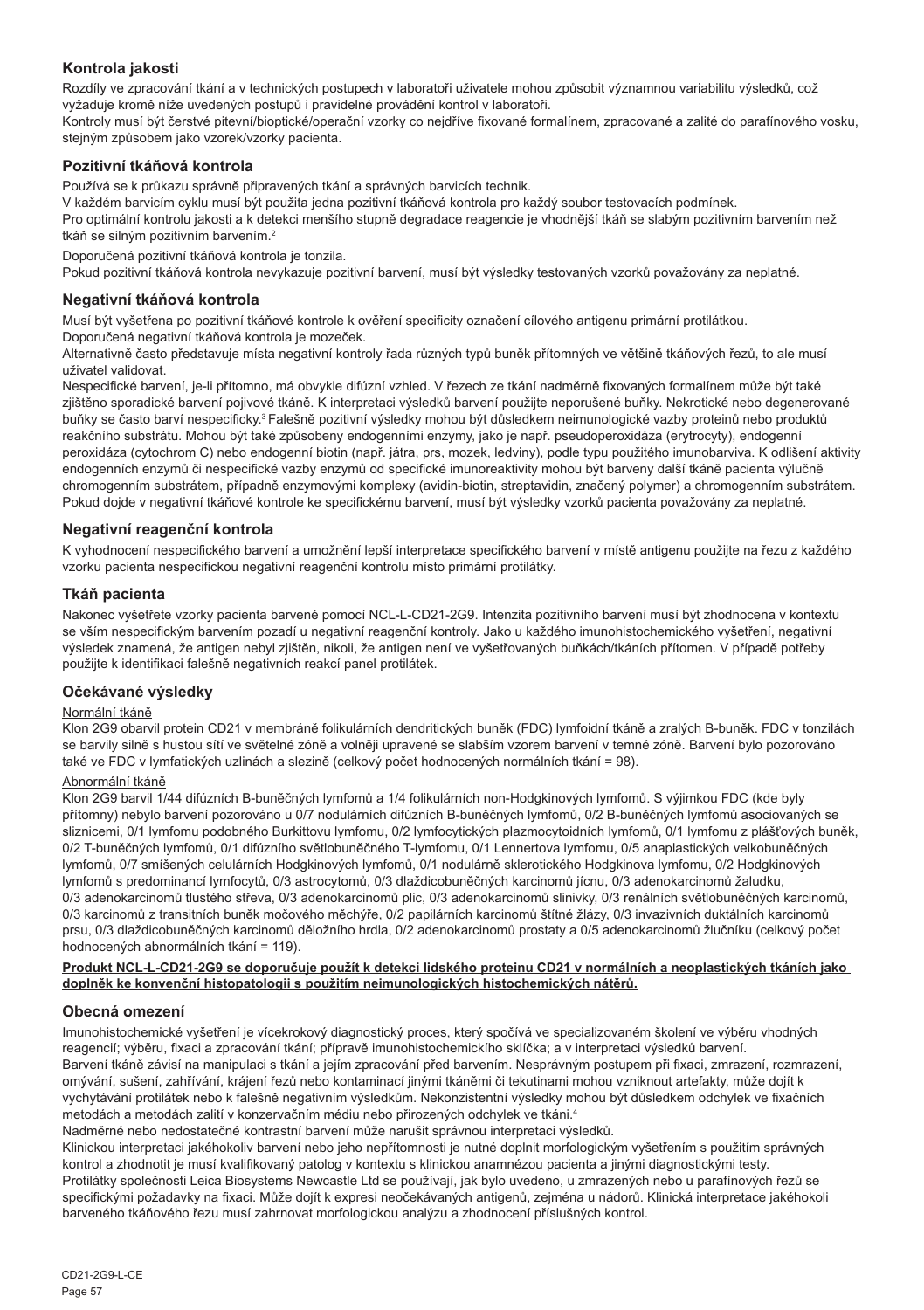## **Literatura - všeobecná**

- 1. National Committee for Clinical Laboratory Standards (NCCLS). Protection of laboratory workers from infectious diseases transmitted by blood and tissue; proposed guideline. Villanova, P.A. 1991; 7(9). Order code M29-P.
- 2. Battifora H. Diagnostic uses of antibodies to keratins: a review and immunohistochemical comparison of seven monoclonal and three polyclonal antibodies. Progress in Surgical Pathology. 6:1–15. eds. Fenoglio-Preiser C, Wolff CM, Rilke F. Field & Wood, Inc., Philadelphia.
- 3. Nadji M, Morales AR. Immunoperoxidase, part I: the techniques and pitfalls. Laboratory Medicine. 1983; 14:767.
- 4. Omata M, Liew CT, Ashcavai M, Peters RL. Nonimmunologic binding of horseradish peroxidase to hepatitis B surface antigen: a possible source of error in immunohistochemistry. American Journal of Clinical Pathology. 1980; 73:626.
- 5. Dupin N, Fisher C, Kellam P et al. Distribution of human herpesvirus-8 latently infected cells in Kaposi's sarcoma, multicentric Castleman's disease, and primary effusion lymphoma. Proceedings of the National Academy of Sciences USA. 1999; 96(8); 4546–4551.

## **Opravy předchozího vydání**

Složení reagencie, Koncentrace celkového proteinu, Doporučení k použití, Varování a bezpečnostní opatření, Očekávané výsledky.

## **Datum vydání**

01 květen 2019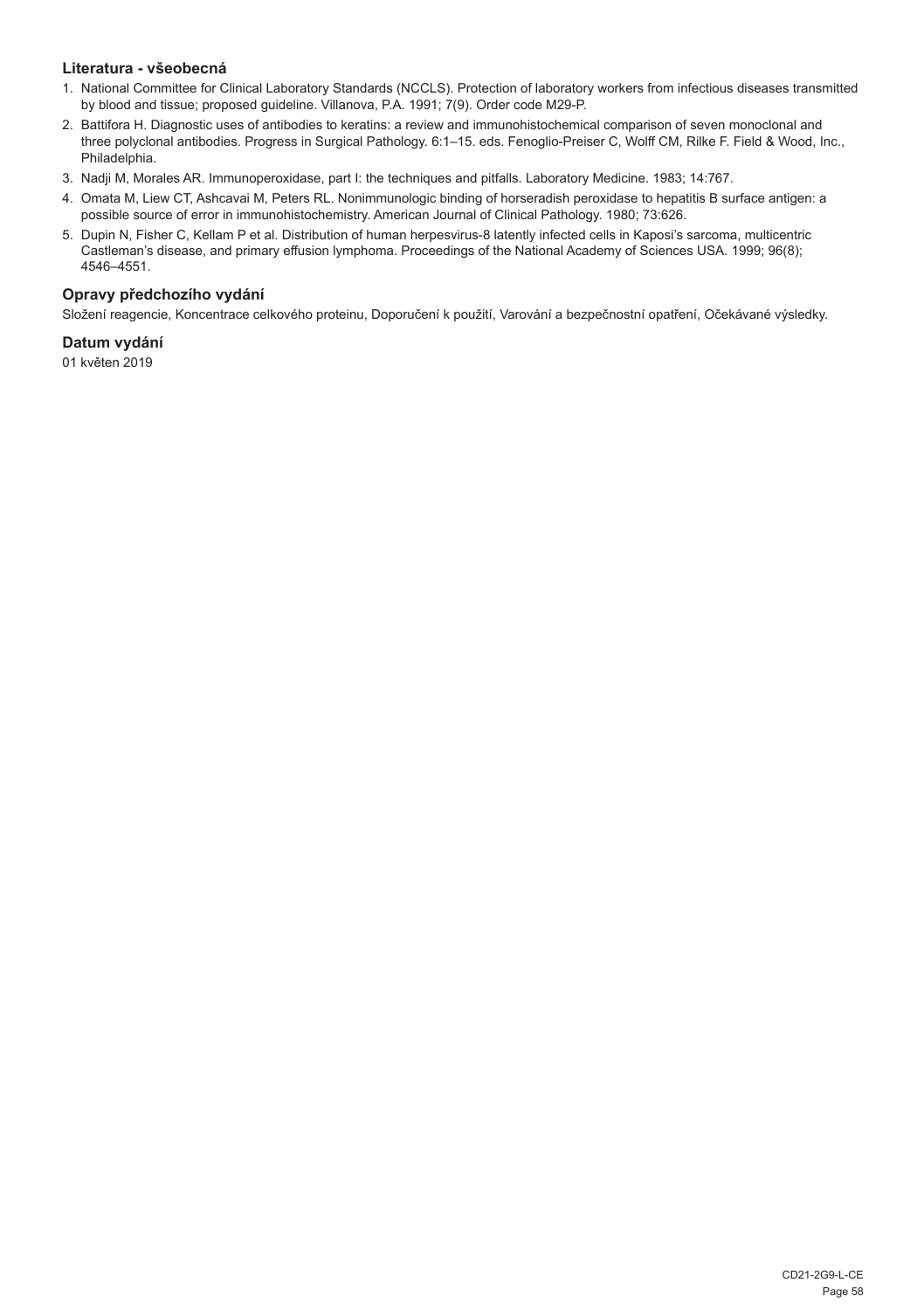# <span id="page-59-0"></span>**Tekutá myšia monoklonálna protilátka NovocastraTM CD21**

# **Kód produktu: NCL-L-CD21-2G9**

## **Zamýšľané použitie**

## *Na diagnostické použitie in vitro.*

NCL-L-CD21-2G9 slúži na kvalitatívnu identifikáciu molekúl CD21 v parafínových rezoch pomocou svetelnej mikroskopie. Klinická interpretácia akéhokoľvek farbenia alebo jeho absencie musí byť kombinovaná s morfologickými vyšetreniami za použitia zodpovedajúcich kontrol. Výsledky je nutné vyhodnotiť v kontexte klinickej anamnézy pacienta a iných diagnostických testov vedených kvalifikovaným patológom.

## **Princíp postupu**

Techniky imunohistochemického (IHC) zafarbenia umožňujú vizualizáciu antigénov sekvenčnou aplikáciou špecifickej protilátky proti antigénu (primárna protilátka), sekundárnej protilátky proti primárnej protilátke a enzymatického komplexu s chromogénnym substrátom. Medzi jednotlivými krokmi prebieha premývanie. Enzymatická aktivácia chromogénu vytvára v mieste antigénu viditeľné produkty reakcie. Môžete doplniť kontrastné zafarbenie vzorky a zakryť ju krycím sklíčkom. Výsledky sa interpretujú pomocou svetelného mikroskopu a napomáhajú pri diferenciálnej diagnostike patofyziologických procesov, ktoré môžu, ale nemusia byť spojené s určitým antigénom.

## **Klon**

2G<sub>9</sub>

## **Imunogén**

Prokaryotický rekombinantný proteín zodpovedajúci externej doméne ľudskej molekuly CD21.

## **Špecificita**

Ľudská molekula CD21.

## **Zloženie činidla**

NCL-L-CD21-2G9 je tekutý supernatant na tkanivovú kultiváciu obsahujúci azid sodný ako konzervačnú látku.

## **Trieda Ig**

IgG2a

## **Celková koncentrácia proteínov Total Protein**

Celkovú koncentráciu proteínov špecifickú pre šaržu nájdete na štítku fľaštičky.

## **Koncentrácia protilátok**

Vyššia alebo rovná 326 mg/l podľa ELISA. Koncentráciu Ig špecifickú pre šaržu nájdete na štítku fľaštičky.

## **Odporúčania na použitie**

Imunohistochémia parafínových rezov.

**Záchyt epitopov s tepelnou indukciou (HIER):** Postupujte podľa návodu na použitie systému Novocastra Epitope Retrieval Solution pH 6.

**Odporúčané riedenie:** 1: 80 po dobu 30 minút pri teplote 25 °C. Táto hodnota je orientačná, používatelia si musia stanoviť svoje vlastné optimálne pracovné riedenia.

**Vizualizácia:** Postupujte podľa návodu na použitie systémov Novolink™ Polymer Detection Systems (Polymérové detekčné systémy). Ďalšie informácie o produkte alebo podporu vám poskytne váš miestny distribútor alebo lokálne zastúpenie spoločnosti Leica Biosystems. Takisto môžete navštíviť internetovú stránku spoločnosti Leica Biosystems, www.LeicaBiosystems.com Pri použití s inými manuálnymi systémami farbenia alebo automatizovanými platformami je nutné potvrdiť funkčnosť tejto protilátky.

## **Uskladnenie a stabilita**

Skladujte pri teplote 2 – 8 °°C. Nezmrazujte. Okamžite po použití vráťte do teploty 2 – 8 °C. Nepoužívajte po uplynutí dátumu exspirácie uvedeného na štítku fľaštičky. Iné než vyššie uvedené podmienky skladovania si vyžadujú validáciu používateľom.

## **Príprava vzorky**

Odporúčaný fixačný prípravok je 10 % neutrálny pufrovaný formalín pre bločky tkaniva zaliate do parafínu.

## **Varovania a bezpečnostné opatrenia**

Toto činidlo bolo pripravené zo supernatantu bunkovej kultúry. Keďže ide o biologický produkt, pri manipulácii je nutné vynaložiť zodpovedajúcu starostlivosť.

Toto činidlo obsahuje azid sodný. Materiálový bezpečnostný list je k dispozícii na požiadanie alebo na stránkach www.LeicaBiosystems.com Likvidáciu prípadných potenciálne toxických súčastí definujú federálne, štátne alebo miestne predpisy.

So vzorkami pred fixáciou a po nej a všetkými materiálmi, ktoré s nimi prišli do kontaktu, je nutné manipulovať ako s potenciálne infekčnými a zlikvidovať ich pri dodržaní zodpovedajúcich bezpečnostných opatrní.<sup>1</sup> Činidlá nikdy nepipetujte ústami a zabráňte kontaktu činidiel a vzoriek s kožou a sliznicami. Ak sa činidlá alebo vzorky dostanú do kontaktu s citlivými oblasťami, umyte ich veľkým množstvom vody. Vyhľadajte lekársku pomoc.

Minimalizujte mikrobiálnu kontamináciu činidiel. V opačnom prípade môže dôjsť k zvýšeniu nešpecifického zafarbenia. Nedodržanie predpísaných inkubačných dôb alebo teplôt môže viesť k nesprávnym výsledkom. Všetky takéto zmeny si vyžadujú validáciu používateľom.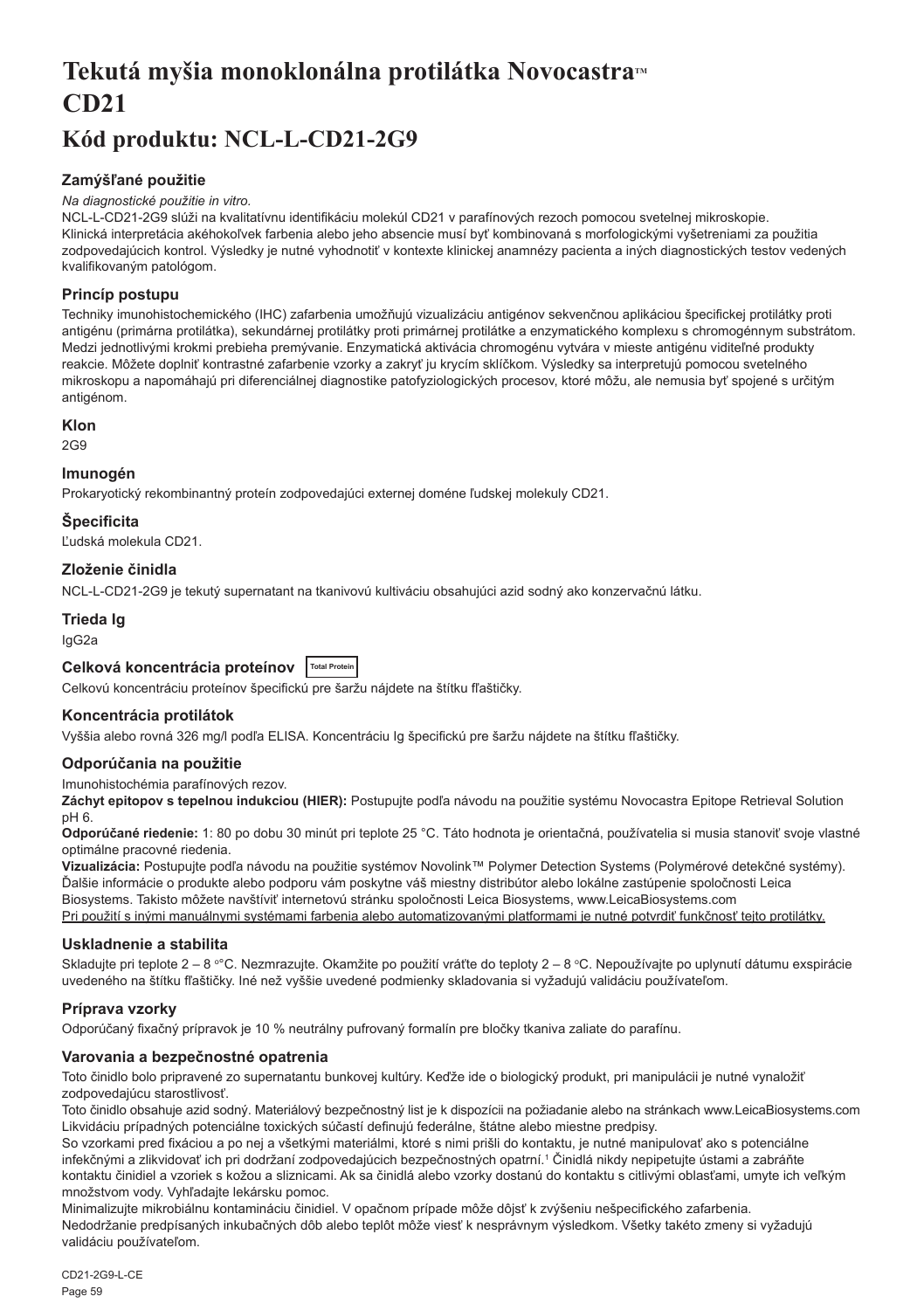## **Kontrola kvality**

Rozdiely v spracovaní tkaniva a technických postupoch v laboratóriu používateľa môžu viesť k významnému kolísaniu výsledkov, čo si vyžaduje, okrem nasledujúcich postupov, aj pravidelné interné kontroly.

Kontroly by mali byť čerstvé pitevné/bioptické/chirurgické vzorky fixované čo najskôr formalínom a spracované zaliatím do parafínu rovnakým spôsobom ako vzorky pacienta.

## **Pozitívna kontrola tkanivom**

Identifikuje správne pripravené tkanivá a správne techniky zafarbenia.

Každá súprava testových podmienok v každom cykle zafarbenia musí obsahovať jednu pozitívnu kontrolu tkanivom.

Tkanivo so slabým pozitívnym farbením je pre optimálnu kontrolu kvality a na detekciu slabšej degradácie činidla vhodnejšie než tkanivo so silným pozitívnym farbením.<sup>2</sup>

Odporúčané tkanivo na pozitívnu kontrolu je tonzila.

Ak pozitívna kontrola tkanivom nebude vykazovať pozitívne zafarbenie, výsledky testovaných vzoriek je nutné považovať za neplatné.

#### **Negatívna kontrola tkanivom**

Nutné vyšetriť po pozitívnej kontrole tkanivom s cieľom overiť špecificitu značenia cieľového antigénu primárnou protilátkou. Odporúčané tkanivo na negatívnu kontrolu je mozoček.

Ako negatívnu kontrolu je možné použiť aj rôzne typy buniek prítomné vo väčšine tkanivových rezov, takýto postup si však vyžaduje validáciu používateľom.

Prípadné nešpecifické farbenie má obvykle difúzny vzhľad. V rezoch tkanív silne fixovaných formalínom môže byť pozorované sporadické farbenie spojiva. Na interpretáciu výsledkov farbenia používajte intaktné bunky. Nekrotické alebo degenerované bunky sa často farbia nešpecificky.<sup>3</sup> Falošne pozitívne výsledky môžu byť pozorované v dôsledku neimunologickej väzby proteínov alebo produktov reakcie substrátu. Môžu byť spôsobené aj endogénnymi enzýmami, ako napr. pseudoperoxidázou (erytrocyty), endogénnou peroxidázou (cytochróm C) alebo endogénnym biotínom (napr. pečeň, prsník, mozog, oblička) v závislosti od typu imunologického farbenia. S cieľom diferencovať endogénnu enzymatickú aktivitu alebo nešpecifickú väzbu enzýmov od špecifickej imunoreaktivity môžete nafarbiť ďalšie vzorky tkanív pacienta výhradne substrátovým chromogénom alebo enzymatickými komplexmi (avidín-biotín, streptavidín, značený polymér), resp. substrátovým chromogénom. V prípade špecifického farbenia v negatívnej kontrole tkanivom je nutné výsledky vzoriek pacienta považovať za neplatné.

## **Negatívna kontrola činidlom**

Na vyhodnotenie nešpecifického zafarbenia použite nešpecifickú negatívnu kontrolu činidlom miesto primárnej protilátky s rezom jednotlivých vzoriek pacienta, čo umožní lepšiu interpretáciu špecifického farbenia na mieste antigénu.

## **Tkanivo pacienta**

Pacientske vzorky zafarbené prípravkom NCL-L-CD21-2G9 preskúmajte ako posledné. Intenzitu pozitívneho farbenia je nutné vyhodnotiť v kontexte prípadného

nešpecifického zafarbenia negatívnej kontroly činidlom na pozadí. Podobne ako pri všetkých imunohistochemických testov znamená negatívny výsledok, že antigén nebol detegovaný. Nepotvrdzuje jeho absenciu v testovaných bunkách/tkanivách. V prípade potreby identifikujte falošne negatívne reakcie pomocou panelu protilátok.

## **Očakávané výsledky**

## Normálne tkanivá

Klon 2G9 zafarbil proteín CD21 v membráne folikulárnych dendritických buniek (FDC) lymfoidného tkaniva a zrelých B-buniek. Bunky FDC v tonzilách vykazovali silné zafarbenie s husto prepletenou sieťou vo svetlej zóne a s voľnejšie usporiadanou sieťou a nižšou intenzitou v tmavej zóne. Zafarbenie bolo takisto pozorované v bunkách FDC lymfatických uzlín a sleziny (celkový počet normálnych vyšetrených tkanív = 98).

#### Abnormálne tkanivá

Klon 2G9 zafarbil 1/44 difúznych B-bunkových lymfómov a 1/4 folikulárnych non-Hodgkinových lymfómov. S výnimkou buniek FDC (tam, kde boli prítomné) nebolo pozorované žiadne zafarbenie 0/7 nodulárnych difúznych B-bunkových lymfómov, 0/2 B-bunkových lymfómov slizničného tkaniva, 0/1 "Burkitt-like" lymfómu, 0/2 lymfocytárnych plazmocytoidných lymfómov, 0/1 lymfómu z plášťových buniek, 0/2 T-bunkových lymfómov, 0/1 difúzneho svetlobunkového T-bunkového lymfómu, 0/1 lymfoepiteloidného lymfómu, 0/5 anaplastických veľkobunkových lymfómov, 0/7 Hodgkinových lymfómov so zmiešanou bunkovosťou, 0/1 Hodgkinovho lymfómu s nodulárnou sklerózou, 0/2 Hodgkinových lymfómov s predominanciou lymfocytov, 0/3 astrocytómov, 0/3 dlaždicovobunkových karcinómov pažeráka, 0/3 adenokarcinómov žalúdka, 0/3 adenokarcinómov hrubého čreva, 0/3 adenokarcinómov pľúc, 0/3 adenokarcinómov pankreasu, 0/3 renálnych svetlobunkových karcinómov, 0/3 karcinómov močového mechúra z prechodných buniek, 0/2 papilárnych karcinómov štítnej žľazy, 0/3 invazívnych duktálnych karcinómov prsníka, 0/3 dlaždicovobunkových karcinómov krčka maternice, 0/2 adenokarcinómov prostaty a 0/5 adenokarcinómov žlčníka (celkový počet abnormálnych vyšetrených tkanív = 119).

#### **Prípravok NCL-L-CD21-2G9 sa odporúča na identifikáciu ľudského proteínu CD21 v normálnych a neoplastických tkanivách ako doplnok konvenčnej histopatológie použitím neimunologických histochemických farbení.**

#### **Všeobecné limitácie**

Imunohistochémia je diagnostický postup pozostávajúci z viacerých krokov, ktorý si vyžaduje špecializované zaškolenie vo výbere zodpovedajúcich činidiel, výbere tkanív, fixácie a spracovania, príprave IHC sklíčka a interpretácii výsledkov farbenia. Farbenie tkaniva závisí od manipulácie s tkanivom a od jeho spracovania pred farbením. Nesprávna fixácia,

zmrazovanie,rozmrazovanie, premývanie, sušenie, ohrievanie, rezanie alebo kontaminácia inými tkanivami či tekutinami môžu viesť k vzniku artefaktov, záchytu protilátok alebo falošne negatívnym výsledkom. Inkonzistentné výsledky môžu byť spôsobené zmenami metód fixácie a montáže preparátov alebo inherentnými nepravidelnosťami v tkanive.4

Nadmerné alebo neúplné kontrastné farbenie môže narušiť správnosť interpretácie výsledkov.

Klinická interpretácia akéhokoľvek farbenia alebo jeho absencie musí byť kombinovaná s morfologickými vyšetreniami za použitia zodpovedajúcich kontrol. Výsledky je nutné vyhodnotiť v kontexte klinickej anamnézy pacienta a iných diagnostických testov vedených kvalifikovaným patológom.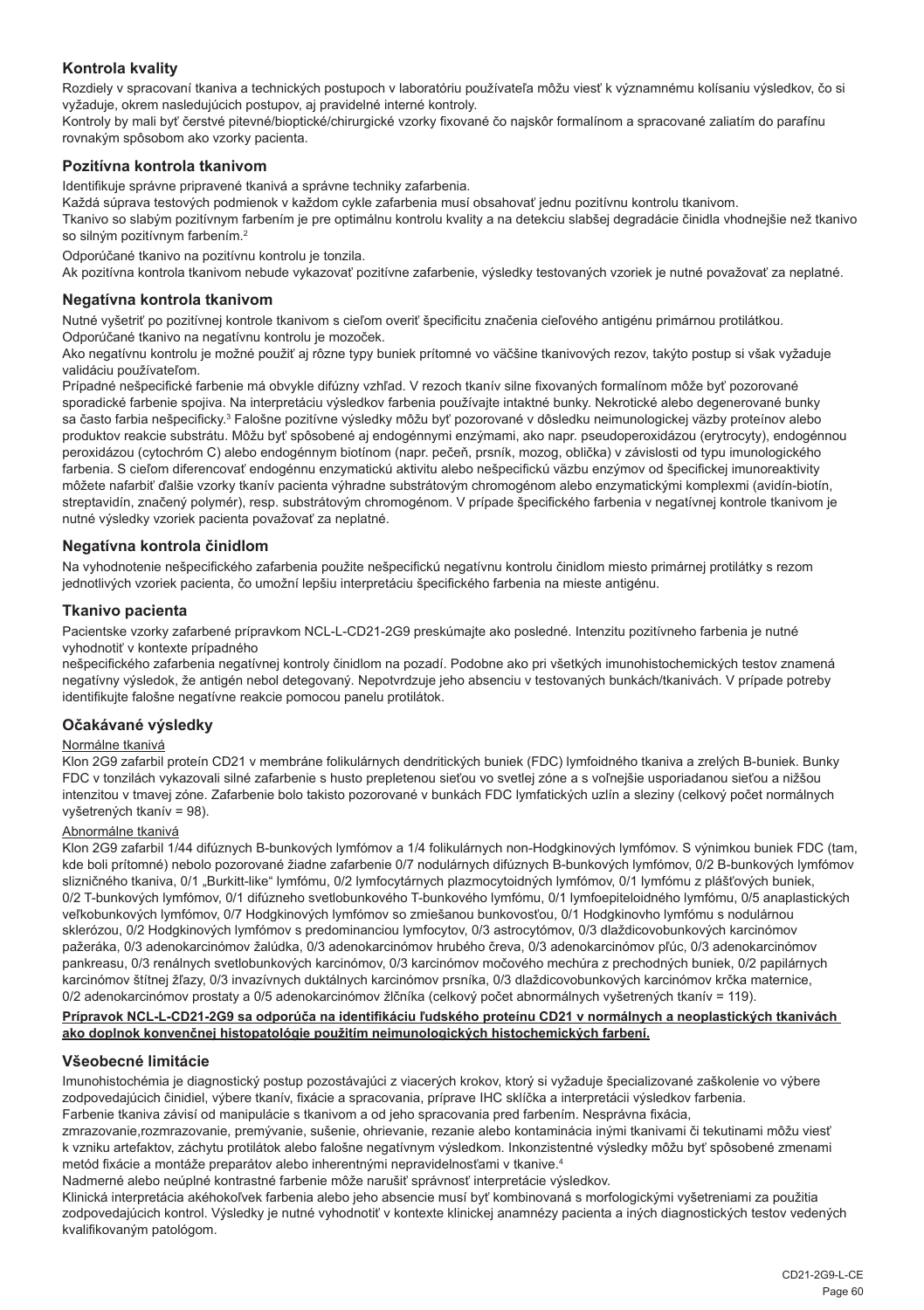Protilátky spoločnosti Leica Biosystems Newcastle Ltd sú určené na použitie na zmrazených rezoch alebo rezoch zaliatych parafínom so špecifickými požiadavkami na fixáciu, ako uvádza tento dokument. Najmä pri neopláziách môže dôjsť k nečakanej expresii antigénov. Klinická interpretácia akýchkoľvek farbených tkanivových rezov musí zahŕňať morfologickú analýzu a vyhodnotenie zodpovedajúcich kontrol.

## **Bibliografia – všeobecne**

- 1. National Committee for Clinical Laboratory Standards (NCCLS). Protection of laboratory workers from infectious diseases transmitted by blood and tissue; proposed guideline. Villanova, P.A. 1991; 7(9). Order code M29-P.
- 2. Battifora H. Diagnostic uses of antibodies to keratins: a review and immunohistochemical comparison of seven monoclonal and three polyclonal antibodies. Progress in Surgical Pathology. 6:1–15. eds. Fenoglio-Preiser C, Wolff CM, Rilke F. Field & Wood, Inc., Philadelphia.
- 3. Nadji M, Morales AR. Immunoperoxidase, part I: the techniques and pitfalls. Laboratory Medicine. 1983; 14:767.
- 4. Omata M, Liew CT, Ashcavai M, Peters RL. Nonimmunologic binding of horseradish peroxidase to hepatitis B surface antigen: a possible source of error in immunohistochemistry. American Journal of Clinical Pathology. 1980; 73:626.
- 5. Dupin N, Fisher C, Kellam P et al. Distribution of human herpesvirus-8 latently infected cells in Kaposi's sarcoma, multicentric Castleman's disease, and primary effusion lymphoma. Proceedings of the National Academy of Sciences USA. 1999; 96(8); 4546–4551.

## **Úpravy predchádzajúceho vydania**

Zloženie činidla, Celková koncentrácia proteínu, Odporúčania na použitie, Varovania a bezpečnostné opatrenia, Očakávané výsledky.

## **Dátum vydania**

01 Smieť 2019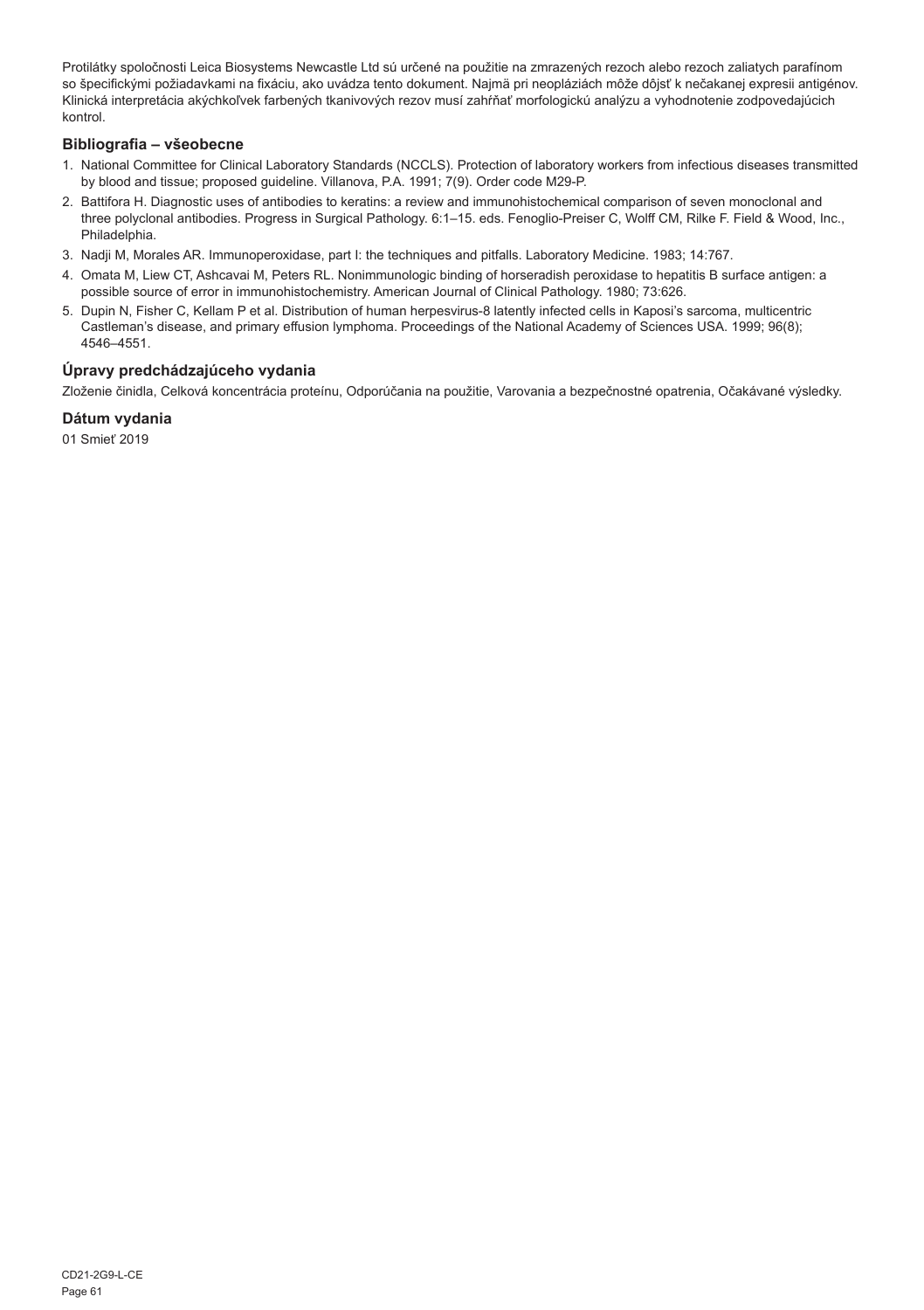# **NovocastraTM جسم مضاد أحادي النسيلة سائل لدى الفئران CD21**

# **NCL-L-CD21-2G9 :المنتج رمز**

## **االستعمال المستهدف**

مخصص لالستعمال في أغراض التشخيص في المختبرات.

<span id="page-62-0"></span>NCL-L-CD21-2G9 مصمم من أجل التحديد النوعي بواسطة المجهر الضوئي لجزيئات CD21 في مقاطع البار أفين. ينبغي أن يُستكمل التّضير السريري لوجود أي تلطيخ أو غيابه من خلال الدراسات المورفولوجية والضوابط الصحيحة، وينبغي تقييم ذلك في سياق التاريخ المريري للمريض و الاختبارات التشخيصية التي يُجريها لخصائي مؤهل في علم الأمر اض.

#### **مبدأ اإلجراء**

تسمح تقنيات التلوين اليماعي (IHC) بتصور المستضدات عبر التطبيق المتسلسل لجسم مضداد معين إلى المستضد (الجسام المضاد الأولي)، وهو جسم مضاد ثانوي للجسم المضاد الأولي ومجموع إنزيم مع ركازة مُؤلِّدة للّون مع خطوات غسل منتشرة التفسير المستودة التفسير التواسم المستخد ومن المستضد ومن ثم يمكن بعدا استخدام صبغة<br>مُلْوِنة مُبلينة وتغطيتها برقاقة زجاجية على شريحة مرير التقاسم المستخدم ال <u>ן</u> َّ֧֖֖֖֖֖֧֚֚֚֚֚֚֚֡֡֬֓֝֬<u>֓</u> أو ال ترتبط بمستضد معين.

## **مستنسخ**

2G9

## **مستضد**

بروتين مأشوب بدائي النواة متوافق مع النطاق الخارجي لجزيء 21CD البشري.

#### **خصوصية**

جزيء 21CD البشري.

## **تكوين الكاشف**

9G21-2CD-L-NCL هو مادة سائلة طافية للمزرعة النسيجية تحتوي على أزيد الصوديوم كمادة حافظة.

**فئة الغلوبولين المناعي**

IgG2a

## **تركيز البروتين الكلي Total Protein**

راجع ملصق تسمية القارورة لتشغيلة محددة من تركيز البروتين الكلي.

#### **تركيز الجسم المضاد**

أكبر من أو يساوي 326 مجم/لتر حسبما تحدد مقايسة الممتز المناعي المرتبط باإلنزيم )ELISA). راجع ملصق تسمية القارورة لدفعة محددة من تركيز الغلوبولين المناعي.

#### **توصيات حول االستخدام**

تقنية الكيمياء النسيجية المناعية على مقاطع البارافين.

ا**سترجاع الحاتمة المثار بالحرارة (HIER):** يُرجى اتباع التعليمات لاستخدامها في محلول استرجاع الحاتمة ذي الاس الهيدروجيني 6 من Novocastra . **التخفيف المقترح:** :1 80 لمدة 30 دقيقة في 25 °مئوية. يتم توفير هذا كدليل ويجب على المستخدمين تحديد التخفيفات المثالية للعمل الخاصة بهم. ا**لتصور**: يُرجى اتباع التعليمات لاستخدامها في انظمة الكشف عن البوليمر ™Novolink. لمزيد من المعلومات أو المكتب المعلومات المحلي أو المكتب الإقليمي لشركة Leica Biosystems، أو بدلاً من ذلك، قم بزيارة موقع ويب Leica Biosystems ،www.LeicaBiosystems.com يجب التحقق من صحة أداء هذا الجسم المضاد عند استخدامه مع أنظمة التلطيخ اليدوية أو المنصات اآللية األخرى.

#### **التخزين واالستقرار**

بُخزن في درجة حرارة 2–8 درجة مئوية. يجب عدم تجميده أعد درجة الحرارة إلى 2–8 درجة مئوية بعد الاستعمال ملتب الشعاء الصلاحية المدون على ملصق الزجاجة. يجب التحقق من ظروف التخزين بمعرفة المستخدم بخالف الظروف المحددة أعاله.

#### **إعداد العينة**

المثَّبِّت الموصى به هو الفور مالين المحمي المحايد 10% لمقاطع الانسجة المدمجة في البار افين.

#### **تحذيرات واحتياطات**

تم إعداد هذا الكاشف من المادة السائلة الطافية من مزرعة الخلية. بما أنه منتج بيولوجي، يجب توخي الحذر عند التعامل معه. يحتوي هذا الكاشف على أزيد الصوديوم. تتوفر ورقة بيانات سالمة المواد عند الطلب أو متوفرة من com.LeicaBiosystems.www راجع الأنظمة الفيدرالية أو الخاصة بالولاية أو المحلية بشأن التخلص من أي مكونات قد تكون سامة. بنبغي التعامل مع العينات، قبل التثبيت وبعده، وكذلك مع جميع المواد التي تعلى نقل تعالى التو على والنه والمن كان التي التي التي التاسليمة.1 لا تقم باستخدام الكواشف أبدًا في الأنبوب الماصة عن طريق الفم وتجنب ملامسة الكواسف الجلوب الماحلية. إذا كانت الكواشف أو العينات تحتك بمناطق حساسة، فعليك بغسل هذه المناطق بكميات وفيرة من الماء. اطلب المشورة الطبية. ِل التلوث الميكروبي للكواشف وإال قد تحدث زيادة في التلطيخ غير المحدد. قل j

قد تؤدي أوقات الحضانة أو درجات الحرارة بخالف تلك الظروف المحددة إلى الحصول على نتائج خاطئة. يجب التحقق من أي تغيير كهذا من جانب المستخدم.

## **ضبط الجودة**

قد تزدي الاختلافات في معالجة الأنسجة والإجراءات التقنية في مختبر المستخدم إلى حدوث تباين كبير في النتائج، مما يتطلب الناشر الماستان المنافة بالإضافة إلى الإجراءات التالية. يجب أن تكون ضوابط عينات تشريح / خزعة / جراحية جديدة، ومثبتة بالفورمالين، ومعالجة، ومضمنة في شمع البرافين في أسرع وقت ممكن بنفس الطريقة مثل عينة (عينات) المريض.

## **ضابط النسيج اإليجابي**

بُستخدم للإشارة إلى الانسجة التي تم إعدادها بصورة صحيحة واساليب التلطيخ السليمة. بجب تضمين نسيج إيجابي واحد لكل مجموعة من ظروف الاختبار في كل عملية تلطيخ.<br>يكون النسيج ذو التلطيخ الإيجابي الضعيف ملائمًا بصورة أكبر من النسيج ذي التلمية التلمية التحاسف المعلمي المستقل المتلف والملائف بالمستقل المستقل الم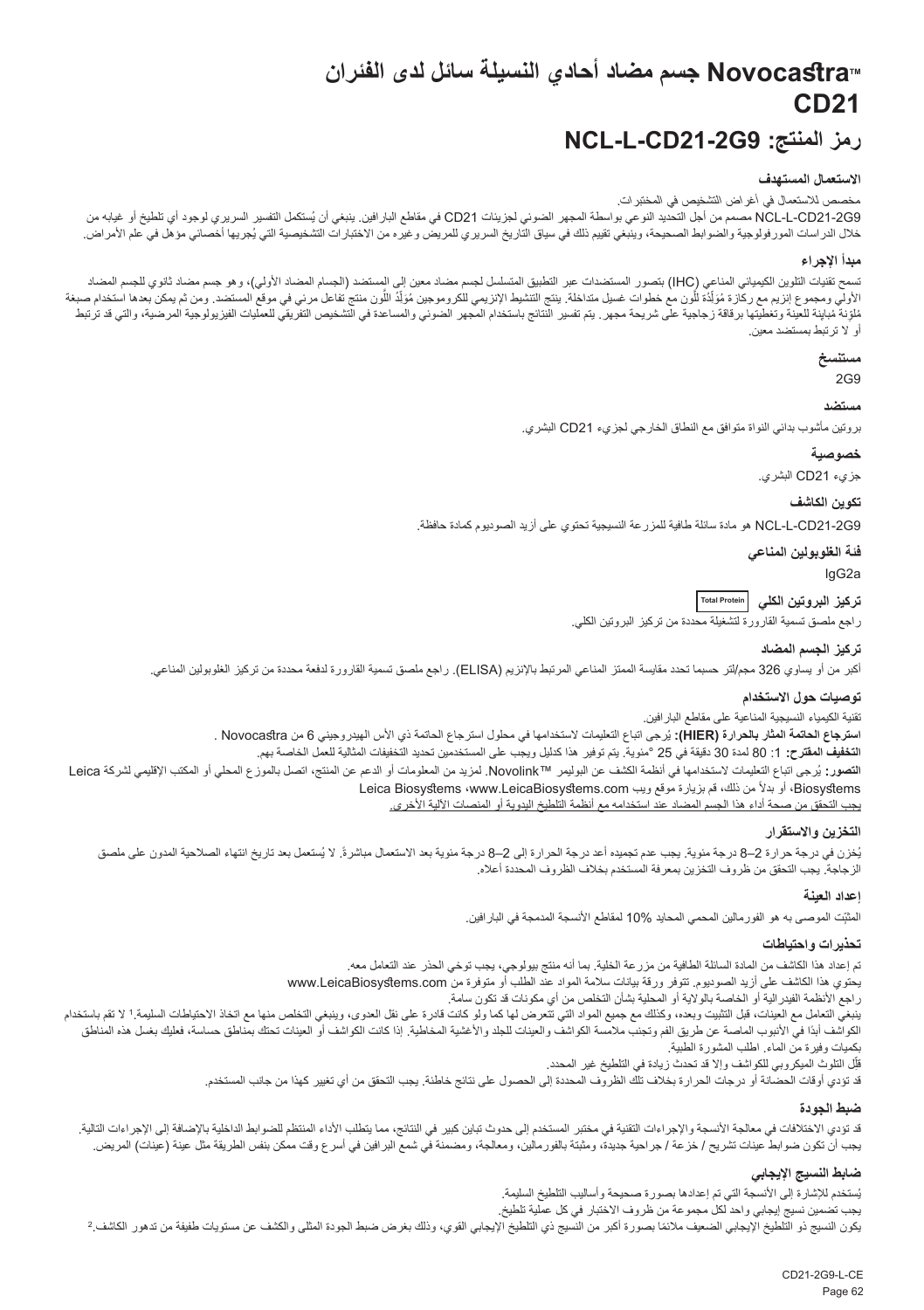ضابط النسيج اإليجابي الموصى به هو لوزة الحلق. إذا فشل ضابط النسيج اإليجابي في إظهار التلطيخ اإليجابي، فينبغي اعتبار نتائج عينات االختبار غير صحيحة.

## **ضابط النسيج السلبي**

ينبغي فحصه بعد ضابط النسيج اإليجابي للتحقق من خصوصية وضع تسميات وعالمات للمستضد المستهدف عن طريق األجسام المضادة األولية. ضابط النسيج اإليجابي الموصى به هو المخيخ.

ربديلاً عن ذلك، هنك مجموعة متنوعة من مختلف أنواع الخلايا الموجودة في متاعة السيج توفر في كثير من الأحيان مواقع التحكم السلبي، ولكن يجب التحقق من هذا من جانب المستخدم.

إن التلطيخ غير المحدد، إن وجد، عادة ما يكون له مظهر منتشر . كما يمكن منتظم من المنطق المثلج النساس المالي بالمر مالين بإفراط. استخدام الخلايا السليمة لتفسير نتائج التلطيخ. غالبا من الخلايا الميتة أو المنحلة بشكل غير محدد. ْ يمكن رؤية النتائج الإبجلية الكانبة بسبب الارتباط غير المناعي للبروتينات أو منتجات تفاعل الركيزة. قد تحدث أيضًا بسبب إنزيمات داخلية مثل البير وكسيديز الزائف (كريات الدم الحمراء) ، أو البيروكسيديز ذاتي المنشأ

(السيتوكروم سي)، أو البيوتين ذاتي المنشأ (مثل الكبد، الثدي، المخ، المناعي المستخدم الكلميز بين نشاط إنزيم ذاتي المنشأ أو ارتباط غير محدد من الإنزيمات من نوع معين من التفاعلية المناعية، قد يتم تلطخ أنسجة المريض الإصافية بشكل حصري بمركبات الركيزة الركيزة (أفيدين-البيوتين، ستريبتافيدين، البوليمر الموسوم) و كروموجين الركيزة، على التوالي. إذا حدث تلوث محدد في ضابط النسيج السلبي، يجب اعتبار نتائج عينات المرضى غير صالحة.

#### **ضابط الكاشف السلبي**

استخدم ضابط كاشف سلبي بدلأ من الأجسام المضادة الأولية مع قطاع من كل المحل التحاريخ غير المحدد والسماح بتفسير التلطيخ المحدد في موقع الجسم المضاد بشكلٍ أفضل.

## **نسيج المريض**

فحص عينات المرضى الملطخة بـ 9G21-2CD-L-NCL في النهاية. ينبغي تقييم كثافة التلطيخ اإليجابي في سياق أي تلطيخ غير محدد بتلطيخ الخلفية لضابط الكاشف السلبي. كما هو الحال مع أي اختبار كيميائي هيستولوجي مناعي، فإن النتيجة السلبية تعني أن المستضد عن المستضد غير موجود في الخلايا/الأنسجة التي تمت معايرتها. إذا لزم الأمر، استخدم .<br>لوحة من الأجسام المضادة لتحديد التفاعلات السلبية الكاذبة

#### **النتائج المتوقعة**

## األنسجة الطبيعية

لطخ المستنسخ 9G2 بروتين 21CD في الخاليا الجريبية المتغصنة )FDCs )بالنسيج اللمفاوي والخاليا البائية الناضجة. وقد تلونت وتلطخت الخاليا الجريبية المتغصنة FDC في اللوز بشدة، س سبكة متشابكة كثيفة في منطقة الضوء وأكثر رخوة وأضعف كثافة في المنطقة. كما شوهد تلطيخ أيضًا في الخزيلية المتخصنة في العقدة الليمفاوية والطحال (العدد الإجمالي لألنسجة الطبيعية والتي تم تقييمها = 98(.

#### الأنسجة الورمية

المستنسخ 2G9 لطخ 44/1 من لمفومات الخلايا البائية الكبيرة المنتشرة، و1/1 من الأورام اللمفاوية غير الهودجكينية. باستثناء الخلايا الجريبية المتغصنة FDC (حيثما وجدت)، لم يُشاهد اي تلطيخ في 7/0 الأورام اللمفاوية بالخلايا البانية المنتشرة العقدية، الكارم المناطليا الملائلية الملائلياء المخاطي، 10 الأورام اللمفاوية الشبيهة ببيركيت، 2/0 الأورام اللمفاوية الشبيهة ببيركيت، 2/0 الأورام اللمفاوية الشبيهة بب الخلوية البلازماوية الشكل، 1/0 لمفوما الخلايا المتنثرة، 2/0 الأورام المفاوية بالخاليا التائية، التائية الواضحة المنتشرة، 1/0 لمفوما لينيرت، 5/0 الأورام اللمفاوية بالخلايا الكشمية الكبيرة، 7/0 الأورام الليمفاوية الهودجكينية الخارام الليمفاوية الهودجكينية بالتصلب العقدي، 2/0 االأورام الليمفاوية الهودجكينية من النوع اللمفاوي الساند، 3/0 أورام الخلايا النجمية، 3/0 سرطان الخلايا الحرشفية بالموي ، 3/0 سرطان غدي بالقولون، 3/0 سرطان غدي بالرئة، 3/0 سرطان غدي بالمعد بالبنكرياس، 3/0 سرطان الخلايا الكلوية الصافية، 3/0 سرطان الخلالية في المثانة، 2/0 السرطان الحليمي بالغدة الذرقية، 2/0 سرطان الأقنية الغازية بالثدي، 3/0 سرطان الخلايا الحرشفية بعنق الرحم، 2/0 سرطان غدي بالبروستاتا، و5/0 سرطان غدي بالمرارة (العدد الإجمالي للأنسجة غير الطبيعية والتي تم تقييمها = 119).

## **يوصى باستخدام 9G21-2CD-L-NCL في الكشف عن بروتين 21CD البشري في األنسجة العادية والورمية، كعامل مساعد لعلم أمراض األنسجة التقليدي باستخدام تلطيخ نسيجي كيميائي غير مناعي.**

#### **القيود العامة**

الكيمياء الهيستولوجية المناعية هي عملية تشخيصية متعددة الخطوات تتكون من تدريب متخصص في اختيار الكواشف المناسبة؛ واختيار األنسجة، والتثبيت، والمعالجة؛ وإعداد شريحة IHC؛ وتفسير نتائج التلطيخ.

يعتمد تلطيخ الأنسجة على معالجة وتجهيز الأنسجة قبل التلطيخ. قد يؤدي التجميد، أو التجان، أو التجفيف، أو التصويه التقسيم غير السليم أو التلوث مع الأنسجة أو السوائل الأخرى إلى نتاج صنعي، أو احتجاز المستضدات، أو نتائج ملائبة قد تكون النتاسقة قد النسبب الأختلافات في اساليب التثبيت والدمج، أو إلى عيوب كامنة داخل الانسجة.

قد يؤثر التلطيخ المُباين المفرط او غير المكتمل على التفسير الصحيح للنتائج.

بنغي ان يُستكمل التفسير السريري لوجود اي تلطيخ او غيابه من خلال الدراسات المورفولوجية والضوابط الصحيحة، وينبغي تقييم ذلك في سياق التاريخ السريري للمريض وغيره من الأختبار ات التشخيصية التي يُجريها اخصـائي مؤهل في علم الأمر اض.

األجسام المضادة من Ltd Newcastle Biosystems Leica مصممة لالستخدام، كما هو محدد، على القطاعات المجمدة أو المثبتة بالبارافين مع متطلبات تثبيت محددة. قد يحدث تعبير مستضد غير متوقع، وخاصة في األورام. يجب أن يشمل التفسير السريري ألي مقطع نسيج ملطخ التحليل المورفولوجي وتقييم الضوابط المناسبة.

## **قائمة المراجع - عام**

- 1. National Committee for Clinical Laboratory Standards (NCCLS). Protection of laboratory workers from infectious diseases transmitted by blood and tissue; proposed guideline. Villanova, P.A. 1991; 7(9). Order code M29-P.
- 2. Battifora H. Diagnostic uses of antibodies to keratins: a review and immunohistochemical comparison of seven monoclonal and three polyclonal antibodies. Progress in Surgical Pathology. 6:1–15. eds. Fenoglio-Preiser C, Wolff CM, Rilke F. Field & Wood, Inc., Philadelphia.
- 3. Nadji M, Morales AR. Immunoperoxidase, part I: the techniques and pitfalls. Laboratory Medicine. 1983; 14:767.
- 4. Omata M, Liew CT, Ashcavai M, Peters RL. Nonimmunologic binding of horseradish peroxidase to hepatitis B surface antigen: a possible source of error in immunohistochemistry. American Journal of Clinical Pathology. 1980; 73:626.
- 5. Dupin N, Fisher C, Kellam P et al. Distribution of human herpesvirus-8 latently infected cells in Kaposi's sarcoma, multicentric Castleman's disease, and primary effusion lymphoma. Proceedings of the National Academy of Sciences USA. 1999; 96(8); 4546–4551.

**تعديالت على اإلصدار السابق** تركيب الكاشف، تركيز البروتين الكلي، توصيات حول االستخدام، التحذيرات واالحتياطات، النتائج المتوقعة.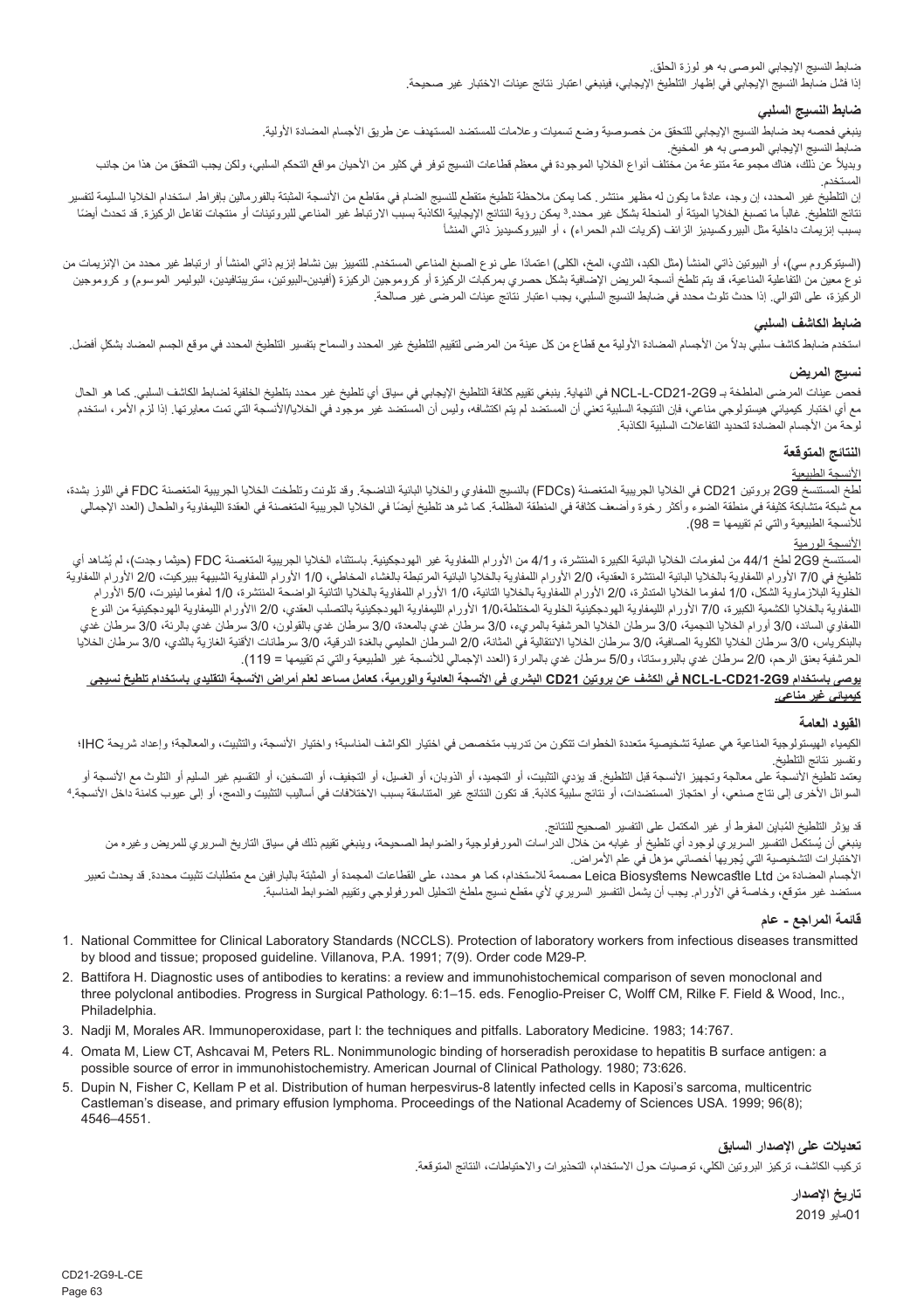CD21-2G9-L-CE Page 64